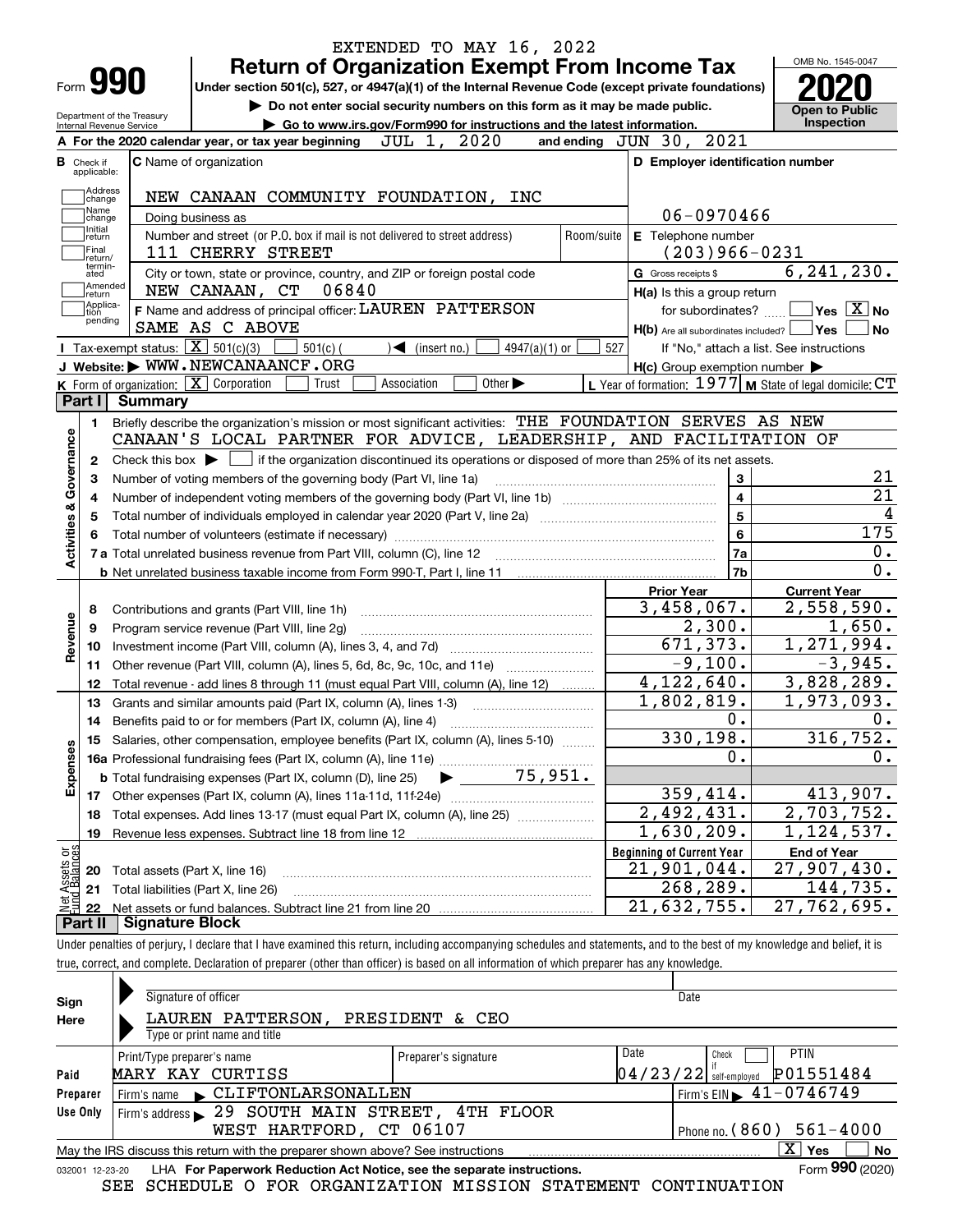|              | 06-0970466<br>NEW CANAAN COMMUNITY FOUNDATION, INC<br>Page 2<br>Form 990 (2020)<br><b>Statement of Program Service Accomplishments</b><br>Part III                                                  |
|--------------|-----------------------------------------------------------------------------------------------------------------------------------------------------------------------------------------------------|
|              |                                                                                                                                                                                                     |
| 1            | Briefly describe the organization's mission:<br>THE FOUNDATION SERVES AS NEW CANAAN'S LOCAL PARTNER FOR ADVICE,                                                                                     |
|              | LEADERSHIP, AND FACILITATION OF CHARITABLE GIVING.                                                                                                                                                  |
|              |                                                                                                                                                                                                     |
| $\mathbf{2}$ | Did the organization undertake any significant program services during the year which were not listed on the<br>$\sqrt{}$ Yes $\sqrt{}$ X $\sqrt{}$ No<br>prior Form 990 or 990-EZ?                 |
|              | If "Yes," describe these new services on Schedule O.<br>∣Yes │X ∣No                                                                                                                                 |
| 3            | Did the organization cease conducting, or make significant changes in how it conducts, any program services?<br>If "Yes," describe these changes on Schedule O.                                     |
| 4            | Describe the organization's program service accomplishments for each of its three largest program services, as measured by expenses.                                                                |
|              | Section 501(c)(3) and 501(c)(4) organizations are required to report the amount of grants and allocations to others, the total expenses, and<br>revenue, if any, for each program service reported. |
| 4a           | 1,790,104. ) (Revenue \$<br>2, 109, 502. including grants of \$<br>) (Expenses \$<br>(Code:                                                                                                         |
|              | GRANTS ARE MADE TO SUPPORT CAPITAL, PROGRAM AND OPERATING NEEDS OF                                                                                                                                  |
|              | LOCAL NONPROFIT ORGANIZATIONS.                                                                                                                                                                      |
|              |                                                                                                                                                                                                     |
|              |                                                                                                                                                                                                     |
|              |                                                                                                                                                                                                     |
|              |                                                                                                                                                                                                     |
|              |                                                                                                                                                                                                     |
|              |                                                                                                                                                                                                     |
|              |                                                                                                                                                                                                     |
|              |                                                                                                                                                                                                     |
| 4b           | $198,669$ . including grants of \$<br>$168,589.$ ) (Revenue \$<br>) (Expenses \$<br>(Code:                                                                                                          |
|              | GRANTS ARE MADE TO PROVIDE SCHOLARSHIP ASSISTANCE FOR NEW CANAAN<br>RESIDENTS WITH FINANCIAL NEED.<br>GRANTS ARE ALSO MADE TO NONPROFIT                                                             |
|              | ORGANIZATIONS TO SUPPORT THEIR SCHOLARSHIP EFFORTS.                                                                                                                                                 |
|              |                                                                                                                                                                                                     |
|              |                                                                                                                                                                                                     |
|              |                                                                                                                                                                                                     |
|              |                                                                                                                                                                                                     |
|              |                                                                                                                                                                                                     |
|              |                                                                                                                                                                                                     |
|              |                                                                                                                                                                                                     |
|              |                                                                                                                                                                                                     |
| 4с           | 16,970. including grants of \$ 14,400. (Revenue \$<br>1,650.<br>(Expenses \$<br>(Code:<br>THE YOUNG PHILANTHROPISTS PROGRAM WORKS DURING THE SCHOOL YEAR WITH                                       |
|              | HIGH SCHOOL AGED STUDENTS LIVING OR GOING TO SCHOOL IN NEW CANAAN.                                                                                                                                  |
|              | STUDENTS LEARN ABOUT NONPROFIT ORGANIZATIONS, LOCAL ISSUES, AND                                                                                                                                     |
|              | COMMUNITY PHILANTHROPY, AND AWARD GRANTS TO SELECT NONPROFIT                                                                                                                                        |
|              | ORGANIZATIONS.                                                                                                                                                                                      |
|              |                                                                                                                                                                                                     |
|              |                                                                                                                                                                                                     |
|              |                                                                                                                                                                                                     |
|              |                                                                                                                                                                                                     |
|              |                                                                                                                                                                                                     |
|              |                                                                                                                                                                                                     |
|              | 4d Other program services (Describe on Schedule O.)<br>(Expenses \$<br>including grants of \$<br>(Revenue \$                                                                                        |
| 4e           | 2, 325, 141.<br>Total program service expenses                                                                                                                                                      |
|              | Form 990 (2020)                                                                                                                                                                                     |
|              | 032002 12-23-20                                                                                                                                                                                     |
|              | 2                                                                                                                                                                                                   |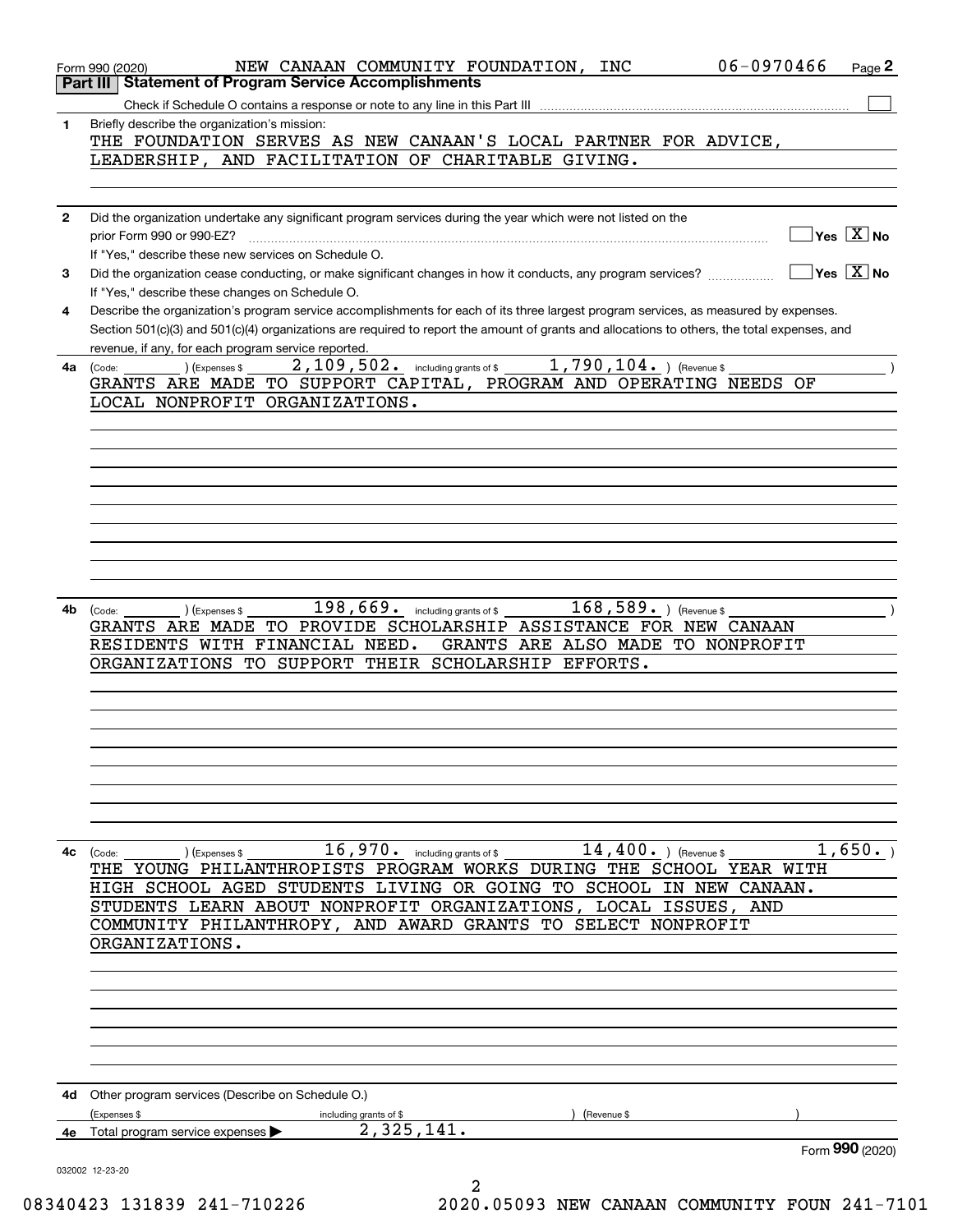|  | Form 990 (2020) |
|--|-----------------|

|     |                                                                                                                                  |                 | Yes                     | No                      |
|-----|----------------------------------------------------------------------------------------------------------------------------------|-----------------|-------------------------|-------------------------|
| 1   | Is the organization described in section $501(c)(3)$ or $4947(a)(1)$ (other than a private foundation)?                          |                 |                         |                         |
|     |                                                                                                                                  | 1.              | X                       |                         |
| 2   |                                                                                                                                  | $\overline{2}$  | $\overline{\mathbf{x}}$ |                         |
| 3   | Did the organization engage in direct or indirect political campaign activities on behalf of or in opposition to candidates for  |                 |                         |                         |
|     |                                                                                                                                  | 3               |                         | x                       |
| 4   | Section 501(c)(3) organizations. Did the organization engage in lobbying activities, or have a section 501(h) election in effect |                 |                         |                         |
|     |                                                                                                                                  | 4               |                         | x                       |
| 5   | Is the organization a section 501(c)(4), 501(c)(5), or 501(c)(6) organization that receives membership dues, assessments, or     |                 |                         |                         |
|     |                                                                                                                                  | 5               |                         | x                       |
| 6   | Did the organization maintain any donor advised funds or any similar funds or accounts for which donors have the right to        |                 |                         |                         |
|     | provide advice on the distribution or investment of amounts in such funds or accounts? If "Yes," complete Schedule D, Part I     | 6               | X                       |                         |
| 7   | Did the organization receive or hold a conservation easement, including easements to preserve open space,                        |                 |                         |                         |
|     |                                                                                                                                  | $\overline{7}$  |                         | x                       |
| 8   | Did the organization maintain collections of works of art, historical treasures, or other similar assets? If "Yes," complete     |                 |                         |                         |
|     |                                                                                                                                  | 8               |                         | x                       |
| 9   | Did the organization report an amount in Part X, line 21, for escrow or custodial account liability, serve as a custodian for    |                 |                         |                         |
|     | amounts not listed in Part X; or provide credit counseling, debt management, credit repair, or debt negotiation services?        |                 |                         |                         |
|     |                                                                                                                                  | 9               |                         | x                       |
| 10  | Did the organization, directly or through a related organization, hold assets in donor-restricted endowments                     |                 | X                       |                         |
|     |                                                                                                                                  | 10              |                         |                         |
| 11  | If the organization's answer to any of the following questions is "Yes," then complete Schedule D, Parts VI, VII, VIII, IX, or X |                 |                         |                         |
|     | as applicable.                                                                                                                   |                 |                         |                         |
|     | a Did the organization report an amount for land, buildings, and equipment in Part X, line 10? If "Yes," complete Schedule D,    |                 | X                       |                         |
| b   | Did the organization report an amount for investments - other securities in Part X, line 12, that is 5% or more of its total     | 11a             |                         |                         |
|     |                                                                                                                                  | 11 <sub>b</sub> | $\mathbf X$             |                         |
| c   | Did the organization report an amount for investments - program related in Part X, line 13, that is 5% or more of its total      |                 |                         |                         |
|     |                                                                                                                                  | 11c             |                         | x                       |
|     | d Did the organization report an amount for other assets in Part X, line 15, that is 5% or more of its total assets reported in  |                 |                         |                         |
|     |                                                                                                                                  | 11d             |                         | x                       |
|     | Did the organization report an amount for other liabilities in Part X, line 25? If "Yes," complete Schedule D, Part X            | 11e             |                         | $\overline{\mathbf{x}}$ |
| f   | Did the organization's separate or consolidated financial statements for the tax year include a footnote that addresses          |                 |                         |                         |
|     | the organization's liability for uncertain tax positions under FIN 48 (ASC 740)? If "Yes," complete Schedule D, Part X           | 11f             |                         | x                       |
|     | 12a Did the organization obtain separate, independent audited financial statements for the tax year? If "Yes," complete          |                 |                         |                         |
|     |                                                                                                                                  | 12a             | х                       |                         |
|     | <b>b</b> Was the organization included in consolidated, independent audited financial statements for the tax year?               |                 |                         |                         |
|     | If "Yes," and if the organization answered "No" to line 12a, then completing Schedule D, Parts XI and XII is optional            | 12D             |                         | ᅀ                       |
| 13  |                                                                                                                                  | 13              |                         | X                       |
| 14a | Did the organization maintain an office, employees, or agents outside of the United States?                                      | 14a             |                         | X                       |
| b   | Did the organization have aggregate revenues or expenses of more than \$10,000 from grantmaking, fundraising, business,          |                 |                         |                         |
|     | investment, and program service activities outside the United States, or aggregate foreign investments valued at \$100,000       |                 |                         |                         |
|     |                                                                                                                                  | 14b             |                         | x                       |
| 15  | Did the organization report on Part IX, column (A), line 3, more than \$5,000 of grants or other assistance to or for any        |                 |                         |                         |
|     |                                                                                                                                  | 15              |                         | x                       |
| 16  | Did the organization report on Part IX, column (A), line 3, more than \$5,000 of aggregate grants or other assistance to         |                 |                         |                         |
|     |                                                                                                                                  | 16              |                         | x                       |
| 17  | Did the organization report a total of more than \$15,000 of expenses for professional fundraising services on Part IX,          |                 |                         |                         |
|     |                                                                                                                                  | 17              |                         | X                       |
| 18  | Did the organization report more than \$15,000 total of fundraising event gross income and contributions on Part VIII, lines     |                 |                         |                         |
|     |                                                                                                                                  | 18              | х                       |                         |
| 19  | Did the organization report more than \$15,000 of gross income from gaming activities on Part VIII, line 9a? If "Yes."           |                 |                         |                         |
|     |                                                                                                                                  | 19              |                         | x                       |
| 20a |                                                                                                                                  | 20a             |                         | $\mathbf x$             |
| b   | If "Yes" to line 20a, did the organization attach a copy of its audited financial statements to this return?                     | 20 <sub>b</sub> |                         |                         |
| 21  | Did the organization report more than \$5,000 of grants or other assistance to any domestic organization or                      |                 |                         |                         |
|     |                                                                                                                                  | 21              | X                       |                         |
|     | 032003 12-23-20                                                                                                                  |                 |                         | Form 990 (2020)         |

3

032003 12-23-20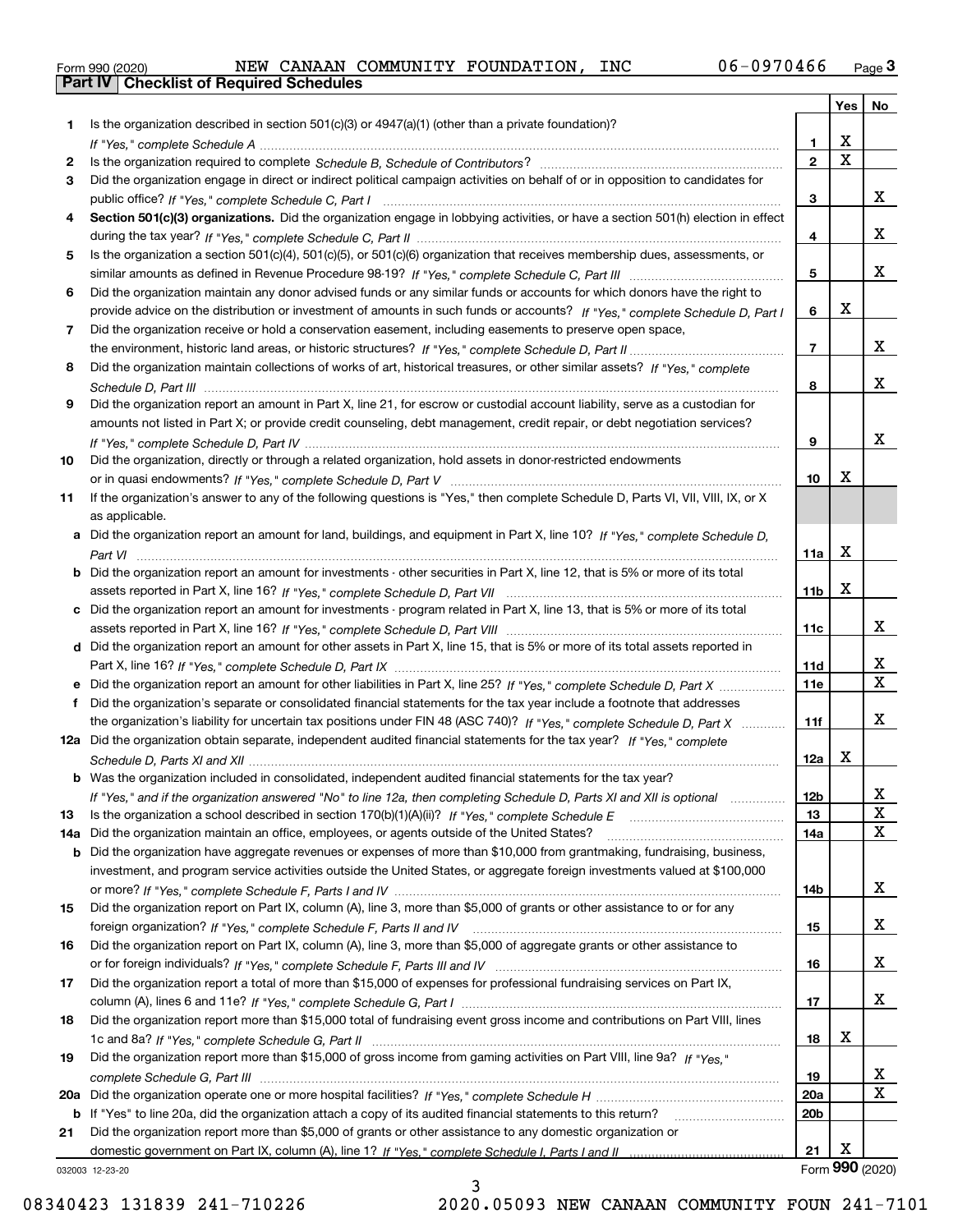|  | Form 990 (2020) |
|--|-----------------|
|  |                 |

*(continued)*

|    |                                                                                                                                    |            | Yes | No                      |
|----|------------------------------------------------------------------------------------------------------------------------------------|------------|-----|-------------------------|
| 22 | Did the organization report more than \$5,000 of grants or other assistance to or for domestic individuals on                      |            |     |                         |
|    |                                                                                                                                    | 22         | X   |                         |
| 23 | Did the organization answer "Yes" to Part VII, Section A, line 3, 4, or 5 about compensation of the organization's current         |            |     |                         |
|    | and former officers, directors, trustees, key employees, and highest compensated employees? If "Yes," complete                     |            |     |                         |
|    |                                                                                                                                    | 23         |     | x                       |
|    | 24a Did the organization have a tax-exempt bond issue with an outstanding principal amount of more than \$100,000 as of the        |            |     |                         |
|    | last day of the year, that was issued after December 31, 2002? If "Yes," answer lines 24b through 24d and complete                 |            |     |                         |
|    |                                                                                                                                    | 24a        |     | x                       |
|    | <b>b</b> Did the organization invest any proceeds of tax-exempt bonds beyond a temporary period exception?                         | 24b        |     |                         |
|    | c Did the organization maintain an escrow account other than a refunding escrow at any time during the year to defease             |            |     |                         |
|    |                                                                                                                                    | 24c        |     |                         |
|    |                                                                                                                                    | 24d        |     |                         |
|    |                                                                                                                                    |            |     |                         |
|    | 25a Section 501(c)(3), 501(c)(4), and 501(c)(29) organizations. Did the organization engage in an excess benefit                   |            |     | x                       |
|    |                                                                                                                                    | 25a        |     |                         |
|    | b Is the organization aware that it engaged in an excess benefit transaction with a disqualified person in a prior year, and       |            |     |                         |
|    | that the transaction has not been reported on any of the organization's prior Forms 990 or 990-EZ? If "Yes." complete              |            |     |                         |
|    | Schedule L, Part I                                                                                                                 | 25b        |     | x                       |
| 26 | Did the organization report any amount on Part X, line 5 or 22, for receivables from or payables to any current                    |            |     |                         |
|    | or former officer, director, trustee, key employee, creator or founder, substantial contributor, or 35%                            |            |     |                         |
|    |                                                                                                                                    | 26         |     | x                       |
| 27 | Did the organization provide a grant or other assistance to any current or former officer, director, trustee, key employee,        |            |     |                         |
|    | creator or founder, substantial contributor or employee thereof, a grant selection committee member, or to a 35% controlled        |            |     |                         |
|    | entity (including an employee thereof) or family member of any of these persons? If "Yes," complete Schedule L, Part III           | 27         |     | x                       |
| 28 | Was the organization a party to a business transaction with one of the following parties (see Schedule L, Part IV                  |            |     |                         |
|    | instructions, for applicable filing thresholds, conditions, and exceptions):                                                       |            |     |                         |
|    | a A current or former officer, director, trustee, key employee, creator or founder, or substantial contributor? If                 |            |     |                         |
|    |                                                                                                                                    | 28a        |     | x                       |
|    |                                                                                                                                    | 28b        |     | $\overline{\mathbf{X}}$ |
|    | c A 35% controlled entity of one or more individuals and/or organizations described in lines 28a or 28b? If                        |            |     |                         |
|    |                                                                                                                                    | 28c        |     | x                       |
| 29 |                                                                                                                                    | 29         |     | $\overline{\mathbf{x}}$ |
| 30 | Did the organization receive contributions of art, historical treasures, or other similar assets, or qualified conservation        |            |     |                         |
|    |                                                                                                                                    | 30         |     | x                       |
| 31 | Did the organization liquidate, terminate, or dissolve and cease operations? If "Yes," complete Schedule N, Part I                 | 31         |     | $\overline{\mathbf{x}}$ |
| 32 | Did the organization sell, exchange, dispose of, or transfer more than 25% of its net assets? If "Yes," complete                   |            |     |                         |
|    |                                                                                                                                    | 32         |     | х                       |
| 33 |                                                                                                                                    |            |     |                         |
|    | Did the organization own 100% of an entity disregarded as separate from the organization under Regulations                         |            |     | x                       |
|    |                                                                                                                                    | 33         |     |                         |
| 34 | Was the organization related to any tax-exempt or taxable entity? If "Yes," complete Schedule R, Part II, III, or IV, and          |            |     |                         |
|    |                                                                                                                                    | 34         |     | x<br>X                  |
|    | 35a Did the organization have a controlled entity within the meaning of section 512(b)(13)?                                        | <b>35a</b> |     |                         |
|    | <b>b</b> If "Yes" to line 35a, did the organization receive any payment from or engage in any transaction with a controlled entity |            |     |                         |
|    |                                                                                                                                    | 35b        |     |                         |
| 36 | Section 501(c)(3) organizations. Did the organization make any transfers to an exempt non-charitable related organization?         |            |     |                         |
|    |                                                                                                                                    | 36         |     | x                       |
| 37 | Did the organization conduct more than 5% of its activities through an entity that is not a related organization                   |            |     |                         |
|    | and that is treated as a partnership for federal income tax purposes? If "Yes," complete Schedule R, Part VI                       | 37         |     | X                       |
| 38 | Did the organization complete Schedule O and provide explanations in Schedule O for Part VI, lines 11b and 19?                     |            |     |                         |
|    | Note: All Form 990 filers are required to complete Schedule O                                                                      | 38         | X   |                         |
|    | <b>Statements Regarding Other IRS Filings and Tax Compliance</b><br><b>Part V</b>                                                  |            |     |                         |
|    | Check if Schedule O contains a response or note to any line in this Part V                                                         |            |     |                         |
|    |                                                                                                                                    |            | Yes | No                      |
|    | 16<br>1a                                                                                                                           |            |     |                         |
|    | 0<br><b>b</b> Enter the number of Forms W-2G included in line 1a. Enter -0- if not applicable<br>1b                                |            |     |                         |
|    | c Did the organization comply with backup withholding rules for reportable payments to vendors and reportable gaming               |            |     |                         |
|    | (gambling) winnings to prize winners?                                                                                              | 1c         | х   |                         |
|    | 032004 12-23-20                                                                                                                    |            |     | Form 990 (2020)         |
|    | 4                                                                                                                                  |            |     |                         |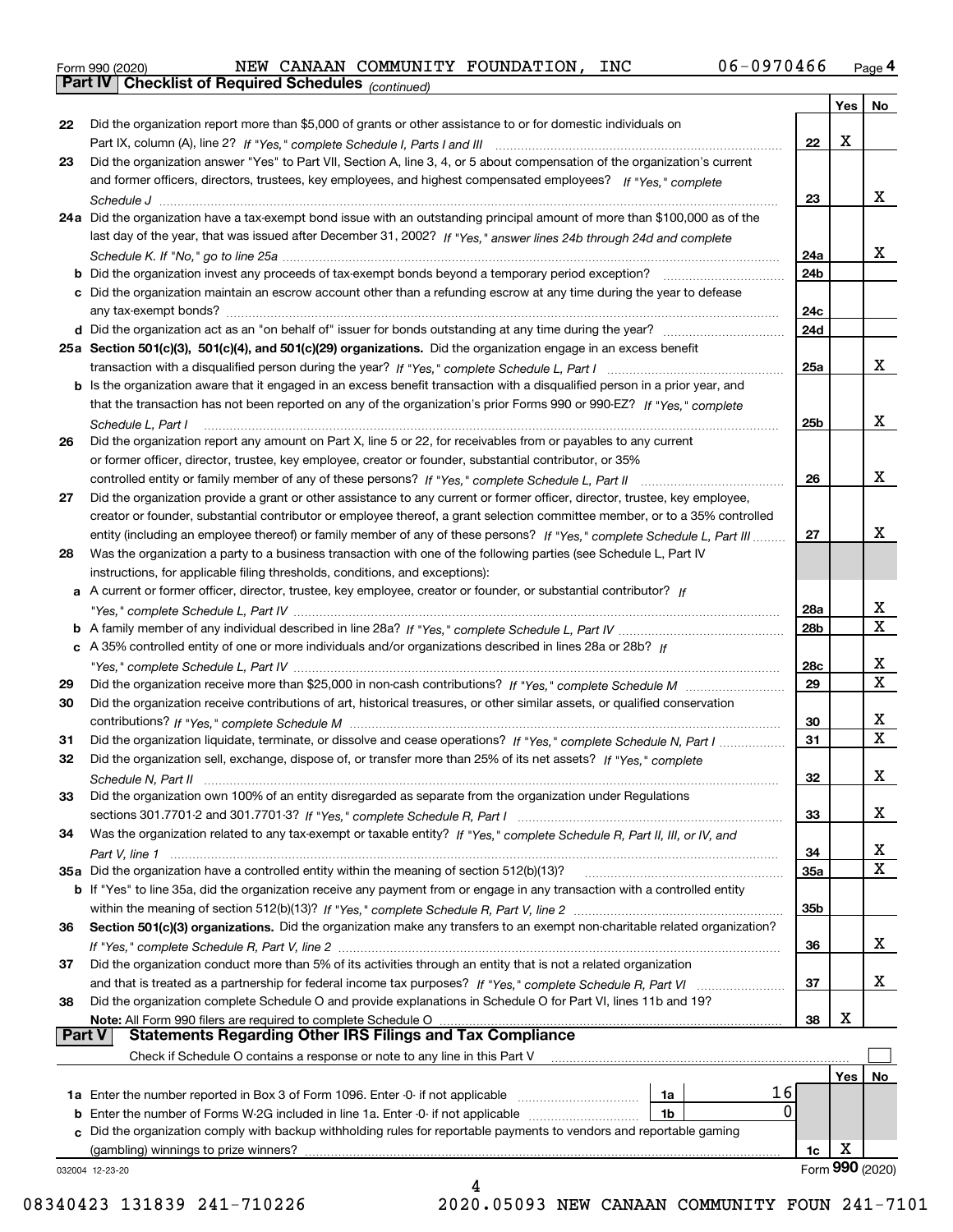| Form 990 (2020) |                                                                              |  | NEW CANAAN COMMUNITY FOUNDATION, | INC | 06-0970466 |       | Page 5 |
|-----------------|------------------------------------------------------------------------------|--|----------------------------------|-----|------------|-------|--------|
| <b>Part VT</b>  | <b>Statements Regarding Other IRS Filings and Tax Compliance</b> (continued) |  |                                  |     |            |       |        |
|                 |                                                                              |  |                                  |     |            | Yes I | No.    |

| <b>Part V</b> | Statements Regarding Other IRS Filings and Tax Compliance <sub>(continued)</sub>                                                                                                                                                     |                |        |             |
|---------------|--------------------------------------------------------------------------------------------------------------------------------------------------------------------------------------------------------------------------------------|----------------|--------|-------------|
|               |                                                                                                                                                                                                                                      |                | Yes    | No          |
|               | <b>2a</b> Enter the number of employees reported on Form W-3, Transmittal of Wage and Tax Statements,                                                                                                                                |                |        |             |
|               | 4<br>filed for the calendar year ending with or within the year covered by this return <i>manumumumum</i><br>2a                                                                                                                      |                |        |             |
|               | <b>b</b> If at least one is reported on line 2a, did the organization file all required federal employment tax returns?                                                                                                              | 2b             | X      |             |
|               |                                                                                                                                                                                                                                      |                |        |             |
|               | 3a Did the organization have unrelated business gross income of \$1,000 or more during the year?                                                                                                                                     | За             |        | x           |
|               |                                                                                                                                                                                                                                      | 3b             |        |             |
|               | 4a At any time during the calendar year, did the organization have an interest in, or a signature or other authority over, a                                                                                                         |                |        |             |
|               |                                                                                                                                                                                                                                      | 4a             |        | x           |
|               | <b>b</b> If "Yes," enter the name of the foreign country                                                                                                                                                                             |                |        |             |
|               | See instructions for filing requirements for FinCEN Form 114, Report of Foreign Bank and Financial Accounts (FBAR).                                                                                                                  |                |        |             |
| 5a            |                                                                                                                                                                                                                                      | 5a             |        | х           |
|               |                                                                                                                                                                                                                                      | 5 <sub>b</sub> |        | $\mathbf X$ |
| с             |                                                                                                                                                                                                                                      | 5c             |        |             |
|               | 6a Does the organization have annual gross receipts that are normally greater than \$100,000, and did the organization solicit                                                                                                       |                |        |             |
|               | any contributions that were not tax deductible as charitable contributions?                                                                                                                                                          | 6a             |        | x           |
|               | <b>b</b> If "Yes," did the organization include with every solicitation an express statement that such contributions or gifts                                                                                                        |                |        |             |
|               | were not tax deductible?                                                                                                                                                                                                             | 6b             |        |             |
| 7             | Organizations that may receive deductible contributions under section 170(c).                                                                                                                                                        |                |        |             |
| а             | Did the organization receive a payment in excess of \$75 made partly as a contribution and partly for goods and services provided to the payor?                                                                                      | 7a             | х      |             |
| b             | If "Yes," did the organization notify the donor of the value of the goods or services provided?                                                                                                                                      | 7b             | X      |             |
|               | c Did the organization sell, exchange, or otherwise dispose of tangible personal property for which it was required                                                                                                                  |                |        |             |
|               |                                                                                                                                                                                                                                      | 7c             |        | x           |
|               | 7d<br>d If "Yes," indicate the number of Forms 8282 filed during the year manufactured in the second of the way and the way and the Wales of the Wales of the Wales of the Wales of the Wales of the Wales of the Wales of the Wales |                |        |             |
| е             | Did the organization receive any funds, directly or indirectly, to pay premiums on a personal benefit contract?                                                                                                                      | 7е             |        |             |
|               | Did the organization, during the year, pay premiums, directly or indirectly, on a personal benefit contract?                                                                                                                         | 7f             |        |             |
|               | If the organization received a contribution of qualified intellectual property, did the organization file Form 8899 as required?                                                                                                     | 7g             |        |             |
| h             | If the organization received a contribution of cars, boats, airplanes, or other vehicles, did the organization file a Form 1098-C?                                                                                                   | 7h             |        |             |
| 8             | Sponsoring organizations maintaining donor advised funds. Did a donor advised fund maintained by the                                                                                                                                 |                |        |             |
|               | sponsoring organization have excess business holdings at any time during the year?                                                                                                                                                   | 8              |        |             |
| 9             | Sponsoring organizations maintaining donor advised funds.                                                                                                                                                                            |                |        |             |
| а             | Did the sponsoring organization make any taxable distributions under section 4966?                                                                                                                                                   | 9а             |        |             |
| b             | Did the sponsoring organization make a distribution to a donor, donor advisor, or related person? <i>manumumumumum</i>                                                                                                               | 9b             |        |             |
| 10            | Section 501(c)(7) organizations. Enter:                                                                                                                                                                                              |                |        |             |
| а             | 10a<br>Initiation fees and capital contributions included on Part VIII, line 12 [100] [100] [100] [100] [100] [100] [                                                                                                                |                |        |             |
|               | 10 <sub>b</sub><br>b Gross receipts, included on Form 990, Part VIII, line 12, for public use of club facilities                                                                                                                     |                |        |             |
| 11            | Section 501(c)(12) organizations. Enter:                                                                                                                                                                                             |                |        |             |
| а             | 11a                                                                                                                                                                                                                                  |                |        |             |
|               | b Gross income from other sources (Do not net amounts due or paid to other sources against                                                                                                                                           |                |        |             |
|               | 11b                                                                                                                                                                                                                                  |                |        |             |
|               | 12a Section 4947(a)(1) non-exempt charitable trusts. Is the organization filing Form 990 in lieu of Form 1041?                                                                                                                       | 12a            |        |             |
|               | 12b<br><b>b</b> If "Yes," enter the amount of tax-exempt interest received or accrued during the year                                                                                                                                |                |        |             |
| 13            | Section 501(c)(29) qualified nonprofit health insurance issuers.                                                                                                                                                                     |                |        |             |
|               | a Is the organization licensed to issue qualified health plans in more than one state?                                                                                                                                               | 13а            |        |             |
|               | Note: See the instructions for additional information the organization must report on Schedule O.                                                                                                                                    |                |        |             |
|               | <b>b</b> Enter the amount of reserves the organization is required to maintain by the states in which the                                                                                                                            |                |        |             |
|               | 13b                                                                                                                                                                                                                                  |                |        |             |
|               | 13c                                                                                                                                                                                                                                  |                |        |             |
|               | 14a Did the organization receive any payments for indoor tanning services during the tax year?                                                                                                                                       | 14a            |        | X           |
|               | <b>b</b> If "Yes," has it filed a Form 720 to report these payments? If "No," provide an explanation on Schedule O                                                                                                                   | 14b            |        |             |
| 15            | Is the organization subject to the section 4960 tax on payment(s) of more than \$1,000,000 in remuneration or                                                                                                                        |                |        |             |
|               |                                                                                                                                                                                                                                      | 15             |        | х           |
|               | If "Yes," see instructions and file Form 4720, Schedule N.                                                                                                                                                                           |                |        |             |
| 16            | Is the organization an educational institution subject to the section 4968 excise tax on net investment income?                                                                                                                      | 16             |        | х           |
|               | If "Yes," complete Form 4720, Schedule O.                                                                                                                                                                                            |                | റററ കം |             |

5

Form (2020) **990**

032005 12-23-20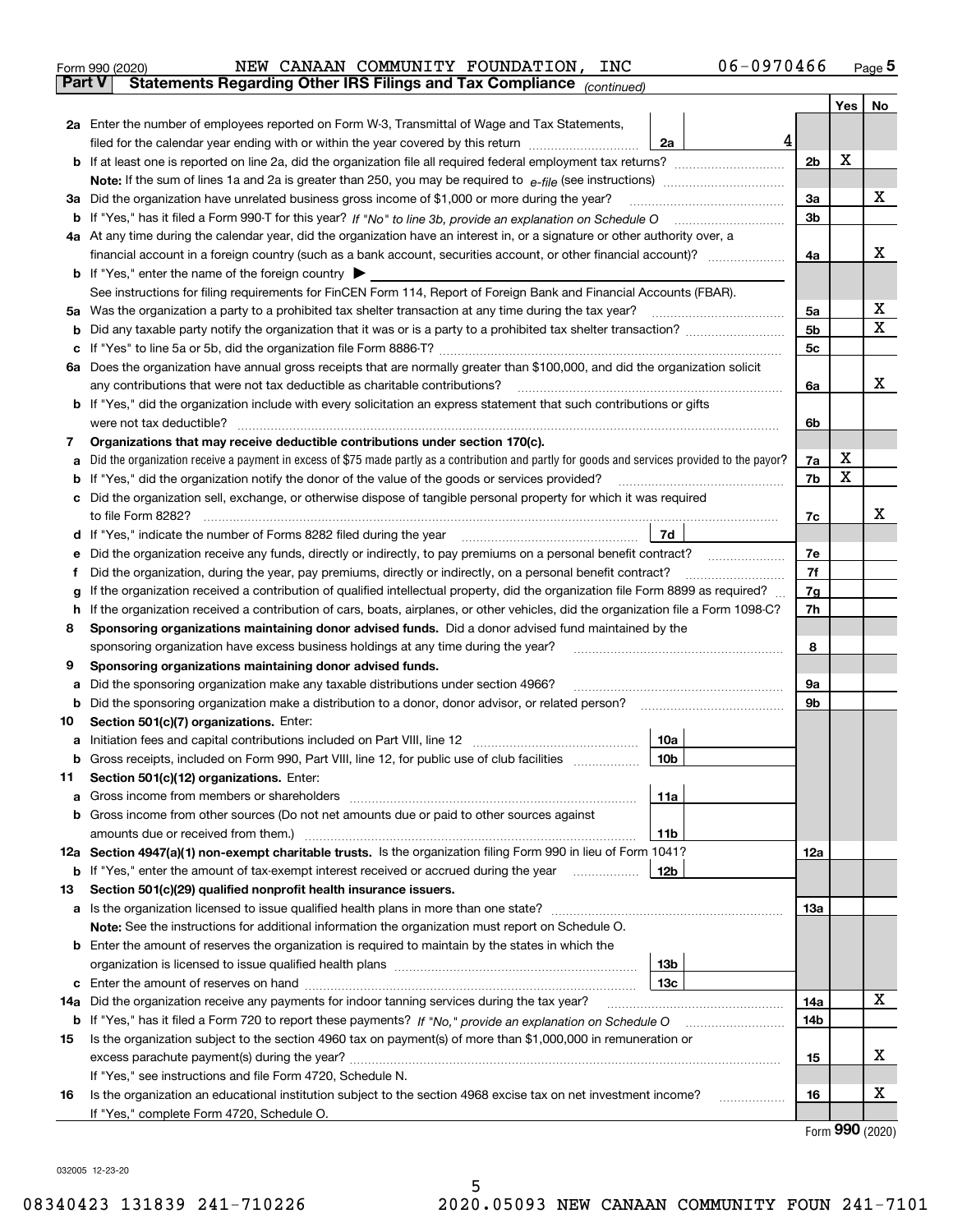|  | Form 990 (2020) |
|--|-----------------|
|  |                 |

NEW CANAAN COMMUNITY FOUNDATION, INC 06-0970466

*For each "Yes" response to lines 2 through 7b below, and for a "No" response to line 8a, 8b, or 10b below, describe the circumstances, processes, or changes on Schedule O. See instructions.* Form 990 (2020) **MEW CANAAN COMMUNITY FOUNDATION, INC** 06-0970466 Page 6<br>**Part VI Governance, Management, and Disclosure** For each "Yes" response to lines 2 through 7b below, and for a "No" response

|              |                                                                                                                                                                               |    |    |                 | Yes   No        |             |
|--------------|-------------------------------------------------------------------------------------------------------------------------------------------------------------------------------|----|----|-----------------|-----------------|-------------|
|              | <b>1a</b> Enter the number of voting members of the governing body at the end of the tax year <i>manumum</i>                                                                  | 1a | 21 |                 |                 |             |
|              | If there are material differences in voting rights among members of the governing body, or if the governing                                                                   |    |    |                 |                 |             |
|              | body delegated broad authority to an executive committee or similar committee, explain on Schedule O.                                                                         |    |    |                 |                 |             |
|              | <b>b</b> Enter the number of voting members included on line 1a, above, who are independent <i>manumum</i>                                                                    | 1b | 21 |                 |                 |             |
| $\mathbf{2}$ | Did any officer, director, trustee, or key employee have a family relationship or a business relationship with any other                                                      |    |    |                 |                 |             |
|              | officer, director, trustee, or key employee?                                                                                                                                  |    |    | $\mathbf{2}$    |                 | X           |
| 3            | Did the organization delegate control over management duties customarily performed by or under the direct supervision                                                         |    |    |                 |                 |             |
|              |                                                                                                                                                                               |    |    | 3               |                 | X           |
| 4            | Did the organization make any significant changes to its governing documents since the prior Form 990 was filed?                                                              |    |    | $\overline{4}$  |                 | $\mathbf X$ |
| 5            |                                                                                                                                                                               |    |    | 5               |                 | $\mathbf X$ |
| 6            |                                                                                                                                                                               |    |    | 6               |                 | $\mathbf X$ |
| 7a           | Did the organization have members, stockholders, or other persons who had the power to elect or appoint one or                                                                |    |    |                 |                 |             |
|              |                                                                                                                                                                               |    |    | 7a              |                 | х           |
|              | <b>b</b> Are any governance decisions of the organization reserved to (or subject to approval by) members, stockholders, or                                                   |    |    |                 |                 |             |
|              | persons other than the governing body?                                                                                                                                        |    |    | 7b              |                 | х           |
| 8            | Did the organization contemporaneously document the meetings held or written actions undertaken during the year by the following:                                             |    |    |                 |                 |             |
| a            |                                                                                                                                                                               |    |    | 8а              | X               |             |
|              |                                                                                                                                                                               |    |    | 8b              | X               |             |
| 9            | Is there any officer, director, trustee, or key employee listed in Part VII, Section A, who cannot be reached at the                                                          |    |    |                 |                 |             |
|              |                                                                                                                                                                               |    |    | 9               |                 | x           |
|              | Section B. Policies (This Section B requests information about policies not required by the Internal Revenue Code.)                                                           |    |    |                 |                 |             |
|              |                                                                                                                                                                               |    |    |                 | Yes             | No          |
|              |                                                                                                                                                                               |    |    | 10a             |                 | X           |
|              | <b>b</b> If "Yes," did the organization have written policies and procedures governing the activities of such chapters, affiliates,                                           |    |    |                 |                 |             |
|              |                                                                                                                                                                               |    |    | 10 <sub>b</sub> |                 |             |
|              | 11a Has the organization provided a complete copy of this Form 990 to all members of its governing body before filing the form?                                               |    |    | 11a             |                 | X           |
|              | <b>b</b> Describe in Schedule O the process, if any, used by the organization to review this Form 990.                                                                        |    |    |                 |                 |             |
|              |                                                                                                                                                                               |    |    | 12a             | х               |             |
|              |                                                                                                                                                                               |    |    | 12 <sub>b</sub> | X               |             |
| b            | c Did the organization regularly and consistently monitor and enforce compliance with the policy? If "Yes." describe                                                          |    |    |                 |                 |             |
|              |                                                                                                                                                                               |    |    |                 | X               |             |
|              | in Schedule O how this was done manufactured and continuum control of the Schedule O how this was done manufactured and continuum control of the Schedule O how this was done |    |    | 12c             | X               |             |
| 13           |                                                                                                                                                                               |    |    | 13              | X               |             |
| 14           | Did the organization have a written document retention and destruction policy? manufactured and the organization have a written document retention and destruction policy?    |    |    | 14              |                 |             |
| 15           | Did the process for determining compensation of the following persons include a review and approval by independent                                                            |    |    |                 |                 |             |
|              | persons, comparability data, and contemporaneous substantiation of the deliberation and decision?                                                                             |    |    |                 |                 |             |
|              |                                                                                                                                                                               |    |    | 15a             | X               |             |
|              |                                                                                                                                                                               |    |    | 15 <sub>b</sub> | X               |             |
|              | If "Yes" to line 15a or 15b, describe the process in Schedule O (see instructions).                                                                                           |    |    |                 |                 |             |
|              | 16a Did the organization invest in, contribute assets to, or participate in a joint venture or similar arrangement with a                                                     |    |    |                 |                 |             |
|              | taxable entity during the year?                                                                                                                                               |    |    | 16a             |                 | X           |
|              | b If "Yes," did the organization follow a written policy or procedure requiring the organization to evaluate its participation                                                |    |    |                 |                 |             |
|              | in joint venture arrangements under applicable federal tax law, and take steps to safeguard the organization's                                                                |    |    |                 |                 |             |
|              | exempt status with respect to such arrangements?                                                                                                                              |    |    | 16 <sub>b</sub> |                 |             |
|              | <b>Section C. Disclosure</b>                                                                                                                                                  |    |    |                 |                 |             |
| 17           | List the states with which a copy of this Form 990 is required to be filed $\blacktriangleright$ CT                                                                           |    |    |                 |                 |             |
| 18           | Section 6104 requires an organization to make its Forms 1023 (1024 or 1024-A, if applicable), 990, and 990-T (Section 501(c)(3)s only) available                              |    |    |                 |                 |             |
|              | for public inspection. Indicate how you made these available. Check all that apply.                                                                                           |    |    |                 |                 |             |
|              | $ X $ Own website<br>$\lfloor x \rfloor$ Upon request<br>Another's website<br>Other (explain on Schedule O)                                                                   |    |    |                 |                 |             |
| 19           | Describe on Schedule O whether (and if so, how) the organization made its governing documents, conflict of interest policy, and financial                                     |    |    |                 |                 |             |
|              | statements available to the public during the tax year.                                                                                                                       |    |    |                 |                 |             |
| 20           | State the name, address, and telephone number of the person who possesses the organization's books and records                                                                |    |    |                 |                 |             |
|              | LAUREN PATTERSON - (203)966-0231                                                                                                                                              |    |    |                 |                 |             |
|              | 06840<br>NEW CANAAN, CT<br>CHERRY STREET,<br>111                                                                                                                              |    |    |                 |                 |             |
|              | 032006 12-23-20                                                                                                                                                               |    |    |                 | Form 990 (2020) |             |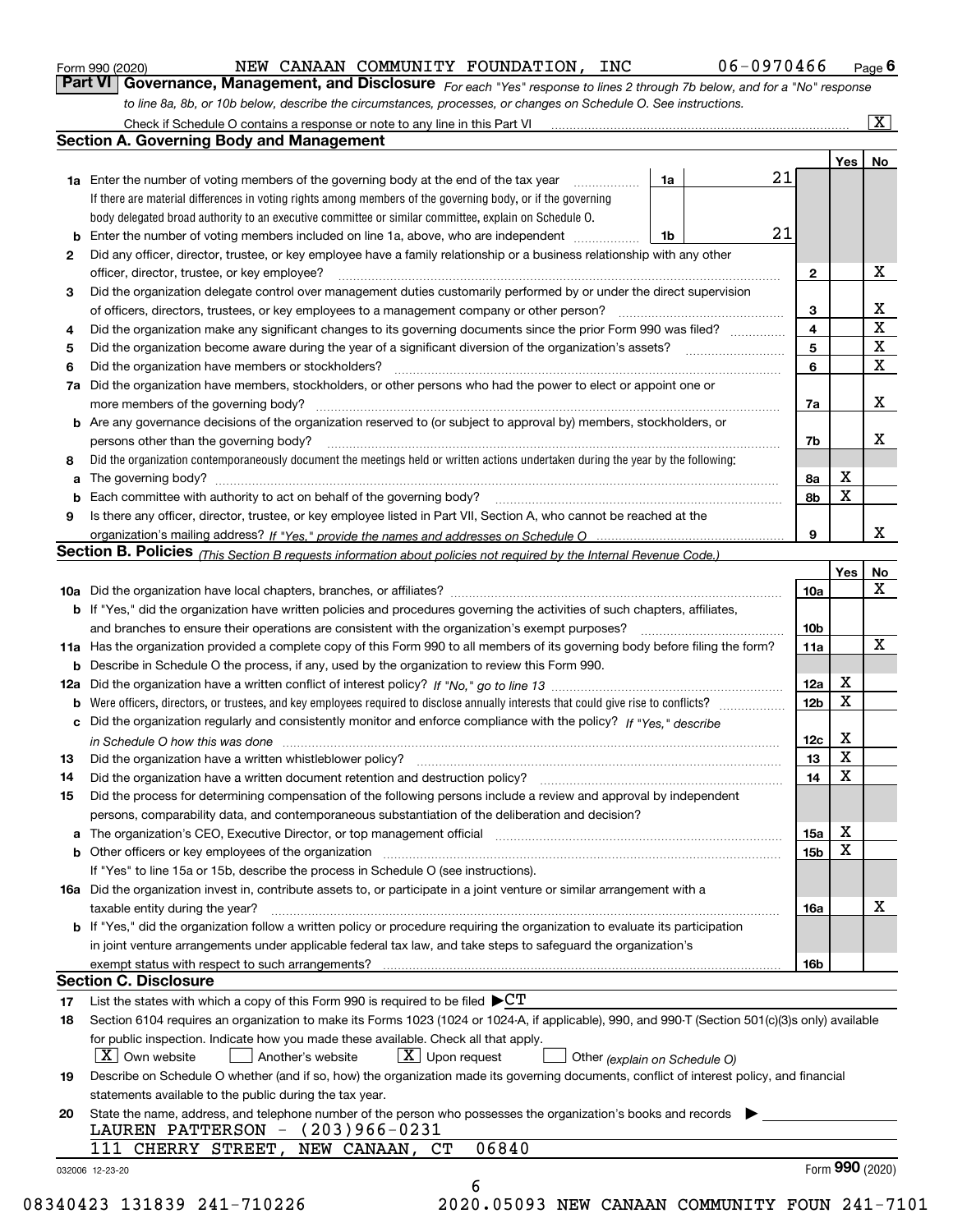$_{\rm Form}$  990 (2020) NEW CANAAN COMMUNITY FOUNDATION, INC  $100-0970466$   $_{\rm Page}$ 

 $\mathcal{L}^{\text{max}}$ 

**7Part VII Compensation of Officers, Directors, Trustees, Key Employees, Highest Compensated Employees, and Independent Contractors**

Check if Schedule O contains a response or note to any line in this Part VII

**Section A. Officers, Directors, Trustees, Key Employees, and Highest Compensated Employees**

**1a**  Complete this table for all persons required to be listed. Report compensation for the calendar year ending with or within the organization's tax year. **•** List all of the organization's current officers, directors, trustees (whether individuals or organizations), regardless of amount of compensation.

Enter -0- in columns (D), (E), and (F) if no compensation was paid.

 $\bullet$  List all of the organization's  $\,$ current key employees, if any. See instructions for definition of "key employee."

**•** List the organization's five current highest compensated employees (other than an officer, director, trustee, or key employee) who received reportable compensation (Box 5 of Form W-2 and/or Box 7 of Form 1099-MISC) of more than \$100,000 from the organization and any related organizations.

**•** List all of the organization's former officers, key employees, and highest compensated employees who received more than \$100,000 of reportable compensation from the organization and any related organizations.

**former directors or trustees**  ¥ List all of the organization's that received, in the capacity as a former director or trustee of the organization, more than \$10,000 of reportable compensation from the organization and any related organizations.

See instructions for the order in which to list the persons above.

Check this box if neither the organization nor any related organization compensated any current officer, director, or trustee.  $\mathcal{L}^{\text{max}}$ 

| (A)                            | (B)                    |                                         |                                                                  | (C)         |              |                                  |              | (D)                 | (E)                              | (F)                      |
|--------------------------------|------------------------|-----------------------------------------|------------------------------------------------------------------|-------------|--------------|----------------------------------|--------------|---------------------|----------------------------------|--------------------------|
| Name and title                 | Average                | Position<br>(do not check more than one |                                                                  |             |              |                                  | Reportable   | Reportable          | Estimated                        |                          |
|                                | hours per              |                                         | box, unless person is both an<br>officer and a director/trustee) |             |              |                                  | compensation | compensation        | amount of                        |                          |
|                                | week                   |                                         |                                                                  |             |              |                                  |              | from                | from related                     | other                    |
|                                | (list any<br>hours for |                                         |                                                                  |             |              |                                  |              | the<br>organization | organizations<br>(W-2/1099-MISC) | compensation<br>from the |
|                                | related                |                                         |                                                                  |             |              |                                  |              | (W-2/1099-MISC)     |                                  | organization             |
|                                | organizations          |                                         |                                                                  |             |              |                                  |              |                     |                                  | and related              |
|                                | below                  | ndividual trustee or director           | nstitutional trustee                                             |             | Key employee |                                  |              |                     |                                  | organizations            |
|                                | line)                  |                                         |                                                                  | Officer     |              | Highest compensated<br> employee | Former       |                     |                                  |                          |
| <b>LAUREN PATTERSON</b><br>(1) | 40.00                  |                                         |                                                                  |             |              |                                  |              |                     |                                  |                          |
| PRESIDENT & CEO                |                        |                                         |                                                                  | $\mathbf X$ |              |                                  |              | 112,748.            | $\mathbf 0$ .                    | 13,416.                  |
| (2)<br>LAURA DOBBIN            | 5.00                   |                                         |                                                                  |             |              |                                  |              |                     |                                  |                          |
| <b>CHAIR</b>                   |                        | $\overline{\textbf{X}}$                 |                                                                  | $\mathbf X$ |              |                                  |              | 0.                  | $\mathbf 0$ .                    | 0.                       |
| (3)<br>JOHN KNIGHT             | 5.00                   |                                         |                                                                  |             |              |                                  |              |                     |                                  |                          |
| VICE CHAIR                     |                        | $\rm X$                                 |                                                                  | $\rm X$     |              |                                  |              | 0.                  | $\mathbf 0$ .                    | $\mathbf 0$ .            |
| ROB FRYER<br>(4)               | 5.00                   |                                         |                                                                  |             |              |                                  |              |                     |                                  |                          |
| <b>TREASURER</b>               |                        | $\bar{\mathbf{X}}$                      |                                                                  | $\rm X$     |              |                                  |              | 0.                  | $\mathbf 0$ .                    | $\mathbf 0$ .            |
| SHEILA PETTEE<br>(5)           | 5.00                   |                                         |                                                                  |             |              |                                  |              |                     |                                  |                          |
| <b>SECRETARY</b>               |                        | $\rm X$                                 |                                                                  | $\mathbf X$ |              |                                  |              | $\mathbf 0$ .       | $\mathbf 0$ .                    | $0_{.}$                  |
| KATHLEEN ABBOTT<br>(6)         | 2.00                   |                                         |                                                                  |             |              |                                  |              |                     |                                  |                          |
| <b>DIRECTOR</b>                |                        | $\overline{\mathbf{X}}$                 |                                                                  |             |              |                                  |              | 0.                  | $\mathbf 0$ .                    | $\mathbf 0$ .            |
| EILEEN BOYD<br>(7)             | 2.00                   |                                         |                                                                  |             |              |                                  |              |                     |                                  |                          |
| <b>DIRECTOR</b>                |                        | $\mathbf X$                             |                                                                  |             |              |                                  |              | 0.                  | $\mathbf 0$ .                    | $\mathbf 0$ .            |
| ELIZABETH CAHILL<br>(8)        | $\overline{2.00}$      |                                         |                                                                  |             |              |                                  |              |                     |                                  |                          |
| <b>DIRECTOR</b>                |                        | $\overline{\mathbf{X}}$                 |                                                                  |             |              |                                  |              | 0.                  | $\mathbf 0$ .                    | $0$ .                    |
| (9)<br>AARON COOPER            | $\overline{2.00}$      |                                         |                                                                  |             |              |                                  |              |                     |                                  |                          |
| <b>DIRECTOR</b>                |                        | $\overline{\textbf{X}}$                 |                                                                  |             |              |                                  |              | 0.                  | 0.                               | $\mathbf 0$ .            |
| (10) CAROLYN CORCORAN          | 2.00                   |                                         |                                                                  |             |              |                                  |              |                     |                                  |                          |
| <b>DIRECTOR</b>                |                        | $\overline{\text{X}}$                   |                                                                  |             |              |                                  |              | 0.                  | $\mathbf 0$ .                    | $0_{.}$                  |
| (11) FRANK FETCHET             | $\overline{2.00}$      |                                         |                                                                  |             |              |                                  |              |                     |                                  |                          |
| <b>DIRECTOR</b>                |                        | $\overline{\mathbf{X}}$                 |                                                                  |             |              |                                  |              | 0.                  | $\mathbf 0$ .                    | $0_{.}$                  |
| (12) KELLY HANRATTY            | 2.00                   |                                         |                                                                  |             |              |                                  |              |                     |                                  |                          |
| <b>DIRECTOR</b>                |                        | $\mathbf X$                             |                                                                  |             |              |                                  |              | 0.                  | 0.                               | $\mathbf 0$ .            |
| (13) TODD LAMPERT              | 2.00                   |                                         |                                                                  |             |              |                                  |              |                     |                                  |                          |
| <b>DIRECTOR</b>                |                        | $\overline{\textbf{X}}$                 |                                                                  |             |              |                                  |              | 0.                  | $\mathbf 0$ .                    | $0$ .                    |
| (14) KAY LINNEMAN              | 2.00                   |                                         |                                                                  |             |              |                                  |              |                     |                                  |                          |
| <b>DIRECTOR</b>                |                        | $\mathbf x$                             |                                                                  |             |              |                                  |              | 0.                  | $\mathbf 0$ .                    | 0.                       |
| (15) KAREN MACTAS              | $\overline{2.00}$      |                                         |                                                                  |             |              |                                  |              |                     |                                  |                          |
| <b>DIRECTOR</b>                |                        | $\overline{\mathbf{X}}$                 |                                                                  |             |              |                                  |              | 0.                  | $\mathbf 0$ .                    | $\mathbf 0$ .            |
| (16) SHARON MCCLYMONDS         | $\overline{2.00}$      |                                         |                                                                  |             |              |                                  |              |                     |                                  |                          |
| <b>DIRECTOR</b>                |                        | $\overline{\textbf{X}}$                 |                                                                  |             |              |                                  |              | 0.                  | $\mathbf 0$ .                    | $0_{.}$                  |
| (17) JOE PRIOR                 | 2.00                   |                                         |                                                                  |             |              |                                  |              |                     |                                  |                          |
| <b>DIRECTOR</b>                |                        | $\overline{\mathbf{X}}$                 |                                                                  |             |              |                                  |              | 0.                  | $\mathbf 0$ .                    | 0.                       |
|                                |                        |                                         |                                                                  |             |              |                                  |              |                     |                                  | nnn.                     |

032007 12-23-20

Form (2020) **990**

7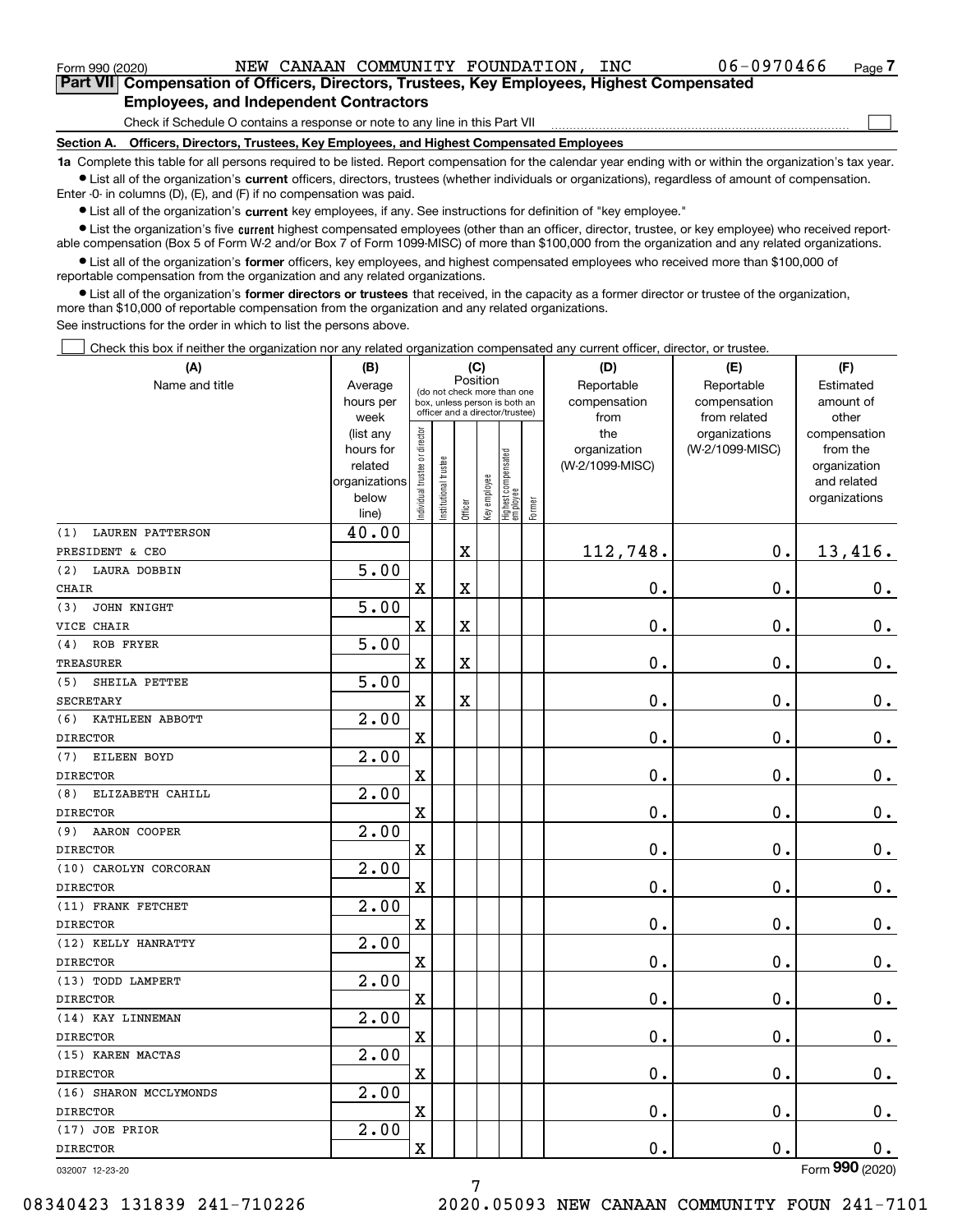| NEW CANAAN COMMUNITY FOUNDATION, INC<br>Form 990 (2020)                                                                                                                                                                                                                               |                      |                                |                                                                  |         |              |                                   |        |                         | 06-0970466                   |              | Page 8                      |
|---------------------------------------------------------------------------------------------------------------------------------------------------------------------------------------------------------------------------------------------------------------------------------------|----------------------|--------------------------------|------------------------------------------------------------------|---------|--------------|-----------------------------------|--------|-------------------------|------------------------------|--------------|-----------------------------|
| <b>Part VII</b><br>Section A. Officers, Directors, Trustees, Key Employees, and Highest Compensated Employees (continued)                                                                                                                                                             |                      |                                |                                                                  |         |              |                                   |        |                         |                              |              |                             |
| (A)                                                                                                                                                                                                                                                                                   | (B)                  |                                |                                                                  | (C)     | Position     |                                   |        | (D)                     | (E)                          |              | (F)                         |
| Name and title                                                                                                                                                                                                                                                                        | Average<br>hours per |                                | (do not check more than one                                      |         |              |                                   |        | Reportable              | Reportable                   |              | Estimated                   |
|                                                                                                                                                                                                                                                                                       | week                 |                                | box, unless person is both an<br>officer and a director/trustee) |         |              |                                   |        | compensation<br>from    | compensation<br>from related |              | amount of<br>other          |
|                                                                                                                                                                                                                                                                                       | (list any            |                                |                                                                  |         |              |                                   |        | the                     | organizations                |              | compensation                |
|                                                                                                                                                                                                                                                                                       | hours for<br>related | Individual trustee or director |                                                                  |         |              |                                   |        | organization            | (W-2/1099-MISC)              |              | from the                    |
|                                                                                                                                                                                                                                                                                       | organizations        |                                |                                                                  |         |              |                                   |        | (W-2/1099-MISC)         |                              |              | organization<br>and related |
|                                                                                                                                                                                                                                                                                       | below                |                                | nstitutional trustee                                             |         | key employee |                                   |        |                         |                              |              | organizations               |
|                                                                                                                                                                                                                                                                                       | line)                |                                |                                                                  | Officer |              | Highest compensated<br>  employee | Former |                         |                              |              |                             |
| (18) DAN RASHIN                                                                                                                                                                                                                                                                       | $\overline{2.00}$    |                                |                                                                  |         |              |                                   |        |                         |                              |              |                             |
| <b>DIRECTOR</b>                                                                                                                                                                                                                                                                       |                      | X                              |                                                                  |         |              |                                   |        | 0.                      | 0.                           |              | $0$ .                       |
| (19) LAURA WALBERT<br><b>DIRECTOR</b>                                                                                                                                                                                                                                                 | $\overline{2.00}$    | $\mathbf X$                    |                                                                  |         |              |                                   |        | 0.                      | 0.                           |              | 0.                          |
| (20) JEFFREY WILLIAMS                                                                                                                                                                                                                                                                 | $\overline{2.00}$    |                                |                                                                  |         |              |                                   |        |                         |                              |              |                             |
| <b>DIRECTOR</b>                                                                                                                                                                                                                                                                       |                      | $\mathbf X$                    |                                                                  |         |              |                                   |        | 0.                      | 0.                           |              | 0.                          |
| (21) KRISTINA WOODS                                                                                                                                                                                                                                                                   | $\overline{2.00}$    |                                |                                                                  |         |              |                                   |        |                         |                              |              |                             |
| <b>DIRECTOR</b>                                                                                                                                                                                                                                                                       |                      | X                              |                                                                  |         |              |                                   |        | 0.                      | 0.                           |              | 0.                          |
| (22) HEATHER ZIEGLER                                                                                                                                                                                                                                                                  | 2.00                 |                                |                                                                  |         |              |                                   |        |                         |                              |              |                             |
| <b>DIRECTOR</b>                                                                                                                                                                                                                                                                       |                      | X                              |                                                                  |         |              |                                   |        | 0.                      | 0.                           |              | 0.                          |
|                                                                                                                                                                                                                                                                                       |                      |                                |                                                                  |         |              |                                   |        |                         |                              |              |                             |
|                                                                                                                                                                                                                                                                                       |                      |                                |                                                                  |         |              |                                   |        |                         |                              |              |                             |
|                                                                                                                                                                                                                                                                                       |                      |                                |                                                                  |         |              |                                   |        |                         |                              |              |                             |
|                                                                                                                                                                                                                                                                                       |                      |                                |                                                                  |         |              |                                   |        |                         |                              |              |                             |
|                                                                                                                                                                                                                                                                                       |                      |                                |                                                                  |         |              |                                   |        |                         |                              |              |                             |
|                                                                                                                                                                                                                                                                                       |                      |                                |                                                                  |         |              |                                   |        |                         |                              |              |                             |
| 1b Subtotal                                                                                                                                                                                                                                                                           |                      |                                |                                                                  |         |              |                                   |        | 112,748.                | 0.                           |              | 13,416.                     |
|                                                                                                                                                                                                                                                                                       |                      |                                |                                                                  |         |              |                                   |        | 0.                      | 0.                           |              | 0.                          |
|                                                                                                                                                                                                                                                                                       |                      |                                |                                                                  |         |              |                                   |        | 112,748.                | 0.                           |              | 13,416.                     |
| Total number of individuals (including but not limited to those listed above) who received more than \$100,000 of reportable<br>$\mathbf{2}$                                                                                                                                          |                      |                                |                                                                  |         |              |                                   |        |                         |                              |              |                             |
| compensation from the organization $\blacktriangleright$                                                                                                                                                                                                                              |                      |                                |                                                                  |         |              |                                   |        |                         |                              |              |                             |
|                                                                                                                                                                                                                                                                                       |                      |                                |                                                                  |         |              |                                   |        |                         |                              |              | No<br>Yes                   |
| Did the organization list any former officer, director, trustee, key employee, or highest compensated employee on<br>3                                                                                                                                                                |                      |                                |                                                                  |         |              |                                   |        |                         |                              | З            | X                           |
| line 1a? If "Yes," complete Schedule J for such individual manufactured contained and the line 1a? If "Yes," complete Schedule J for such individual<br>For any individual listed on line 1a, is the sum of reportable compensation and other compensation from the organization<br>4 |                      |                                |                                                                  |         |              |                                   |        |                         |                              |              |                             |
|                                                                                                                                                                                                                                                                                       |                      |                                |                                                                  |         |              |                                   |        |                         |                              | 4            | X                           |
| Did any person listed on line 1a receive or accrue compensation from any unrelated organization or individual for services<br>5                                                                                                                                                       |                      |                                |                                                                  |         |              |                                   |        |                         |                              |              |                             |
|                                                                                                                                                                                                                                                                                       |                      |                                |                                                                  |         |              |                                   |        |                         |                              | 5            | x                           |
| <b>Section B. Independent Contractors</b>                                                                                                                                                                                                                                             |                      |                                |                                                                  |         |              |                                   |        |                         |                              |              |                             |
| Complete this table for your five highest compensated independent contractors that received more than \$100,000 of compensation from<br>1                                                                                                                                             |                      |                                |                                                                  |         |              |                                   |        |                         |                              |              |                             |
| the organization. Report compensation for the calendar year ending with or within the organization's tax year.<br>(A)                                                                                                                                                                 |                      |                                |                                                                  |         |              |                                   |        | (B)                     |                              | (C)          |                             |
| Name and business address                                                                                                                                                                                                                                                             |                      |                                | <b>NONE</b>                                                      |         |              |                                   |        | Description of services |                              | Compensation |                             |
|                                                                                                                                                                                                                                                                                       |                      |                                |                                                                  |         |              |                                   |        |                         |                              |              |                             |
|                                                                                                                                                                                                                                                                                       |                      |                                |                                                                  |         |              |                                   |        |                         |                              |              |                             |
|                                                                                                                                                                                                                                                                                       |                      |                                |                                                                  |         |              |                                   |        |                         |                              |              |                             |
|                                                                                                                                                                                                                                                                                       |                      |                                |                                                                  |         |              |                                   |        |                         |                              |              |                             |
|                                                                                                                                                                                                                                                                                       |                      |                                |                                                                  |         |              |                                   |        |                         |                              |              |                             |
|                                                                                                                                                                                                                                                                                       |                      |                                |                                                                  |         |              |                                   |        |                         |                              |              |                             |
|                                                                                                                                                                                                                                                                                       |                      |                                |                                                                  |         |              |                                   |        |                         |                              |              |                             |
|                                                                                                                                                                                                                                                                                       |                      |                                |                                                                  |         |              |                                   |        |                         |                              |              |                             |
| Total number of independent contractors (including but not limited to those listed above) who received more than<br>2                                                                                                                                                                 |                      |                                |                                                                  |         |              |                                   |        |                         |                              |              |                             |
| \$100,000 of compensation from the organization                                                                                                                                                                                                                                       |                      |                                |                                                                  |         |              |                                   |        |                         |                              |              |                             |

8

032008 12-23-20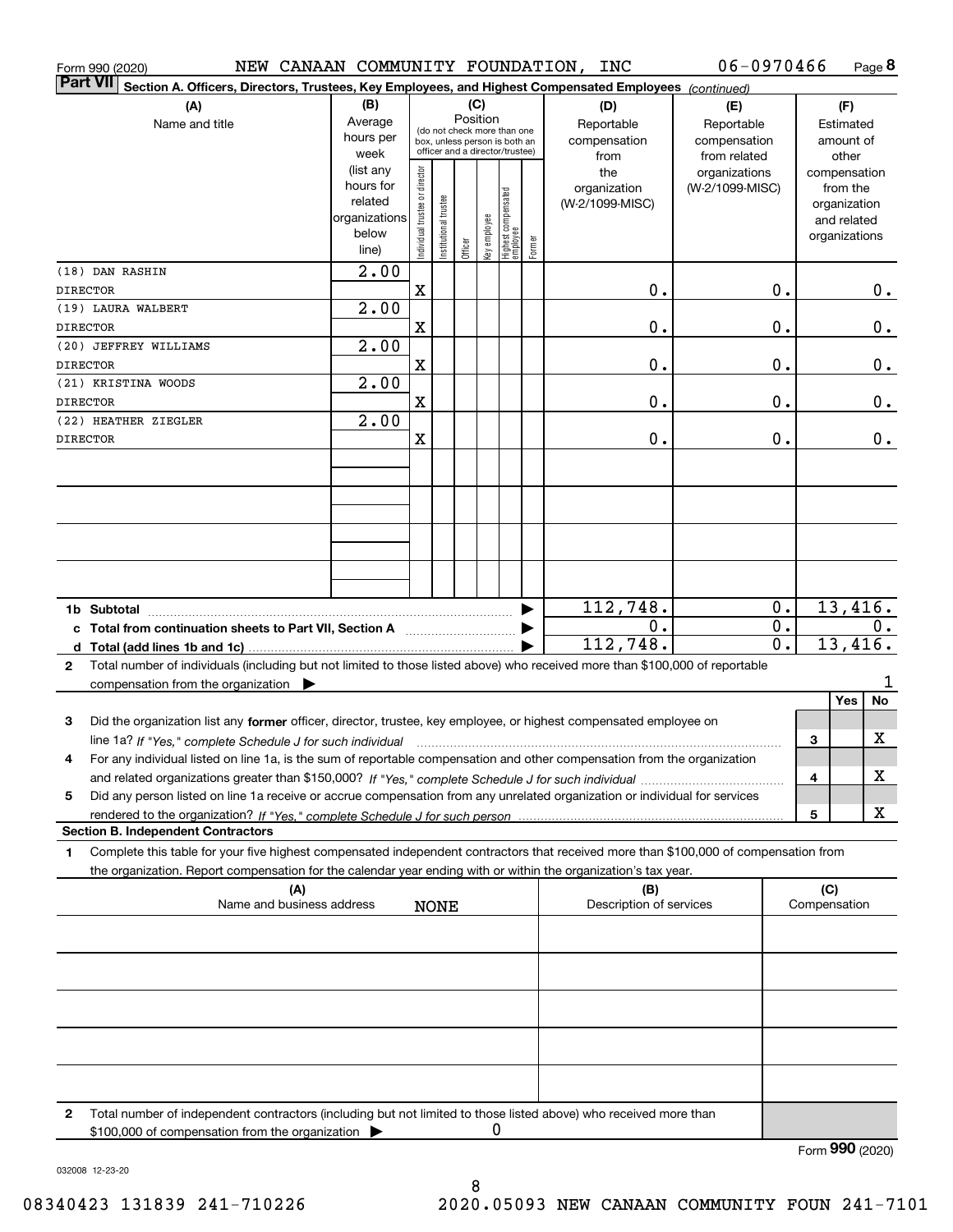|                                                           |                  | Form 990 (2020)                                                                                                       |                                            |     |                      | NEW CANAAN COMMUNITY FOUNDATION, | <b>INC</b>                                          | 06-0970466                    | Page 9                                                          |
|-----------------------------------------------------------|------------------|-----------------------------------------------------------------------------------------------------------------------|--------------------------------------------|-----|----------------------|----------------------------------|-----------------------------------------------------|-------------------------------|-----------------------------------------------------------------|
|                                                           | <b>Part VIII</b> | <b>Statement of Revenue</b>                                                                                           |                                            |     |                      |                                  |                                                     |                               |                                                                 |
|                                                           |                  | Check if Schedule O contains a response or note to any line in this Part VIII                                         |                                            |     |                      |                                  | $\overline{(\mathsf{B})}$ $\overline{(\mathsf{C})}$ |                               |                                                                 |
|                                                           |                  |                                                                                                                       |                                            |     |                      | (A)<br>Total revenue             | Related or exempt<br>function revenue               | Unrelated<br>business revenue | (D)<br>Revenue excluded<br>from tax under<br>sections 512 - 514 |
|                                                           |                  | 1 a Federated campaigns                                                                                               | 1a                                         |     |                      |                                  |                                                     |                               |                                                                 |
| Contributions, Gifts, Grants<br>and Other Similar Amounts |                  | <b>b</b> Membership dues                                                                                              | 1 <sub>b</sub><br>$\overline{\phantom{a}}$ |     |                      |                                  |                                                     |                               |                                                                 |
|                                                           |                  | c Fundraising events                                                                                                  | 1 <sub>c</sub>                             |     | 79,455.              |                                  |                                                     |                               |                                                                 |
|                                                           |                  | d Related organizations                                                                                               | 1 <sub>d</sub>                             |     |                      |                                  |                                                     |                               |                                                                 |
|                                                           |                  | e Government grants (contributions)                                                                                   | 1e                                         |     | 63,000.              |                                  |                                                     |                               |                                                                 |
|                                                           |                  | f All other contributions, gifts, grants, and                                                                         |                                            |     |                      |                                  |                                                     |                               |                                                                 |
|                                                           |                  | similar amounts not included above                                                                                    | 1f                                         |     | 2,416,135.           |                                  |                                                     |                               |                                                                 |
|                                                           | g                | Noncash contributions included in lines 1a-1f                                                                         | $1g$ \$                                    |     |                      |                                  |                                                     |                               |                                                                 |
|                                                           |                  |                                                                                                                       |                                            |     | <b>Business Code</b> | 2,558,590.                       |                                                     |                               |                                                                 |
|                                                           | 2a               | YPF PROGRAM REVENUE                                                                                                   |                                            |     | 900099               | 1,650.                           | 1,650.                                              |                               |                                                                 |
|                                                           | b                | <u> 1989 - Johann Barn, mars eta bainar eta idazlea (</u>                                                             |                                            |     |                      |                                  |                                                     |                               |                                                                 |
|                                                           | c                | <u> 2000 - John Stein, Amerikaans en beskriuw om de stein van de stein van de stein van de stein van de stein va</u>  |                                            |     |                      |                                  |                                                     |                               |                                                                 |
|                                                           | d                | <u> 1989 - Johann Stein, mars an de Frankrik (f. 1989)</u>                                                            |                                            |     |                      |                                  |                                                     |                               |                                                                 |
| Program Service<br>Revenue                                | е                |                                                                                                                       |                                            |     |                      |                                  |                                                     |                               |                                                                 |
|                                                           |                  | f All other program service revenue                                                                                   |                                            |     |                      |                                  |                                                     |                               |                                                                 |
|                                                           | g                |                                                                                                                       |                                            |     |                      | 1,650.                           |                                                     |                               |                                                                 |
|                                                           | 3                | Investment income (including dividends, interest, and                                                                 |                                            |     |                      |                                  |                                                     |                               |                                                                 |
|                                                           |                  |                                                                                                                       |                                            |     |                      | 722,535.                         |                                                     |                               | 722,535.                                                        |
|                                                           | 4                | Income from investment of tax-exempt bond proceeds                                                                    |                                            |     |                      |                                  |                                                     |                               |                                                                 |
|                                                           | 5                |                                                                                                                       | (i) Real                                   |     | (ii) Personal        |                                  |                                                     |                               |                                                                 |
|                                                           |                  |                                                                                                                       |                                            |     |                      |                                  |                                                     |                               |                                                                 |
|                                                           | b                | 6 a Gross rents<br>Less: rental expenses                                                                              | 6а<br>6 <sub>b</sub>                       |     |                      |                                  |                                                     |                               |                                                                 |
|                                                           | c                | Rental income or (loss)                                                                                               | 6c                                         |     |                      |                                  |                                                     |                               |                                                                 |
|                                                           |                  | d Net rental income or (loss)                                                                                         |                                            |     |                      |                                  |                                                     |                               |                                                                 |
|                                                           |                  | 7 a Gross amount from sales of                                                                                        | (i) Securities                             |     | (ii) Other           |                                  |                                                     |                               |                                                                 |
|                                                           |                  | assets other than inventory                                                                                           | 2,947,760.<br>7a                           |     |                      |                                  |                                                     |                               |                                                                 |
|                                                           |                  | <b>b</b> Less: cost or other basis                                                                                    |                                            |     |                      |                                  |                                                     |                               |                                                                 |
|                                                           |                  | and sales expenses                                                                                                    | 2,398,301.<br>7 <sub>b</sub>               |     |                      |                                  |                                                     |                               |                                                                 |
| evenue                                                    |                  | c Gain or (loss)                                                                                                      | 7c<br>549,459.                             |     |                      |                                  |                                                     |                               |                                                                 |
|                                                           |                  |                                                                                                                       |                                            |     |                      | 549,459.                         |                                                     |                               | 549,459.                                                        |
| Other <sub>R</sub>                                        |                  | 8 a Gross income from fundraising events (not                                                                         |                                            |     |                      |                                  |                                                     |                               |                                                                 |
|                                                           |                  | including \$ 79,455. of                                                                                               |                                            |     |                      |                                  |                                                     |                               |                                                                 |
|                                                           |                  | contributions reported on line 1c). See                                                                               |                                            | 8a  | 10,695.              |                                  |                                                     |                               |                                                                 |
|                                                           |                  | <b>b</b> Less: direct expenses <b>constants b</b>                                                                     |                                            | 8b  | 14,640.              |                                  |                                                     |                               |                                                                 |
|                                                           |                  | c Net income or (loss) from fundraising events                                                                        |                                            |     | ▶                    | $-3,945.$                        |                                                     |                               | $-3,945.$                                                       |
|                                                           |                  | 9 a Gross income from gaming activities. See                                                                          |                                            |     |                      |                                  |                                                     |                               |                                                                 |
|                                                           |                  |                                                                                                                       |                                            | 9a  |                      |                                  |                                                     |                               |                                                                 |
|                                                           |                  | <b>b</b> Less: direct expenses <b>manually</b>                                                                        |                                            | 9b  |                      |                                  |                                                     |                               |                                                                 |
|                                                           |                  | <b>c</b> Net income or (loss) from gaming activities                                                                  |                                            |     |                      |                                  |                                                     |                               |                                                                 |
|                                                           |                  | 10 a Gross sales of inventory, less returns                                                                           |                                            |     |                      |                                  |                                                     |                               |                                                                 |
|                                                           |                  |                                                                                                                       |                                            | 10a |                      |                                  |                                                     |                               |                                                                 |
|                                                           |                  | <b>b</b> Less: cost of goods sold                                                                                     |                                            | 10b |                      |                                  |                                                     |                               |                                                                 |
|                                                           |                  | c Net income or (loss) from sales of inventory                                                                        |                                            |     | <b>Business Code</b> |                                  |                                                     |                               |                                                                 |
|                                                           |                  |                                                                                                                       |                                            |     |                      |                                  |                                                     |                               |                                                                 |
|                                                           | 11 a<br>b        | <u> 1980 - Johann Stein, marwolaethau a bhann an t-Amhainn an t-Amhainn an t-Amhainn an t-Amhainn an t-Amhainn an</u> |                                            |     |                      |                                  |                                                     |                               |                                                                 |
| evenue                                                    | c                |                                                                                                                       |                                            |     |                      |                                  |                                                     |                               |                                                                 |
| Miscellaneous                                             |                  | the control of the control of the control of the control of the control of                                            |                                            |     |                      |                                  |                                                     |                               |                                                                 |
|                                                           |                  |                                                                                                                       |                                            |     | ▶                    |                                  |                                                     |                               |                                                                 |
|                                                           | 12               |                                                                                                                       |                                            |     | ▶                    | 3,828,289.                       | 1,650.                                              | 0.                            | 1,268,049.                                                      |
|                                                           | 032009 12-23-20  |                                                                                                                       |                                            |     |                      |                                  |                                                     |                               | Form 990 (2020)                                                 |

9

032009 12-23-20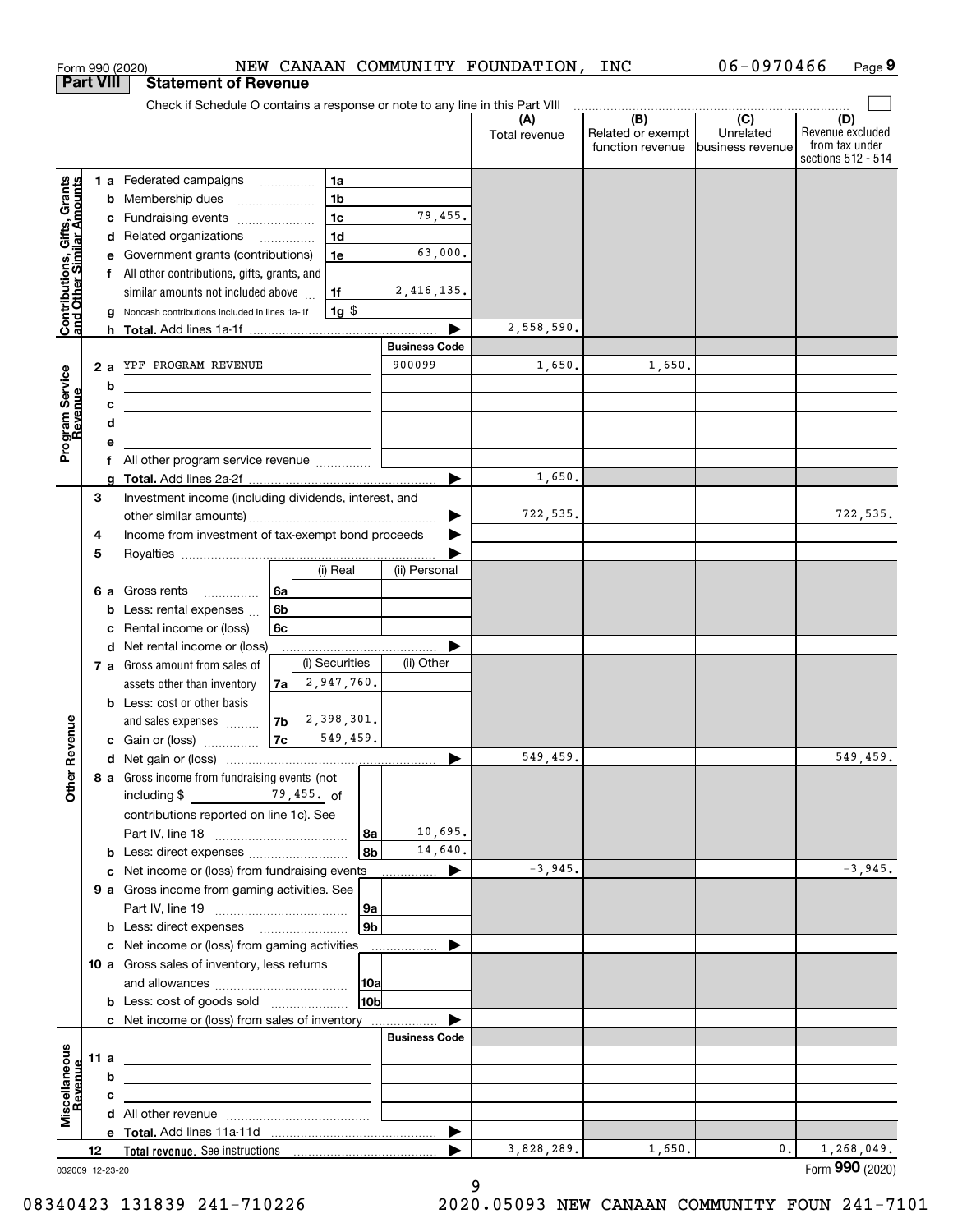**Part IX Statement of Functional Expenses**

 $_{\rm Form}$  990 (2020) NEW CANAAN COMMUNITY FOUNDATION, INC  $106-0970466$   $_{\rm Page}$ 

|              | Section 501(c)(3) and 501(c)(4) organizations must complete all columns. All other organizations must complete column (A).                                 |                        |                                    |                                           |                                |
|--------------|------------------------------------------------------------------------------------------------------------------------------------------------------------|------------------------|------------------------------------|-------------------------------------------|--------------------------------|
|              | Check if Schedule O contains a response or note to any line in this Part IX                                                                                |                        |                                    |                                           |                                |
|              | Do not include amounts reported on lines 6b,<br>7b, 8b, 9b, and 10b of Part VIII.                                                                          | (A)<br>Total expenses  | (B)<br>Program service<br>expenses | (C)<br>Management and<br>general expenses | (D)<br>Fundraising<br>expenses |
| 1.           | Grants and other assistance to domestic organizations                                                                                                      |                        |                                    |                                           |                                |
|              | and domestic governments. See Part IV, line 21                                                                                                             | 1,935,679.             | 1,935,679.                         |                                           |                                |
| $\mathbf{2}$ | Grants and other assistance to domestic                                                                                                                    |                        |                                    |                                           |                                |
|              | individuals. See Part IV, line 22                                                                                                                          | 37,414.                | 37,414.                            |                                           |                                |
| 3            | Grants and other assistance to foreign                                                                                                                     |                        |                                    |                                           |                                |
|              | organizations, foreign governments, and foreign                                                                                                            |                        |                                    |                                           |                                |
|              | individuals. See Part IV, lines 15 and 16                                                                                                                  |                        |                                    |                                           |                                |
| 4            | Benefits paid to or for members                                                                                                                            |                        |                                    |                                           |                                |
| 5            | Compensation of current officers, directors,                                                                                                               |                        |                                    |                                           |                                |
|              |                                                                                                                                                            | 118,369.               | 88,777.                            | 5,918.                                    | 23,674.                        |
| 6            | Compensation not included above to disqualified                                                                                                            |                        |                                    |                                           |                                |
|              | persons (as defined under section 4958(f)(1)) and                                                                                                          |                        |                                    |                                           |                                |
|              | persons described in section 4958(c)(3)(B)                                                                                                                 |                        |                                    |                                           |                                |
| 7            | Other salaries and wages                                                                                                                                   | 140,697.               | 108,044.                           | 10,652.                                   | 22,001.                        |
| 8            | Pension plan accruals and contributions (include                                                                                                           |                        |                                    |                                           |                                |
|              | section 401(k) and 403(b) employer contributions)                                                                                                          | 17,486.                | $\frac{13,507}{14,834}$            | $\frac{1,438.}{1,579.}$                   | $\frac{2,541}{2,790}$ .        |
| 9            |                                                                                                                                                            | 19,203.                |                                    |                                           |                                |
| 10           |                                                                                                                                                            | 20,997.                | 16,220.                            | 1,726.                                    | 3,051.                         |
| 11           | Fees for services (nonemployees):                                                                                                                          |                        |                                    |                                           |                                |
| a            |                                                                                                                                                            |                        |                                    |                                           |                                |
| b            |                                                                                                                                                            |                        |                                    |                                           |                                |
| c            |                                                                                                                                                            | 49,181.                |                                    | 49,181.                                   |                                |
| d            |                                                                                                                                                            |                        |                                    |                                           |                                |
| е            | Professional fundraising services. See Part IV, line 17                                                                                                    |                        |                                    |                                           |                                |
| f            | Investment management fees                                                                                                                                 | 208,956.               |                                    | 208,956.                                  |                                |
| q            | Other. (If line 11g amount exceeds 10% of line 25,                                                                                                         |                        |                                    |                                           |                                |
|              | column (A) amount, list line 11g expenses on Sch O.)                                                                                                       | $\frac{7,403}{13,296}$ | 5,188.<br>11,809.                  | 608.<br>856.                              | <u>1,607.</u><br>631.          |
| 12           |                                                                                                                                                            |                        |                                    |                                           | 236.                           |
| 13           |                                                                                                                                                            | 10,956.                | 1,104.                             | 9,616.                                    |                                |
| 14           |                                                                                                                                                            |                        |                                    |                                           |                                |
| 15           |                                                                                                                                                            |                        |                                    |                                           |                                |
| 16           |                                                                                                                                                            | 41,510.<br>52.         | 31, 195.<br>39.                    | 3,653.<br>5.                              | 6,662.<br>8.                   |
| 17           |                                                                                                                                                            |                        |                                    |                                           |                                |
| 18           | Payments of travel or entertainment expenses                                                                                                               |                        |                                    |                                           |                                |
|              | for any federal, state, or local public officials                                                                                                          | 190.                   | 190.                               |                                           |                                |
| 19           | Conferences, conventions, and meetings                                                                                                                     |                        |                                    |                                           |                                |
| 20           | Interest                                                                                                                                                   |                        |                                    |                                           |                                |
| 21           | Depreciation, depletion, and amortization                                                                                                                  | 3,077.                 | 2,312.                             | 271.                                      | $\overline{494}$ .             |
| 22<br>23     | Insurance                                                                                                                                                  | 2,288.                 |                                    | 2,288.                                    |                                |
| 24           | Other expenses. Itemize expenses not covered                                                                                                               |                        |                                    |                                           |                                |
|              | above (List miscellaneous expenses on line 24e. If<br>line 24e amount exceeds 10% of line 25, column (A)<br>amount, list line 24e expenses on Schedule O.) |                        |                                    |                                           |                                |
|              | a MISCELLANEOUS                                                                                                                                            | 36,278.                | 35,368.                            |                                           | 910.                           |
| b            | FEES & LICENSES                                                                                                                                            | 20,883.                | 15,618.                            | 1,886.                                    | 3,379.                         |
| C.           | ANNUAL APPEAL                                                                                                                                              | 9,032.                 | 2,258.                             |                                           | 6,774.                         |
| d            | TELEPHONE/INTERNET/WEB                                                                                                                                     | 3,915.                 | 2,942.                             | 345.                                      | 628.                           |
|              | e All other expenses                                                                                                                                       | 6,890.                 | 2,643.                             | 3,682.                                    | 565.                           |
| 25           | Total functional expenses. Add lines 1 through 24e                                                                                                         | 2,703,752.             | 2,325,141.                         | 302,660.                                  | 75,951.                        |
| 26           | <b>Joint costs.</b> Complete this line only if the organization                                                                                            |                        |                                    |                                           |                                |
|              | reported in column (B) joint costs from a combined                                                                                                         |                        |                                    |                                           |                                |
|              | educational campaign and fundraising solicitation.                                                                                                         |                        |                                    |                                           |                                |
|              | Check here $\blacktriangleright$<br>if following SOP 98-2 (ASC 958-720)                                                                                    |                        |                                    |                                           |                                |

10

032010 12-23-20

Form (2020) **990**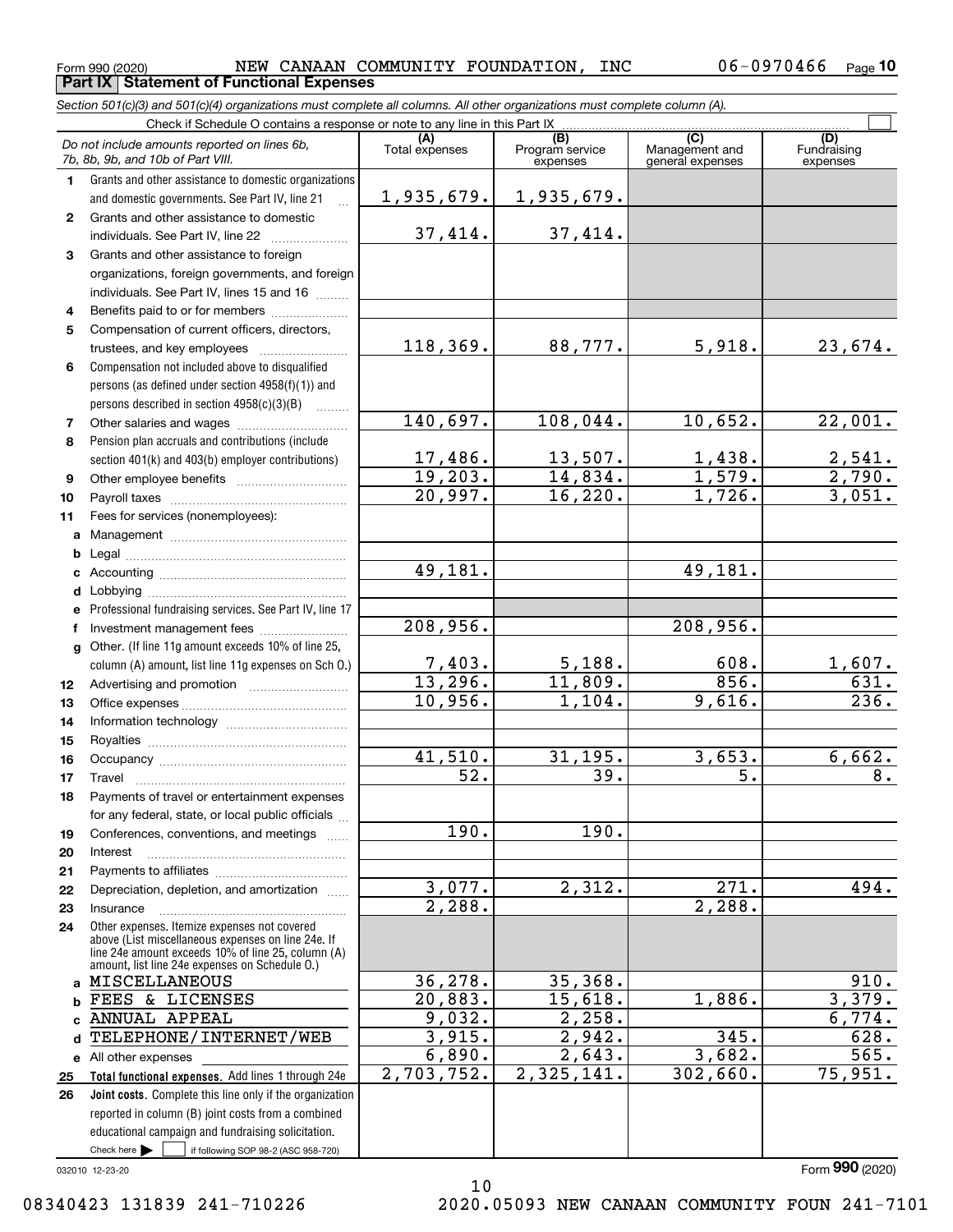| INC<br>NEW CANAAN COMMUNITY FOUNDATION,<br>Form 990 (2020) | 06-0970466 | Page |
|------------------------------------------------------------|------------|------|
|------------------------------------------------------------|------------|------|

|                             |    | Check if Schedule O contains a response or note to any line in this Part X                                                                                                                                                           |           |                           |                           |                         |                    |
|-----------------------------|----|--------------------------------------------------------------------------------------------------------------------------------------------------------------------------------------------------------------------------------------|-----------|---------------------------|---------------------------|-------------------------|--------------------|
|                             |    |                                                                                                                                                                                                                                      |           |                           | (A)<br>Beginning of year  |                         | (B)<br>End of year |
|                             | 1  |                                                                                                                                                                                                                                      |           |                           | 227,571.                  | $\blacksquare$          | 137,532.           |
|                             | 2  |                                                                                                                                                                                                                                      |           |                           | 982,380.                  | $\overline{\mathbf{2}}$ | 1,080,045.         |
|                             | з  |                                                                                                                                                                                                                                      |           |                           | 3                         |                         |                    |
|                             | 4  |                                                                                                                                                                                                                                      |           |                           |                           | $\overline{\mathbf{4}}$ |                    |
|                             | 5  | Loans and other receivables from any current or former officer, director,                                                                                                                                                            |           |                           |                           |                         |                    |
|                             |    | trustee, key employee, creator or founder, substantial contributor, or 35%                                                                                                                                                           |           |                           |                           |                         |                    |
|                             |    | controlled entity or family member of any of these persons                                                                                                                                                                           |           |                           |                           | 5                       |                    |
|                             | 6  | Loans and other receivables from other disqualified persons (as defined                                                                                                                                                              |           |                           |                           |                         |                    |
|                             |    | under section $4958(f)(1)$ , and persons described in section $4958(c)(3)(B)$                                                                                                                                                        |           | 6                         |                           |                         |                    |
|                             | 7  |                                                                                                                                                                                                                                      | $\ldots$  |                           | $\overline{7}$            |                         |                    |
| Assets                      | 8  |                                                                                                                                                                                                                                      |           |                           |                           | 8                       |                    |
|                             | 9  | Prepaid expenses and deferred charges                                                                                                                                                                                                |           |                           |                           | 9                       |                    |
|                             |    | <b>10a</b> Land, buildings, and equipment: cost or other                                                                                                                                                                             |           |                           |                           |                         |                    |
|                             |    | basis. Complete Part VI of Schedule D  10a                                                                                                                                                                                           |           |                           |                           |                         |                    |
|                             |    | <u>  10b</u> 10c<br><b>b</b> Less: accumulated depreciation                                                                                                                                                                          |           | $\frac{31,999}{23,374}$ . | 11,699.                   | 10 <sub>c</sub>         | 8,625.             |
|                             | 11 |                                                                                                                                                                                                                                      |           |                           | 15,843,962.               | 11                      | 20, 726, 335.      |
|                             | 12 |                                                                                                                                                                                                                                      |           |                           | 4,833,426.                | 12                      | 5,952,387.         |
|                             | 13 |                                                                                                                                                                                                                                      |           | 13                        |                           |                         |                    |
|                             | 14 |                                                                                                                                                                                                                                      |           | 14                        |                           |                         |                    |
|                             | 15 |                                                                                                                                                                                                                                      |           |                           | 2,006.                    | 15                      | 2,506.             |
|                             | 16 |                                                                                                                                                                                                                                      |           |                           | $\overline{21,901,044}$ . | 16                      | 27,907,430.        |
|                             | 17 |                                                                                                                                                                                                                                      |           |                           | 69,039.                   | 17                      | 35,235.            |
|                             | 18 |                                                                                                                                                                                                                                      | 136, 250. | 18                        | 109,500.                  |                         |                    |
|                             | 19 | Deferred revenue manual contracts and contracts are all the manual contracts and contracts are all the contracts of                                                                                                                  |           | 19                        |                           |                         |                    |
|                             | 20 |                                                                                                                                                                                                                                      |           | 20                        |                           |                         |                    |
|                             | 21 | Escrow or custodial account liability. Complete Part IV of Schedule D                                                                                                                                                                |           | .                         |                           | 21                      |                    |
|                             | 22 | Loans and other payables to any current or former officer, director,                                                                                                                                                                 |           |                           |                           |                         |                    |
| Liabilities                 |    | trustee, key employee, creator or founder, substantial contributor, or 35%                                                                                                                                                           |           |                           |                           |                         |                    |
|                             |    | controlled entity or family member of any of these persons                                                                                                                                                                           |           |                           |                           | 22                      |                    |
|                             | 23 | Secured mortgages and notes payable to unrelated third parties                                                                                                                                                                       |           |                           | 63,000.                   | 23                      | 0.                 |
|                             | 24 | Unsecured notes and loans payable to unrelated third parties                                                                                                                                                                         |           |                           |                           | 24                      |                    |
|                             | 25 | Other liabilities (including federal income tax, payables to related third                                                                                                                                                           |           |                           |                           |                         |                    |
|                             |    | parties, and other liabilities not included on lines 17-24). Complete Part X                                                                                                                                                         |           |                           |                           |                         |                    |
|                             |    | of Schedule D <b>William Communication Contract Contract Contract Contract Contract Contract Contract Contract Contract Contract Contract Contract Contract Contract Contract Contract Contract Contract Contract Contract Contr</b> |           |                           |                           | 25                      |                    |
|                             | 26 | Total liabilities. Add lines 17 through 25                                                                                                                                                                                           |           |                           | 268, 289.                 | 26                      | 144,735.           |
|                             |    | Organizations that follow FASB ASC 958, check here $\blacktriangleright \boxed{X}$                                                                                                                                                   |           |                           |                           |                         |                    |
|                             |    | and complete lines 27, 28, 32, and 33.                                                                                                                                                                                               |           |                           |                           |                         |                    |
|                             | 27 | Net assets without donor restrictions                                                                                                                                                                                                |           |                           | 9,580,494.                | 27                      | 12,033,181.        |
|                             | 28 | Net assets with donor restrictions                                                                                                                                                                                                   |           |                           | 12,052,261.               | 28                      | 15,729,514.        |
|                             |    | Organizations that do not follow FASB ASC 958, check here $\blacktriangleright$                                                                                                                                                      |           |                           |                           |                         |                    |
|                             |    | and complete lines 29 through 33.                                                                                                                                                                                                    |           |                           |                           |                         |                    |
|                             | 29 |                                                                                                                                                                                                                                      |           |                           |                           | 29                      |                    |
| Net Assets or Fund Balances | 30 | Paid-in or capital surplus, or land, building, or equipment fund                                                                                                                                                                     |           |                           |                           | 30                      |                    |
|                             | 31 | Retained earnings, endowment, accumulated income, or other funds                                                                                                                                                                     |           |                           |                           | 31                      |                    |
|                             | 32 |                                                                                                                                                                                                                                      |           |                           | $\overline{21,632,755}$ . | 32                      | 27,762,695.        |
|                             | 33 |                                                                                                                                                                                                                                      |           |                           | 21,901,044.               | 33                      | 27,907,430.        |

Form (2020) **990**

**Part X Balance Sheet**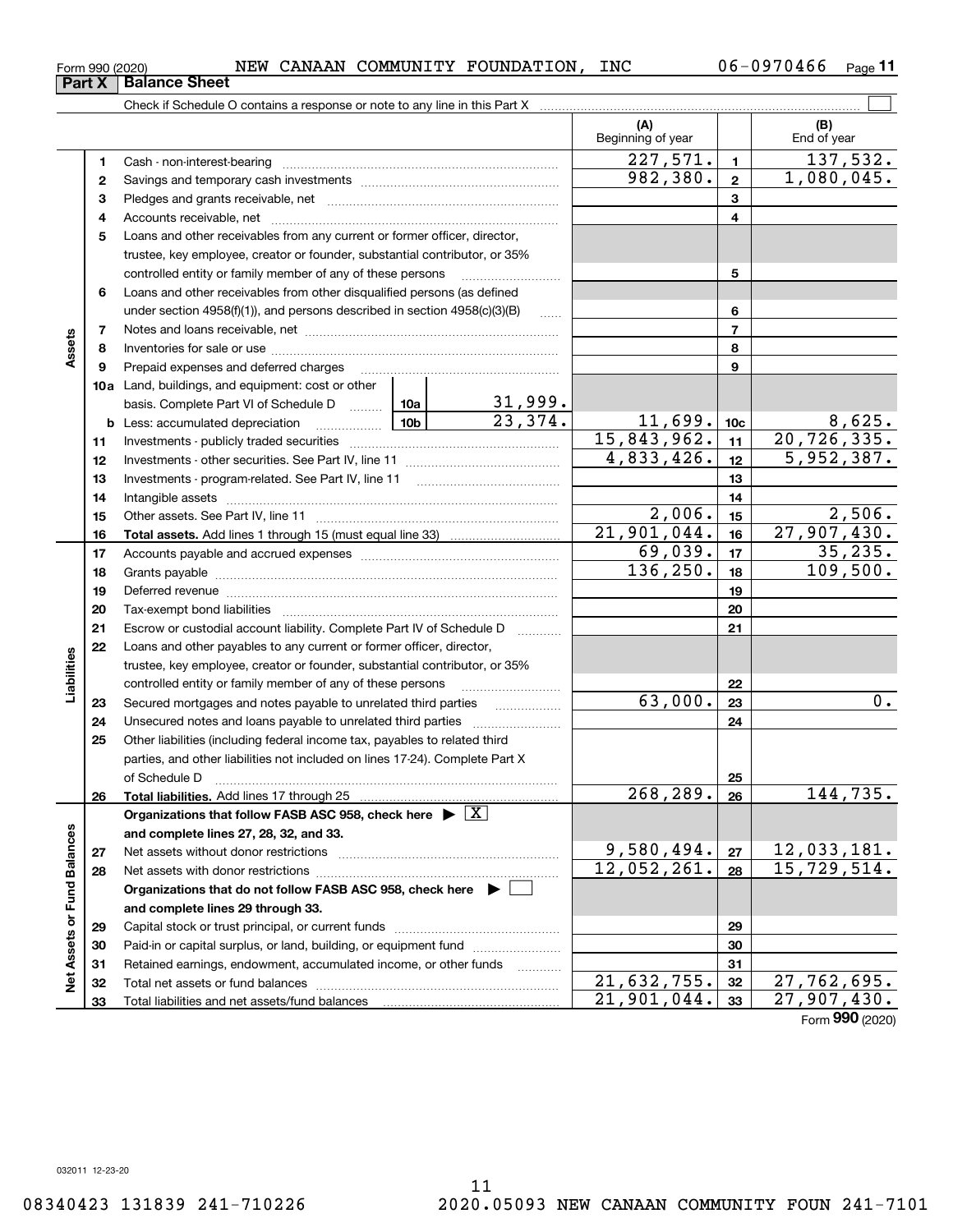|    | NEW CANAAN COMMUNITY FOUNDATION, INC<br>Form 990 (2020)                                                                                                                                                                                                                                                                                                                                                                                                                                     |                         | 06-0970466 |                           |            | Page $12$ |
|----|---------------------------------------------------------------------------------------------------------------------------------------------------------------------------------------------------------------------------------------------------------------------------------------------------------------------------------------------------------------------------------------------------------------------------------------------------------------------------------------------|-------------------------|------------|---------------------------|------------|-----------|
|    | <b>Part XI Reconciliation of Net Assets</b>                                                                                                                                                                                                                                                                                                                                                                                                                                                 |                         |            |                           |            |           |
|    |                                                                                                                                                                                                                                                                                                                                                                                                                                                                                             |                         |            |                           |            |           |
|    |                                                                                                                                                                                                                                                                                                                                                                                                                                                                                             |                         |            |                           |            |           |
| 1  |                                                                                                                                                                                                                                                                                                                                                                                                                                                                                             | 1.                      |            | 3,828,289.                |            |           |
| 2  | Total expenses (must equal Part IX, column (A), line 25)                                                                                                                                                                                                                                                                                                                                                                                                                                    | $\mathbf{2}$            |            | 2,703,752.                |            |           |
| З  | Revenue less expenses. Subtract line 2 from line 1                                                                                                                                                                                                                                                                                                                                                                                                                                          | 3                       |            | 1,124,537.                |            |           |
| 4  |                                                                                                                                                                                                                                                                                                                                                                                                                                                                                             | $\overline{\mathbf{4}}$ |            | $\overline{21,632,755}$ . |            |           |
| 5  | Net unrealized gains (losses) on investments<br>$\begin{minipage}{0.5\textwidth} \begin{tabular}{ l l l } \hline \multicolumn{1}{ l l l } \hline \multicolumn{1}{ l l } \multicolumn{1}{ l } \multicolumn{1}{ l } \multicolumn{1}{ l } \multicolumn{1}{ l } \multicolumn{1}{ l } \multicolumn{1}{ l } \multicolumn{1}{ l } \multicolumn{1}{ l } \multicolumn{1}{ l } \multicolumn{1}{ l } \multicolumn{1}{ l } \multicolumn{1}{ l } \multicolumn{1}{ l } \multicolumn{1}{ l } \multicolumn$ | 5                       |            | 5,005,403.                |            |           |
| 6  |                                                                                                                                                                                                                                                                                                                                                                                                                                                                                             | 6                       |            |                           |            |           |
| 7  |                                                                                                                                                                                                                                                                                                                                                                                                                                                                                             | $\overline{7}$          |            |                           |            |           |
| 8  |                                                                                                                                                                                                                                                                                                                                                                                                                                                                                             | 8                       |            |                           |            |           |
| 9  | Other changes in net assets or fund balances (explain on Schedule O)                                                                                                                                                                                                                                                                                                                                                                                                                        | 9                       |            |                           |            | 0.        |
| 10 | Net assets or fund balances at end of year. Combine lines 3 through 9 (must equal Part X, line 32,                                                                                                                                                                                                                                                                                                                                                                                          |                         |            |                           |            |           |
|    |                                                                                                                                                                                                                                                                                                                                                                                                                                                                                             | 10                      |            | 27,762,695.               |            |           |
|    | Part XII Financial Statements and Reporting                                                                                                                                                                                                                                                                                                                                                                                                                                                 |                         |            |                           |            |           |
|    |                                                                                                                                                                                                                                                                                                                                                                                                                                                                                             |                         |            |                           |            |           |
|    |                                                                                                                                                                                                                                                                                                                                                                                                                                                                                             |                         |            |                           | <b>Yes</b> | <b>No</b> |
| 1  | $\boxed{\mathbf{X}}$ Accrual<br>Accounting method used to prepare the Form 990: <u>[</u> Cash<br>Other                                                                                                                                                                                                                                                                                                                                                                                      |                         |            |                           |            |           |
|    | If the organization changed its method of accounting from a prior year or checked "Other," explain in Schedule O.                                                                                                                                                                                                                                                                                                                                                                           |                         |            |                           |            |           |
|    | 2a Were the organization's financial statements compiled or reviewed by an independent accountant?                                                                                                                                                                                                                                                                                                                                                                                          |                         |            | 2a                        |            | х         |
|    | If "Yes," check a box below to indicate whether the financial statements for the year were compiled or reviewed on a                                                                                                                                                                                                                                                                                                                                                                        |                         |            |                           |            |           |
|    | separate basis, consolidated basis, or both:                                                                                                                                                                                                                                                                                                                                                                                                                                                |                         |            |                           |            |           |
|    | Both consolidated and separate basis<br>Separate basis<br><b>Consolidated basis</b>                                                                                                                                                                                                                                                                                                                                                                                                         |                         |            |                           |            |           |
|    | <b>b</b> Were the organization's financial statements audited by an independent accountant?                                                                                                                                                                                                                                                                                                                                                                                                 |                         |            | 2 <sub>b</sub>            | Х          |           |
|    | If "Yes," check a box below to indicate whether the financial statements for the year were audited on a separate basis,                                                                                                                                                                                                                                                                                                                                                                     |                         |            |                           |            |           |
|    | consolidated basis, or both:                                                                                                                                                                                                                                                                                                                                                                                                                                                                |                         |            |                           |            |           |
|    | $X$ Separate basis<br><b>Consolidated basis</b><br>Both consolidated and separate basis                                                                                                                                                                                                                                                                                                                                                                                                     |                         |            |                           |            |           |
|    | c If "Yes" to line 2a or 2b, does the organization have a committee that assumes responsibility for oversight of the audit,                                                                                                                                                                                                                                                                                                                                                                 |                         |            |                           |            |           |
|    |                                                                                                                                                                                                                                                                                                                                                                                                                                                                                             |                         |            | 2c                        | х          |           |
|    | If the organization changed either its oversight process or selection process during the tax year, explain on Schedule O.                                                                                                                                                                                                                                                                                                                                                                   |                         |            |                           |            |           |
|    | 3a As a result of a federal award, was the organization required to undergo an audit or audits as set forth in the Single Audit                                                                                                                                                                                                                                                                                                                                                             |                         |            |                           |            |           |
|    |                                                                                                                                                                                                                                                                                                                                                                                                                                                                                             |                         |            | За                        |            | X         |
|    | <b>b</b> If "Yes," did the organization undergo the required audit or audits? If the organization did not undergo the required audit                                                                                                                                                                                                                                                                                                                                                        |                         |            |                           |            |           |
|    |                                                                                                                                                                                                                                                                                                                                                                                                                                                                                             |                         |            | 3b                        |            |           |

Form (2020) **990**

032012 12-23-20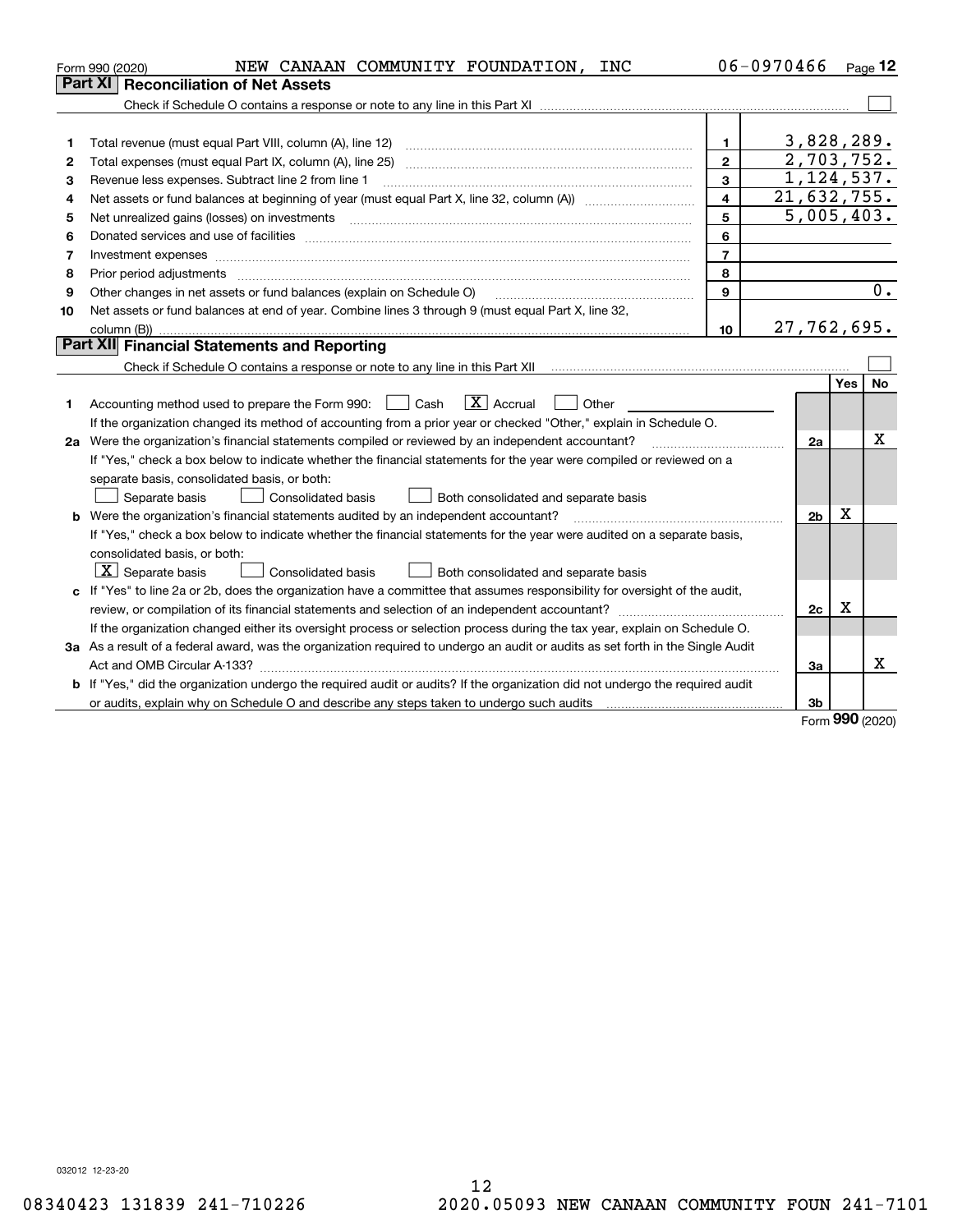| <b>SCHEDULE A</b> |
|-------------------|
|-------------------|

**(Form 990 or 990-EZ)**

# **Public Charity Status and Public Support**

**Complete if the organization is a section 501(c)(3) organization or a section 4947(a)(1) nonexempt charitable trust.**

| OMB No. 1545-0047                   |
|-------------------------------------|
| 020                                 |
| <b>Open to Public</b><br>Inspection |

|       |            | Department of the Treasury<br>Internal Revenue Service |                                                                        | Attach to Form 990 or Form 990-EZ.                                                                                                                                                                                               |     |                                                                |                            | Inspection                            | <b>Open to Public</b> |
|-------|------------|--------------------------------------------------------|------------------------------------------------------------------------|----------------------------------------------------------------------------------------------------------------------------------------------------------------------------------------------------------------------------------|-----|----------------------------------------------------------------|----------------------------|---------------------------------------|-----------------------|
|       |            | Name of the organization                               |                                                                        | Go to www.irs.gov/Form990 for instructions and the latest information.                                                                                                                                                           |     |                                                                |                            | <b>Employer identification number</b> |                       |
|       |            |                                                        |                                                                        | NEW CANAAN COMMUNITY FOUNDATION, INC                                                                                                                                                                                             |     |                                                                |                            | 06-0970466                            |                       |
|       | Part I     |                                                        |                                                                        | Reason for Public Charity Status. (All organizations must complete this part.) See instructions.                                                                                                                                 |     |                                                                |                            |                                       |                       |
|       |            |                                                        |                                                                        | The organization is not a private foundation because it is: (For lines 1 through 12, check only one box.)                                                                                                                        |     |                                                                |                            |                                       |                       |
| 1     |            |                                                        |                                                                        | A church, convention of churches, or association of churches described in section 170(b)(1)(A)(i).                                                                                                                               |     |                                                                |                            |                                       |                       |
| 2     |            |                                                        |                                                                        | A school described in section 170(b)(1)(A)(ii). (Attach Schedule E (Form 990 or 990-EZ).)                                                                                                                                        |     |                                                                |                            |                                       |                       |
| з     |            |                                                        |                                                                        | A hospital or a cooperative hospital service organization described in section $170(b)(1)(A)(iii)$ .                                                                                                                             |     |                                                                |                            |                                       |                       |
| 4     |            |                                                        |                                                                        | A medical research organization operated in conjunction with a hospital described in section 170(b)(1)(A)(iii). Enter the hospital's name,                                                                                       |     |                                                                |                            |                                       |                       |
|       |            | city, and state:                                       |                                                                        |                                                                                                                                                                                                                                  |     |                                                                |                            |                                       |                       |
| 5     |            |                                                        |                                                                        | An organization operated for the benefit of a college or university owned or operated by a governmental unit described in                                                                                                        |     |                                                                |                            |                                       |                       |
|       |            |                                                        | section 170(b)(1)(A)(iv). (Complete Part II.)                          |                                                                                                                                                                                                                                  |     |                                                                |                            |                                       |                       |
| 6     |            |                                                        |                                                                        | A federal, state, or local government or governmental unit described in section 170(b)(1)(A)(v).                                                                                                                                 |     |                                                                |                            |                                       |                       |
| 7     |            |                                                        |                                                                        | An organization that normally receives a substantial part of its support from a governmental unit or from the general public described in                                                                                        |     |                                                                |                            |                                       |                       |
|       |            |                                                        | section 170(b)(1)(A)(vi). (Complete Part II.)                          |                                                                                                                                                                                                                                  |     |                                                                |                            |                                       |                       |
| 8     | <u>  X</u> |                                                        |                                                                        | A community trust described in section 170(b)(1)(A)(vi). (Complete Part II.)                                                                                                                                                     |     |                                                                |                            |                                       |                       |
| 9     |            |                                                        |                                                                        | An agricultural research organization described in section 170(b)(1)(A)(ix) operated in conjunction with a land-grant college                                                                                                    |     |                                                                |                            |                                       |                       |
|       |            |                                                        |                                                                        | or university or a non-land-grant college of agriculture (see instructions). Enter the name, city, and state of the college or                                                                                                   |     |                                                                |                            |                                       |                       |
|       |            | university:                                            |                                                                        |                                                                                                                                                                                                                                  |     |                                                                |                            |                                       |                       |
| 10    |            |                                                        |                                                                        | An organization that normally receives (1) more than 33 1/3% of its support from contributions, membership fees, and gross receipts from                                                                                         |     |                                                                |                            |                                       |                       |
|       |            |                                                        |                                                                        | activities related to its exempt functions, subject to certain exceptions; and (2) no more than 33 1/3% of its support from gross investment                                                                                     |     |                                                                |                            |                                       |                       |
|       |            |                                                        |                                                                        | income and unrelated business taxable income (less section 511 tax) from businesses acquired by the organization after June 30, 1975.                                                                                            |     |                                                                |                            |                                       |                       |
|       |            |                                                        | See section 509(a)(2). (Complete Part III.)                            |                                                                                                                                                                                                                                  |     |                                                                |                            |                                       |                       |
| 11    |            |                                                        |                                                                        | An organization organized and operated exclusively to test for public safety. See section 509(a)(4).                                                                                                                             |     |                                                                |                            |                                       |                       |
| 12    |            |                                                        |                                                                        | An organization organized and operated exclusively for the benefit of, to perform the functions of, or to carry out the purposes of one or                                                                                       |     |                                                                |                            |                                       |                       |
|       |            |                                                        |                                                                        | more publicly supported organizations described in section 509(a)(1) or section 509(a)(2). See section 509(a)(3). Check the box in                                                                                               |     |                                                                |                            |                                       |                       |
|       |            |                                                        |                                                                        | lines 12a through 12d that describes the type of supporting organization and complete lines 12e, 12f, and 12g.                                                                                                                   |     |                                                                |                            |                                       |                       |
| а     |            |                                                        |                                                                        | Type I. A supporting organization operated, supervised, or controlled by its supported organization(s), typically by giving                                                                                                      |     |                                                                |                            |                                       |                       |
|       |            |                                                        |                                                                        | the supported organization(s) the power to regularly appoint or elect a majority of the directors or trustees of the supporting                                                                                                  |     |                                                                |                            |                                       |                       |
|       |            |                                                        | organization. You must complete Part IV, Sections A and B.             |                                                                                                                                                                                                                                  |     |                                                                |                            |                                       |                       |
| b     |            |                                                        |                                                                        | Type II. A supporting organization supervised or controlled in connection with its supported organization(s), by having                                                                                                          |     |                                                                |                            |                                       |                       |
|       |            |                                                        |                                                                        | control or management of the supporting organization vested in the same persons that control or manage the supported                                                                                                             |     |                                                                |                            |                                       |                       |
|       |            |                                                        |                                                                        | organization(s). You must complete Part IV, Sections A and C.                                                                                                                                                                    |     |                                                                |                            |                                       |                       |
| с     |            |                                                        |                                                                        | Type III functionally integrated. A supporting organization operated in connection with, and functionally integrated with,<br>its supported organization(s) (see instructions). You must complete Part IV, Sections A, D, and E. |     |                                                                |                            |                                       |                       |
| d     |            |                                                        |                                                                        | Type III non-functionally integrated. A supporting organization operated in connection with its supported organization(s)                                                                                                        |     |                                                                |                            |                                       |                       |
|       |            |                                                        |                                                                        | that is not functionally integrated. The organization generally must satisfy a distribution requirement and an attentiveness                                                                                                     |     |                                                                |                            |                                       |                       |
|       |            |                                                        |                                                                        | requirement (see instructions). You must complete Part IV, Sections A and D, and Part V.                                                                                                                                         |     |                                                                |                            |                                       |                       |
| е     |            |                                                        |                                                                        | Check this box if the organization received a written determination from the IRS that it is a Type I, Type II, Type III                                                                                                          |     |                                                                |                            |                                       |                       |
|       |            |                                                        |                                                                        | functionally integrated, or Type III non-functionally integrated supporting organization.                                                                                                                                        |     |                                                                |                            |                                       |                       |
|       |            | Enter the number of supported organizations            |                                                                        |                                                                                                                                                                                                                                  |     |                                                                |                            |                                       |                       |
|       |            |                                                        | Provide the following information about the supported organization(s). |                                                                                                                                                                                                                                  |     |                                                                |                            |                                       |                       |
|       |            | (i) Name of supported                                  | (ii) EIN                                                               | (iii) Type of organization<br>(described on lines 1-10                                                                                                                                                                           |     | (iv) Is the organization listed<br>in your governing document? | (v) Amount of monetary     | (vi) Amount of other                  |                       |
|       |            | organization                                           |                                                                        | above (see instructions))                                                                                                                                                                                                        | Yes | No                                                             | support (see instructions) | support (see instructions)            |                       |
|       |            |                                                        |                                                                        |                                                                                                                                                                                                                                  |     |                                                                |                            |                                       |                       |
|       |            |                                                        |                                                                        |                                                                                                                                                                                                                                  |     |                                                                |                            |                                       |                       |
|       |            |                                                        |                                                                        |                                                                                                                                                                                                                                  |     |                                                                |                            |                                       |                       |
|       |            |                                                        |                                                                        |                                                                                                                                                                                                                                  |     |                                                                |                            |                                       |                       |
|       |            |                                                        |                                                                        |                                                                                                                                                                                                                                  |     |                                                                |                            |                                       |                       |
|       |            |                                                        |                                                                        |                                                                                                                                                                                                                                  |     |                                                                |                            |                                       |                       |
|       |            |                                                        |                                                                        |                                                                                                                                                                                                                                  |     |                                                                |                            |                                       |                       |
|       |            |                                                        |                                                                        |                                                                                                                                                                                                                                  |     |                                                                |                            |                                       |                       |
|       |            |                                                        |                                                                        |                                                                                                                                                                                                                                  |     |                                                                |                            |                                       |                       |
| Total |            |                                                        |                                                                        |                                                                                                                                                                                                                                  |     |                                                                |                            |                                       |                       |

LHA For Paperwork Reduction Act Notice, see the Instructions for Form 990 or 990-EZ. <sub>032021</sub> o1-25-21 Schedule A (Form 990 or 990-EZ) 2020 13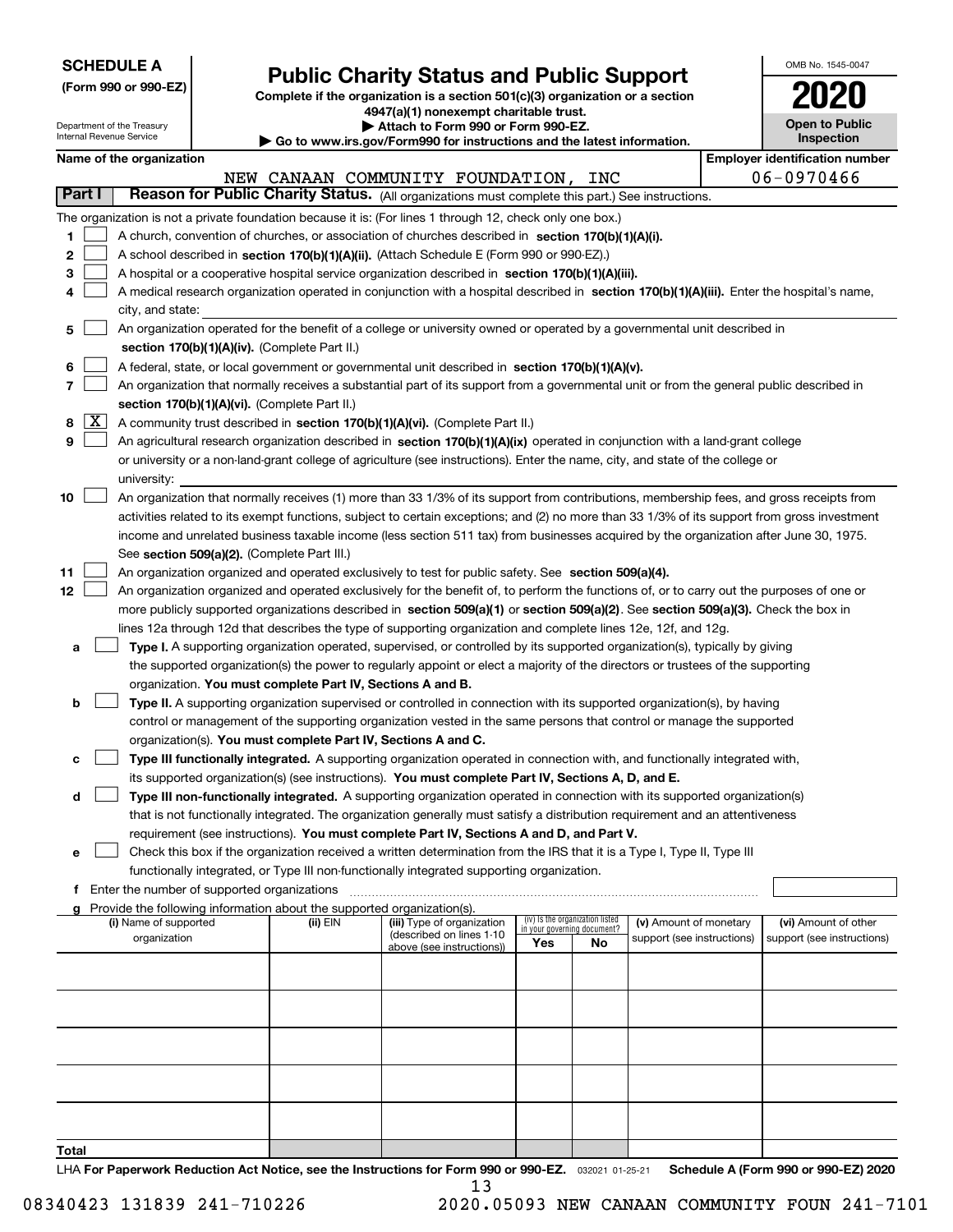#### 06-0970466 Page 2 Schedule A (Form 990 or 990-EZ) 2020  $\, {\rm NEW\,}$   $\,$  CANAAN  $\,$  COMMUNITY  $\,$  FOUNDATION ,  $\,$  INC  $\,$   $\,$   $\,$  0.6  $-$  0.970.46.6  $\,$   $\,$   $\,$  Page **Part II Support Schedule for Organizations Described in Sections 170(b)(1)(A)(iv) and 170(b)(1)(A)(vi)**

(Complete only if you checked the box on line 5, 7, or 8 of Part I or if the organization failed to qualify under Part III. If the organization fails to qualify under the tests listed below, please complete Part III.)

| Calendar year (or fiscal year beginning in) $\blacktriangleright$<br>(a) 2016<br>(b) 2017<br>$(c)$ 2018<br>$(d)$ 2019<br>(e) 2020<br>(f) Total<br>1 Gifts, grants, contributions, and<br>membership fees received. (Do not<br>2558590.12441231.<br>1905862.<br>1829619.<br>3458067.<br>2689093.<br>include any "unusual grants.")<br>2 Tax revenues levied for the organ-<br>ization's benefit and either paid to<br>or expended on its behalf<br>3 The value of services or facilities<br>furnished by a governmental unit to<br>the organization without charge<br>2558590.12441231.<br>2689093.<br>1905862.<br>1829619.<br>3458067.<br>4 Total. Add lines 1 through 3<br>The portion of total contributions<br>5.<br>by each person (other than a<br>governmental unit or publicly<br>supported organization) included<br>on line 1 that exceeds 2% of the<br>amount shown on line 11,<br>1806319.<br>column (f) |      |
|---------------------------------------------------------------------------------------------------------------------------------------------------------------------------------------------------------------------------------------------------------------------------------------------------------------------------------------------------------------------------------------------------------------------------------------------------------------------------------------------------------------------------------------------------------------------------------------------------------------------------------------------------------------------------------------------------------------------------------------------------------------------------------------------------------------------------------------------------------------------------------------------------------------------|------|
|                                                                                                                                                                                                                                                                                                                                                                                                                                                                                                                                                                                                                                                                                                                                                                                                                                                                                                                     |      |
|                                                                                                                                                                                                                                                                                                                                                                                                                                                                                                                                                                                                                                                                                                                                                                                                                                                                                                                     |      |
|                                                                                                                                                                                                                                                                                                                                                                                                                                                                                                                                                                                                                                                                                                                                                                                                                                                                                                                     |      |
|                                                                                                                                                                                                                                                                                                                                                                                                                                                                                                                                                                                                                                                                                                                                                                                                                                                                                                                     |      |
|                                                                                                                                                                                                                                                                                                                                                                                                                                                                                                                                                                                                                                                                                                                                                                                                                                                                                                                     |      |
|                                                                                                                                                                                                                                                                                                                                                                                                                                                                                                                                                                                                                                                                                                                                                                                                                                                                                                                     |      |
|                                                                                                                                                                                                                                                                                                                                                                                                                                                                                                                                                                                                                                                                                                                                                                                                                                                                                                                     |      |
|                                                                                                                                                                                                                                                                                                                                                                                                                                                                                                                                                                                                                                                                                                                                                                                                                                                                                                                     |      |
|                                                                                                                                                                                                                                                                                                                                                                                                                                                                                                                                                                                                                                                                                                                                                                                                                                                                                                                     |      |
|                                                                                                                                                                                                                                                                                                                                                                                                                                                                                                                                                                                                                                                                                                                                                                                                                                                                                                                     |      |
|                                                                                                                                                                                                                                                                                                                                                                                                                                                                                                                                                                                                                                                                                                                                                                                                                                                                                                                     |      |
|                                                                                                                                                                                                                                                                                                                                                                                                                                                                                                                                                                                                                                                                                                                                                                                                                                                                                                                     |      |
|                                                                                                                                                                                                                                                                                                                                                                                                                                                                                                                                                                                                                                                                                                                                                                                                                                                                                                                     |      |
|                                                                                                                                                                                                                                                                                                                                                                                                                                                                                                                                                                                                                                                                                                                                                                                                                                                                                                                     |      |
|                                                                                                                                                                                                                                                                                                                                                                                                                                                                                                                                                                                                                                                                                                                                                                                                                                                                                                                     |      |
|                                                                                                                                                                                                                                                                                                                                                                                                                                                                                                                                                                                                                                                                                                                                                                                                                                                                                                                     |      |
|                                                                                                                                                                                                                                                                                                                                                                                                                                                                                                                                                                                                                                                                                                                                                                                                                                                                                                                     |      |
|                                                                                                                                                                                                                                                                                                                                                                                                                                                                                                                                                                                                                                                                                                                                                                                                                                                                                                                     |      |
| 10634912.<br>6 Public support. Subtract line 5 from line 4.                                                                                                                                                                                                                                                                                                                                                                                                                                                                                                                                                                                                                                                                                                                                                                                                                                                         |      |
| <b>Section B. Total Support</b>                                                                                                                                                                                                                                                                                                                                                                                                                                                                                                                                                                                                                                                                                                                                                                                                                                                                                     |      |
| Calendar year (or fiscal year beginning in)<br>(a) 2016<br>(b) 2017<br>$(d)$ 2019<br>$(c)$ 2018<br>(e) 2020<br>(f) Total                                                                                                                                                                                                                                                                                                                                                                                                                                                                                                                                                                                                                                                                                                                                                                                            |      |
| 1829619.<br>3458067.<br>2558590.12441231.<br>2689093.<br>1905862.<br><b>7</b> Amounts from line 4                                                                                                                                                                                                                                                                                                                                                                                                                                                                                                                                                                                                                                                                                                                                                                                                                   |      |
| Gross income from interest,<br>8                                                                                                                                                                                                                                                                                                                                                                                                                                                                                                                                                                                                                                                                                                                                                                                                                                                                                    |      |
| dividends, payments received on                                                                                                                                                                                                                                                                                                                                                                                                                                                                                                                                                                                                                                                                                                                                                                                                                                                                                     |      |
| securities loans, rents, royalties,                                                                                                                                                                                                                                                                                                                                                                                                                                                                                                                                                                                                                                                                                                                                                                                                                                                                                 |      |
| 688,534.<br>507,416.<br>722, 535.<br>631,384.<br>1231991.<br>3781860.<br>and income from similar sources                                                                                                                                                                                                                                                                                                                                                                                                                                                                                                                                                                                                                                                                                                                                                                                                            |      |
| <b>9</b> Net income from unrelated business                                                                                                                                                                                                                                                                                                                                                                                                                                                                                                                                                                                                                                                                                                                                                                                                                                                                         |      |
| activities, whether or not the                                                                                                                                                                                                                                                                                                                                                                                                                                                                                                                                                                                                                                                                                                                                                                                                                                                                                      |      |
| business is regularly carried on                                                                                                                                                                                                                                                                                                                                                                                                                                                                                                                                                                                                                                                                                                                                                                                                                                                                                    |      |
| 10 Other income. Do not include gain                                                                                                                                                                                                                                                                                                                                                                                                                                                                                                                                                                                                                                                                                                                                                                                                                                                                                |      |
|                                                                                                                                                                                                                                                                                                                                                                                                                                                                                                                                                                                                                                                                                                                                                                                                                                                                                                                     |      |
| or loss from the sale of capital                                                                                                                                                                                                                                                                                                                                                                                                                                                                                                                                                                                                                                                                                                                                                                                                                                                                                    |      |
| assets (Explain in Part VI.)<br>16223091.                                                                                                                                                                                                                                                                                                                                                                                                                                                                                                                                                                                                                                                                                                                                                                                                                                                                           |      |
| 11 Total support. Add lines 7 through 10<br>12                                                                                                                                                                                                                                                                                                                                                                                                                                                                                                                                                                                                                                                                                                                                                                                                                                                                      |      |
| 12 Gross receipts from related activities, etc. (see instructions)                                                                                                                                                                                                                                                                                                                                                                                                                                                                                                                                                                                                                                                                                                                                                                                                                                                  |      |
| 13 First 5 years. If the Form 990 is for the organization's first, second, third, fourth, or fifth tax year as a section 501(c)(3)                                                                                                                                                                                                                                                                                                                                                                                                                                                                                                                                                                                                                                                                                                                                                                                  |      |
| organization, check this box and stop here manufactured and according to the state of the state of the state of the state of the state of the state of the state of the state of the state of the state of the state of the st<br><b>Section C. Computation of Public Support Percentage</b>                                                                                                                                                                                                                                                                                                                                                                                                                                                                                                                                                                                                                        |      |
| 65.55<br>14                                                                                                                                                                                                                                                                                                                                                                                                                                                                                                                                                                                                                                                                                                                                                                                                                                                                                                         |      |
| 64.18<br>15                                                                                                                                                                                                                                                                                                                                                                                                                                                                                                                                                                                                                                                                                                                                                                                                                                                                                                         | %    |
|                                                                                                                                                                                                                                                                                                                                                                                                                                                                                                                                                                                                                                                                                                                                                                                                                                                                                                                     | $\%$ |
| 16a 33 1/3% support test - 2020. If the organization did not check the box on line 13, and line 14 is 33 1/3% or more, check this box and<br>$\blacktriangleright$ $\boxed{\text{X}}$                                                                                                                                                                                                                                                                                                                                                                                                                                                                                                                                                                                                                                                                                                                               |      |
| stop here. The organization qualifies as a publicly supported organization                                                                                                                                                                                                                                                                                                                                                                                                                                                                                                                                                                                                                                                                                                                                                                                                                                          |      |
| b 33 1/3% support test - 2019. If the organization did not check a box on line 13 or 16a, and line 15 is 33 1/3% or more, check this box                                                                                                                                                                                                                                                                                                                                                                                                                                                                                                                                                                                                                                                                                                                                                                            |      |
| and stop here. The organization qualifies as a publicly supported organization                                                                                                                                                                                                                                                                                                                                                                                                                                                                                                                                                                                                                                                                                                                                                                                                                                      |      |
| 17a 10% -facts-and-circumstances test - 2020. If the organization did not check a box on line 13, 16a, or 16b, and line 14 is 10% or more,                                                                                                                                                                                                                                                                                                                                                                                                                                                                                                                                                                                                                                                                                                                                                                          |      |
| and if the organization meets the facts-and-circumstances test, check this box and stop here. Explain in Part VI how the organization                                                                                                                                                                                                                                                                                                                                                                                                                                                                                                                                                                                                                                                                                                                                                                               |      |
| meets the facts-and-circumstances test. The organization qualifies as a publicly supported organization                                                                                                                                                                                                                                                                                                                                                                                                                                                                                                                                                                                                                                                                                                                                                                                                             |      |
| <b>b 10% -facts-and-circumstances test - 2019.</b> If the organization did not check a box on line 13, 16a, 16b, or 17a, and line 15 is 10% or                                                                                                                                                                                                                                                                                                                                                                                                                                                                                                                                                                                                                                                                                                                                                                      |      |
| more, and if the organization meets the facts-and-circumstances test, check this box and stop here. Explain in Part VI how the                                                                                                                                                                                                                                                                                                                                                                                                                                                                                                                                                                                                                                                                                                                                                                                      |      |
| organization meets the facts-and-circumstances test. The organization qualifies as a publicly supported organization                                                                                                                                                                                                                                                                                                                                                                                                                                                                                                                                                                                                                                                                                                                                                                                                |      |
| Private foundation. If the organization did not check a box on line 13, 16a, 16b, 17a, or 17b, check this box and see instructions<br>18<br>Schedule A (Form 990 or 990-F7) 2020                                                                                                                                                                                                                                                                                                                                                                                                                                                                                                                                                                                                                                                                                                                                    |      |

**Schedule A (Form 990 or 990-EZ) 2020**

032022 01-25-21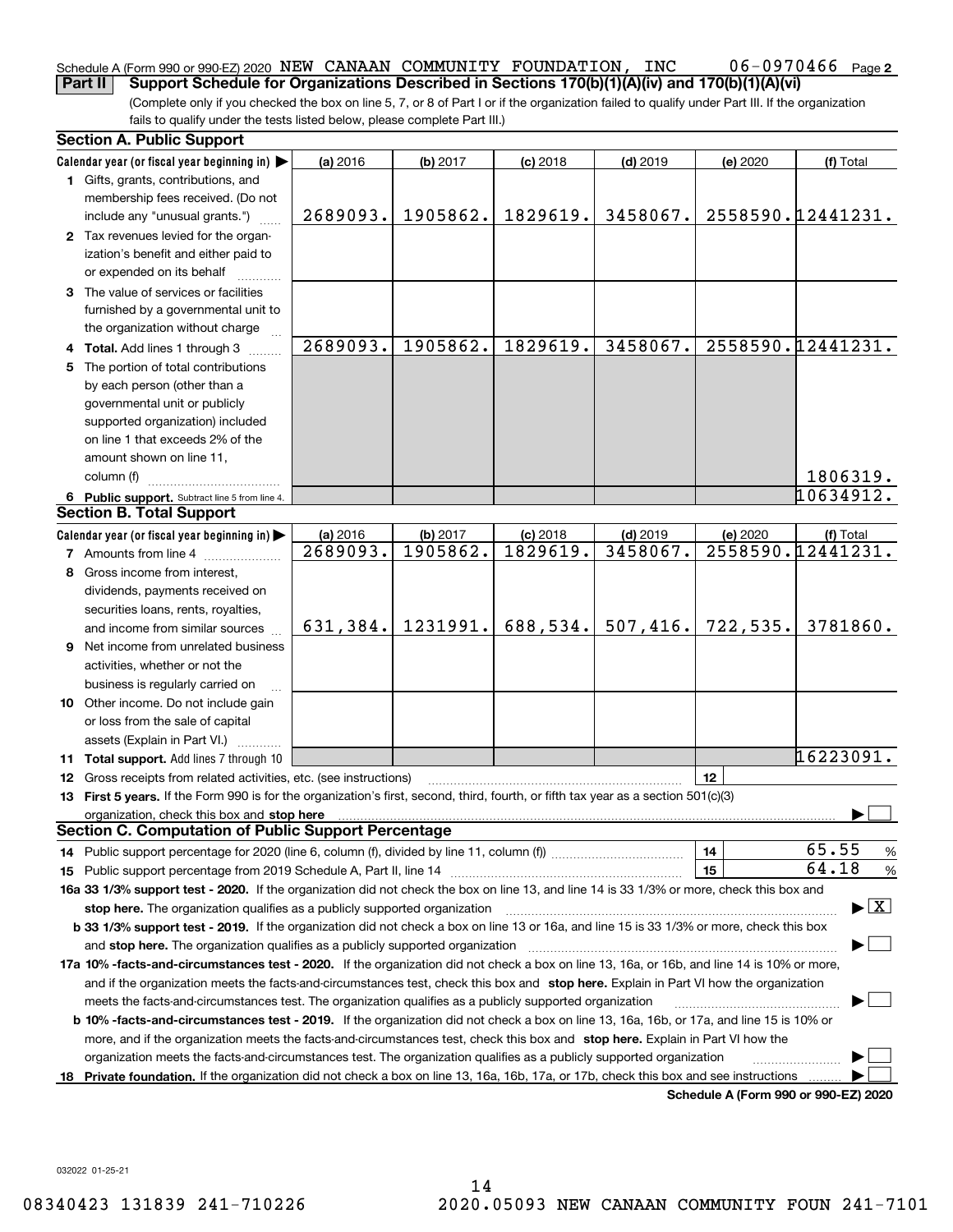## Schedule A (Form 990 or 990-EZ) 2020  $\, {\rm NEW\,}$   $\,$  CANAAN  $\,$  COMMUNITY  $\,$  FOUNDATION ,  $\,$  INC  $\,$   $\,$   $\,$  0.6  $-$  0.970.46.6  $\,$   $\,$   $\,$  Page **Part III Support Schedule for Organizations Described in Section 509(a)(2)**

(Complete only if you checked the box on line 10 of Part I or if the organization failed to qualify under Part II. If the organization fails to qualify under the tests listed below, please complete Part II.)

|    | <b>Section A. Public Support</b>                                                                                                                                                                |          |          |            |            |          |                                      |
|----|-------------------------------------------------------------------------------------------------------------------------------------------------------------------------------------------------|----------|----------|------------|------------|----------|--------------------------------------|
|    | Calendar year (or fiscal year beginning in) $\blacktriangleright$                                                                                                                               | (a) 2016 | (b) 2017 | $(c)$ 2018 | $(d)$ 2019 | (e) 2020 | (f) Total                            |
|    | 1 Gifts, grants, contributions, and                                                                                                                                                             |          |          |            |            |          |                                      |
|    | membership fees received. (Do not                                                                                                                                                               |          |          |            |            |          |                                      |
|    | include any "unusual grants.")                                                                                                                                                                  |          |          |            |            |          |                                      |
|    | <b>2</b> Gross receipts from admissions,<br>merchandise sold or services per-<br>formed, or facilities furnished in<br>any activity that is related to the<br>organization's tax-exempt purpose |          |          |            |            |          |                                      |
|    | 3 Gross receipts from activities that<br>are not an unrelated trade or bus-                                                                                                                     |          |          |            |            |          |                                      |
|    | iness under section 513                                                                                                                                                                         |          |          |            |            |          |                                      |
|    | 4 Tax revenues levied for the organ-<br>ization's benefit and either paid to                                                                                                                    |          |          |            |            |          |                                      |
|    | or expended on its behalf                                                                                                                                                                       |          |          |            |            |          |                                      |
|    | 5 The value of services or facilities<br>furnished by a governmental unit to                                                                                                                    |          |          |            |            |          |                                      |
|    | the organization without charge                                                                                                                                                                 |          |          |            |            |          |                                      |
|    | <b>6 Total.</b> Add lines 1 through 5                                                                                                                                                           |          |          |            |            |          |                                      |
|    | 7a Amounts included on lines 1, 2, and<br>3 received from disqualified persons                                                                                                                  |          |          |            |            |          |                                      |
|    | <b>b</b> Amounts included on lines 2 and 3 received<br>from other than disqualified persons that<br>exceed the greater of \$5,000 or 1% of the<br>amount on line 13 for the year                |          |          |            |            |          |                                      |
|    | c Add lines 7a and 7b                                                                                                                                                                           |          |          |            |            |          |                                      |
|    | 8 Public support. (Subtract line 7c from line 6.)<br><b>Section B. Total Support</b>                                                                                                            |          |          |            |            |          |                                      |
|    | Calendar year (or fiscal year beginning in)                                                                                                                                                     | (a) 2016 | (b) 2017 | $(c)$ 2018 | $(d)$ 2019 | (e) 2020 | (f) Total                            |
|    | 9 Amounts from line 6                                                                                                                                                                           |          |          |            |            |          |                                      |
|    | <b>10a</b> Gross income from interest,<br>dividends, payments received on<br>securities loans, rents, royalties,<br>and income from similar sources                                             |          |          |            |            |          |                                      |
|    | <b>b</b> Unrelated business taxable income<br>(less section 511 taxes) from businesses                                                                                                          |          |          |            |            |          |                                      |
|    | acquired after June 30, 1975                                                                                                                                                                    |          |          |            |            |          |                                      |
|    | c Add lines 10a and 10b                                                                                                                                                                         |          |          |            |            |          |                                      |
|    | 11 Net income from unrelated business<br>activities not included in line 10b,<br>whether or not the business is<br>regularly carried on                                                         |          |          |            |            |          |                                      |
|    | 12 Other income. Do not include gain<br>or loss from the sale of capital<br>assets (Explain in Part VI.)                                                                                        |          |          |            |            |          |                                      |
|    | 13 Total support. (Add lines 9, 10c, 11, and 12.)                                                                                                                                               |          |          |            |            |          |                                      |
|    | 14 First 5 years. If the Form 990 is for the organization's first, second, third, fourth, or fifth tax year as a section 501(c)(3) organization,                                                |          |          |            |            |          |                                      |
|    |                                                                                                                                                                                                 |          |          |            |            |          |                                      |
|    | <b>Section C. Computation of Public Support Percentage</b>                                                                                                                                      |          |          |            |            |          |                                      |
|    |                                                                                                                                                                                                 |          |          |            |            | 15       | %                                    |
| 16 | Public support percentage from 2019 Schedule A, Part III, line 15                                                                                                                               |          |          |            |            | 16       | %                                    |
|    | Section D. Computation of Investment Income Percentage                                                                                                                                          |          |          |            |            |          |                                      |
|    | 17 Investment income percentage for 2020 (line 10c, column (f), divided by line 13, column (f))<br>18 Investment income percentage from 2019 Schedule A, Part III, line 17                      |          |          |            |            | 17<br>18 | %<br>%                               |
|    | 19a 33 1/3% support tests - 2020. If the organization did not check the box on line 14, and line 15 is more than 33 1/3%, and line 17 is not                                                    |          |          |            |            |          |                                      |
|    | more than 33 1/3%, check this box and stop here. The organization qualifies as a publicly supported organization                                                                                |          |          |            |            |          |                                      |
|    | b 33 1/3% support tests - 2019. If the organization did not check a box on line 14 or line 19a, and line 16 is more than 33 1/3%, and                                                           |          |          |            |            |          |                                      |
|    | line 18 is not more than 33 1/3%, check this box and stop here. The organization qualifies as a publicly supported organization                                                                 |          |          |            |            |          |                                      |
| 20 | <b>Private foundation.</b> If the organization did not check a box on line 14, 19a, or 19b, check this box and see instructions                                                                 |          |          |            |            |          | .                                    |
|    | 032023 01-25-21                                                                                                                                                                                 |          |          |            |            |          | Schedule A (Form 990 or 990-EZ) 2020 |
|    |                                                                                                                                                                                                 |          | 15       |            |            |          |                                      |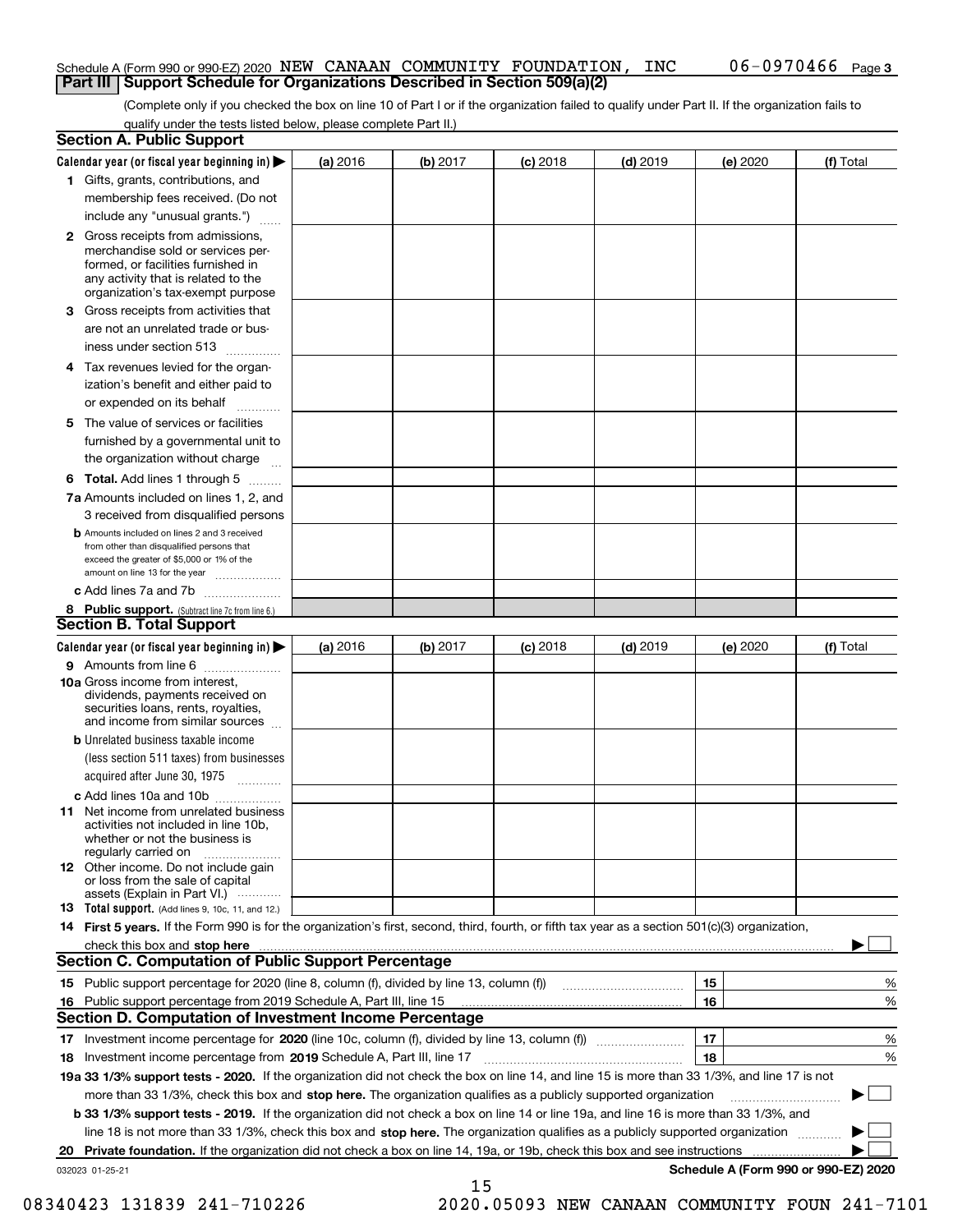## Schedule A (Form 990 or 990-EZ) 2020  $\, {\rm NEW\,}$   $\,$  CANAAN  $\,$  COMMUNITY  $\,$  FOUNDATION ,  $\,$  INC  $\,$   $\,$   $\,$  0.6  $-$  0.970.46.6  $\,$   $\,$   $\,$  Page

**1**

**2**

**3a**

**3b**

**3c**

**4a**

**4b**

**4c**

**5a**

**5b5c**

**6**

**7**

**8**

**9a**

**9b**

**9c**

**10a**

**10b**

**YesNo**

# **Part IV Supporting Organizations**

(Complete only if you checked a box in line 12 on Part I. If you checked box 12a, Part I, complete Sections A and B. If you checked box 12b, Part I, complete Sections A and C. If you checked box 12c, Part I, complete Sections A, D, and E. If you checked box 12d, Part I, complete Sections A and D, and complete Part V.)

## **Section A. All Supporting Organizations**

- **1** Are all of the organization's supported organizations listed by name in the organization's governing documents? If "No," describe in **Part VI** how the supported organizations are designated. If designated by *class or purpose, describe the designation. If historic and continuing relationship, explain.*
- **2** Did the organization have any supported organization that does not have an IRS determination of status under section 509(a)(1) or (2)? If "Yes," explain in Part VI how the organization determined that the supported *organization was described in section 509(a)(1) or (2).*
- **3a** Did the organization have a supported organization described in section 501(c)(4), (5), or (6)? If "Yes," answer *lines 3b and 3c below.*
- **b** Did the organization confirm that each supported organization qualified under section 501(c)(4), (5), or (6) and satisfied the public support tests under section 509(a)(2)? If "Yes," describe in **Part VI** when and how the *organization made the determination.*
- **c**Did the organization ensure that all support to such organizations was used exclusively for section 170(c)(2)(B) purposes? If "Yes," explain in **Part VI** what controls the organization put in place to ensure such use.
- **4a***If* Was any supported organization not organized in the United States ("foreign supported organization")? *"Yes," and if you checked box 12a or 12b in Part I, answer lines 4b and 4c below.*
- **b** Did the organization have ultimate control and discretion in deciding whether to make grants to the foreign supported organization? If "Yes," describe in **Part VI** how the organization had such control and discretion *despite being controlled or supervised by or in connection with its supported organizations.*
- **c** Did the organization support any foreign supported organization that does not have an IRS determination under sections 501(c)(3) and 509(a)(1) or (2)? If "Yes," explain in **Part VI** what controls the organization used *to ensure that all support to the foreign supported organization was used exclusively for section 170(c)(2)(B) purposes.*
- **5a** Did the organization add, substitute, or remove any supported organizations during the tax year? If "Yes," answer lines 5b and 5c below (if applicable). Also, provide detail in **Part VI,** including (i) the names and EIN *numbers of the supported organizations added, substituted, or removed; (ii) the reasons for each such action; (iii) the authority under the organization's organizing document authorizing such action; and (iv) how the action was accomplished (such as by amendment to the organizing document).*
- **b** Type I or Type II only. Was any added or substituted supported organization part of a class already designated in the organization's organizing document?
- **cSubstitutions only.**  Was the substitution the result of an event beyond the organization's control?
- **6** Did the organization provide support (whether in the form of grants or the provision of services or facilities) to **Part VI.** *If "Yes," provide detail in* support or benefit one or more of the filing organization's supported organizations? anyone other than (i) its supported organizations, (ii) individuals that are part of the charitable class benefited by one or more of its supported organizations, or (iii) other supporting organizations that also
- **7**Did the organization provide a grant, loan, compensation, or other similar payment to a substantial contributor *If "Yes," complete Part I of Schedule L (Form 990 or 990-EZ).* regard to a substantial contributor? (as defined in section 4958(c)(3)(C)), a family member of a substantial contributor, or a 35% controlled entity with
- **8** Did the organization make a loan to a disqualified person (as defined in section 4958) not described in line 7? *If "Yes," complete Part I of Schedule L (Form 990 or 990-EZ).*
- **9a** Was the organization controlled directly or indirectly at any time during the tax year by one or more in section 509(a)(1) or (2))? If "Yes," *provide detail in* <code>Part VI.</code> disqualified persons, as defined in section 4946 (other than foundation managers and organizations described
- **b** Did one or more disqualified persons (as defined in line 9a) hold a controlling interest in any entity in which the supporting organization had an interest? If "Yes," provide detail in P**art VI**.
- **c**Did a disqualified person (as defined in line 9a) have an ownership interest in, or derive any personal benefit from, assets in which the supporting organization also had an interest? If "Yes," provide detail in P**art VI.**
- **10a** Was the organization subject to the excess business holdings rules of section 4943 because of section supporting organizations)? If "Yes," answer line 10b below. 4943(f) (regarding certain Type II supporting organizations, and all Type III non-functionally integrated
- **b** Did the organization have any excess business holdings in the tax year? (Use Schedule C, Form 4720, to *determine whether the organization had excess business holdings.)*

16

032024 01-25-21

**Schedule A (Form 990 or 990-EZ) 2020**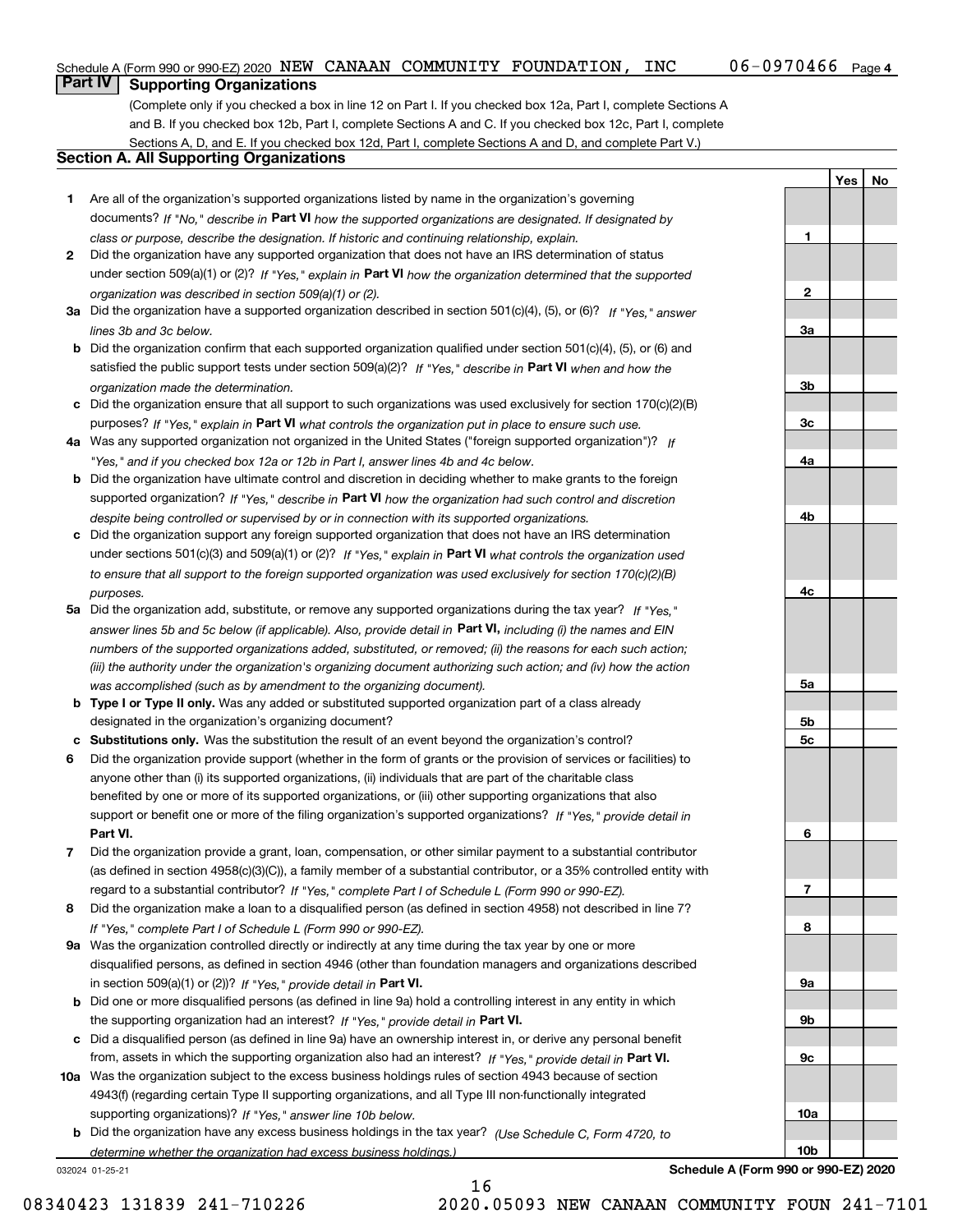## Schedule A (Form 990 or 990-EZ) 2020  $\, {\rm NEW\,}$   $\,$  CANAAN  $\,$  COMMUNITY  $\,$  FOUNDATION ,  $\,$  INC  $\,$   $\,$   $\,$  0.6  $-$  0.970.46.6  $\,$   $\,$   $\,$  Page

|    | <b>Part IV</b><br><b>Supporting Organizations (continued)</b>                                                                                                                                                                                               |     |     |    |
|----|-------------------------------------------------------------------------------------------------------------------------------------------------------------------------------------------------------------------------------------------------------------|-----|-----|----|
|    |                                                                                                                                                                                                                                                             |     | Yes | No |
| 11 | Has the organization accepted a gift or contribution from any of the following persons?                                                                                                                                                                     |     |     |    |
|    | a A person who directly or indirectly controls, either alone or together with persons described in lines 11b and                                                                                                                                            |     |     |    |
|    | 11c below, the governing body of a supported organization?                                                                                                                                                                                                  | 11a |     |    |
|    | <b>b</b> A family member of a person described in line 11a above?                                                                                                                                                                                           | 11b |     |    |
|    | c A 35% controlled entity of a person described in line 11a or 11b above? If "Yes" to line 11a, 11b, or 11c, provide                                                                                                                                        |     |     |    |
|    | detail in Part VI.                                                                                                                                                                                                                                          | 11c |     |    |
|    | <b>Section B. Type I Supporting Organizations</b>                                                                                                                                                                                                           |     |     |    |
|    |                                                                                                                                                                                                                                                             |     | Yes | No |
| 1  | Did the governing body, members of the governing body, officers acting in their official capacity, or membership of one or<br>more supported organizations have the power to regularly appoint or elect at least a majority of the organization's officers, |     |     |    |
|    | directors, or trustees at all times during the tax year? If "No," describe in Part VI how the supported organization(s)<br>effectively operated, supervised, or controlled the organization's activities. If the organization had more than one supported   |     |     |    |
|    | organization, describe how the powers to appoint and/or remove officers, directors, or trustees were allocated among the<br>supported organizations and what conditions or restrictions, if any, applied to such powers during the tax year.                | 1   |     |    |
| 2  | Did the organization operate for the benefit of any supported organization other than the supported                                                                                                                                                         |     |     |    |
|    | organization(s) that operated, supervised, or controlled the supporting organization? If "Yes," explain in                                                                                                                                                  |     |     |    |
|    | <b>Part VI</b> how providing such benefit carried out the purposes of the supported organization(s) that operated.                                                                                                                                          |     |     |    |
|    | supervised, or controlled the supporting organization.                                                                                                                                                                                                      | 2   |     |    |
|    | Section C. Type II Supporting Organizations                                                                                                                                                                                                                 |     |     |    |
|    |                                                                                                                                                                                                                                                             |     | Yes | No |
| 1. | Were a majority of the organization's directors or trustees during the tax year also a majority of the directors                                                                                                                                            |     |     |    |
|    | or trustees of each of the organization's supported organization(s)? If "No." describe in Part VI how control                                                                                                                                               |     |     |    |
|    | or management of the supporting organization was vested in the same persons that controlled or managed                                                                                                                                                      |     |     |    |
|    | the supported organization(s).                                                                                                                                                                                                                              | 1   |     |    |
|    | Section D. All Type III Supporting Organizations                                                                                                                                                                                                            |     |     |    |
|    |                                                                                                                                                                                                                                                             |     | Yes | No |
| 1. | Did the organization provide to each of its supported organizations, by the last day of the fifth month of the                                                                                                                                              |     |     |    |
|    | organization's tax year, (i) a written notice describing the type and amount of support provided during the prior tax                                                                                                                                       |     |     |    |
|    | year, (ii) a copy of the Form 990 that was most recently filed as of the date of notification, and (iii) copies of the                                                                                                                                      |     |     |    |
|    | organization's governing documents in effect on the date of notification, to the extent not previously provided?                                                                                                                                            | 1   |     |    |
| 2  | Were any of the organization's officers, directors, or trustees either (i) appointed or elected by the supported                                                                                                                                            |     |     |    |
|    | organization(s) or (ii) serving on the governing body of a supported organization? If "No," explain in Part VI how                                                                                                                                          |     |     |    |
|    | the organization maintained a close and continuous working relationship with the supported organization(s).                                                                                                                                                 | 2   |     |    |
| 3  | By reason of the relationship described in line 2, above, did the organization's supported organizations have a                                                                                                                                             |     |     |    |
|    | significant voice in the organization's investment policies and in directing the use of the organization's                                                                                                                                                  |     |     |    |
|    | income or assets at all times during the tax year? If "Yes," describe in Part VI the role the organization's                                                                                                                                                |     |     |    |
|    | supported organizations played in this regard.                                                                                                                                                                                                              | 3   |     |    |
|    | Section E. Type III Functionally Integrated Supporting Organizations                                                                                                                                                                                        |     |     |    |
| 1  | Check the box next to the method that the organization used to satisfy the Integral Part Test during the year (see instructions).                                                                                                                           |     |     |    |
| a  | The organization satisfied the Activities Test. Complete line 2 below.                                                                                                                                                                                      |     |     |    |
| b  | The organization is the parent of each of its supported organizations. Complete line 3 below.                                                                                                                                                               |     |     |    |
| c  | The organization supported a governmental entity. Describe in Part VI how you supported a governmental entity (see instructions)                                                                                                                            |     |     |    |
| 2  | Activities Test. Answer lines 2a and 2b below.                                                                                                                                                                                                              |     | Yes | No |
| a  | Did substantially all of the organization's activities during the tax year directly further the exempt purposes of                                                                                                                                          |     |     |    |
|    | the supported organization(s) to which the organization was responsive? If "Yes," then in Part VI identify                                                                                                                                                  |     |     |    |
|    | those supported organizations and explain how these activities directly furthered their exempt purposes,                                                                                                                                                    |     |     |    |
|    | how the organization was responsive to those supported organizations, and how the organization determined                                                                                                                                                   |     |     |    |

- *that these activities constituted substantially all of its activities.*
- **b** Did the activities described in line 2a, above, constitute activities that, but for the organization's involvement, **Part VI**  *the reasons for the organization's position that its supported organization(s) would have engaged in* one or more of the organization's supported organization(s) would have been engaged in? If "Yes," e*xplain in these activities but for the organization's involvement.*
- **3** Parent of Supported Organizations. Answer lines 3a and 3b below.

**a** Did the organization have the power to regularly appoint or elect a majority of the officers, directors, or trustees of each of the supported organizations? If "Yes" or "No" provide details in **Part VI.** 

**b** Did the organization exercise a substantial degree of direction over the policies, programs, and activities of each of its supported organizations? If "Yes," describe in Part VI the role played by the organization in this regard.

17

032025 01-25-21

**Schedule A (Form 990 or 990-EZ) 2020**

**2a**

**2b**

**3a**

**3b**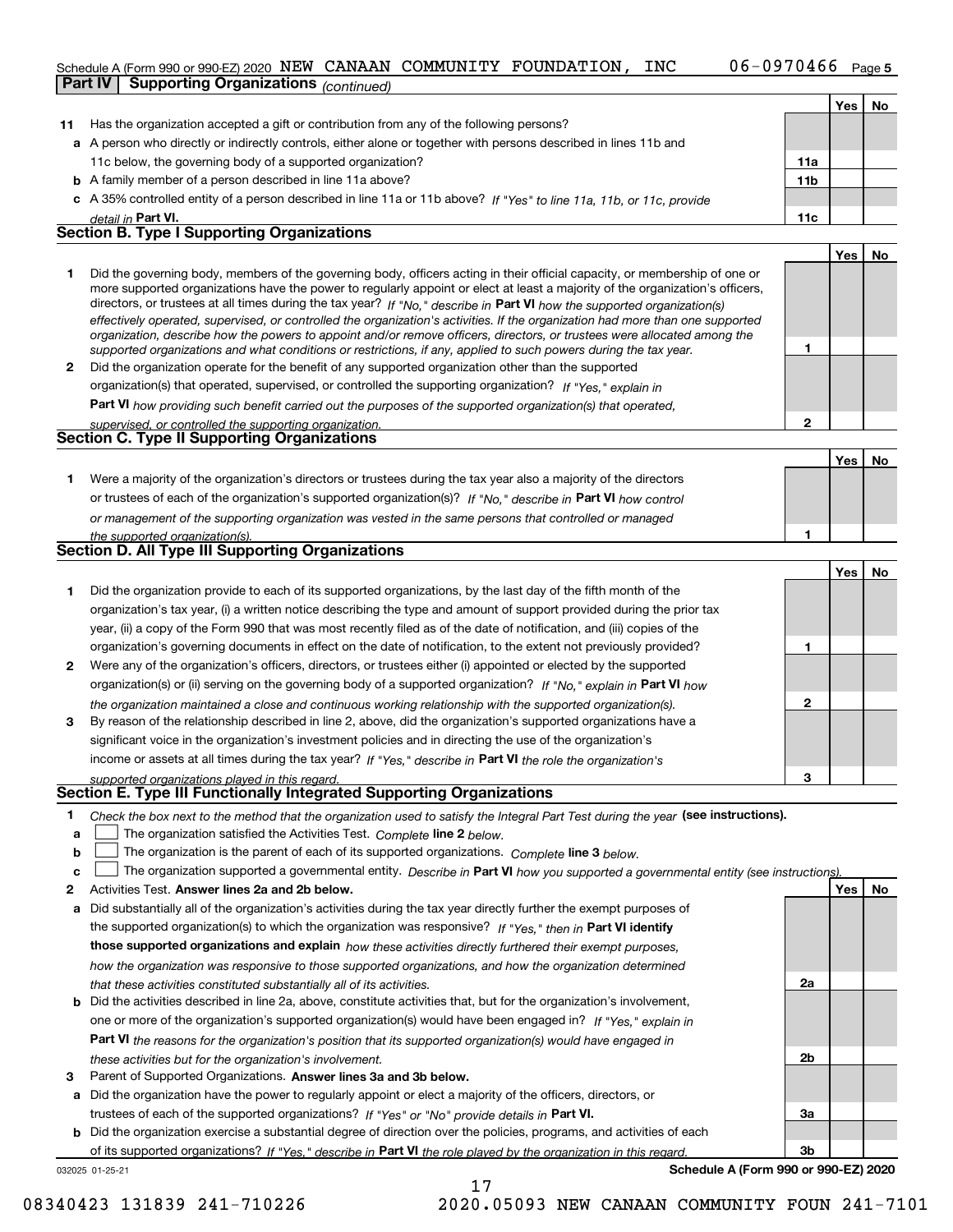|              | Schedule A (Form 990 or 990-EZ) 2020 NEW CANAAN COMMUNITY FOUNDATION, INC<br>Type III Non-Functionally Integrated 509(a)(3) Supporting Organizations<br><b>Part V</b> |                |                | $06 - 0970466$ Page 6          |
|--------------|-----------------------------------------------------------------------------------------------------------------------------------------------------------------------|----------------|----------------|--------------------------------|
| 1.           | Check here if the organization satisfied the Integral Part Test as a qualifying trust on Nov. 20, 1970 (explain in Part VI). See instructions.                        |                |                |                                |
|              | All other Type III non-functionally integrated supporting organizations must complete Sections A through E.                                                           |                |                |                                |
|              | Section A - Adjusted Net Income                                                                                                                                       |                | (A) Prior Year | (B) Current Year<br>(optional) |
| 1            | Net short-term capital gain                                                                                                                                           | 1              |                |                                |
| $\mathbf{2}$ | Recoveries of prior-year distributions                                                                                                                                | $\mathbf{2}$   |                |                                |
| 3            | Other gross income (see instructions)                                                                                                                                 | 3              |                |                                |
| 4            | Add lines 1 through 3.                                                                                                                                                | 4              |                |                                |
| 5            | Depreciation and depletion                                                                                                                                            | 5              |                |                                |
| 6            | Portion of operating expenses paid or incurred for production or                                                                                                      |                |                |                                |
|              | collection of gross income or for management, conservation, or                                                                                                        |                |                |                                |
|              | maintenance of property held for production of income (see instructions)                                                                                              | 6              |                |                                |
| $7^{\circ}$  | Other expenses (see instructions)                                                                                                                                     | $\overline{7}$ |                |                                |
| 8            | Adjusted Net Income (subtract lines 5, 6, and 7 from line 4)                                                                                                          | 8              |                |                                |
|              | Section B - Minimum Asset Amount                                                                                                                                      |                | (A) Prior Year | (B) Current Year<br>(optional) |
| 1            | Aggregate fair market value of all non-exempt-use assets (see                                                                                                         |                |                |                                |
|              | instructions for short tax year or assets held for part of year):                                                                                                     |                |                |                                |
|              | <b>a</b> Average monthly value of securities                                                                                                                          | 1a             |                |                                |
|              | <b>b</b> Average monthly cash balances                                                                                                                                | 1b             |                |                                |
|              | c Fair market value of other non-exempt-use assets                                                                                                                    | 1c             |                |                                |
|              | <b>d</b> Total (add lines 1a, 1b, and 1c)                                                                                                                             | 1d             |                |                                |
|              | <b>e</b> Discount claimed for blockage or other factors                                                                                                               |                |                |                                |
|              | (explain in detail in Part VI):                                                                                                                                       |                |                |                                |
| 2            | Acquisition indebtedness applicable to non-exempt-use assets                                                                                                          | $\mathbf{2}$   |                |                                |
| З            | Subtract line 2 from line 1d.                                                                                                                                         | 3              |                |                                |
| 4            | Cash deemed held for exempt use. Enter 0.015 of line 3 (for greater amount,                                                                                           |                |                |                                |
|              | see instructions).                                                                                                                                                    | 4              |                |                                |
| 5            | Net value of non-exempt-use assets (subtract line 4 from line 3)                                                                                                      | 5              |                |                                |
| 6            | Multiply line 5 by 0.035.                                                                                                                                             | 6              |                |                                |
| 7            | Recoveries of prior-year distributions                                                                                                                                | $\overline{7}$ |                |                                |
| 8            | Minimum Asset Amount (add line 7 to line 6)                                                                                                                           | 8              |                |                                |
|              | <b>Section C - Distributable Amount</b>                                                                                                                               |                |                | <b>Current Year</b>            |
|              | Adjusted net income for prior year (from Section A, line 8, column A)                                                                                                 | 1              |                |                                |
|              | Enter 0.85 of line 1.                                                                                                                                                 | 2              |                |                                |
| 3.           | Minimum asset amount for prior year (from Section B, line 8, column A)                                                                                                | 3              |                |                                |
| 4            | Enter greater of line 2 or line 3.                                                                                                                                    | 4              |                |                                |
|              | 5 Income tax imposed in prior year                                                                                                                                    | 5              |                |                                |
| 6            | <b>Distributable Amount.</b> Subtract line 5 from line 4, unless subject to                                                                                           |                |                |                                |
|              | emergency temporary reduction (see instructions).                                                                                                                     | 6              |                |                                |
| 7            | Check here if the current year is the organization's first as a non-functionally integrated Type III supporting organization (see                                     |                |                |                                |

instructions).

**Schedule A (Form 990 or 990-EZ) 2020**

032026 01-25-21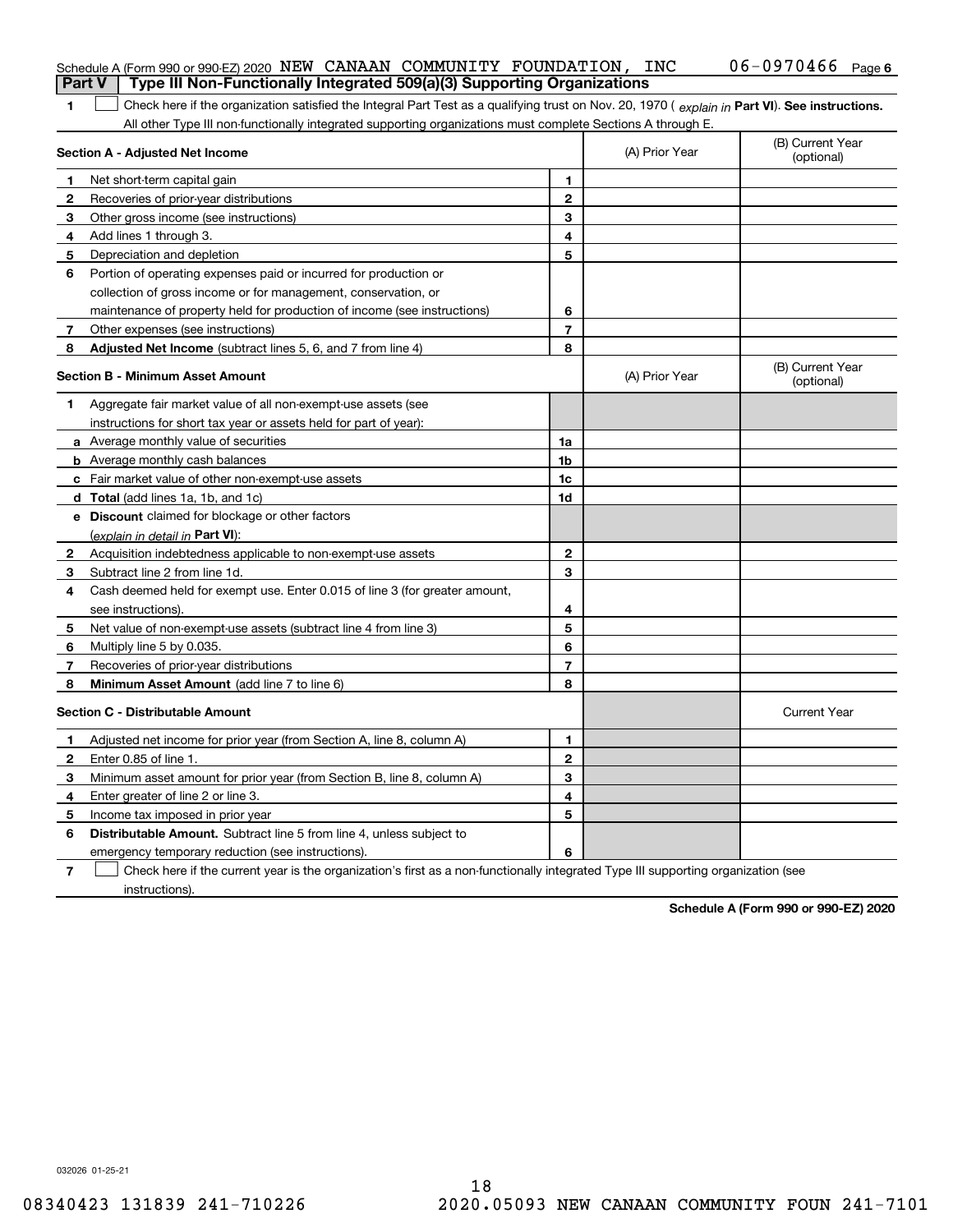| Schedule A (Form 990 or 990-EZ) 2020 NEW CANAAN COMMUNITY FOUNDATION, $\Box$                                      |  |  | INC | $06 - 0970466$ Page 7 |  |
|-------------------------------------------------------------------------------------------------------------------|--|--|-----|-----------------------|--|
| $\Box$ Part V $\Box$ Type III Non-Functionally Integrated 509(a)(3) Supporting Organizations $\Diamond$ continued |  |  |     |                       |  |

| <b>Part V</b> | Type III Non-Functionally Integrated 509(a)(3) Supporting Organizations                    |                                    | (continued)                       |              |                               |
|---------------|--------------------------------------------------------------------------------------------|------------------------------------|-----------------------------------|--------------|-------------------------------|
|               | <b>Section D - Distributions</b>                                                           |                                    |                                   |              | <b>Current Year</b>           |
| 1             | Amounts paid to supported organizations to accomplish exempt purposes                      |                                    | 1                                 |              |                               |
| 2             | Amounts paid to perform activity that directly furthers exempt purposes of supported       |                                    |                                   |              |                               |
|               | organizations, in excess of income from activity                                           |                                    |                                   | $\mathbf{2}$ |                               |
| 3             | Administrative expenses paid to accomplish exempt purposes of supported organizations      |                                    |                                   | 3            |                               |
| 4             | Amounts paid to acquire exempt-use assets                                                  |                                    |                                   | 4            |                               |
| 5             | Qualified set-aside amounts (prior IRS approval required - provide details in Part VI)     |                                    |                                   | 5            |                               |
| 6             | Other distributions ( <i>describe in</i> Part VI). See instructions.                       |                                    |                                   | 6            |                               |
| 7             | Total annual distributions. Add lines 1 through 6.                                         |                                    |                                   | 7            |                               |
| 8             | Distributions to attentive supported organizations to which the organization is responsive |                                    |                                   |              |                               |
|               | (provide details in Part VI). See instructions.                                            |                                    |                                   | 8            |                               |
| 9             | Distributable amount for 2020 from Section C, line 6                                       |                                    |                                   | 9            |                               |
| 10            | Line 8 amount divided by line 9 amount                                                     |                                    |                                   | 10           |                               |
|               | Section E - Distribution Allocations (see instructions)                                    | (i)<br><b>Excess Distributions</b> | (ii)<br><b>Underdistributions</b> |              | (iii)<br><b>Distributable</b> |
|               |                                                                                            |                                    | Pre-2020                          |              | Amount for 2020               |
| 1             | Distributable amount for 2020 from Section C, line 6                                       |                                    |                                   |              |                               |
| 2             | Underdistributions, if any, for years prior to 2020 (reason-                               |                                    |                                   |              |                               |
|               | able cause required - explain in Part VI). See instructions.                               |                                    |                                   |              |                               |
| 3             | Excess distributions carryover, if any, to 2020                                            |                                    |                                   |              |                               |
|               | <b>a</b> From 2015                                                                         |                                    |                                   |              |                               |
|               | <b>b</b> From 2016                                                                         |                                    |                                   |              |                               |
|               | c From 2017                                                                                |                                    |                                   |              |                               |
|               | <b>d</b> From 2018                                                                         |                                    |                                   |              |                               |
|               | e From 2019                                                                                |                                    |                                   |              |                               |
|               | f Total of lines 3a through 3e                                                             |                                    |                                   |              |                               |
|               | g Applied to underdistributions of prior years                                             |                                    |                                   |              |                               |
|               | <b>h</b> Applied to 2020 distributable amount                                              |                                    |                                   |              |                               |
|               | Carryover from 2015 not applied (see instructions)                                         |                                    |                                   |              |                               |
|               | Remainder. Subtract lines 3g, 3h, and 3i from line 3f.                                     |                                    |                                   |              |                               |
| 4             | Distributions for 2020 from Section D,                                                     |                                    |                                   |              |                               |
|               | line $7:$                                                                                  |                                    |                                   |              |                               |
|               | a Applied to underdistributions of prior years                                             |                                    |                                   |              |                               |
|               | <b>b</b> Applied to 2020 distributable amount                                              |                                    |                                   |              |                               |
|               | c Remainder. Subtract lines 4a and 4b from line 4.                                         |                                    |                                   |              |                               |
| 5             | Remaining underdistributions for years prior to 2020, if                                   |                                    |                                   |              |                               |
|               | any. Subtract lines 3g and 4a from line 2. For result greater                              |                                    |                                   |              |                               |
|               | than zero, explain in Part VI. See instructions.                                           |                                    |                                   |              |                               |
| 6             | Remaining underdistributions for 2020. Subtract lines 3h                                   |                                    |                                   |              |                               |
|               | and 4b from line 1. For result greater than zero, explain in                               |                                    |                                   |              |                               |
|               | Part VI. See instructions.                                                                 |                                    |                                   |              |                               |
| 7             | Excess distributions carryover to 2021. Add lines 3j                                       |                                    |                                   |              |                               |
|               | and 4c.                                                                                    |                                    |                                   |              |                               |
| 8             | Breakdown of line 7:                                                                       |                                    |                                   |              |                               |
|               | a Excess from 2016                                                                         |                                    |                                   |              |                               |
|               | <b>b</b> Excess from 2017                                                                  |                                    |                                   |              |                               |
|               | c Excess from 2018                                                                         |                                    |                                   |              |                               |
|               | d Excess from 2019                                                                         |                                    |                                   |              |                               |
|               | e Excess from 2020                                                                         |                                    |                                   |              |                               |

**Schedule A (Form 990 or 990-EZ) 2020**

032027 01-25-21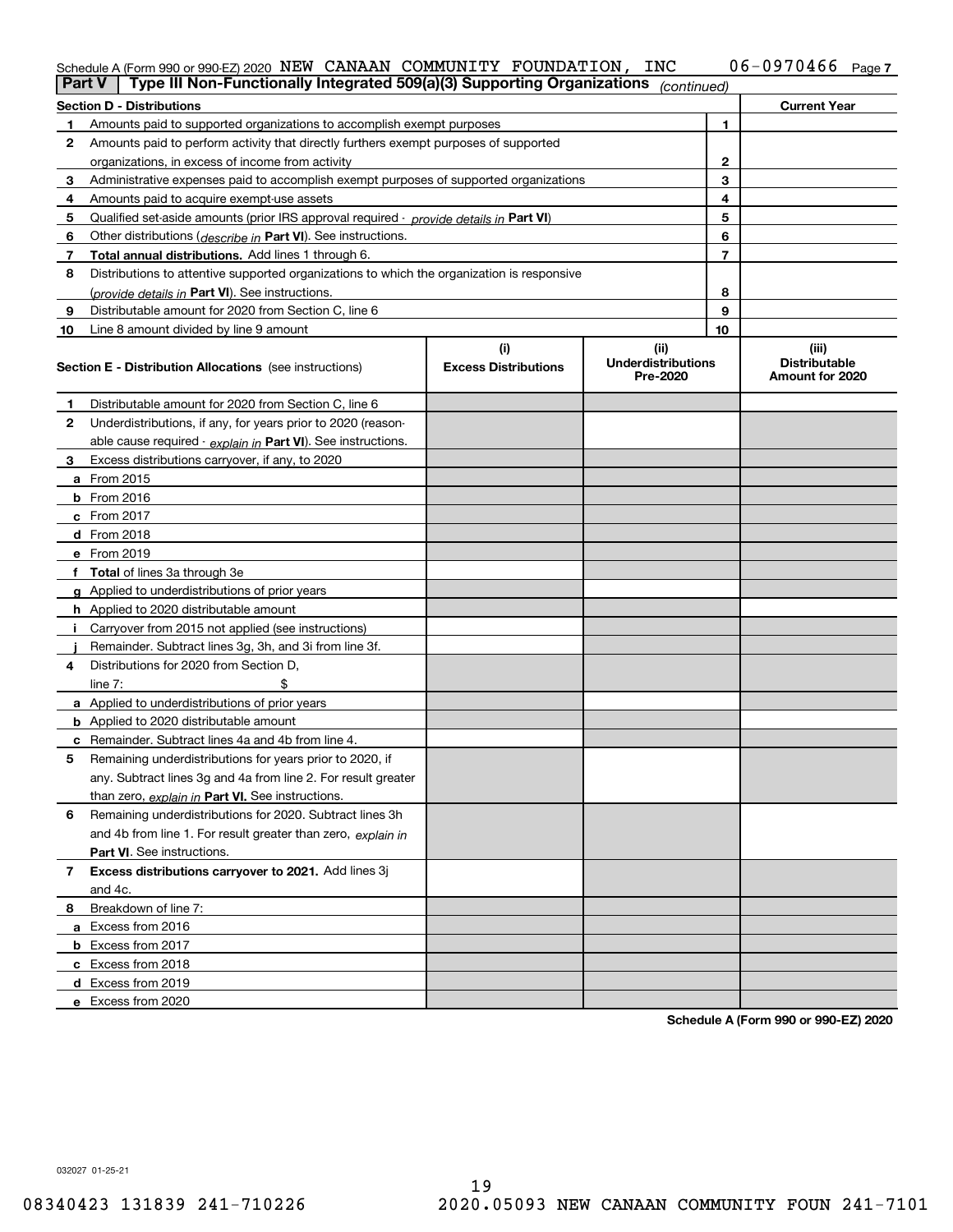| <b>Part VI</b>  | Schedule A (Form 990 or 990-EZ) 2020 NEW CANAAN COMMUNITY FOUNDATION, INC<br>Supplemental Information. Provide the explanations required by Part II, line 10; Part II, line 17a or 17b; Part III, line 12;<br>Part IV, Section A, lines 1, 2, 3b, 3c, 4b, 4c, 5a, 6, 9a, 9b, 9c, 11a, 11b, and 11c; Part IV, Section B, lines 1 and 2; Part IV, Section C, |    |  | $06 - 0970466$ Page 8                |  |
|-----------------|------------------------------------------------------------------------------------------------------------------------------------------------------------------------------------------------------------------------------------------------------------------------------------------------------------------------------------------------------------|----|--|--------------------------------------|--|
|                 | line 1; Part IV, Section D, lines 2 and 3; Part IV, Section E, lines 1c, 2a, 2b, 3a, and 3b; Part V, line 1; Part V, Section B, line 1e; Part V,<br>Section D, lines 5, 6, and 8; and Part V, Section E, lines 2, 5, and 6. Also complete this part for any additional information.<br>(See instructions.)                                                 |    |  |                                      |  |
|                 |                                                                                                                                                                                                                                                                                                                                                            |    |  |                                      |  |
|                 |                                                                                                                                                                                                                                                                                                                                                            |    |  |                                      |  |
|                 |                                                                                                                                                                                                                                                                                                                                                            |    |  |                                      |  |
|                 |                                                                                                                                                                                                                                                                                                                                                            |    |  |                                      |  |
|                 |                                                                                                                                                                                                                                                                                                                                                            |    |  |                                      |  |
|                 |                                                                                                                                                                                                                                                                                                                                                            |    |  |                                      |  |
|                 |                                                                                                                                                                                                                                                                                                                                                            |    |  |                                      |  |
|                 |                                                                                                                                                                                                                                                                                                                                                            |    |  |                                      |  |
|                 |                                                                                                                                                                                                                                                                                                                                                            |    |  |                                      |  |
|                 |                                                                                                                                                                                                                                                                                                                                                            |    |  |                                      |  |
|                 |                                                                                                                                                                                                                                                                                                                                                            |    |  |                                      |  |
|                 |                                                                                                                                                                                                                                                                                                                                                            |    |  |                                      |  |
|                 |                                                                                                                                                                                                                                                                                                                                                            |    |  |                                      |  |
|                 |                                                                                                                                                                                                                                                                                                                                                            |    |  |                                      |  |
|                 |                                                                                                                                                                                                                                                                                                                                                            |    |  |                                      |  |
|                 |                                                                                                                                                                                                                                                                                                                                                            |    |  |                                      |  |
|                 |                                                                                                                                                                                                                                                                                                                                                            |    |  |                                      |  |
|                 |                                                                                                                                                                                                                                                                                                                                                            |    |  |                                      |  |
|                 |                                                                                                                                                                                                                                                                                                                                                            |    |  |                                      |  |
|                 |                                                                                                                                                                                                                                                                                                                                                            |    |  |                                      |  |
|                 |                                                                                                                                                                                                                                                                                                                                                            |    |  |                                      |  |
|                 |                                                                                                                                                                                                                                                                                                                                                            |    |  |                                      |  |
|                 |                                                                                                                                                                                                                                                                                                                                                            |    |  |                                      |  |
|                 |                                                                                                                                                                                                                                                                                                                                                            |    |  |                                      |  |
|                 |                                                                                                                                                                                                                                                                                                                                                            |    |  |                                      |  |
|                 |                                                                                                                                                                                                                                                                                                                                                            |    |  |                                      |  |
|                 |                                                                                                                                                                                                                                                                                                                                                            |    |  |                                      |  |
| 032028 01-25-21 |                                                                                                                                                                                                                                                                                                                                                            | 20 |  | Schedule A (Form 990 or 990-EZ) 2020 |  |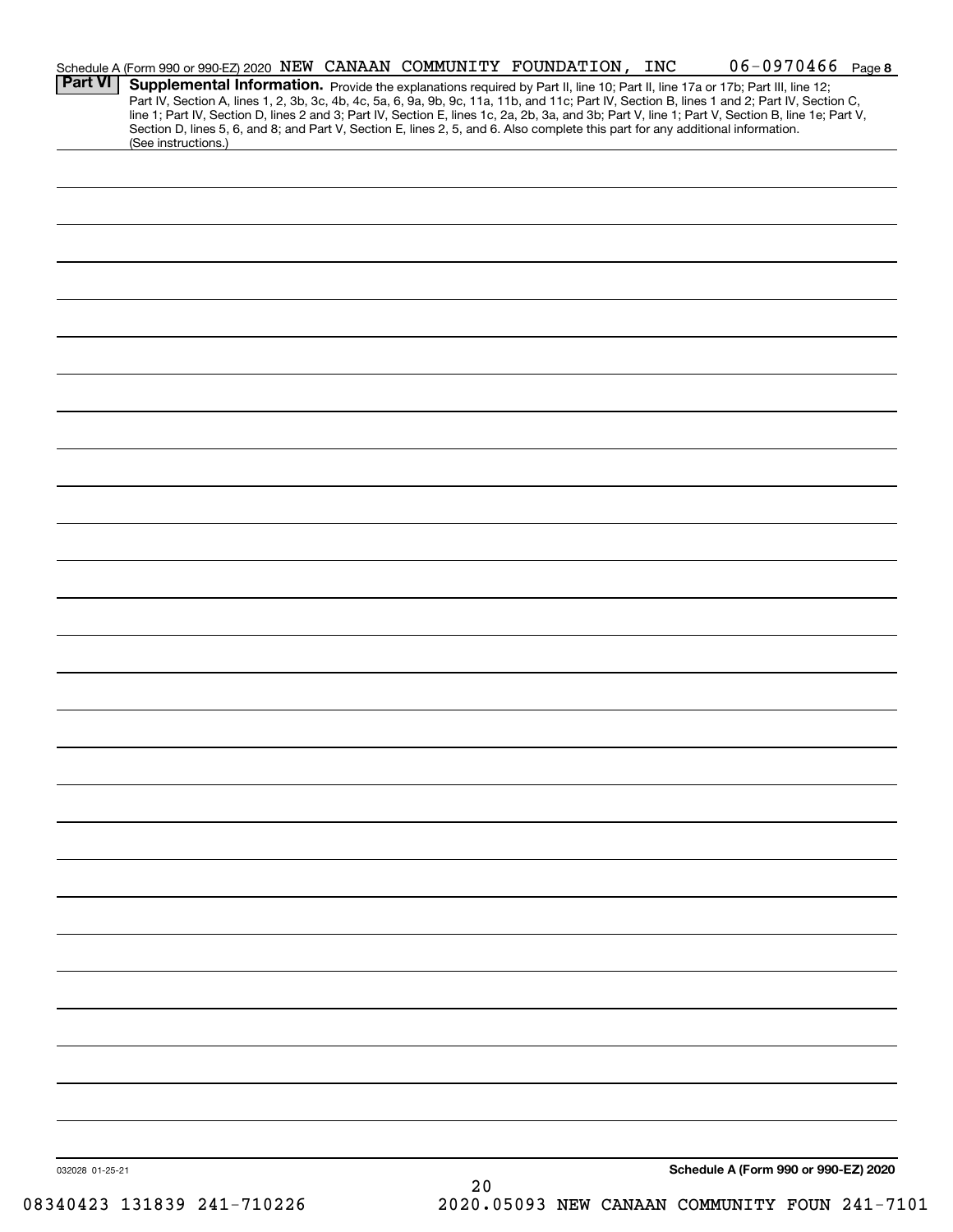| <b>SCHEDULE D</b> |
|-------------------|
|-------------------|

Department of the Treasury Internal Revenue Service

# **Supplemental Financial Statements**

(Form 990)<br>
Pepartment of the Treasury<br>
Department of the Treasury<br>
Department of the Treasury<br>
Department of the Treasury<br> **Co to www.irs.gov/Form990 for instructions and the latest information.**<br> **Co to www.irs.gov/Form9** 

OMB No. 1545-0047 **Open to Public Inspection2020**

| Internal Revenue Service | $\blacktriangleright$ Go to www.irs.gov/Form990 for instructions and the latest information. | <b>Inspection</b>                     |
|--------------------------|----------------------------------------------------------------------------------------------|---------------------------------------|
| Name of the organization |                                                                                              | <b>Employer identification number</b> |

032051 12-01-20 **Held at the End of the Tax Year** (a) Donor advised funds **123456X** Yes  $\Box$  **No Yes No 12**Complete lines 2a through 2d if the organization held a qualified conservation contribution in the form of a conservation easement on the last **3456789abc** Number of conservation easements on a certified historic structure included in (a) www.communically **d2a2b2c2dYes No Yes No 1a** If the organization elected, as permitted under FASB ASC 958, not to report in its revenue statement and balance sheet works **2b** If the organization elected, as permitted under FASB ASC 958, to report in its revenue statement and balance sheet works of **(i)** Revenue included on Form 990, Part VIII, line 1 ~~~~~~~~~~~~~~~~~~~~~~~~~~~~ | \$ **(ii)** Assets included in Form 990, Part X ~~~~~~~~~~~~~~~~~~~~~~~~~~~~~~~~~ | \$ **a**Revenue included on Form 990, Part VIII, line 1 ~~~~~~~~~~~~~~~~~~~~~~~~~~~~~~**bFor Paperwork Reduction Act Notice, see the Instructions for Form 990. Schedule D (Form 990) 2020** LHA<code>Part I</code>  $|$   $|$  Organizations Maintaining Donor Advised Funds or Other Similar Funds or Accounts.  $\,$  <code>Complete</code> if the organization answered "Yes" on Form 990, Part IV, line 6. (b) Funds and other accounts Total number at end of year ~~~~~~~~~~~~~~~Aggregate value of contributions to (during year)  $\quad \quad \ldots \ldots \ldots$ Aggregate value of grants from (during year) www.community Aggregate value at end of year ~~~~~~~~~~~~~ Did the organization inform all donors and donor advisors in writing that the assets held in donor advised funds are the organization's property, subject to the organization's exclusive legal control? ~~~~~~~~~~~~~~~~~~ Did the organization inform all grantees, donors, and donor advisors in writing that grant funds can be used only for charitable purposes and not for the benefit of the donor or donor advisor, or for any other purpose conferring impermissible private benefit? **Part II | Conservation Easements.** Complete if the organization answered "Yes" on Form 990, Part IV, line 7. Purpose(s) of conservation easements held by the organization (check all that apply). Preservation of land for public use (for example, recreation or education) **Protection of natural habitat Example 2014** Preservation of open space Preservation of a historically important land area Preservation of a certified historic structure day of the tax year. Total number of conservation easements ~~~~~~~~~~~~~~~~~~~~~~~~~~~~~~~~Total acreage restricted by conservation easements ~~~~~~~~~~~~~~~~~~~~~~~~~~Number of conservation easements included in (c) acquired after 7/25/06, and not on a historic structure listed in the National Register ~~~~~~~~~~~~~~~~~~~~~~~~~~~~~~~~~~~~~~ Number of conservation easements modified, transferred, released, extinguished, or terminated by the organization during the tax  $vear \blacktriangleright$ Number of states where property subject to conservation easement is located  $\blacktriangleright$ Does the organization have a written policy regarding the periodic monitoring, inspection, handling of violations, and enforcement of the conservation easements it holds?  $\Box$   $\Box$   $\Box$   $\Box$ Staff and volunteer hours devoted to monitoring, inspecting, handling of violations, and enforcing conservation easements during the year  $\blacktriangleright$ Amount of expenses incurred in monitoring, inspecting, handling of violations, and enforcing conservation easements during the year  $\blacktriangleright$  \$ Does each conservation easement reported on line 2(d) above satisfy the requirements of section 170(h)(4)(B)(i) and section 170(h)(4)(B)(ii)? ~~~~~~~~~~~~~~~~~~~~~~~~~~~~~~~~~~~~~~~~~~~~~~ In Part XIII, describe how the organization reports conservation easements in its revenue and expense statement and balance sheet, and include, if applicable, the text of the footnote to the organization's financial statements that describes the organization's accounting for conservation easements. Complete if the organization answered "Yes" on Form 990, Part IV, line 8. of art, historical treasures, or other similar assets held for public exhibition, education, or research in furtherance of public service, provide in Part XIII the text of the footnote to its financial statements that describes these items. art, historical treasures, or other similar assets held for public exhibition, education, or research in furtherance of public service, provide the following amounts relating to these items: If the organization received or held works of art, historical treasures, or other similar assets for financial gain, provide the following amounts required to be reported under FASB ASC 958 relating to these items: Assets included in Form 990, Part X  $\blacktriangleright$  \$  $\ldots$   $\blacktriangleright$  \$ **Part III Organizations Maintaining Collections of Art, Historical Treasures, or Other Similar Assets.**  $\boxed{\text{X}}$  $\overline{X}$  Yes  $\overline{X}$  $\mathcal{L}^{\text{max}}$  $\mathcal{L}^{\text{max}}$  $\mathcal{L}^{\text{max}}$ 41 6 972,408. 689,983. 8,773,118. 55,192. 124,271. X NEW CANAAN COMMUNITY FOUNDATION, INC  $\vert$  06-0970466

27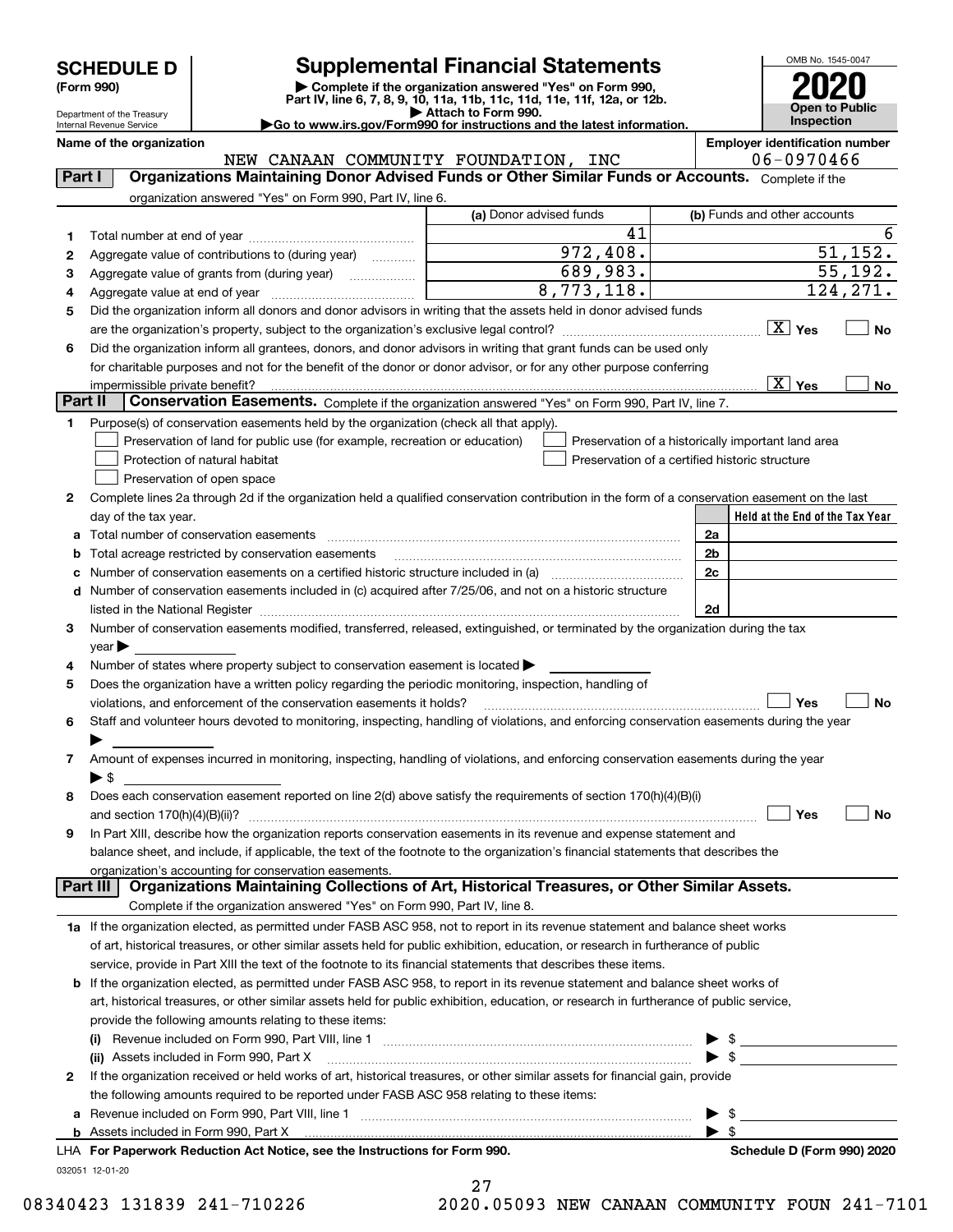|          | Schedule D (Form 990) 2020                                                                                                                                                                                                     | NEW CANAAN COMMUNITY FOUNDATION, INC |                |                          |  |                 | 06-0970466                 |                     |             | Page $2$  |
|----------|--------------------------------------------------------------------------------------------------------------------------------------------------------------------------------------------------------------------------------|--------------------------------------|----------------|--------------------------|--|-----------------|----------------------------|---------------------|-------------|-----------|
| Part III | Organizations Maintaining Collections of Art, Historical Treasures, or Other Similar Assets (continued)                                                                                                                        |                                      |                |                          |  |                 |                            |                     |             |           |
| З        | Using the organization's acquisition, accession, and other records, check any of the following that make significant use of its                                                                                                |                                      |                |                          |  |                 |                            |                     |             |           |
|          | collection items (check all that apply):                                                                                                                                                                                       |                                      |                |                          |  |                 |                            |                     |             |           |
| a        | Public exhibition                                                                                                                                                                                                              |                                      |                | Loan or exchange program |  |                 |                            |                     |             |           |
| b        | Scholarly research                                                                                                                                                                                                             | e                                    |                |                          |  |                 |                            |                     |             |           |
| c        | Preservation for future generations                                                                                                                                                                                            |                                      |                |                          |  |                 |                            |                     |             |           |
| 4        | Provide a description of the organization's collections and explain how they further the organization's exempt purpose in Part XIII.                                                                                           |                                      |                |                          |  |                 |                            |                     |             |           |
| 5        | During the year, did the organization solicit or receive donations of art, historical treasures, or other similar assets                                                                                                       |                                      |                |                          |  |                 |                            |                     |             |           |
|          | to be sold to raise funds rather than to be maintained as part of the organization's collection?                                                                                                                               |                                      |                |                          |  |                 |                            | Yes                 |             | No        |
|          | Part IV<br>Escrow and Custodial Arrangements. Complete if the organization answered "Yes" on Form 990, Part IV, line 9, or                                                                                                     |                                      |                |                          |  |                 |                            |                     |             |           |
|          | reported an amount on Form 990, Part X, line 21.                                                                                                                                                                               |                                      |                |                          |  |                 |                            |                     |             |           |
|          | 1a Is the organization an agent, trustee, custodian or other intermediary for contributions or other assets not included                                                                                                       |                                      |                |                          |  |                 |                            |                     |             |           |
|          | on Form 990, Part X? [11] matter contracts and contracts and contracts are contracted as a form 990, Part X?                                                                                                                   |                                      |                |                          |  |                 |                            | Yes                 |             | <b>No</b> |
|          | If "Yes," explain the arrangement in Part XIII and complete the following table:                                                                                                                                               |                                      |                |                          |  |                 |                            |                     |             |           |
|          |                                                                                                                                                                                                                                |                                      |                |                          |  |                 |                            | Amount              |             |           |
|          |                                                                                                                                                                                                                                |                                      |                |                          |  | 1c              |                            |                     |             |           |
| c        | Beginning balance                                                                                                                                                                                                              |                                      |                |                          |  | 1d              |                            |                     |             |           |
| d        | Additions during the year manufactured and an account of the state of the state of the state of the state of the state of the state of the state of the state of the state of the state of the state of the state of the state |                                      |                |                          |  | 1e              |                            |                     |             |           |
| е        | Distributions during the year manufactured and an account of the state of the state of the state of the state o                                                                                                                |                                      |                |                          |  | 1f              |                            |                     |             |           |
|          | 2a Did the organization include an amount on Form 990, Part X, line 21, for escrow or custodial account liability?                                                                                                             |                                      |                |                          |  |                 |                            | Yes                 |             | No        |
|          |                                                                                                                                                                                                                                |                                      |                |                          |  |                 |                            |                     |             |           |
| Part V   | <b>b</b> If "Yes," explain the arrangement in Part XIII. Check here if the explanation has been provided on Part XIII<br>Endowment Funds. Complete if the organization answered "Yes" on Form 990, Part IV, line 10.           |                                      |                |                          |  |                 |                            |                     |             |           |
|          |                                                                                                                                                                                                                                | (a) Current year                     | (b) Prior year | (c) Two years back       |  |                 | (d) Three years back       |                     |             |           |
|          |                                                                                                                                                                                                                                | 19, 241, 241.                        | 17, 167, 493.  | 16,789,002.              |  |                 | 15,590,388.                | (e) Four years back | 14,590,965. |           |
| 1a       | Beginning of year balance                                                                                                                                                                                                      |                                      |                |                          |  |                 |                            |                     |             |           |
|          | 2,186,063.<br>3, 313, 427.<br>1,607,519.<br>1,590,310.<br>901,750.<br>b<br>5,401,728.<br>1,049,679.<br>805,461.<br>1,247,765.<br>1,755,414.                                                                                    |                                      |                |                          |  |                 |                            |                     |             |           |
|          | Net investment earnings, gains, and losses                                                                                                                                                                                     | 1,994,663.                           | 1,802,819.     | 1,544,495.               |  |                 | 1,166,630.                 |                     | 1,276,755.  |           |
| d        | Grants or scholarships                                                                                                                                                                                                         |                                      |                |                          |  |                 |                            |                     |             |           |
|          | e Other expenditures for facilities                                                                                                                                                                                            |                                      |                |                          |  |                 |                            |                     |             |           |
|          | and programs                                                                                                                                                                                                                   | 536,343.                             | 486,539.       | 489,994.                 |  |                 | 472,831.                   |                     | 380,986.    |           |
|          | f Administrative expenses                                                                                                                                                                                                      |                                      |                |                          |  |                 |                            |                     |             |           |
| g        | End of year balance                                                                                                                                                                                                            | 24, 298, 026.                        | 19,241,241.    | 17, 167, 493.            |  |                 | 16,789,002.                |                     | 15,590,388. |           |
| 2        | Provide the estimated percentage of the current year end balance (line 1g, column (a)) held as:                                                                                                                                |                                      |                |                          |  |                 |                            |                     |             |           |
| а        | Board designated or quasi-endowment                                                                                                                                                                                            | 35.5980                              | %              |                          |  |                 |                            |                     |             |           |
|          | Permanent endowment                                                                                                                                                                                                            | %                                    |                |                          |  |                 |                            |                     |             |           |
| c        | Term endowment $\blacktriangleright$ ___ 64.4020 %                                                                                                                                                                             |                                      |                |                          |  |                 |                            |                     |             |           |
|          | The percentages on lines 2a, 2b, and 2c should equal 100%.                                                                                                                                                                     |                                      |                |                          |  |                 |                            |                     |             |           |
|          | 3a Are there endowment funds not in the possession of the organization that are held and administered for the organization                                                                                                     |                                      |                |                          |  |                 |                            |                     |             |           |
|          | by:                                                                                                                                                                                                                            |                                      |                |                          |  |                 |                            |                     | Yes         | No        |
|          | (i)                                                                                                                                                                                                                            |                                      |                |                          |  |                 |                            | 3a(i)               |             | х         |
|          |                                                                                                                                                                                                                                |                                      |                |                          |  |                 |                            | 3a(ii)              |             | X         |
| b        |                                                                                                                                                                                                                                |                                      |                |                          |  |                 |                            | 3b                  |             |           |
|          | Describe in Part XIII the intended uses of the organization's endowment funds.                                                                                                                                                 |                                      |                |                          |  |                 |                            |                     |             |           |
|          | Land, Buildings, and Equipment.<br><b>Part VI</b>                                                                                                                                                                              |                                      |                |                          |  |                 |                            |                     |             |           |
|          | Complete if the organization answered "Yes" on Form 990, Part IV, line 11a. See Form 990, Part X, line 10.                                                                                                                     |                                      |                |                          |  |                 |                            |                     |             |           |
|          | Description of property                                                                                                                                                                                                        | (a) Cost or other                    |                | (b) Cost or other        |  | (c) Accumulated |                            | (d) Book value      |             |           |
|          |                                                                                                                                                                                                                                | basis (investment)                   |                | basis (other)            |  | depreciation    |                            |                     |             |           |
|          |                                                                                                                                                                                                                                |                                      |                |                          |  |                 |                            |                     |             |           |
| b        |                                                                                                                                                                                                                                |                                      |                |                          |  |                 |                            |                     |             |           |
|          |                                                                                                                                                                                                                                |                                      |                |                          |  |                 |                            |                     |             |           |
| d        |                                                                                                                                                                                                                                |                                      |                | 31,999.                  |  | 23,374.         |                            |                     | 8,625.      |           |
|          | e Other                                                                                                                                                                                                                        |                                      |                |                          |  |                 |                            |                     |             |           |
|          | Total. Add lines 1a through 1e. (Column (d) must equal Form 990. Part X, column (B), line 10c.)                                                                                                                                |                                      |                |                          |  |                 |                            |                     | 8,625.      |           |
|          |                                                                                                                                                                                                                                |                                      |                |                          |  |                 | Schedule D (Form 990) 2020 |                     |             |           |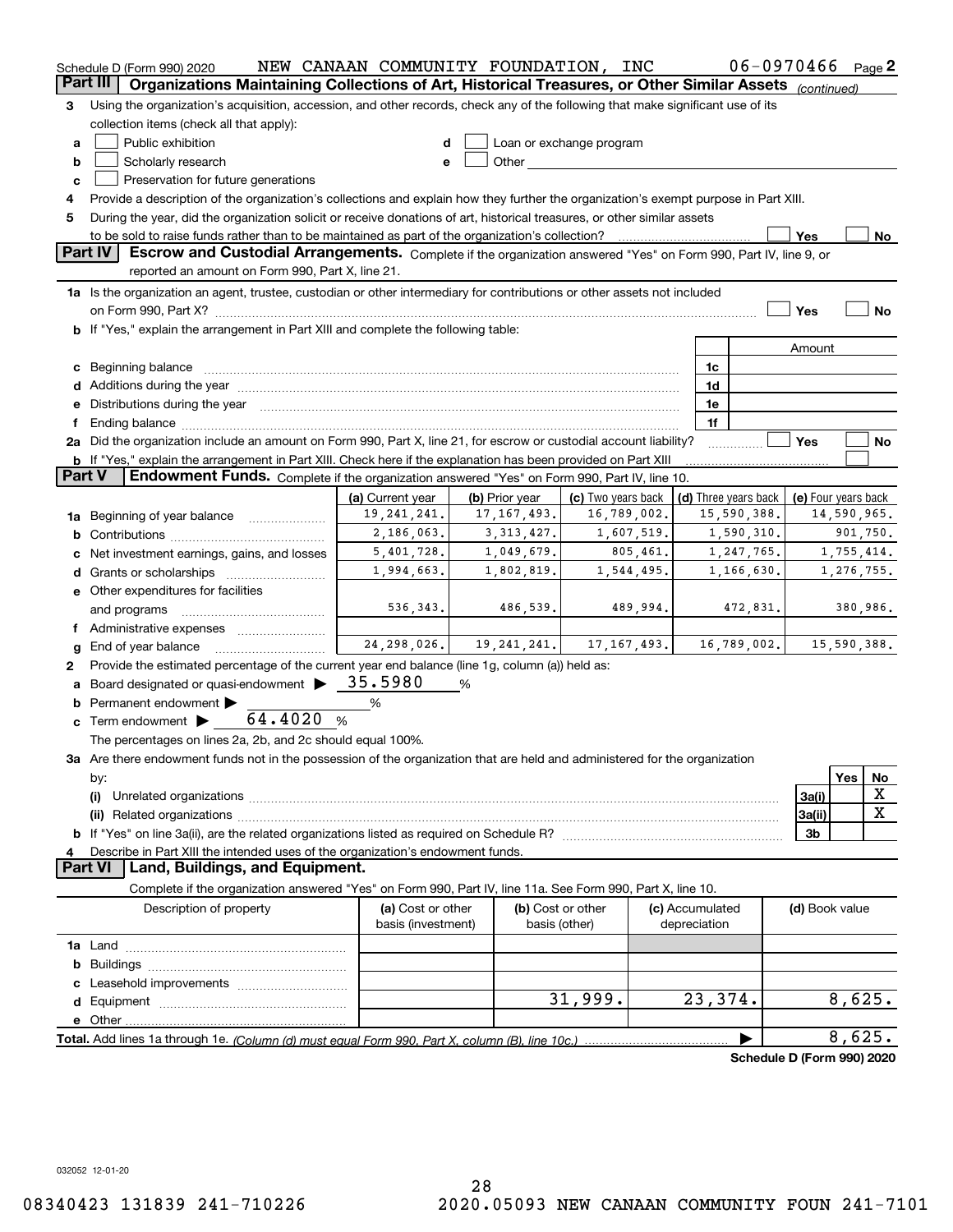| Schedule D (Form 990) 2020                                                                                                                           | NEW CANAAN COMMUNITY FOUNDATION, | INC                                                       | $06 - 0970466$ Page 3 |
|------------------------------------------------------------------------------------------------------------------------------------------------------|----------------------------------|-----------------------------------------------------------|-----------------------|
| Part VII Investments - Other Securities.                                                                                                             |                                  |                                                           |                       |
| Complete if the organization answered "Yes" on Form 990, Part IV, line 11b. See Form 990, Part X, line 12.                                           |                                  |                                                           |                       |
| (a) Description of security or category (including name of security)                                                                                 | (b) Book value                   | (c) Method of valuation: Cost or end-of-year market value |                       |
| (1) Financial derivatives                                                                                                                            |                                  |                                                           |                       |
| (2) Closely held equity interests                                                                                                                    |                                  |                                                           |                       |
| (3) Other<br>TIFF MULTI-ASSET FUND                                                                                                                   | 5,952,387.                       | END-OF-YEAR MARKET VALUE                                  |                       |
| (A)                                                                                                                                                  |                                  |                                                           |                       |
| (B)<br>(C)                                                                                                                                           |                                  |                                                           |                       |
| (D)                                                                                                                                                  |                                  |                                                           |                       |
| (E)                                                                                                                                                  |                                  |                                                           |                       |
| (F)                                                                                                                                                  |                                  |                                                           |                       |
| (G)                                                                                                                                                  |                                  |                                                           |                       |
| (H)                                                                                                                                                  |                                  |                                                           |                       |
| Total. (Col. (b) must equal Form 990, Part X, col. (B) line 12.)                                                                                     | 5,952,387.                       |                                                           |                       |
| Part VIII Investments - Program Related.                                                                                                             |                                  |                                                           |                       |
| Complete if the organization answered "Yes" on Form 990, Part IV, line 11c. See Form 990, Part X, line 13.                                           |                                  |                                                           |                       |
| (a) Description of investment                                                                                                                        | (b) Book value                   | (c) Method of valuation: Cost or end-of-year market value |                       |
| (1)                                                                                                                                                  |                                  |                                                           |                       |
| (2)                                                                                                                                                  |                                  |                                                           |                       |
| (3)                                                                                                                                                  |                                  |                                                           |                       |
| (4)                                                                                                                                                  |                                  |                                                           |                       |
| (5)                                                                                                                                                  |                                  |                                                           |                       |
| (6)                                                                                                                                                  |                                  |                                                           |                       |
| (7)                                                                                                                                                  |                                  |                                                           |                       |
| (8)                                                                                                                                                  |                                  |                                                           |                       |
| (9)                                                                                                                                                  |                                  |                                                           |                       |
| Total. (Col. (b) must equal Form 990, Part X, col. (B) line 13.)<br><b>Other Assets.</b>                                                             |                                  |                                                           |                       |
| Part IX                                                                                                                                              |                                  |                                                           |                       |
| Complete if the organization answered "Yes" on Form 990, Part IV, line 11d. See Form 990, Part X, line 15.                                           | (a) Description                  |                                                           | (b) Book value        |
|                                                                                                                                                      |                                  |                                                           |                       |
| (1)                                                                                                                                                  |                                  |                                                           |                       |
| (2)                                                                                                                                                  |                                  |                                                           |                       |
| (3)<br>(4)                                                                                                                                           |                                  |                                                           |                       |
| (5)                                                                                                                                                  |                                  |                                                           |                       |
| (6)                                                                                                                                                  |                                  |                                                           |                       |
| (7)                                                                                                                                                  |                                  |                                                           |                       |
| (8)                                                                                                                                                  |                                  |                                                           |                       |
| (9)                                                                                                                                                  |                                  |                                                           |                       |
| Total. (Column (b) must equal Form 990. Part X, col. (B) line 15.)                                                                                   |                                  |                                                           |                       |
| <b>Other Liabilities.</b><br>Part X                                                                                                                  |                                  |                                                           |                       |
| Complete if the organization answered "Yes" on Form 990, Part IV, line 11e or 11f. See Form 990, Part X, line 25.                                    |                                  |                                                           |                       |
| (a) Description of liability<br>1.                                                                                                                   |                                  |                                                           | (b) Book value        |
| (1)<br>Federal income taxes                                                                                                                          |                                  |                                                           |                       |
| (2)                                                                                                                                                  |                                  |                                                           |                       |
| (3)                                                                                                                                                  |                                  |                                                           |                       |
| (4)                                                                                                                                                  |                                  |                                                           |                       |
| (5)                                                                                                                                                  |                                  |                                                           |                       |
| (6)                                                                                                                                                  |                                  |                                                           |                       |
| (7)                                                                                                                                                  |                                  |                                                           |                       |
| (8)                                                                                                                                                  |                                  |                                                           |                       |
| (9)                                                                                                                                                  |                                  |                                                           |                       |
| Total. (Column (b) must equal Form 990. Part X, col. (B) line 25.)                                                                                   |                                  |                                                           |                       |
| 2. Liability for uncertain tax positions. In Part XIII, provide the text of the footnote to the organization's financial statements that reports the |                                  |                                                           |                       |
| organization's liability for uncertain tax positions under FASB ASC 740. Check here if the text of the footnote has been provided in Part XIII       |                                  |                                                           |                       |

**Schedule D (Form 990) 2020**

032053 12-01-20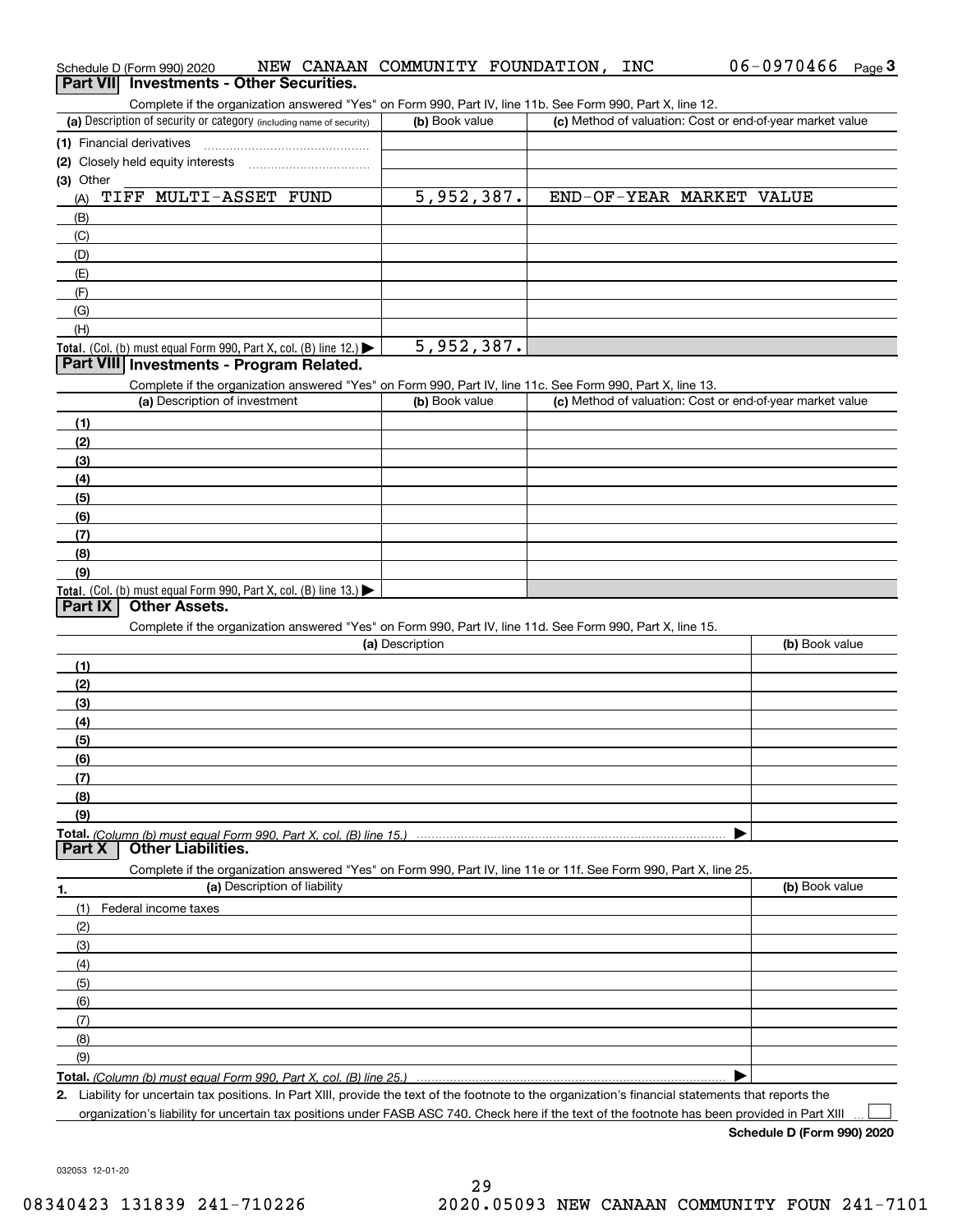|   | NEW CANAAN COMMUNITY FOUNDATION, INC<br>Schedule D (Form 990) 2020                                                                                                                                                                 |                |                  |              | 06-0970466<br>Page 4            |
|---|------------------------------------------------------------------------------------------------------------------------------------------------------------------------------------------------------------------------------------|----------------|------------------|--------------|---------------------------------|
|   | Reconciliation of Revenue per Audited Financial Statements With Revenue per Return.<br><b>Part XI</b>                                                                                                                              |                |                  |              |                                 |
|   | Complete if the organization answered "Yes" on Form 990, Part IV, line 12a.                                                                                                                                                        |                |                  |              |                                 |
| 1 | Total revenue, gains, and other support per audited financial statements                                                                                                                                                           |                |                  | 1.           | 7,650,791.                      |
| 2 | Amounts included on line 1 but not on Form 990, Part VIII, line 12:                                                                                                                                                                |                |                  |              |                                 |
| a | Net unrealized gains (losses) on investments [11] matter contracts and the unrealized gains (losses) on investments                                                                                                                | 2a             | 5,005,403.       |              |                                 |
| b |                                                                                                                                                                                                                                    | 2 <sub>b</sub> |                  |              |                                 |
| c |                                                                                                                                                                                                                                    | 2c             |                  |              |                                 |
| d | Other (Describe in Part XIII.)                                                                                                                                                                                                     | 2d             | 14,640.          |              |                                 |
| е | Add lines 2a through 2d                                                                                                                                                                                                            |                |                  | 2e           | $\frac{5,020,043.}{2,630,748.}$ |
| З |                                                                                                                                                                                                                                    |                |                  | 3            |                                 |
| 4 | Amounts included on Form 990. Part VIII. line 12, but not on line 1:                                                                                                                                                               |                |                  |              |                                 |
| a | Investment expenses not included on Form 990, Part VIII, line 7b [111] [11] Investment expenses not included on Form 990, Part VIII, line 7b                                                                                       | 4a             | <u> 184,816.</u> |              |                                 |
| b |                                                                                                                                                                                                                                    | 4 <sub>b</sub> | 1,012,725.       |              |                                 |
| c | Add lines 4a and 4b                                                                                                                                                                                                                |                |                  | 4с           | <u>1,197,541.</u><br>3,828,289. |
| 5 |                                                                                                                                                                                                                                    |                |                  | 5            |                                 |
|   | Part XII   Reconciliation of Expenses per Audited Financial Statements With Expenses per Return.                                                                                                                                   |                |                  |              |                                 |
|   | Complete if the organization answered "Yes" on Form 990, Part IV, line 12a.                                                                                                                                                        |                |                  |              |                                 |
| 1 |                                                                                                                                                                                                                                    |                |                  | $\mathbf{1}$ | 2,468,006.                      |
| 2 | Amounts included on line 1 but not on Form 990, Part IX, line 25:                                                                                                                                                                  |                |                  |              |                                 |
| a |                                                                                                                                                                                                                                    | 2a             |                  |              |                                 |
| b |                                                                                                                                                                                                                                    | 2 <sub>b</sub> |                  |              |                                 |
| c |                                                                                                                                                                                                                                    | 2c             |                  |              |                                 |
| d |                                                                                                                                                                                                                                    | 2d             | 14,640.          |              |                                 |
| е | Add lines 2a through 2d <b>manufactures</b> and contained the state of the state of the state of the state of the state of the state of the state of the state of the state of the state of the state of the state of the state of |                |                  | 2e           | $\frac{14,640}{2,453,366}$      |
| З |                                                                                                                                                                                                                                    |                |                  | 3            |                                 |
| 4 | Amounts included on Form 990, Part IX, line 25, but not on line 1:                                                                                                                                                                 |                |                  |              |                                 |
| a |                                                                                                                                                                                                                                    | 4a             | 208,956.         |              |                                 |
| b |                                                                                                                                                                                                                                    | 4b             | 41,430.          |              |                                 |
|   | c Add lines 4a and 4b                                                                                                                                                                                                              |                |                  | 4с           | 250,386.                        |
| 5 | Part XIII Supplemental Information.                                                                                                                                                                                                |                |                  | 5            | 2,703,752.                      |
|   |                                                                                                                                                                                                                                    |                |                  |              |                                 |
|   | Provide the descriptions required for Part II, lines 3, 5, and 9; Part III, lines 1a and 4; Part IV, lines 1b and 2b; Part V, line 4; Part X, line 2; Part XI,                                                                     |                |                  |              |                                 |
|   | lines 2d and 4b; and Part XII, lines 2d and 4b. Also complete this part to provide any additional information.                                                                                                                     |                |                  |              |                                 |
|   |                                                                                                                                                                                                                                    |                |                  |              |                                 |
|   |                                                                                                                                                                                                                                    |                |                  |              |                                 |
|   |                                                                                                                                                                                                                                    |                |                  |              |                                 |
|   | PART XI, LINE 2D - OTHER ADJUSTMENTS:                                                                                                                                                                                              |                |                  |              |                                 |
|   |                                                                                                                                                                                                                                    |                |                  |              |                                 |
|   | FUNDRAISING EXPENSES NETTED AGAINST REVENUE                                                                                                                                                                                        |                |                  |              | $14,640$ .                      |
|   |                                                                                                                                                                                                                                    |                |                  |              |                                 |
|   |                                                                                                                                                                                                                                    |                |                  |              |                                 |
|   |                                                                                                                                                                                                                                    |                |                  |              |                                 |
|   | PART XI, LINE 4B - OTHER ADJUSTMENTS:                                                                                                                                                                                              |                |                  |              |                                 |
|   |                                                                                                                                                                                                                                    |                |                  |              |                                 |
|   | AGENCY FUND CONTRIBUTIONS                                                                                                                                                                                                          |                |                  |              | 321,869.                        |
|   |                                                                                                                                                                                                                                    |                |                  |              |                                 |
|   | AGENCY FUND INVESTMENT GAIN/LOSS                                                                                                                                                                                                   |                |                  |              |                                 |
|   |                                                                                                                                                                                                                                    |                |                  |              | $\overline{690,856}$ .          |
|   | TOTAL TO SCHEDULE D, PART XI, LINE 4B                                                                                                                                                                                              |                |                  |              |                                 |
|   |                                                                                                                                                                                                                                    |                |                  |              | $\frac{1,012,725}{\ldots}$      |
|   |                                                                                                                                                                                                                                    |                |                  |              |                                 |
|   |                                                                                                                                                                                                                                    |                |                  |              |                                 |
|   | PART XII, LINE 2D - OTHER ADJUSTMENTS:                                                                                                                                                                                             |                |                  |              |                                 |
|   |                                                                                                                                                                                                                                    |                |                  |              |                                 |
|   |                                                                                                                                                                                                                                    |                |                  |              |                                 |

FUNDRAISING EXPENSES NETTED AGAINST REVENUE 14,640.

032054 12-01-20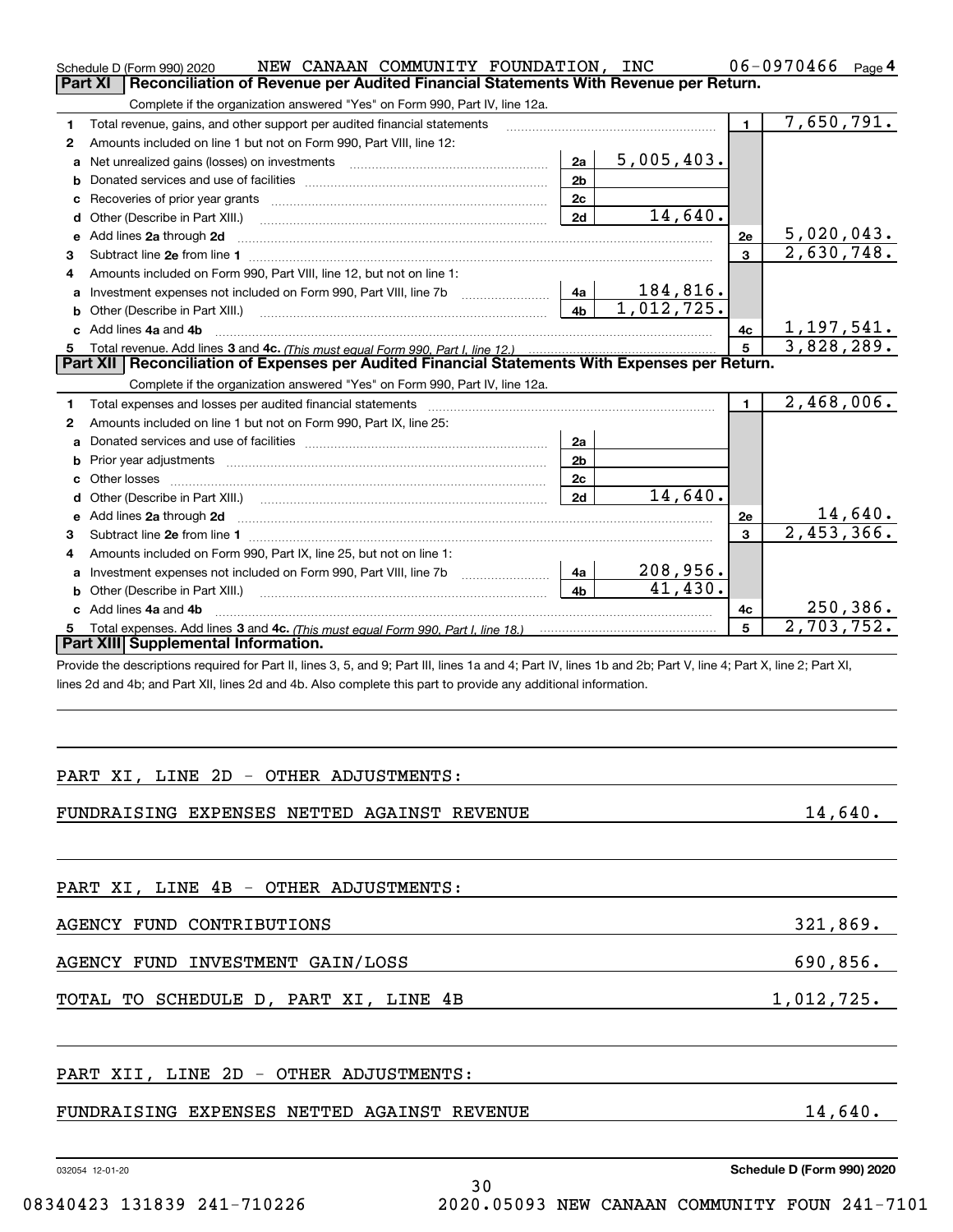| Schedule D (Form 990) 2020 NEW CANAAN<br>Part XIII Supplemental Information (continued) |  | NEW CANAAN COMMUNITY FOUNDATION, INC<br><u> 1989 - Johann Stein, mars an de Brasilia (b. 1989)</u> | 06-0970466 Page 5          |
|-----------------------------------------------------------------------------------------|--|----------------------------------------------------------------------------------------------------|----------------------------|
| PART XII, LINE 4B - OTHER ADJUSTMENTS:                                                  |  | the control of the control of the control of the control of the control of the control of          |                            |
| AGENCY FUND GRANTS                                                                      |  |                                                                                                    | 41, 430.                   |
|                                                                                         |  |                                                                                                    |                            |
|                                                                                         |  |                                                                                                    |                            |
|                                                                                         |  |                                                                                                    |                            |
|                                                                                         |  |                                                                                                    |                            |
|                                                                                         |  |                                                                                                    |                            |
|                                                                                         |  |                                                                                                    |                            |
|                                                                                         |  |                                                                                                    |                            |
|                                                                                         |  |                                                                                                    |                            |
|                                                                                         |  |                                                                                                    |                            |
|                                                                                         |  |                                                                                                    |                            |
|                                                                                         |  |                                                                                                    |                            |
|                                                                                         |  |                                                                                                    |                            |
|                                                                                         |  |                                                                                                    |                            |
|                                                                                         |  |                                                                                                    |                            |
|                                                                                         |  |                                                                                                    |                            |
|                                                                                         |  |                                                                                                    |                            |
|                                                                                         |  |                                                                                                    |                            |
|                                                                                         |  |                                                                                                    |                            |
|                                                                                         |  |                                                                                                    |                            |
|                                                                                         |  |                                                                                                    |                            |
|                                                                                         |  |                                                                                                    |                            |
|                                                                                         |  |                                                                                                    |                            |
|                                                                                         |  |                                                                                                    |                            |
|                                                                                         |  |                                                                                                    | Schedule D (Form 990) 2020 |

**Schedule D (Form 990) 2020**

032055 12-01-20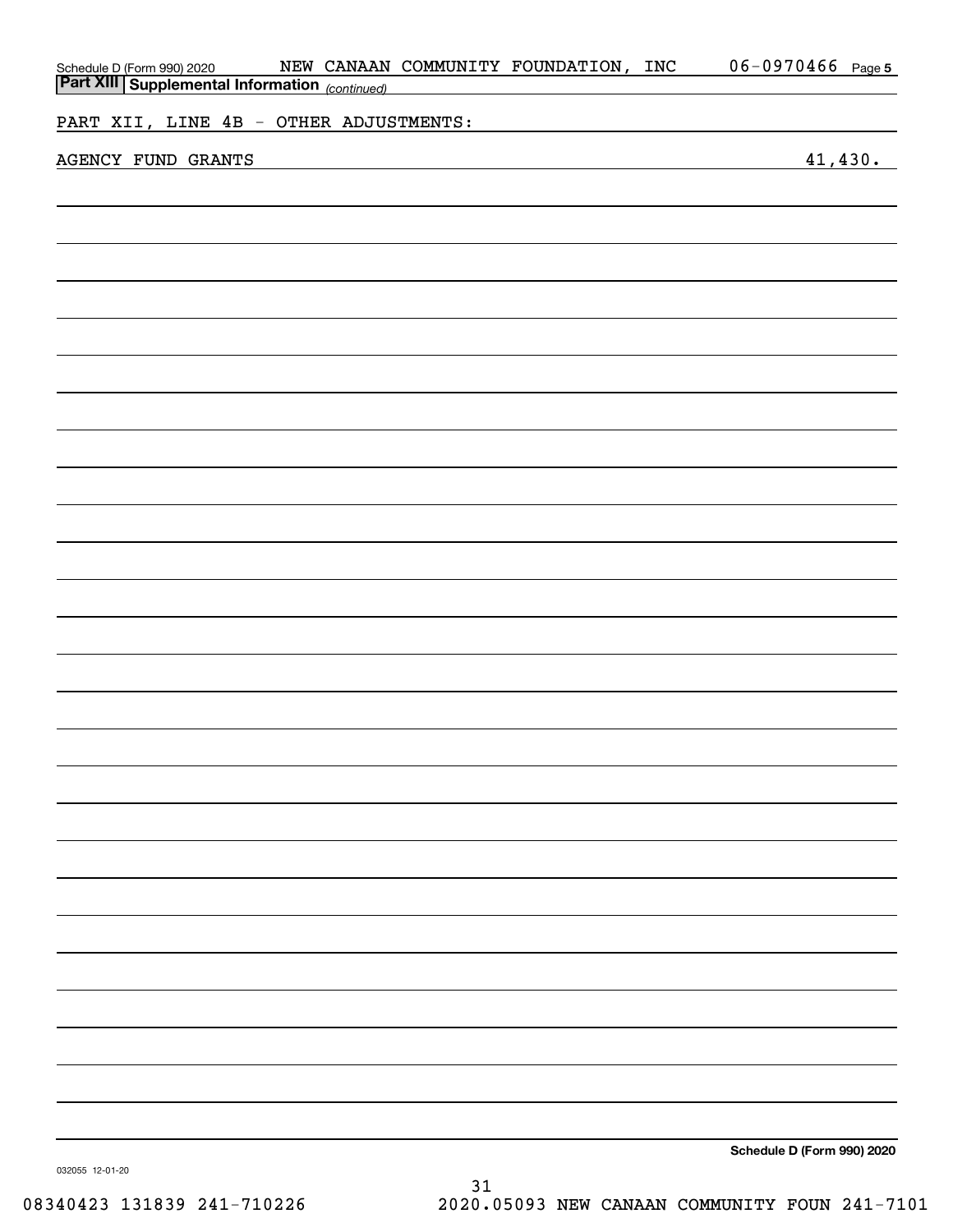| <b>SCHEDULE G</b>                                                                                                                             |                                                                                                 | <b>Supplemental Information Regarding Fundraising or Gaming Activities</b>                                                                                                                                                                                                                                                                                                                                                                                                                                                                         |                                                                            |    |                                                                            |  |                                                                            | OMB No. 1545-0047                                       |
|-----------------------------------------------------------------------------------------------------------------------------------------------|-------------------------------------------------------------------------------------------------|----------------------------------------------------------------------------------------------------------------------------------------------------------------------------------------------------------------------------------------------------------------------------------------------------------------------------------------------------------------------------------------------------------------------------------------------------------------------------------------------------------------------------------------------------|----------------------------------------------------------------------------|----|----------------------------------------------------------------------------|--|----------------------------------------------------------------------------|---------------------------------------------------------|
| (Form 990 or 990-EZ)                                                                                                                          | Complete if the organization answered "Yes" on Form 990, Part IV, line 17, 18, or 19, or if the | <b>2020</b>                                                                                                                                                                                                                                                                                                                                                                                                                                                                                                                                        |                                                                            |    |                                                                            |  |                                                                            |                                                         |
|                                                                                                                                               |                                                                                                 | <b>Open to Public</b>                                                                                                                                                                                                                                                                                                                                                                                                                                                                                                                              |                                                                            |    |                                                                            |  |                                                                            |                                                         |
| Department of the Treasury<br>Internal Revenue Service                                                                                        |                                                                                                 | Inspection                                                                                                                                                                                                                                                                                                                                                                                                                                                                                                                                         |                                                                            |    |                                                                            |  |                                                                            |                                                         |
| Name of the organization                                                                                                                      | NEW                                                                                             | ► Go to www.irs.gov/Form990 for instructions and the latest information.<br>CANAAN COMMUNITY FOUNDATION, INC                                                                                                                                                                                                                                                                                                                                                                                                                                       |                                                                            |    |                                                                            |  | 06-0970466                                                                 | <b>Employer identification number</b>                   |
| Part I                                                                                                                                        |                                                                                                 | Fundraising Activities. Complete if the organization answered "Yes" on Form 990, Part IV, line 17. Form 990-EZ filers are not                                                                                                                                                                                                                                                                                                                                                                                                                      |                                                                            |    |                                                                            |  |                                                                            |                                                         |
|                                                                                                                                               | required to complete this part.                                                                 |                                                                                                                                                                                                                                                                                                                                                                                                                                                                                                                                                    |                                                                            |    |                                                                            |  |                                                                            |                                                         |
| Mail solicitations<br>a<br>b<br>Phone solicitations<br>c<br>In-person solicitations<br>d<br>compensated at least \$5,000 by the organization. | Internet and email solicitations                                                                | 1 Indicate whether the organization raised funds through any of the following activities. Check all that apply.<br>e<br>f<br>Special fundraising events<br>g<br>2 a Did the organization have a written or oral agreement with any individual (including officers, directors, trustees, or<br>key employees listed in Form 990, Part VII) or entity in connection with professional fundraising services?<br>b If "Yes," list the 10 highest paid individuals or entities (fundraisers) pursuant to agreements under which the fundraiser is to be |                                                                            |    | Solicitation of non-government grants<br>Solicitation of government grants |  | <b>Yes</b>                                                                 | No                                                      |
| (i) Name and address of individual<br>or entity (fundraiser)                                                                                  |                                                                                                 | (ii) Activity                                                                                                                                                                                                                                                                                                                                                                                                                                                                                                                                      | (iii) Did<br>fundraiser<br>have custody<br>or control of<br>contributions? |    | (iv) Gross receipts<br>from activity                                       |  | (v) Amount paid<br>to (or retained by)<br>fundraiser<br>listed in col. (i) | (vi) Amount paid<br>to (or retained by)<br>organization |
|                                                                                                                                               |                                                                                                 |                                                                                                                                                                                                                                                                                                                                                                                                                                                                                                                                                    | Yes                                                                        | No |                                                                            |  |                                                                            |                                                         |
|                                                                                                                                               |                                                                                                 |                                                                                                                                                                                                                                                                                                                                                                                                                                                                                                                                                    |                                                                            |    |                                                                            |  |                                                                            |                                                         |
|                                                                                                                                               |                                                                                                 |                                                                                                                                                                                                                                                                                                                                                                                                                                                                                                                                                    |                                                                            |    |                                                                            |  |                                                                            |                                                         |
|                                                                                                                                               |                                                                                                 |                                                                                                                                                                                                                                                                                                                                                                                                                                                                                                                                                    |                                                                            |    |                                                                            |  |                                                                            |                                                         |
|                                                                                                                                               |                                                                                                 |                                                                                                                                                                                                                                                                                                                                                                                                                                                                                                                                                    |                                                                            |    |                                                                            |  |                                                                            |                                                         |
|                                                                                                                                               |                                                                                                 |                                                                                                                                                                                                                                                                                                                                                                                                                                                                                                                                                    |                                                                            |    |                                                                            |  |                                                                            |                                                         |
|                                                                                                                                               |                                                                                                 |                                                                                                                                                                                                                                                                                                                                                                                                                                                                                                                                                    |                                                                            |    |                                                                            |  |                                                                            |                                                         |
|                                                                                                                                               |                                                                                                 |                                                                                                                                                                                                                                                                                                                                                                                                                                                                                                                                                    |                                                                            |    |                                                                            |  |                                                                            |                                                         |
|                                                                                                                                               |                                                                                                 |                                                                                                                                                                                                                                                                                                                                                                                                                                                                                                                                                    |                                                                            |    |                                                                            |  |                                                                            |                                                         |
|                                                                                                                                               |                                                                                                 |                                                                                                                                                                                                                                                                                                                                                                                                                                                                                                                                                    |                                                                            |    |                                                                            |  |                                                                            |                                                         |
|                                                                                                                                               |                                                                                                 |                                                                                                                                                                                                                                                                                                                                                                                                                                                                                                                                                    |                                                                            |    |                                                                            |  |                                                                            |                                                         |
|                                                                                                                                               |                                                                                                 |                                                                                                                                                                                                                                                                                                                                                                                                                                                                                                                                                    |                                                                            |    |                                                                            |  |                                                                            |                                                         |
|                                                                                                                                               |                                                                                                 |                                                                                                                                                                                                                                                                                                                                                                                                                                                                                                                                                    |                                                                            |    |                                                                            |  |                                                                            |                                                         |
|                                                                                                                                               |                                                                                                 |                                                                                                                                                                                                                                                                                                                                                                                                                                                                                                                                                    |                                                                            |    |                                                                            |  |                                                                            |                                                         |
|                                                                                                                                               |                                                                                                 |                                                                                                                                                                                                                                                                                                                                                                                                                                                                                                                                                    |                                                                            |    |                                                                            |  |                                                                            |                                                         |
| Total                                                                                                                                         |                                                                                                 |                                                                                                                                                                                                                                                                                                                                                                                                                                                                                                                                                    |                                                                            |    |                                                                            |  |                                                                            |                                                         |
|                                                                                                                                               |                                                                                                 | 3 List all states in which the organization is registered or licensed to solicit contributions or has been notified it is exempt from registration                                                                                                                                                                                                                                                                                                                                                                                                 |                                                                            |    |                                                                            |  |                                                                            |                                                         |
| or licensing.                                                                                                                                 |                                                                                                 |                                                                                                                                                                                                                                                                                                                                                                                                                                                                                                                                                    |                                                                            |    |                                                                            |  |                                                                            |                                                         |
|                                                                                                                                               |                                                                                                 |                                                                                                                                                                                                                                                                                                                                                                                                                                                                                                                                                    |                                                                            |    |                                                                            |  |                                                                            |                                                         |
|                                                                                                                                               |                                                                                                 |                                                                                                                                                                                                                                                                                                                                                                                                                                                                                                                                                    |                                                                            |    |                                                                            |  |                                                                            |                                                         |
|                                                                                                                                               |                                                                                                 |                                                                                                                                                                                                                                                                                                                                                                                                                                                                                                                                                    |                                                                            |    |                                                                            |  |                                                                            |                                                         |
|                                                                                                                                               |                                                                                                 |                                                                                                                                                                                                                                                                                                                                                                                                                                                                                                                                                    |                                                                            |    |                                                                            |  |                                                                            |                                                         |
|                                                                                                                                               |                                                                                                 |                                                                                                                                                                                                                                                                                                                                                                                                                                                                                                                                                    |                                                                            |    |                                                                            |  |                                                                            |                                                         |
|                                                                                                                                               |                                                                                                 |                                                                                                                                                                                                                                                                                                                                                                                                                                                                                                                                                    |                                                                            |    |                                                                            |  |                                                                            |                                                         |
|                                                                                                                                               |                                                                                                 |                                                                                                                                                                                                                                                                                                                                                                                                                                                                                                                                                    |                                                                            |    |                                                                            |  |                                                                            |                                                         |
|                                                                                                                                               |                                                                                                 |                                                                                                                                                                                                                                                                                                                                                                                                                                                                                                                                                    |                                                                            |    |                                                                            |  |                                                                            |                                                         |
|                                                                                                                                               |                                                                                                 | LHA For Paperwork Reduction Act Notice, see the Instructions for Form 990 or 990-EZ.                                                                                                                                                                                                                                                                                                                                                                                                                                                               |                                                                            |    |                                                                            |  |                                                                            | Schedule G (Form 990 or 990-EZ) 2020                    |

032081 11-25-20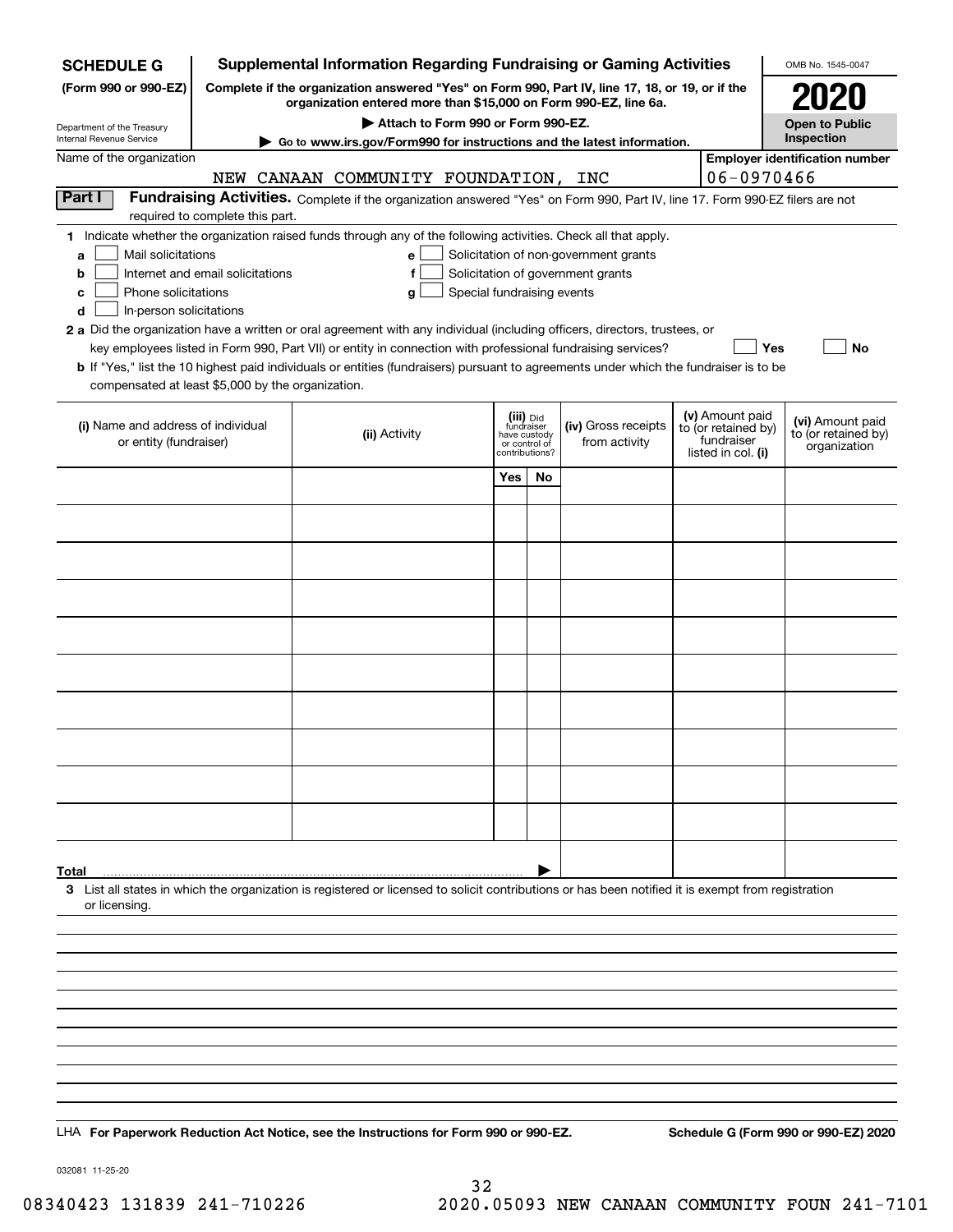**2** Schedule G (Form 990 or 990-EZ) 2020  $\, {\rm NEW\,}$   $\,$  CANAAN  $\,$  COMMUNITY  $\,$  FOUNDATION ,  $\,$  INC  $\,$   $\,$   $\,$  0.6  $-$  0.970.46.6  $\,$   $\,$   $\,$  Page **Part II** | Fundraising Events. Complete if the organization answered "Yes" on Form 990, Part IV, line 18, or reported more than \$15,000

of fundraising event contributions and gross income on Form 990-EZ, lines 1 and 6b. List events with gross receipts greater than \$5,000.

|                 |              | 01 lungasing event contributions and gross income on Form 990-EZ, inles T and OD. Elst events with gross receipts greater than \$0,000.                                     |                                            |                                                  |                                 |                                                         |
|-----------------|--------------|-----------------------------------------------------------------------------------------------------------------------------------------------------------------------------|--------------------------------------------|--------------------------------------------------|---------------------------------|---------------------------------------------------------|
|                 |              |                                                                                                                                                                             | (a) Event $#1$<br>PHILANTHROPY<br>LUNCHEON | $(b)$ Event #2                                   | (c) Other events<br><b>NONE</b> | (d) Total events<br>(add col. (a) through               |
|                 |              |                                                                                                                                                                             | (event type)                               | (event type)                                     | (total number)                  | col. (c)                                                |
| Revenue         |              |                                                                                                                                                                             | 90, 150.                                   |                                                  |                                 | 90, 150.                                                |
|                 |              |                                                                                                                                                                             | 79,455.                                    |                                                  |                                 | <u>79,455.</u>                                          |
|                 |              | 3 Gross income (line 1 minus line 2)                                                                                                                                        | 10,695.                                    |                                                  |                                 | 10,695.                                                 |
|                 |              |                                                                                                                                                                             |                                            |                                                  |                                 |                                                         |
|                 | 5            |                                                                                                                                                                             |                                            |                                                  |                                 |                                                         |
|                 | 6            |                                                                                                                                                                             |                                            |                                                  |                                 |                                                         |
| Direct Expenses |              | 7 Food and beverages                                                                                                                                                        | 5,719.                                     |                                                  |                                 | 5,719.                                                  |
|                 | 8            |                                                                                                                                                                             | 5,000.                                     |                                                  |                                 | $\frac{5,000}{3,921}$                                   |
|                 | 9            |                                                                                                                                                                             | 3,921.                                     |                                                  |                                 |                                                         |
|                 |              | 10 Direct expense summary. Add lines 4 through 9 in column (d)                                                                                                              |                                            |                                                  |                                 | 14,640.<br>$-3,945.$                                    |
|                 | Part III     | 11 Net income summary. Subtract line 10 from line 3, column (d)<br>Gaming. Complete if the organization answered "Yes" on Form 990, Part IV, line 19, or reported more than |                                            |                                                  |                                 |                                                         |
|                 |              | \$15,000 on Form 990-EZ, line 6a.                                                                                                                                           |                                            |                                                  |                                 |                                                         |
| Revenue         |              |                                                                                                                                                                             | (a) Bingo                                  | (b) Pull tabs/instant<br>bingo/progressive bingo | (c) Other gaming                | (d) Total gaming (add<br>$ col. (a)$ through col. $(c)$ |
|                 | $\mathbf{1}$ |                                                                                                                                                                             |                                            |                                                  |                                 |                                                         |
|                 |              |                                                                                                                                                                             |                                            |                                                  |                                 |                                                         |
| Direct Expenses |              |                                                                                                                                                                             |                                            |                                                  |                                 |                                                         |
|                 |              |                                                                                                                                                                             |                                            |                                                  |                                 |                                                         |
|                 |              | 5 Other direct expenses                                                                                                                                                     |                                            |                                                  |                                 |                                                         |
|                 | 6            | Volunteer labor                                                                                                                                                             | Yes<br>%<br>No                             | Yes<br>%<br>No                                   | Yes<br>%<br>No                  |                                                         |
|                 | 7            | Direct expense summary. Add lines 2 through 5 in column (d)                                                                                                                 |                                            |                                                  |                                 |                                                         |
|                 | 8            |                                                                                                                                                                             |                                            |                                                  |                                 |                                                         |
|                 |              | 9 Enter the state(s) in which the organization conducts gaming activities:                                                                                                  |                                            |                                                  |                                 |                                                         |
|                 |              | <b>b</b> If "No," explain:                                                                                                                                                  |                                            |                                                  |                                 | Yes<br><b>No</b>                                        |
|                 |              | <b>b</b> If "Yes," explain:                                                                                                                                                 |                                            |                                                  |                                 | Yes<br><b>No</b>                                        |
|                 |              |                                                                                                                                                                             |                                            |                                                  |                                 |                                                         |

**Schedule G (Form 990 or 990-EZ) 2020**

032082 11-25-20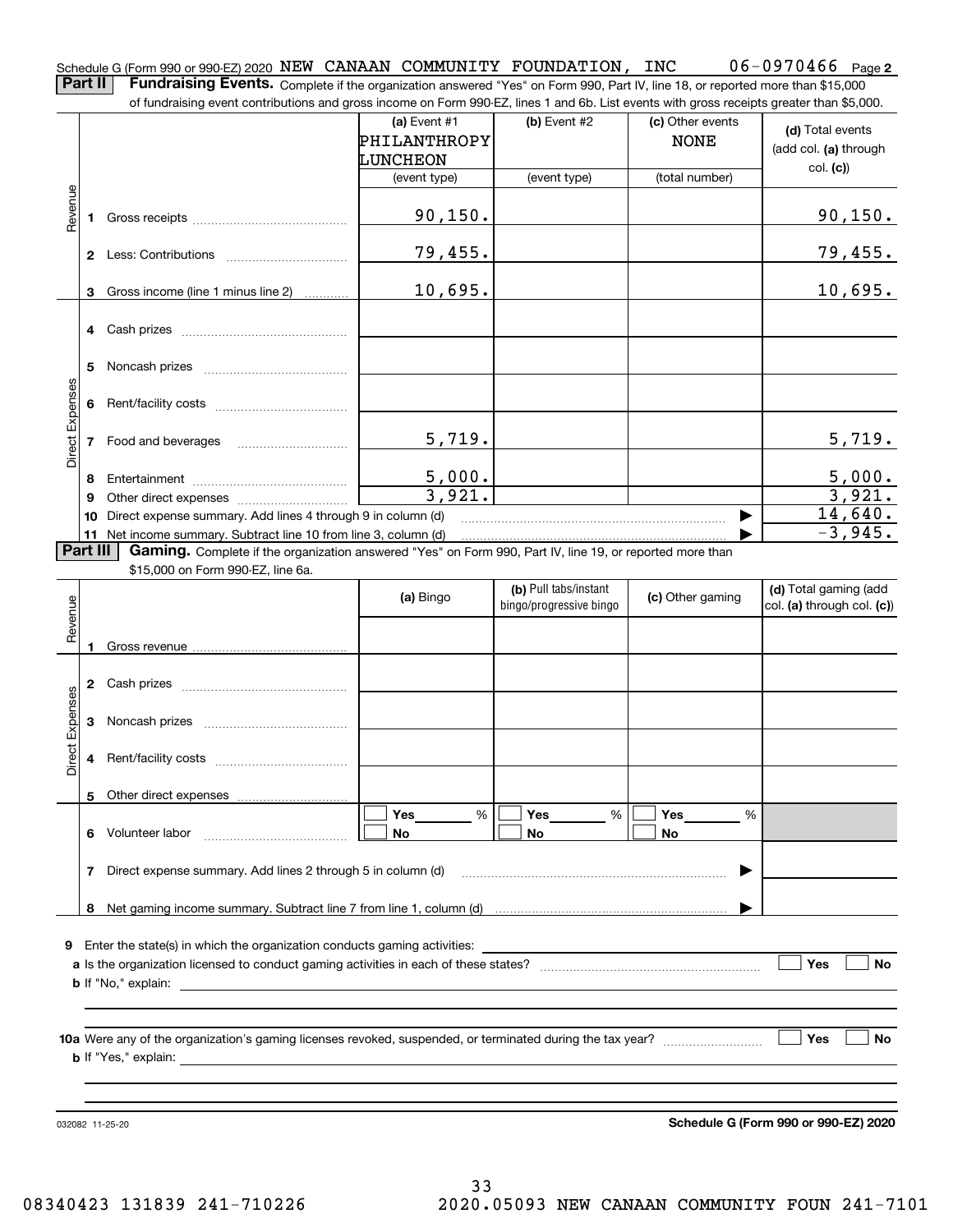|    | Schedule G (Form 990 or 990-EZ) 2020 NEW CANAAN COMMUNITY FOUNDATION, INC                                                                                                                                                                                    | 06-0970466      | Page 3    |
|----|--------------------------------------------------------------------------------------------------------------------------------------------------------------------------------------------------------------------------------------------------------------|-----------------|-----------|
|    |                                                                                                                                                                                                                                                              | Yes             | No        |
|    | 12 Is the organization a grantor, beneficiary or trustee of a trust, or a member of a partnership or other entity formed                                                                                                                                     | Yes             | No        |
|    | 13 Indicate the percentage of gaming activity conducted in:                                                                                                                                                                                                  |                 |           |
|    |                                                                                                                                                                                                                                                              | 13а             | %         |
|    |                                                                                                                                                                                                                                                              | 13 <sub>b</sub> | %         |
|    | 14 Enter the name and address of the person who prepares the organization's gaming/special events books and records:                                                                                                                                         |                 |           |
|    |                                                                                                                                                                                                                                                              |                 |           |
|    |                                                                                                                                                                                                                                                              |                 |           |
|    |                                                                                                                                                                                                                                                              | Yes             | No        |
|    |                                                                                                                                                                                                                                                              |                 |           |
|    | of gaming revenue retained by the third party $\triangleright$ \$                                                                                                                                                                                            |                 |           |
|    | c If "Yes," enter name and address of the third party:                                                                                                                                                                                                       |                 |           |
|    | <u> 1989 - Andrea Stadt Britain, amerikansk politiker (d. 1989)</u><br>Name $\blacktriangleright$                                                                                                                                                            |                 |           |
|    | Address $\blacktriangleright$                                                                                                                                                                                                                                |                 |           |
| 16 | Gaming manager information:                                                                                                                                                                                                                                  |                 |           |
|    | $Name \rightarrow$                                                                                                                                                                                                                                           |                 |           |
|    | Gaming manager compensation > \$                                                                                                                                                                                                                             |                 |           |
|    |                                                                                                                                                                                                                                                              |                 |           |
|    |                                                                                                                                                                                                                                                              |                 |           |
|    |                                                                                                                                                                                                                                                              |                 |           |
|    | Director/officer<br>Employee<br>Independent contractor                                                                                                                                                                                                       |                 |           |
|    | <b>17</b> Mandatory distributions:                                                                                                                                                                                                                           |                 |           |
|    | a Is the organization required under state law to make charitable distributions from the gaming proceeds to                                                                                                                                                  |                 |           |
|    | retain the state gaming license?                                                                                                                                                                                                                             | $\Box$ Yes      | $\Box$ No |
|    | <b>b</b> Enter the amount of distributions required under state law to be distributed to other exempt organizations or spent in the                                                                                                                          |                 |           |
|    | organization's own exempt activities during the tax year $\triangleright$ \$                                                                                                                                                                                 |                 |           |
|    | <b>Part IV</b><br>Supplemental Information. Provide the explanations required by Part I, line 2b, columns (iii) and (v); and Part III, lines 9, 9b, 10b,<br>15b, 15c, 16, and 17b, as applicable. Also provide any additional information. See instructions. |                 |           |
|    |                                                                                                                                                                                                                                                              |                 |           |
|    |                                                                                                                                                                                                                                                              |                 |           |
|    |                                                                                                                                                                                                                                                              |                 |           |
|    |                                                                                                                                                                                                                                                              |                 |           |
|    |                                                                                                                                                                                                                                                              |                 |           |
|    |                                                                                                                                                                                                                                                              |                 |           |
|    |                                                                                                                                                                                                                                                              |                 |           |
|    |                                                                                                                                                                                                                                                              |                 |           |
|    |                                                                                                                                                                                                                                                              |                 |           |
|    | Schedule G (Form 990 or 990-EZ) 2020<br>032083 11-25-20<br>34                                                                                                                                                                                                |                 |           |
|    |                                                                                                                                                                                                                                                              |                 |           |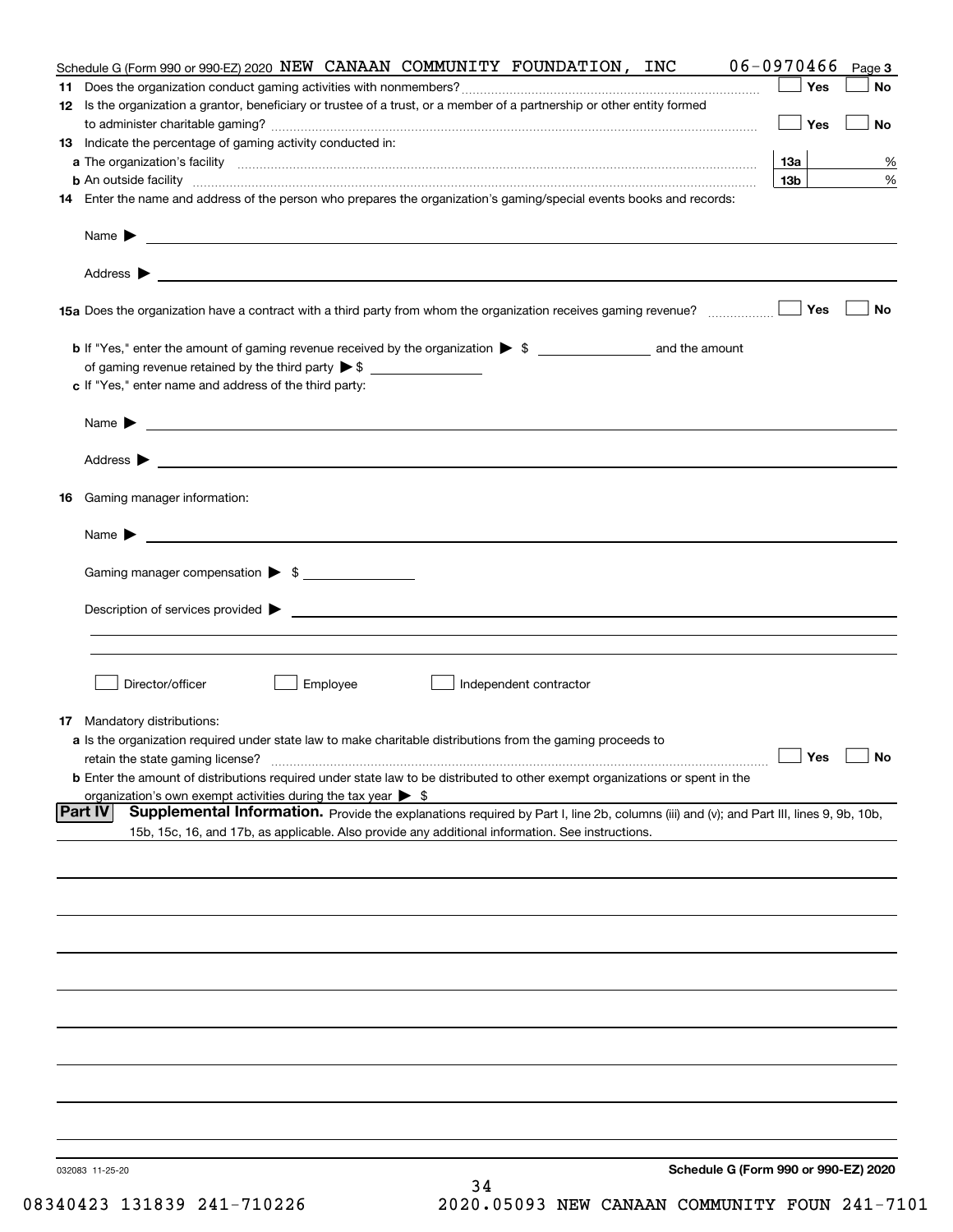| Schedule G (Form 990 or 990-EZ) NEW CANAAN<br><b>Part IV</b> Supplemental Information (continued) |  | NEW CANAAN COMMUNITY FOUNDATION, INC | $06 - 0970466$ Page 4           |  |
|---------------------------------------------------------------------------------------------------|--|--------------------------------------|---------------------------------|--|
|                                                                                                   |  |                                      |                                 |  |
|                                                                                                   |  |                                      |                                 |  |
|                                                                                                   |  |                                      |                                 |  |
|                                                                                                   |  |                                      |                                 |  |
|                                                                                                   |  |                                      |                                 |  |
|                                                                                                   |  |                                      |                                 |  |
|                                                                                                   |  |                                      |                                 |  |
|                                                                                                   |  |                                      |                                 |  |
|                                                                                                   |  |                                      |                                 |  |
|                                                                                                   |  |                                      |                                 |  |
|                                                                                                   |  |                                      |                                 |  |
|                                                                                                   |  |                                      |                                 |  |
|                                                                                                   |  |                                      |                                 |  |
|                                                                                                   |  |                                      |                                 |  |
|                                                                                                   |  |                                      |                                 |  |
|                                                                                                   |  |                                      |                                 |  |
|                                                                                                   |  |                                      |                                 |  |
|                                                                                                   |  |                                      |                                 |  |
|                                                                                                   |  |                                      |                                 |  |
|                                                                                                   |  |                                      |                                 |  |
|                                                                                                   |  |                                      |                                 |  |
|                                                                                                   |  |                                      |                                 |  |
|                                                                                                   |  |                                      |                                 |  |
|                                                                                                   |  |                                      |                                 |  |
|                                                                                                   |  |                                      |                                 |  |
|                                                                                                   |  |                                      |                                 |  |
|                                                                                                   |  |                                      |                                 |  |
|                                                                                                   |  |                                      |                                 |  |
|                                                                                                   |  |                                      |                                 |  |
|                                                                                                   |  |                                      |                                 |  |
|                                                                                                   |  |                                      |                                 |  |
|                                                                                                   |  |                                      |                                 |  |
|                                                                                                   |  |                                      |                                 |  |
|                                                                                                   |  |                                      |                                 |  |
|                                                                                                   |  |                                      |                                 |  |
|                                                                                                   |  |                                      |                                 |  |
|                                                                                                   |  |                                      | Schedule G (Form 990 or 990-EZ) |  |

**Schedule G (Form 990 or 990-EZ)**

032084 04-01-20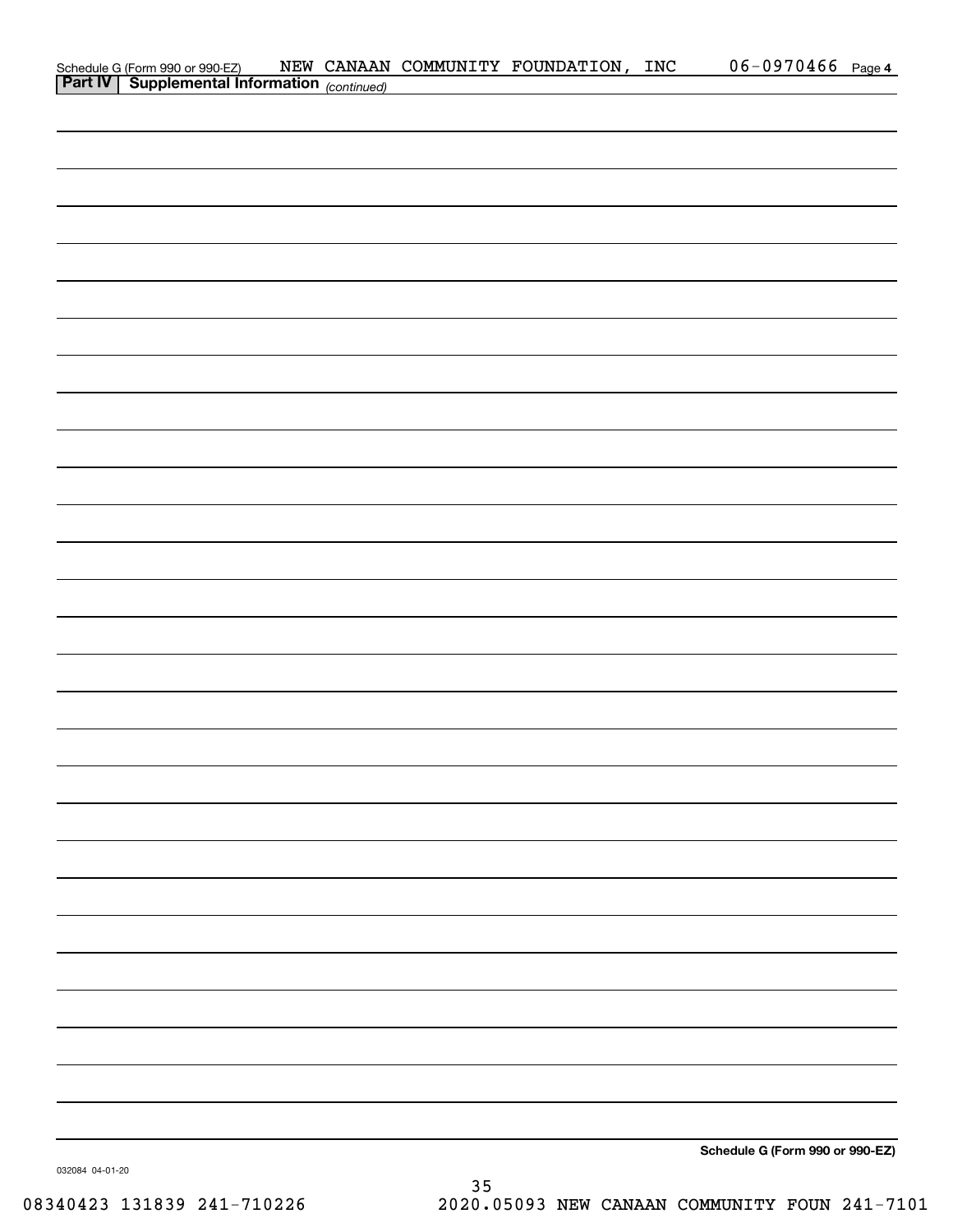| <b>SCHEDULE I</b>                                                                                                                                                              |                | <b>Grants and Other Assistance to Organizations,</b>                                                                                  |                                                       |                                         |                                               |                                          | OMB No. 1545-0047                                   |
|--------------------------------------------------------------------------------------------------------------------------------------------------------------------------------|----------------|---------------------------------------------------------------------------------------------------------------------------------------|-------------------------------------------------------|-----------------------------------------|-----------------------------------------------|------------------------------------------|-----------------------------------------------------|
| (Form 990)                                                                                                                                                                     |                | Governments, and Individuals in the United States<br>Complete if the organization answered "Yes" on Form 990, Part IV, line 21 or 22. |                                                       |                                         |                                               |                                          |                                                     |
| Department of the Treasury                                                                                                                                                     |                |                                                                                                                                       | Attach to Form 990.                                   |                                         |                                               |                                          | <b>Open to Public</b>                               |
| Internal Revenue Service                                                                                                                                                       |                |                                                                                                                                       | Go to www.irs.gov/Form990 for the latest information. |                                         |                                               |                                          | Inspection                                          |
| Name of the organization                                                                                                                                                       |                | NEW CANAAN COMMUNITY FOUNDATION, INC                                                                                                  |                                                       |                                         |                                               |                                          | <b>Employer identification number</b><br>06-0970466 |
| <b>General Information on Grants and Assistance</b><br>Part I                                                                                                                  |                |                                                                                                                                       |                                                       |                                         |                                               |                                          |                                                     |
| Does the organization maintain records to substantiate the amount of the grants or assistance, the grantees' eligibility for the grants or assistance, and the selection<br>1. |                |                                                                                                                                       |                                                       |                                         |                                               |                                          | $\boxed{\text{X}}$ Yes<br>l No                      |
| Describe in Part IV the organization's procedures for monitoring the use of grant funds in the United States.<br>2                                                             |                |                                                                                                                                       |                                                       |                                         |                                               |                                          |                                                     |
| Part II<br>Grants and Other Assistance to Domestic Organizations and Domestic Governments. Complete if the organization answered "Yes" on Form 990, Part IV, line 21, for any  |                |                                                                                                                                       |                                                       |                                         |                                               |                                          |                                                     |
| recipient that received more than \$5,000. Part II can be duplicated if additional space is needed.                                                                            |                |                                                                                                                                       |                                                       |                                         | (f) Method of                                 |                                          |                                                     |
| 1 (a) Name and address of organization<br>or government                                                                                                                        | $(b)$ EIN      | (c) IRC section<br>(if applicable)                                                                                                    | (d) Amount of<br>cash grant                           | (e) Amount of<br>non-cash<br>assistance | valuation (book,<br>FMV, appraisal,<br>other) | (g) Description of<br>noncash assistance | (h) Purpose of grant<br>or assistance               |
| A.B.C. OF NEW CANAAN                                                                                                                                                           |                |                                                                                                                                       |                                                       |                                         |                                               |                                          |                                                     |
| POST OFFICE BOX 355                                                                                                                                                            |                |                                                                                                                                       |                                                       |                                         |                                               |                                          | SCHOLARSHIP; GRANTS                                 |
| NEW CANAAN, CT 06840                                                                                                                                                           | 23-7352164     |                                                                                                                                       | 23,100.                                               | $\mathbf{0}$ .                          |                                               |                                          | RECOMMENDED BY DAFS                                 |
|                                                                                                                                                                                |                |                                                                                                                                       |                                                       |                                         |                                               |                                          |                                                     |
| AMERICARES FREE CLINICS                                                                                                                                                        |                |                                                                                                                                       |                                                       |                                         |                                               |                                          |                                                     |
| <b>88 HAMILTON AVENUE</b>                                                                                                                                                      |                |                                                                                                                                       |                                                       |                                         |                                               |                                          |                                                     |
| STAMFORD, CT 06902                                                                                                                                                             | 06-1422741     |                                                                                                                                       | 13,500.                                               | 0.                                      |                                               |                                          | GRANT RECOMMENDED BY DAF                            |
| BUCKNELL UNIVERSITY                                                                                                                                                            |                |                                                                                                                                       |                                                       |                                         |                                               |                                          |                                                     |
| <b>BURSAR SERVICES</b>                                                                                                                                                         |                |                                                                                                                                       |                                                       |                                         |                                               |                                          | SCHOLARSHIP; RESTRICTED                             |
| LEWISBURG, PA 17837                                                                                                                                                            | $24 - 0772407$ |                                                                                                                                       | 22,250                                                | 0.                                      |                                               |                                          | GRANT RECOMMENED BY DAF                             |
| BUILDING ONE COMMUNITY - THE                                                                                                                                                   |                |                                                                                                                                       |                                                       |                                         |                                               |                                          | GRANT TO SUPPORT                                    |
| CENTER FOR IMMIGRANT OPPORTUNITY -                                                                                                                                             |                |                                                                                                                                       |                                                       |                                         |                                               |                                          | WORKFORCE PREPARATION AND                           |
| 75 SELLECK STREET - STAMFORD, CT                                                                                                                                               |                |                                                                                                                                       |                                                       |                                         |                                               |                                          | PLACEMENT; RESTRICTED                               |
| 06902                                                                                                                                                                          | 27-5024317     |                                                                                                                                       | 37,650                                                | 0.                                      |                                               |                                          | GRANT FOR COVID NEEDS                               |
| CARRIAGE BARN/NEW CANAAN SOCIETY                                                                                                                                               |                |                                                                                                                                       |                                                       |                                         |                                               |                                          |                                                     |
| FOR THE ARTS - POST OFFICE BOX                                                                                                                                                 |                |                                                                                                                                       |                                                       |                                         |                                               |                                          | GRANT TO SUPPORT GENERAL                            |
| 1044 - NEW CANAAN, CT 06840                                                                                                                                                    | 06-0965395     |                                                                                                                                       | 10, 100,                                              | 0.                                      |                                               |                                          | <b>OPERATIONS</b>                                   |
|                                                                                                                                                                                |                |                                                                                                                                       |                                                       |                                         |                                               |                                          |                                                     |
| CARVER FOUNDATION OF NORWALK                                                                                                                                                   |                |                                                                                                                                       |                                                       |                                         |                                               |                                          | GRANT TO SUPPORT CARVER'S                           |
| 7 ACADEMY STREET                                                                                                                                                               |                |                                                                                                                                       |                                                       |                                         |                                               |                                          | COLLEGE SCHOLARSHIP FUND;                           |
| NORWALK, CT 06850                                                                                                                                                              | 06-0862072     |                                                                                                                                       | 35,100.                                               | 0.                                      |                                               |                                          | GRANT RECOMMENDED BY DAF                            |
| Enter total number of section 501(c)(3) and government organizations listed in the line 1 table<br>2                                                                           |                |                                                                                                                                       |                                                       |                                         |                                               |                                          |                                                     |
| Enter total number of other organizations listed in the line 1 table<br>3                                                                                                      |                |                                                                                                                                       |                                                       |                                         |                                               |                                          |                                                     |
| For Paperwork Reduction Act Notice, see the Instructions for Form 990.<br>LHA.                                                                                                 |                |                                                                                                                                       |                                                       |                                         |                                               |                                          | Schedule I (Form 990) 2020                          |

SEE PART IV FOR COLUMN (H) DESCRIPTIONS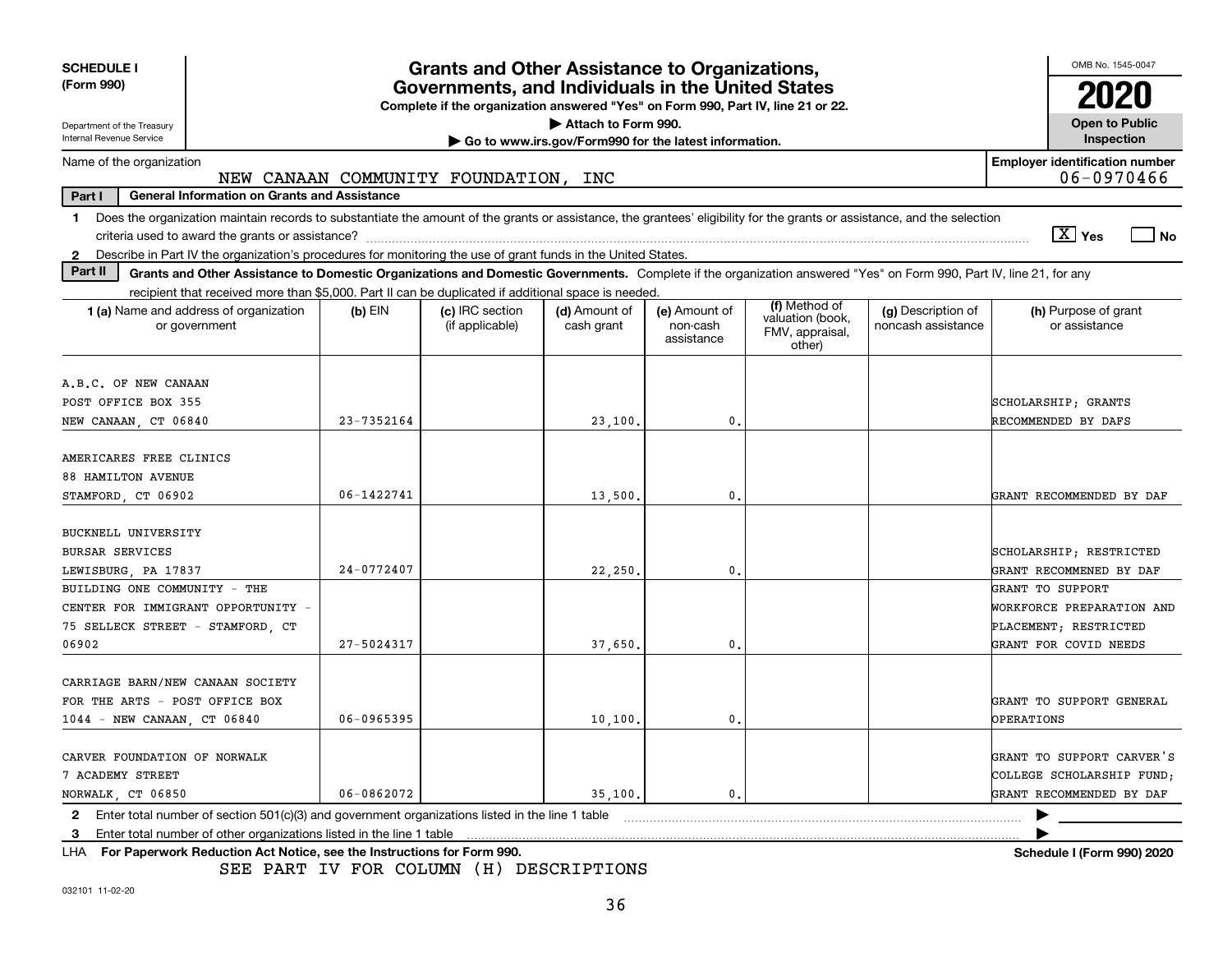| Part II   Continuation of Grants and Other Assistance to Domestic Organizations and Domestic Governments (Schedule I (Form 990), Part II.) |                |                                  |                             |                                         |                                                                |                                           |                                                 |
|--------------------------------------------------------------------------------------------------------------------------------------------|----------------|----------------------------------|-----------------------------|-----------------------------------------|----------------------------------------------------------------|-------------------------------------------|-------------------------------------------------|
| (a) Name and address of<br>organization or government                                                                                      | $(b)$ EIN      | (c) IRC section<br>if applicable | (d) Amount of<br>cash grant | (e) Amount of<br>non-cash<br>assistance | (f) Method of<br>valuation<br>(book, FMV,<br>appraisal, other) | (g) Description of<br>non-cash assistance | (h) Purpose of grant<br>or assistance           |
| CHILD GUIDANCE CENTER OF                                                                                                                   |                |                                  |                             |                                         |                                                                |                                           |                                                 |
| MID-FAIRFIELD CT - 100 EAST AVENUE                                                                                                         |                |                                  |                             |                                         |                                                                |                                           | GRANT TO SUPPORT GENERAL                        |
| $-$ NORWALK, CT 06851                                                                                                                      | $06 - 0725052$ |                                  | 12,500.                     | 0.                                      |                                                                |                                           | <b>OPERATING</b>                                |
|                                                                                                                                            |                |                                  |                             |                                         |                                                                |                                           | GRANT RECOMMENDED BY DAF;                       |
| CHILD GUIDANCE CENTER OF SOUTHERN                                                                                                          |                |                                  |                             |                                         |                                                                |                                           | GRANT TO SUPPORT                                |
| CT - 103 WEST BROAD STREET -                                                                                                               |                |                                  |                             |                                         |                                                                |                                           | HIGH-QUALITY MENTAL                             |
| STAMFORD, CT 06902                                                                                                                         | 06-0712058     |                                  | 30,000                      | $\mathfrak{o}$ .                        |                                                                |                                           | HEALTH SERVICES                                 |
|                                                                                                                                            |                |                                  |                             |                                         |                                                                |                                           |                                                 |
| CONCORDIA CONSERVATORY - STAMFORD                                                                                                          |                |                                  |                             |                                         |                                                                |                                           |                                                 |
| 884 NEWFIELD AVENUE                                                                                                                        |                |                                  |                             |                                         |                                                                |                                           |                                                 |
| STAMFORD, CT 06905                                                                                                                         | 06-1595505     |                                  | 5,000                       | $\mathfrak{o}$ .                        |                                                                |                                           | GRANT RECOMMENDED BY DAF                        |
|                                                                                                                                            |                |                                  |                             |                                         |                                                                |                                           | GRANT TO SUPPORT                                |
| CONNECTICUT INSTITUTE FOR REFUGEES                                                                                                         |                |                                  |                             |                                         |                                                                |                                           | AFFORDABLE, HIGH QUALITY                        |
| AND IMMIGRANTS - 670 CLINTON                                                                                                               | $06 - 0669118$ |                                  | 5,000                       | $\mathfrak{o}$ .                        |                                                                |                                           | IMMIGRATION LEGAL SVCS;<br>REST GRANT FOR COVID |
| AVENUE - BRIDGEPORT, CT 06605                                                                                                              |                |                                  |                             |                                         |                                                                |                                           |                                                 |
| CT COUNCIL FOR PHILANTHROPY                                                                                                                |                |                                  |                             |                                         |                                                                |                                           |                                                 |
| 75 CHARTER OAK AVENUE, SUIT 1-205                                                                                                          |                |                                  |                             |                                         |                                                                |                                           |                                                 |
| HARTFORD, CT 06106                                                                                                                         |                |                                  | 5,985,                      | 0.                                      |                                                                |                                           | 2020 SUPPORT                                    |
|                                                                                                                                            |                |                                  |                             |                                         |                                                                |                                           | GRANT TO SUPPORT COURT,                         |
| DOMESTIC VIOLENCE CRISIS CENTER                                                                                                            |                |                                  |                             |                                         |                                                                |                                           | LEGAL, AND                                      |
| 777 SUMMER STREET, SUITE 400                                                                                                               |                |                                  |                             |                                         |                                                                |                                           | SUSTAINABILITYCT                                |
| STAMFORD, CT 06901                                                                                                                         | 06-1057356     |                                  | 25,000                      | 0.                                      |                                                                |                                           | SERVICES; RESTRICTED                            |
|                                                                                                                                            |                |                                  |                             |                                         |                                                                |                                           |                                                 |
| DOMUS KIDS                                                                                                                                 |                |                                  |                             |                                         |                                                                |                                           |                                                 |
| 83 LOCKWOOD AVENUE                                                                                                                         |                |                                  |                             |                                         |                                                                |                                           | GRANT TO SUPPORT GENERAL                        |
| STAMFORD, CT 06902                                                                                                                         | 06-0891998     |                                  | 5,000                       | $\mathfrak{o}$ .                        |                                                                |                                           | OPERATING                                       |
| EARTHPLACE, NATURE DISCOVERY                                                                                                               |                |                                  |                             |                                         |                                                                |                                           | GRANT TO SUPPORT THE                            |
| CENTER - 10 WOODSIDE LANE -                                                                                                                |                |                                  |                             |                                         |                                                                |                                           | <b>EXPANSION OF WATER</b>                       |
| WESTPORT, CT 06880                                                                                                                         | $06 - 0740523$ |                                  | 6,000                       | $\mathfrak{o}$ .                        |                                                                |                                           | QUALITY MONITORING SYSTEM                       |
|                                                                                                                                            |                |                                  |                             |                                         |                                                                |                                           |                                                 |
| <b>ELDERHOUSE</b>                                                                                                                          |                |                                  |                             |                                         |                                                                |                                           |                                                 |
| 7 LEWIS STREET                                                                                                                             |                |                                  |                             |                                         |                                                                |                                           | GRANT TO SUPPORT THE                            |
| NORWALK CT 06851                                                                                                                           | $06 - 0963343$ |                                  | 5000.                       | $\mathbf{0}$ .                          |                                                                |                                           | SUBSIDY PROGRAM                                 |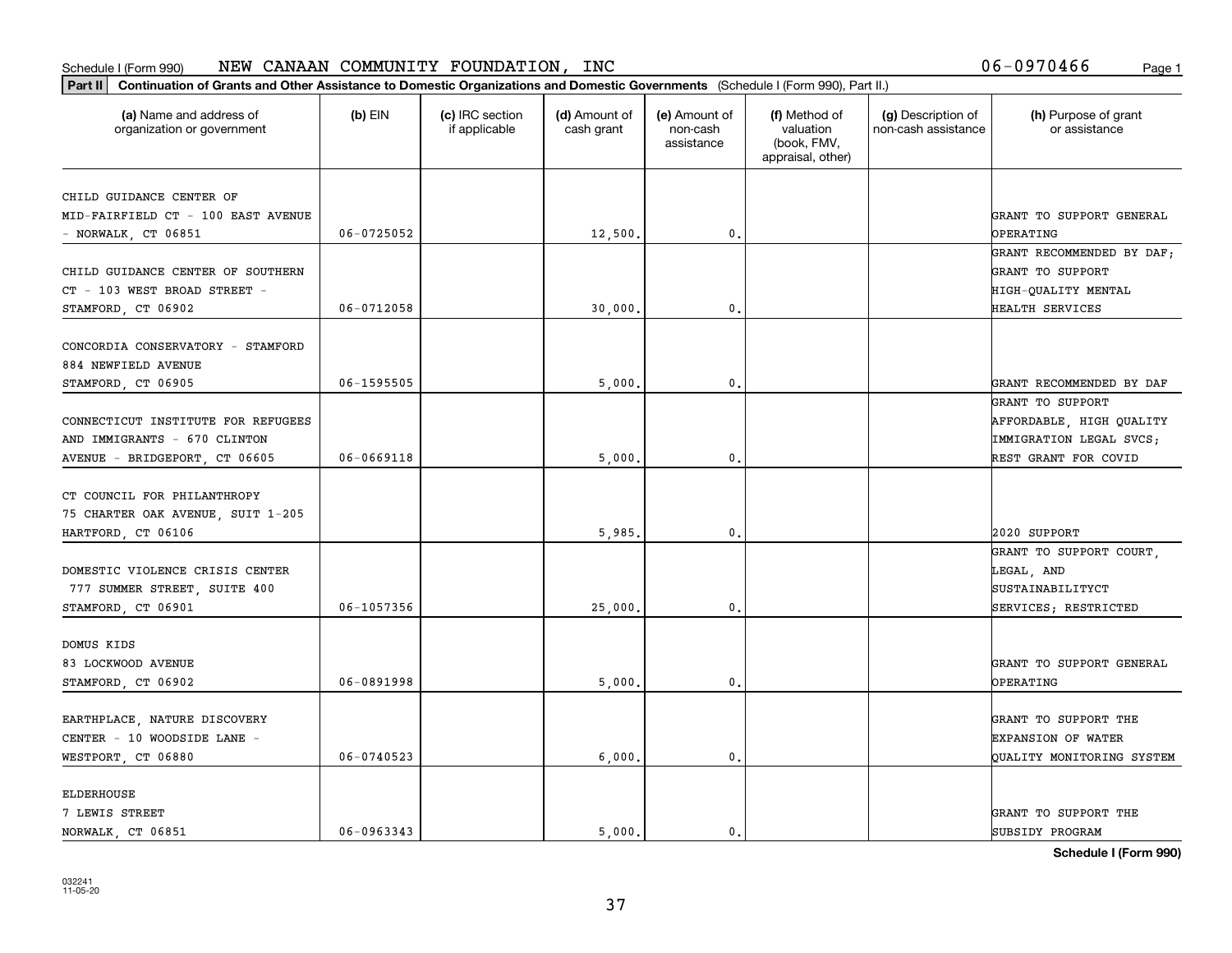| (a) Name and address of<br>$(b)$ EIN<br>(c) IRC section<br>(d) Amount of<br>(e) Amount of<br>(f) Method of<br>(g) Description of<br>(h) Purpose of grant<br>valuation<br>non-cash assistance<br>organization or government<br>if applicable<br>cash grant<br>non-cash<br>or assistance<br>(book, FMV,<br>assistance<br>appraisal, other)<br>FAMILY AND CHILDREN'S AGENCY<br>GRANT TO SUPPORT<br>9 MOTT AVENUE<br><b>EXPANSION OF THE HOME</b><br>06-0970985<br>10,000.<br>0.<br>NORWALK, CT 06850<br>CARE PROGRAM FOR SENIORS<br>FAMILY CENTERS<br><b>40 ARCH STREET</b><br>GREENWICH, CT 06836<br>06-0646656<br>24,500<br>$\mathbf{0}$<br>FOR GRIEVING KIDS<br>FILLING IN THE BLANKS<br>346 MAIN AVE., SUITE 3A<br>46-4980002<br>8,638<br>$\mathbf{0}$ .<br>NORWALK, CT 06851<br>GRANT FOR COVID NEEDS<br>FOOD RESCUE US<br>GRANT TO SUPPORT GENERAL<br>OPERATING; RESTRICTED<br>165 NEW CANAAN AVENUE<br>$27 - 4486556$<br>NORWALK, CT 06850<br>16, 200.<br>0.<br>GRANT FOR COVID NEEDS<br>FUTURE 5 INC.<br>135 ATLANTIC STREET<br>46-2986201<br>15, 150.<br>$\mathbf{0}$<br>STAMFORD, CT 06901<br>GETABOUT, INC.<br>POST OFFICE BOX 224<br>06-1042160<br>22,400.<br>0.<br>NEW CANAAN, CT 06840<br>GRANT TO SUPPORT THE<br>GRASSROOTS TENNIS & EDUCATION<br>11 INGALLS AVENUE<br>06-1570097<br>NORWALK, CT 06854<br>7,000.<br>$\mathfrak{o}$ .<br>CLUB<br>GREENS LEDGE LIGHT PRESERVATION<br>SOCIETY - P.O. BOX 43 - ROWAYTON,<br>81-3221399<br>6,000.<br>$\mathbf{0}$ .<br>CT 06853<br>HARVARD BUSINESS SCHOOL CLUB OF CT | Part II   Continuation of Grants and Other Assistance to Domestic Organizations and Domestic Governments (Schedule I (Form 990), Part II.) |  |  |  |                                 |
|------------------------------------------------------------------------------------------------------------------------------------------------------------------------------------------------------------------------------------------------------------------------------------------------------------------------------------------------------------------------------------------------------------------------------------------------------------------------------------------------------------------------------------------------------------------------------------------------------------------------------------------------------------------------------------------------------------------------------------------------------------------------------------------------------------------------------------------------------------------------------------------------------------------------------------------------------------------------------------------------------------------------------------------------------------------------------------------------------------------------------------------------------------------------------------------------------------------------------------------------------------------------------------------------------------------------------------------------------------------------------------------------------------------------------------------------------------------------------------------------------------------------------|--------------------------------------------------------------------------------------------------------------------------------------------|--|--|--|---------------------------------|
|                                                                                                                                                                                                                                                                                                                                                                                                                                                                                                                                                                                                                                                                                                                                                                                                                                                                                                                                                                                                                                                                                                                                                                                                                                                                                                                                                                                                                                                                                                                              |                                                                                                                                            |  |  |  |                                 |
|                                                                                                                                                                                                                                                                                                                                                                                                                                                                                                                                                                                                                                                                                                                                                                                                                                                                                                                                                                                                                                                                                                                                                                                                                                                                                                                                                                                                                                                                                                                              |                                                                                                                                            |  |  |  |                                 |
|                                                                                                                                                                                                                                                                                                                                                                                                                                                                                                                                                                                                                                                                                                                                                                                                                                                                                                                                                                                                                                                                                                                                                                                                                                                                                                                                                                                                                                                                                                                              |                                                                                                                                            |  |  |  |                                 |
|                                                                                                                                                                                                                                                                                                                                                                                                                                                                                                                                                                                                                                                                                                                                                                                                                                                                                                                                                                                                                                                                                                                                                                                                                                                                                                                                                                                                                                                                                                                              |                                                                                                                                            |  |  |  |                                 |
|                                                                                                                                                                                                                                                                                                                                                                                                                                                                                                                                                                                                                                                                                                                                                                                                                                                                                                                                                                                                                                                                                                                                                                                                                                                                                                                                                                                                                                                                                                                              |                                                                                                                                            |  |  |  |                                 |
|                                                                                                                                                                                                                                                                                                                                                                                                                                                                                                                                                                                                                                                                                                                                                                                                                                                                                                                                                                                                                                                                                                                                                                                                                                                                                                                                                                                                                                                                                                                              |                                                                                                                                            |  |  |  |                                 |
|                                                                                                                                                                                                                                                                                                                                                                                                                                                                                                                                                                                                                                                                                                                                                                                                                                                                                                                                                                                                                                                                                                                                                                                                                                                                                                                                                                                                                                                                                                                              |                                                                                                                                            |  |  |  | GRANT TO SUPPORT THE DEN        |
|                                                                                                                                                                                                                                                                                                                                                                                                                                                                                                                                                                                                                                                                                                                                                                                                                                                                                                                                                                                                                                                                                                                                                                                                                                                                                                                                                                                                                                                                                                                              |                                                                                                                                            |  |  |  |                                 |
|                                                                                                                                                                                                                                                                                                                                                                                                                                                                                                                                                                                                                                                                                                                                                                                                                                                                                                                                                                                                                                                                                                                                                                                                                                                                                                                                                                                                                                                                                                                              |                                                                                                                                            |  |  |  |                                 |
|                                                                                                                                                                                                                                                                                                                                                                                                                                                                                                                                                                                                                                                                                                                                                                                                                                                                                                                                                                                                                                                                                                                                                                                                                                                                                                                                                                                                                                                                                                                              |                                                                                                                                            |  |  |  | GRANT TO SUPPORT WEEKEND        |
|                                                                                                                                                                                                                                                                                                                                                                                                                                                                                                                                                                                                                                                                                                                                                                                                                                                                                                                                                                                                                                                                                                                                                                                                                                                                                                                                                                                                                                                                                                                              |                                                                                                                                            |  |  |  | MEAL PROGRAM; RESTRICTED        |
|                                                                                                                                                                                                                                                                                                                                                                                                                                                                                                                                                                                                                                                                                                                                                                                                                                                                                                                                                                                                                                                                                                                                                                                                                                                                                                                                                                                                                                                                                                                              |                                                                                                                                            |  |  |  |                                 |
|                                                                                                                                                                                                                                                                                                                                                                                                                                                                                                                                                                                                                                                                                                                                                                                                                                                                                                                                                                                                                                                                                                                                                                                                                                                                                                                                                                                                                                                                                                                              |                                                                                                                                            |  |  |  |                                 |
|                                                                                                                                                                                                                                                                                                                                                                                                                                                                                                                                                                                                                                                                                                                                                                                                                                                                                                                                                                                                                                                                                                                                                                                                                                                                                                                                                                                                                                                                                                                              |                                                                                                                                            |  |  |  |                                 |
|                                                                                                                                                                                                                                                                                                                                                                                                                                                                                                                                                                                                                                                                                                                                                                                                                                                                                                                                                                                                                                                                                                                                                                                                                                                                                                                                                                                                                                                                                                                              |                                                                                                                                            |  |  |  |                                 |
|                                                                                                                                                                                                                                                                                                                                                                                                                                                                                                                                                                                                                                                                                                                                                                                                                                                                                                                                                                                                                                                                                                                                                                                                                                                                                                                                                                                                                                                                                                                              |                                                                                                                                            |  |  |  |                                 |
|                                                                                                                                                                                                                                                                                                                                                                                                                                                                                                                                                                                                                                                                                                                                                                                                                                                                                                                                                                                                                                                                                                                                                                                                                                                                                                                                                                                                                                                                                                                              |                                                                                                                                            |  |  |  |                                 |
|                                                                                                                                                                                                                                                                                                                                                                                                                                                                                                                                                                                                                                                                                                                                                                                                                                                                                                                                                                                                                                                                                                                                                                                                                                                                                                                                                                                                                                                                                                                              |                                                                                                                                            |  |  |  |                                 |
|                                                                                                                                                                                                                                                                                                                                                                                                                                                                                                                                                                                                                                                                                                                                                                                                                                                                                                                                                                                                                                                                                                                                                                                                                                                                                                                                                                                                                                                                                                                              |                                                                                                                                            |  |  |  | GRANT RECOMMENDED BY DAF        |
|                                                                                                                                                                                                                                                                                                                                                                                                                                                                                                                                                                                                                                                                                                                                                                                                                                                                                                                                                                                                                                                                                                                                                                                                                                                                                                                                                                                                                                                                                                                              |                                                                                                                                            |  |  |  |                                 |
|                                                                                                                                                                                                                                                                                                                                                                                                                                                                                                                                                                                                                                                                                                                                                                                                                                                                                                                                                                                                                                                                                                                                                                                                                                                                                                                                                                                                                                                                                                                              |                                                                                                                                            |  |  |  |                                 |
|                                                                                                                                                                                                                                                                                                                                                                                                                                                                                                                                                                                                                                                                                                                                                                                                                                                                                                                                                                                                                                                                                                                                                                                                                                                                                                                                                                                                                                                                                                                              |                                                                                                                                            |  |  |  |                                 |
|                                                                                                                                                                                                                                                                                                                                                                                                                                                                                                                                                                                                                                                                                                                                                                                                                                                                                                                                                                                                                                                                                                                                                                                                                                                                                                                                                                                                                                                                                                                              |                                                                                                                                            |  |  |  | GRANT RECOMMENDED BY DAF        |
|                                                                                                                                                                                                                                                                                                                                                                                                                                                                                                                                                                                                                                                                                                                                                                                                                                                                                                                                                                                                                                                                                                                                                                                                                                                                                                                                                                                                                                                                                                                              |                                                                                                                                            |  |  |  |                                 |
|                                                                                                                                                                                                                                                                                                                                                                                                                                                                                                                                                                                                                                                                                                                                                                                                                                                                                                                                                                                                                                                                                                                                                                                                                                                                                                                                                                                                                                                                                                                              |                                                                                                                                            |  |  |  | <b>EXPANSION OF PROGRAMMING</b> |
|                                                                                                                                                                                                                                                                                                                                                                                                                                                                                                                                                                                                                                                                                                                                                                                                                                                                                                                                                                                                                                                                                                                                                                                                                                                                                                                                                                                                                                                                                                                              |                                                                                                                                            |  |  |  | AT THE NEW CANAAN RACQUET       |
|                                                                                                                                                                                                                                                                                                                                                                                                                                                                                                                                                                                                                                                                                                                                                                                                                                                                                                                                                                                                                                                                                                                                                                                                                                                                                                                                                                                                                                                                                                                              |                                                                                                                                            |  |  |  |                                 |
|                                                                                                                                                                                                                                                                                                                                                                                                                                                                                                                                                                                                                                                                                                                                                                                                                                                                                                                                                                                                                                                                                                                                                                                                                                                                                                                                                                                                                                                                                                                              |                                                                                                                                            |  |  |  |                                 |
|                                                                                                                                                                                                                                                                                                                                                                                                                                                                                                                                                                                                                                                                                                                                                                                                                                                                                                                                                                                                                                                                                                                                                                                                                                                                                                                                                                                                                                                                                                                              |                                                                                                                                            |  |  |  |                                 |
|                                                                                                                                                                                                                                                                                                                                                                                                                                                                                                                                                                                                                                                                                                                                                                                                                                                                                                                                                                                                                                                                                                                                                                                                                                                                                                                                                                                                                                                                                                                              |                                                                                                                                            |  |  |  |                                 |
|                                                                                                                                                                                                                                                                                                                                                                                                                                                                                                                                                                                                                                                                                                                                                                                                                                                                                                                                                                                                                                                                                                                                                                                                                                                                                                                                                                                                                                                                                                                              |                                                                                                                                            |  |  |  | GRANT RECOMMENDED BY DAF        |
|                                                                                                                                                                                                                                                                                                                                                                                                                                                                                                                                                                                                                                                                                                                                                                                                                                                                                                                                                                                                                                                                                                                                                                                                                                                                                                                                                                                                                                                                                                                              |                                                                                                                                            |  |  |  |                                 |
|                                                                                                                                                                                                                                                                                                                                                                                                                                                                                                                                                                                                                                                                                                                                                                                                                                                                                                                                                                                                                                                                                                                                                                                                                                                                                                                                                                                                                                                                                                                              | COMMUNITY PARTNERS - 107 INWOOD                                                                                                            |  |  |  | UNRESTRICTED GRANT, AS          |
| ROAD - DARIEN, CT 06820<br>20-1181444<br>10,000.<br>$\mathbf{0}$ .<br>RECOMMENDED BY DONOR                                                                                                                                                                                                                                                                                                                                                                                                                                                                                                                                                                                                                                                                                                                                                                                                                                                                                                                                                                                                                                                                                                                                                                                                                                                                                                                                                                                                                                   |                                                                                                                                            |  |  |  |                                 |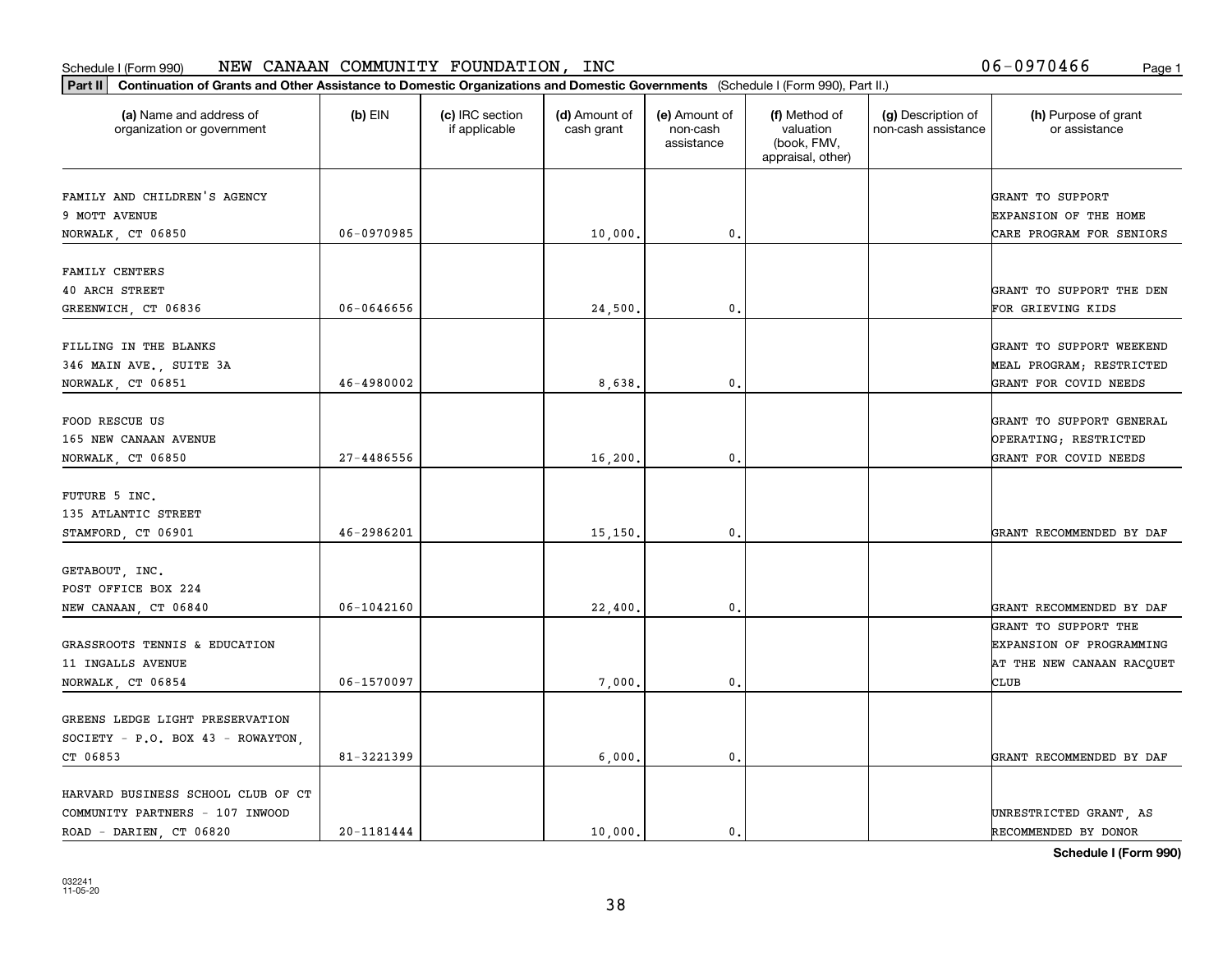| Part II   Continuation of Grants and Other Assistance to Domestic Organizations and Domestic Governments (Schedule I (Form 990), Part II.) |                |                                  |                             |                                         |                                                                |                                           |                                       |
|--------------------------------------------------------------------------------------------------------------------------------------------|----------------|----------------------------------|-----------------------------|-----------------------------------------|----------------------------------------------------------------|-------------------------------------------|---------------------------------------|
| (a) Name and address of<br>organization or government                                                                                      | $(b)$ EIN      | (c) IRC section<br>if applicable | (d) Amount of<br>cash grant | (e) Amount of<br>non-cash<br>assistance | (f) Method of<br>valuation<br>(book, FMV,<br>appraisal, other) | (g) Description of<br>non-cash assistance | (h) Purpose of grant<br>or assistance |
|                                                                                                                                            |                |                                  |                             |                                         |                                                                |                                           |                                       |
| HORIZONS, INC. (CAMP HORIZONS)<br>PO BOX 323                                                                                               |                |                                  |                             |                                         |                                                                |                                           |                                       |
| SOUTH WINDHAM, CT 06266                                                                                                                    | 06-1013833     |                                  | 5,000.                      | $\mathbf{0}$ .                          |                                                                |                                           | GRANT RECOMMENDED BY DAF              |
|                                                                                                                                            |                |                                  |                             |                                         |                                                                |                                           |                                       |
| HUMAN SERVICES COUNCIL                                                                                                                     |                |                                  |                             |                                         |                                                                |                                           |                                       |
| 1 PARK STREET SUITE 2                                                                                                                      |                |                                  |                             |                                         |                                                                |                                           | GRANT TO SUPPORT                      |
| NORWALK, CT 06851                                                                                                                          | 06-6102160     |                                  | 6,000                       | $\mathbf{0}$                            |                                                                |                                           | CHILDREN'S CONNECTION                 |
|                                                                                                                                            |                |                                  |                             |                                         |                                                                |                                           |                                       |
| INSPIRICA                                                                                                                                  |                |                                  |                             |                                         |                                                                |                                           |                                       |
| 141 FRANKLIN STREET                                                                                                                        |                |                                  |                             |                                         |                                                                |                                           |                                       |
| STAMFORD, CT 06901                                                                                                                         | 06-1172535     |                                  | 20,300.                     | $\mathbf{0}$ .                          |                                                                |                                           | GRANT RECOMMENDED BY DAF              |
|                                                                                                                                            |                |                                  |                             |                                         |                                                                |                                           |                                       |
| INTEMPO                                                                                                                                    |                |                                  |                             |                                         |                                                                |                                           | GRANT TO SUPPORT THE                  |
| 20 FOREST STREET                                                                                                                           |                |                                  |                             |                                         |                                                                |                                           | ORGANIZATION'S MUSIC                  |
| STAMFORD, CT 06901                                                                                                                         | 90-0725572     |                                  | 12,500.                     | 0.                                      |                                                                |                                           | SCHOOL                                |
|                                                                                                                                            |                |                                  |                             |                                         |                                                                |                                           | UNRESTRICTED GRANT                    |
| KIDS IN CRISIS                                                                                                                             |                |                                  |                             |                                         |                                                                |                                           | RECOMMENDED BY DAF; GRANT             |
| ONE SALEM STREET                                                                                                                           |                |                                  |                             |                                         |                                                                |                                           | TO SUPPORT SAFE HAVEN FOR             |
| COS COB, CT 06807                                                                                                                          | 06-1027885     |                                  | 26,000                      | $\mathbf{0}$                            |                                                                |                                           | KIDS                                  |
|                                                                                                                                            |                |                                  |                             |                                         |                                                                |                                           | GRANT TO SUPPORT THE                  |
| LAUREL HOUSE                                                                                                                               |                |                                  |                             |                                         |                                                                |                                           | SUPPORTED EDUCATION                   |
| 1616 WASHINGTON BOULEVARD                                                                                                                  |                |                                  |                             |                                         |                                                                |                                           | PROGRAM AND PROVIDE                   |
| STAMFORD, CT 06902                                                                                                                         | 22-2511467     |                                  | 20,300.                     | 0.                                      |                                                                |                                           | FAMILY SUPPORT                        |
|                                                                                                                                            |                |                                  |                             |                                         |                                                                |                                           |                                       |
| LIBERATION PROGRAMS, INC.                                                                                                                  |                |                                  |                             |                                         |                                                                |                                           |                                       |
| 129 GLOVER AVENUE                                                                                                                          |                |                                  |                             |                                         |                                                                |                                           | GRANT TO SUPPORT GENERAL              |
| NORWALK, CT 06850                                                                                                                          | 06-0867006     |                                  | 16,000                      | $\mathbf{0}$ .                          |                                                                |                                           | <b>OPERATING</b>                      |
|                                                                                                                                            |                |                                  |                             |                                         |                                                                |                                           |                                       |
| LIVEGIRL                                                                                                                                   |                |                                  |                             |                                         |                                                                |                                           |                                       |
| 59 GROVE STREET, SUITE 1D                                                                                                                  |                |                                  |                             |                                         |                                                                |                                           |                                       |
| NEW CANAAN, CT 06840                                                                                                                       | 81-0872133     |                                  | 12,000.                     | $\mathbf{0}$ .                          |                                                                |                                           | GRANT RECOMMENDED BY DAF              |
|                                                                                                                                            |                |                                  |                             |                                         |                                                                |                                           | GRANT RECOMMENDED BY DAF;             |
| MERCY LEARNING CENTER                                                                                                                      |                |                                  |                             |                                         |                                                                |                                           | GRANT TO SUPPORT LITERACY             |
| 637 PARK AVENUE                                                                                                                            |                |                                  |                             |                                         |                                                                |                                           | AND LIFE SKILLS TUTORING              |
| BRIDGEPORT CT 06604                                                                                                                        | $22 - 2859879$ |                                  | 13,000.                     | $\mathbf{0}$ .                          |                                                                |                                           | PROGRAM                               |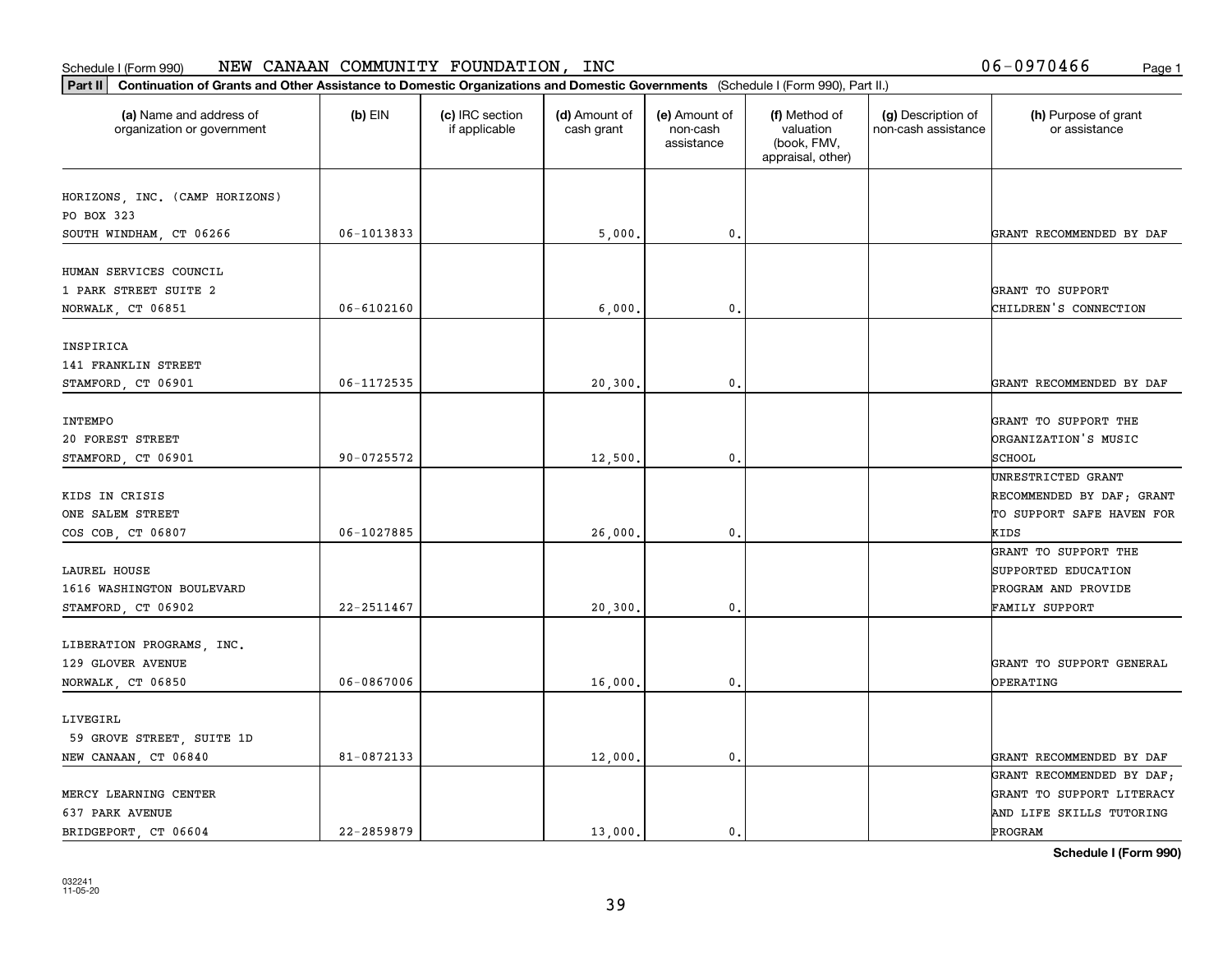| Part II   Continuation of Grants and Other Assistance to Domestic Organizations and Domestic Governments (Schedule I (Form 990), Part II.) |                |                                  |                             |                                         |                                                                |                                           |                                                    |
|--------------------------------------------------------------------------------------------------------------------------------------------|----------------|----------------------------------|-----------------------------|-----------------------------------------|----------------------------------------------------------------|-------------------------------------------|----------------------------------------------------|
| (a) Name and address of<br>organization or government                                                                                      | $(b)$ EIN      | (c) IRC section<br>if applicable | (d) Amount of<br>cash grant | (e) Amount of<br>non-cash<br>assistance | (f) Method of<br>valuation<br>(book, FMV,<br>appraisal, other) | (g) Description of<br>non-cash assistance | (h) Purpose of grant<br>or assistance              |
| NEW CANAAN ATHLETIC FOUNDATION                                                                                                             |                |                                  |                             |                                         |                                                                |                                           | GRANT FOR TURF                                     |
| INC. - 195 SKYVIEW LANE - NEW<br>CANAAN, CT 06840                                                                                          | 81-5049857     |                                  | 35,000.                     | 0.                                      |                                                                |                                           | REPLACEMENT/FACILITY<br>ENHANCEMENTS               |
|                                                                                                                                            |                |                                  |                             |                                         |                                                                |                                           |                                                    |
| NEW CANAAN CARES                                                                                                                           |                |                                  |                             |                                         |                                                                |                                           | GRANT TO SUPPORT GENERAL                           |
| POST OFFICE BOX 178                                                                                                                        |                |                                  |                             |                                         |                                                                |                                           | OPERATING; GRANT FOR                               |
| NEW CANAAN, CT 06840                                                                                                                       | 06-1143088     |                                  | 16,000                      | 0.                                      |                                                                |                                           | ELDER BUDDIES PROGRAM                              |
|                                                                                                                                            |                |                                  |                             |                                         |                                                                |                                           | GRANT RECOMMENDED BY DAF;                          |
| NEW CANAAN COMMUNITY FOUNDATION                                                                                                            |                |                                  |                             |                                         |                                                                |                                           | RESTRICTED GRANTS FOR                              |
| 111 CHERRY STREET                                                                                                                          |                |                                  |                             |                                         |                                                                |                                           | COVID-19 NEEDS AND                                 |
| NEW CANAAN, CT 06840                                                                                                                       |                |                                  | 124,023.                    | 0.                                      |                                                                |                                           | PHILANTHROPY LUNCHEON                              |
| NEW CANAAN FOOD PANTRY                                                                                                                     |                |                                  |                             |                                         |                                                                |                                           |                                                    |
| 77 MAIN STREET                                                                                                                             |                |                                  |                             |                                         |                                                                |                                           | GRANT RECOMMENDED BY DAF;<br>RESTRICTED GRANTS FOR |
| NEW CANAAN, CT 06840                                                                                                                       |                |                                  | 14,928                      | 0.                                      |                                                                |                                           | COVID-19 NEEDS                                     |
|                                                                                                                                            |                |                                  |                             |                                         |                                                                |                                           | GRANT RECOMMENDED BY DAF;                          |
| NEW CANAAN LAND TRUST                                                                                                                      |                |                                  |                             |                                         |                                                                |                                           | RESTRICTED GRANT TO                                |
| PO BOX 425                                                                                                                                 |                |                                  |                             |                                         |                                                                |                                           | SUPPORT THE SUMMER                                 |
| NEW CANAAN, CT 06840                                                                                                                       | $06 - 6098244$ |                                  | 30,800                      | 0.                                      |                                                                |                                           | STEWARDS PROGRAM                                   |
|                                                                                                                                            |                |                                  |                             |                                         |                                                                |                                           |                                                    |
| NEW CANAAN LIBRARY                                                                                                                         |                |                                  |                             |                                         |                                                                |                                           |                                                    |
| 151 MAIN STREET                                                                                                                            |                |                                  |                             |                                         |                                                                |                                           |                                                    |
| NEW CANAAN, CT 06840                                                                                                                       | 06-0646764     |                                  | 24,282.                     | 0.                                      |                                                                |                                           | GRANT RECOMMENDED BY DAF<br>GRANT TO SUPPORT THE   |
| NEW CANAAN MOUNTED TROOP                                                                                                                   |                |                                  |                             |                                         |                                                                |                                           | SUPER TROOPERS AND                                 |
| 22 CARTER STREET                                                                                                                           |                |                                  |                             |                                         |                                                                |                                           | ADAPTIVE RIDING                                    |
| NEW CANAAN, CT 06840                                                                                                                       | $06 - 0726610$ |                                  | 5,000                       | 0.                                      |                                                                |                                           | THERAPEUTIC PROGRAMS                               |
|                                                                                                                                            |                |                                  |                             |                                         |                                                                |                                           |                                                    |
| NEW CANAAN MUSEUM & HISTORICAL                                                                                                             |                |                                  |                             |                                         |                                                                |                                           |                                                    |
| SOCIETY - 33 OENOKE RIDGE ROAD -                                                                                                           |                |                                  |                             |                                         |                                                                |                                           |                                                    |
| NEW CANAAN, CT 06840                                                                                                                       |                |                                  | 13,248                      | 0.                                      |                                                                |                                           | GRANT RECOMMENDED BY DAF                           |
|                                                                                                                                            |                |                                  |                             |                                         |                                                                |                                           | GRANT RECOMMENDED BY DAF;                          |
| NEW CANAAN NATURE CENTER                                                                                                                   |                |                                  |                             |                                         |                                                                |                                           | RESTRICTED GRANT TO                                |
| 144 OENOKE RIDGE                                                                                                                           |                |                                  |                             |                                         |                                                                |                                           | SUPPORT PLANET NEW                                 |
| NEW CANAAN, CT 06840                                                                                                                       | $06 - 0775150$ |                                  | 15,260.                     | 0.                                      |                                                                |                                           | CANAAN'S REUSABLE BAGS                             |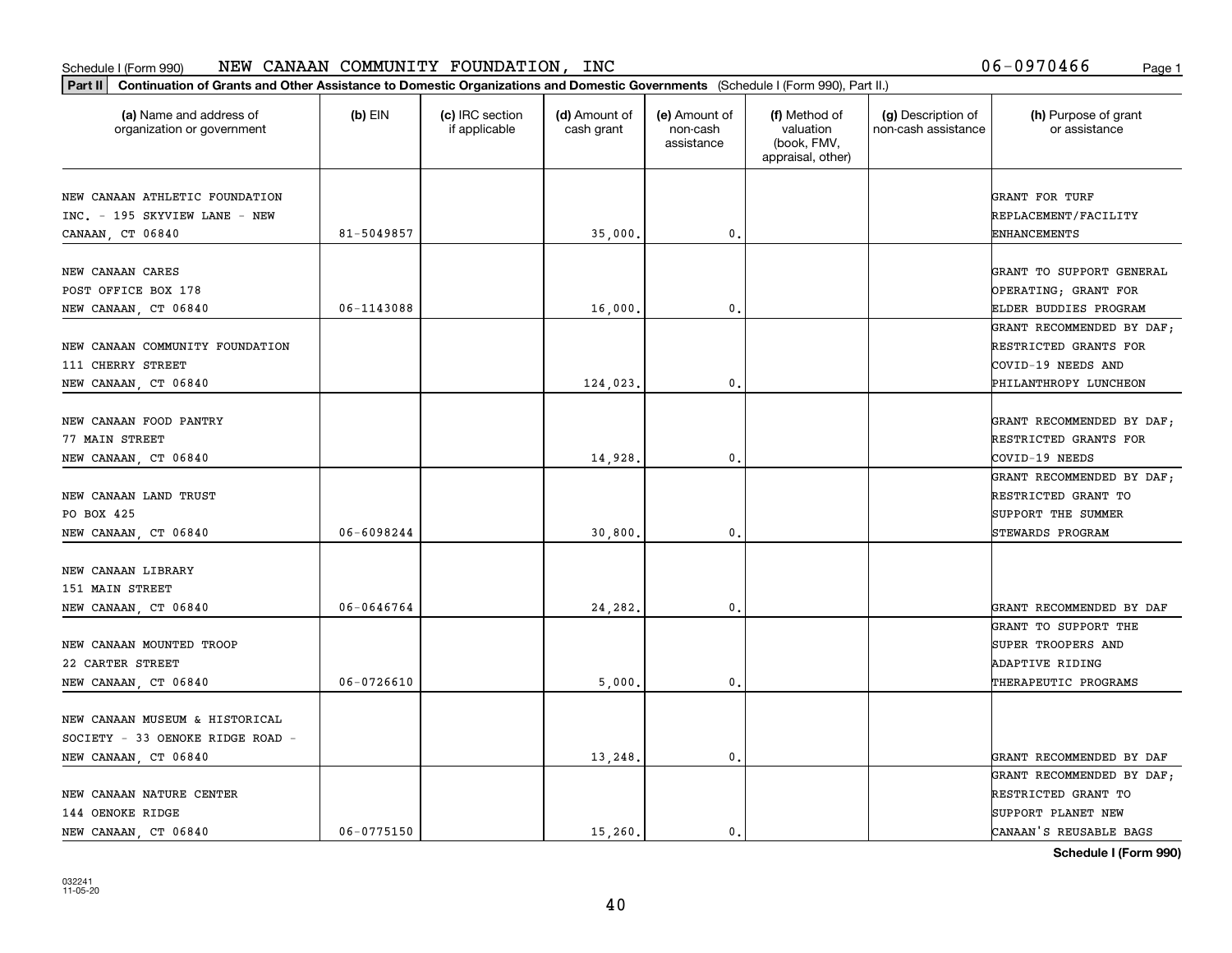#### Schedule I (Form 990) NEW CANAAN COMMUNITY FOUNDATILON, INC D D − U 9 7 U 4 b 6 Page 1 NEW CANAAN COMMUNITY FOUNDATION, INC 06-0970466

|  |  |  | 06-0970466 | Page 1 |
|--|--|--|------------|--------|
|--|--|--|------------|--------|

| (a) Name and address of<br>organization or government                                         | $(b)$ EIN      | (c) IRC section<br>if applicable | (d) Amount of<br>cash grant | (e) Amount of<br>non-cash<br>assistance | (f) Method of<br>valuation<br>(book, FMV,<br>appraisal, other) | (g) Description of<br>non-cash assistance | (h) Purpose of grant<br>or assistance                                                    |
|-----------------------------------------------------------------------------------------------|----------------|----------------------------------|-----------------------------|-----------------------------------------|----------------------------------------------------------------|-------------------------------------------|------------------------------------------------------------------------------------------|
| NEW CANAAN PARENT SUPPORT GROUP<br>C/O NCCF - 111 CHERRY STREET - NEW<br>CANAAN, CT 06840     |                |                                  | 8,000                       | 0.                                      |                                                                |                                           | GRANT TO SUPPORT GENERAL<br><b>OPERATING</b>                                             |
| NEW CANAAN YMCA<br>564 SOUTH AVENUE<br>NEW CANAAN, CT 06840                                   |                |                                  | 10,300                      | 0.                                      |                                                                |                                           | GRANT TO SUPPORT A NURSE<br>FOR THE CAMP Y-KI SUMMER<br>PROGRAM                          |
| NEW COVENANT CENTER<br>174 RICHMOND HILL AVENUE<br>STAMFORD, CT 06902                         | 53-0196617     |                                  | 36,200                      | $\mathbf{0}$ .                          |                                                                |                                           | GRANT TO SUPPORT GENERAL<br>OPERATING; RESTRICTED<br>GRANT FOR COVID NEEDS               |
| NEW ENGLAND SCIENCE AND SAILING<br>FOUNDATION (NESS) - P.O. BOX 733 -<br>STONINGTON, CT 06378 | 30-0245251     |                                  | 10,000                      | 0.                                      |                                                                |                                           | UNRESTRICTED GRANT, AS<br>RECOMMENED BY A DONOR                                          |
| NORWALK COMMUNITY COLLEGE<br>FOUNDATION, INC. - 188 RICHARDS<br>AVENUE - NORWALK, CT 06854    | $06 - 6080293$ |                                  | 30,000                      | 0.                                      |                                                                |                                           | GRANT TO SUPPORT THE<br>SUMMER BRIDGE MATH<br>INTENSIVE PROGRAM; GRANT<br>TO 2020-21 NCC |
| NORWALK HOSPITAL ASSOCIATION<br>34 MAPLE STREET<br>NORWALK, CT 06856                          |                |                                  | 5,000                       | 0.                                      |                                                                |                                           | RESTRICTED GRANT<br>RECOMMENDED BY DAF;<br>RESTRICTED GRANT FOR<br>COVID NEEDS           |
| NORWALK HOUSING FOUNDATION<br>24 1/2 MONROE STREET, P.O. BOX 508<br>NORWALK, CT 06854         | 06-0962362     |                                  | 5,000                       | $\mathbf{0}$ .                          |                                                                |                                           | UNRESTRICTED GRANT, AS<br>RECOMMENDED BY DONOR                                           |
| NORWALK/NAGAROTE SISTER CITY<br>PROJECT INC - P.O. BOX 382 -<br>NORWALK, CT 06852             | 22-2989386     |                                  | 10,000.                     | $\mathfrak o$ .                         |                                                                |                                           | GRANT RECOMMENDED BY DAF                                                                 |
| OPEN DOOR SHELTER<br>4 MERRITT STREET<br>NORWALK, CT 06854                                    | $22 - 2536909$ |                                  | 16,500.                     | $\mathbf{0}$ .                          |                                                                |                                           | GRANT TO SUPPORT CASE<br>MANAGEMENT SERVICES;<br>RESTRICTED GRANT FOR<br>COVID NEEDS     |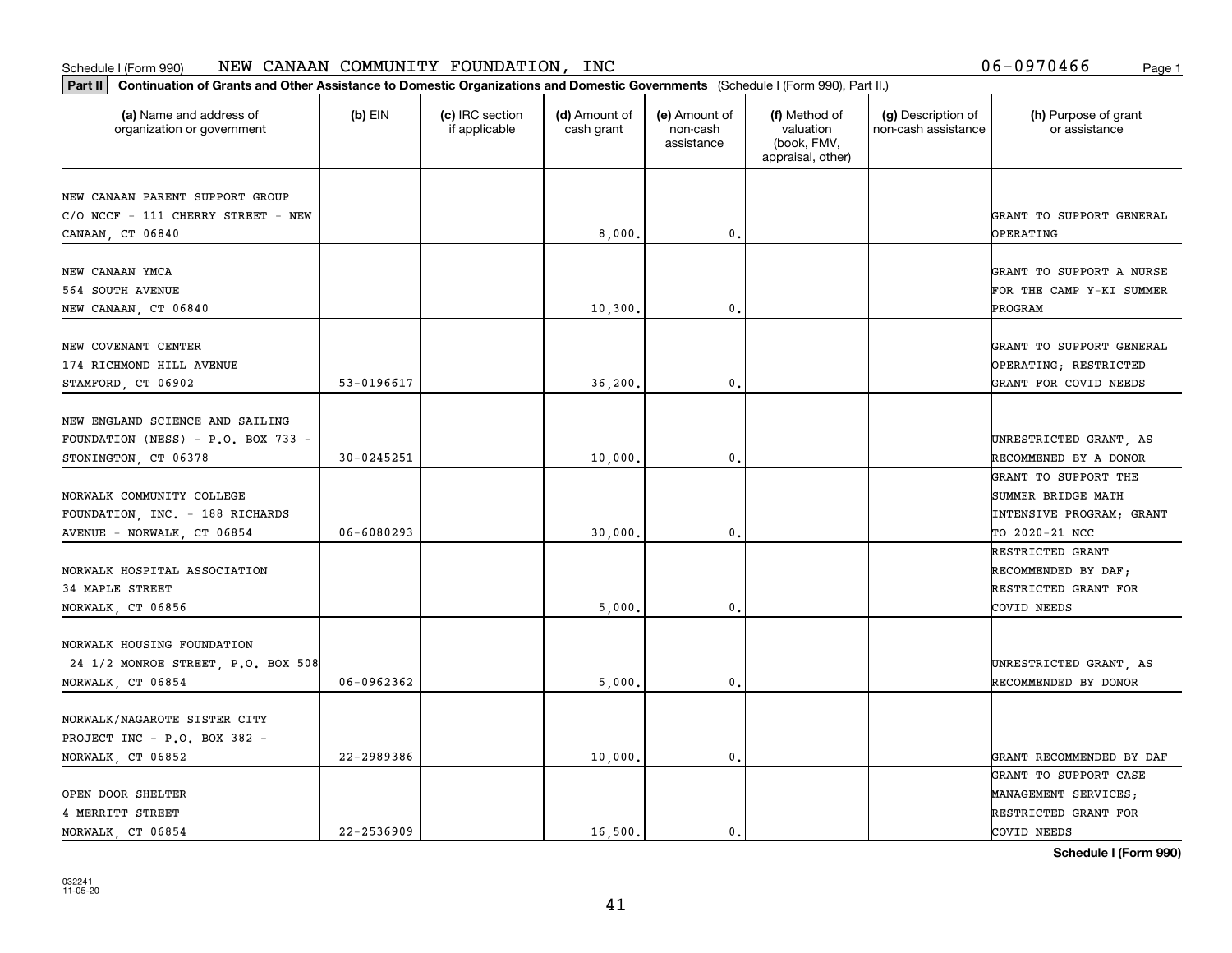| Part II   Continuation of Grants and Other Assistance to Domestic Organizations and Domestic Governments (Schedule I (Form 990), Part II.)<br>(a) Name and address of | $(b)$ EIN      | (c) IRC section | (d) Amount of | (e) Amount of          | (f) Method of                                 | (g) Description of  | (h) Purpose of grant      |
|-----------------------------------------------------------------------------------------------------------------------------------------------------------------------|----------------|-----------------|---------------|------------------------|-----------------------------------------------|---------------------|---------------------------|
| organization or government                                                                                                                                            |                | if applicable   | cash grant    | non-cash<br>assistance | valuation<br>(book, FMV,<br>appraisal, other) | non-cash assistance | or assistance             |
| PACIFIC HOUSE                                                                                                                                                         |                |                 |               |                        |                                               |                     | GRANT TO SUPPORT THE      |
| POST OFFICE BOX 1252                                                                                                                                                  |                |                 |               |                        |                                               |                     | EMERGENCY SHELTER'S MEALS |
| STAMFORD, CT 06902                                                                                                                                                    | $06 - 1144355$ |                 | 27,300.       | 0.                     |                                               |                     | PROGRAM                   |
|                                                                                                                                                                       |                |                 |               |                        |                                               |                     | RESTRICTED GRANT FOR      |
| <b>PERSON-TO-PERSON</b>                                                                                                                                               |                |                 |               |                        |                                               |                     | COVID-19 NEEDS; GRANT TO  |
| 1864 POST ROAD                                                                                                                                                        |                |                 |               |                        |                                               |                     | SUPPORT THE MOBILE FOOD   |
| DARIEN, CT 06820                                                                                                                                                      | 06-1422248     |                 | 37,700.       | 0.                     |                                               |                     | PANTRY                    |
|                                                                                                                                                                       |                |                 |               |                        |                                               |                     | GRANT TO SUPPORT FREE     |
| PRO BONO PARTNERSHIP                                                                                                                                                  |                |                 |               |                        |                                               |                     | LEGAL SERVICES FOR        |
| 237 MAMARONECK AVENUE, SUITE 300                                                                                                                                      |                |                 |               |                        |                                               |                     | NONPROFITS SERVING        |
| WHITE PLAINS, NY 10605                                                                                                                                                | 06-1264823     |                 | 5,000         | $\mathfrak{o}$ .       |                                               |                     | FAIRFIELD COUNTY          |
|                                                                                                                                                                       |                |                 |               |                        |                                               |                     |                           |
| PROSPECTS, OPPORTUNITY, AND                                                                                                                                           |                |                 |               |                        |                                               |                     | GRANT TO SUPPORT          |
| ENRICHMENT - 25 PROSPECT STREET -                                                                                                                                     |                |                 |               |                        |                                               |                     | PROSPECTOR THEATER, AS    |
| RIDGEFIELD, CT 06877                                                                                                                                                  | 49-1904997     |                 | 10,000        | 0.                     |                                               |                     | RECOMMENED BY A DONOR     |
|                                                                                                                                                                       |                |                 |               |                        |                                               |                     |                           |
| QUINNIPIAC UNIVERSITY                                                                                                                                                 |                |                 |               |                        |                                               |                     |                           |
| BURSAR'S OFFICE AB-BRS                                                                                                                                                |                |                 |               |                        |                                               |                     |                           |
| HAMDEN, CT 06518                                                                                                                                                      | $06 - 0646701$ |                 | 5,000         | 0.                     |                                               |                     | SCHOLARSHIP               |
| SACRED HEART UNIVERSITY                                                                                                                                               |                |                 |               |                        |                                               |                     |                           |
| 5151 PARK AVENUE                                                                                                                                                      |                |                 |               |                        |                                               |                     |                           |
| FAIRFIELD, CT 06825                                                                                                                                                   | 06-0776644     |                 | 19,500        | 0.                     |                                               |                     | SCHOLARSHIP               |
|                                                                                                                                                                       |                |                 |               |                        |                                               |                     | RESTRICTED GRANT          |
| SAINT JOSEPH PARENTING CENTER                                                                                                                                         |                |                 |               |                        |                                               |                     | RECOMMENDED BY DAF;       |
| 90 FAIRFIELD AVENUE                                                                                                                                                   |                |                 |               |                        |                                               |                     | RESTRICTED GRANT FOR      |
| STAMFORD, CT 06902                                                                                                                                                    | $27 - 0490589$ |                 | 10,000        | $\mathfrak{o}$ .       |                                               |                     | COVID NEEDS               |
|                                                                                                                                                                       |                |                 |               |                        |                                               |                     |                           |
| SILVERMINE GUILD ARTS CENTER                                                                                                                                          |                |                 |               |                        |                                               |                     |                           |
| 1037 SILVERMINE ROAD                                                                                                                                                  |                |                 |               |                        |                                               |                     | GRANT TO SUPPORT GENERAL  |
| NEW CANAAN, CT 06840                                                                                                                                                  | $06 - 0674168$ |                 | 6,000         | $\mathbf{0}$ .         |                                               |                     | <b>OPERATING</b>          |
|                                                                                                                                                                       |                |                 |               |                        |                                               |                     |                           |
| ST. MICHAEL'S LUTHERAN CHURCH                                                                                                                                         |                |                 |               |                        |                                               |                     |                           |
| 5 OENOKE RIDGE                                                                                                                                                        |                |                 |               |                        |                                               |                     |                           |
| NEW CANAAN, CT 06840                                                                                                                                                  |                |                 | 24.000.       | $\mathbf{0}$ .         |                                               |                     | GRANT RECOMMENDED BY DAF  |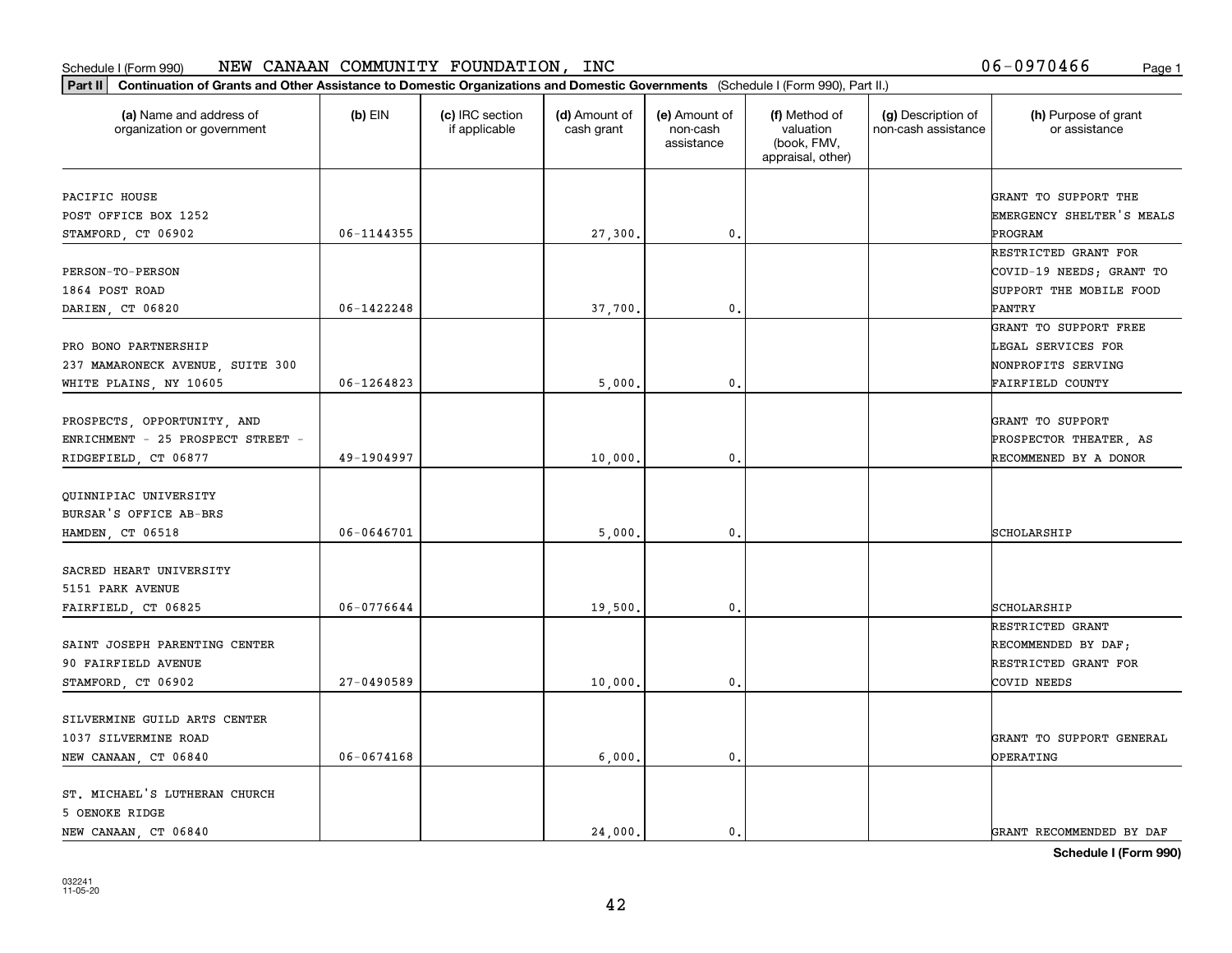| (a) Name and address of<br>organization or government                                                                  | $(b)$ EIN                        | (c) IRC section<br>if applicable | (d) Amount of<br>cash grant | (e) Amount of<br>non-cash<br>assistance | (f) Method of<br>valuation<br>(book, FMV,<br>appraisal, other) | (g) Description of<br>non-cash assistance | (h) Purpose of grant<br>or assistance                                                             |
|------------------------------------------------------------------------------------------------------------------------|----------------------------------|----------------------------------|-----------------------------|-----------------------------------------|----------------------------------------------------------------|-------------------------------------------|---------------------------------------------------------------------------------------------------|
| STAR, INC., LIGHTING THE WAY<br>182 WOLFPIT AVE<br>NORWALK, CT 06851                                                   | $06 - 0726489$                   |                                  | 19,250.                     | 0.                                      |                                                                |                                           | GRANT TO SUPPORT THE<br>BIRTH TO THREE EARLY<br>INTERVENTION PROGRAM;<br>GRANT RECOMMENDED BY DAF |
| STAYING PUT IN NEW CANAAN<br>POST OFFICE BOX 484                                                                       |                                  |                                  |                             |                                         |                                                                |                                           |                                                                                                   |
| NEW CANAAN, CT 06840<br>SUMMER THEATRE OF NEW CANAAN<br>70 PINE STREET<br>NEW CANAAN, CT 06840                         | $20 - 8465004$<br>$20 - 0936471$ |                                  | 7,900<br>27,000             | $\mathbf{0}$<br>$\mathbf{0}$ .          |                                                                |                                           | GRANT RECOMMENDED BY DAF<br>GRANT TO SUPPORT THE<br>REPLACEMENT OF WIRELESS<br>SOUND EQUIPMENT    |
| THE CONGREGATIONAL CHURCH OF NEW<br>CANAAN - 23 PARK STREET - NEW<br>CANAAN, CT 06840                                  |                                  |                                  | 20,500                      | 0.                                      |                                                                |                                           | GRANT RECOMMENDED BY DAF                                                                          |
| THE EXCHANGE CLUB CENTER FOR THE<br>PREVENTION OF CHILD ABUSE OF S CT<br>- 141 FRANKLIN STREET - STAMFORD,<br>CT 06901 | $06 - 1398440$                   |                                  | 23,500                      | $\mathbf{0}$                            |                                                                |                                           | GRANT TO SUPPORT THE HELP<br>FOR KIDS PROGRAM                                                     |
| THE ROWAN CENTER<br>733 SUMMER STREET, SUITE 503<br>STAMFORD, CT 06901                                                 | 06-1037583                       |                                  | 9.000                       | $\mathbf{0}$                            |                                                                |                                           | GRANT TO SUPPORT GENERAL<br>OPERATION OF THE CENTER'S<br>MISSION                                  |
| TOURETTE SYNDROME ASSOCIATION<br>42-40 BELL BOULEVARD<br>BAYSIDE, NY 11361                                             | 23-7191992                       |                                  | 20,000                      | $\mathsf{o}\,$ .                        |                                                                |                                           | GRANT RECOMMENDED BY DAF                                                                          |
| UNIVERSITY OF CONNECTICUT<br>OFFICE OF THE BURSAR, UNIT 4100<br>STORRS, CT 06269                                       | 06-6070722                       |                                  | 14,000                      | 0.                                      |                                                                |                                           | SCHOLARSHIP                                                                                       |
| VISITING NURSE & HOSPICE OF<br>FAIRFIELD COUNTY - 22 DANBURY ROAD<br>$-$ WILTON, CT 06897                              | $06 - 1062903$                   |                                  | 23.700.                     | 0.                                      |                                                                |                                           | GRANT RECOMMENDED BY DAF;<br>RESTRICTED GRANT FROM<br>COVID-19 RESPONSE FUND                      |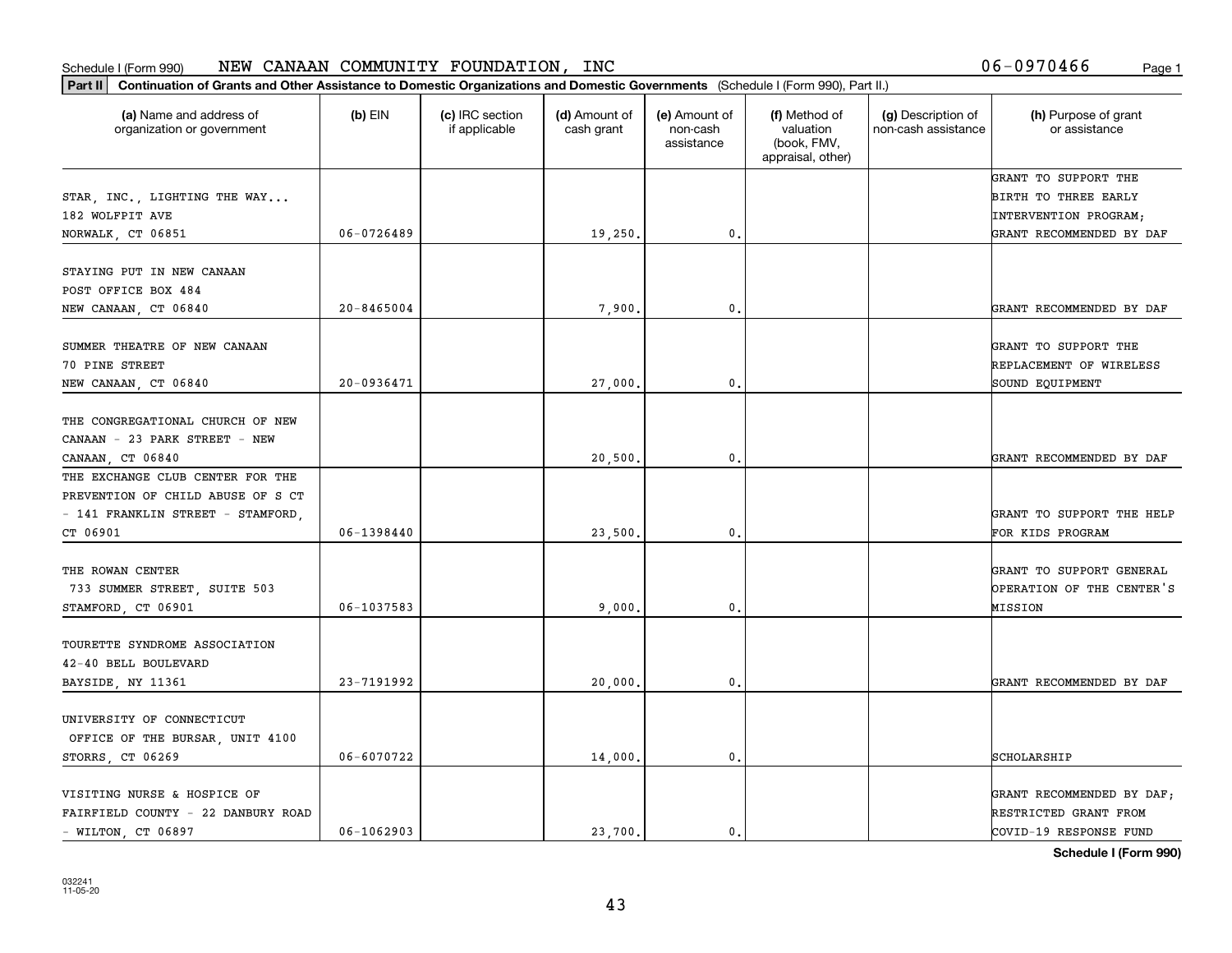| Part II   Continuation of Grants and Other Assistance to Domestic Organizations and Domestic Governments (Schedule I (Form 990), Part II.) |                |                                  |                             |                                         |                                                                |                                           |                                        |
|--------------------------------------------------------------------------------------------------------------------------------------------|----------------|----------------------------------|-----------------------------|-----------------------------------------|----------------------------------------------------------------|-------------------------------------------|----------------------------------------|
| (a) Name and address of<br>organization or government                                                                                      | $(b)$ EIN      | (c) IRC section<br>if applicable | (d) Amount of<br>cash grant | (e) Amount of<br>non-cash<br>assistance | (f) Method of<br>valuation<br>(book, FMV,<br>appraisal, other) | (g) Description of<br>non-cash assistance | (h) Purpose of grant<br>or assistance  |
|                                                                                                                                            |                |                                  |                             |                                         |                                                                |                                           | GRANT RECOMMENDED BY DAF;              |
| VOICES CENTER FOR RESILIENCE                                                                                                               |                |                                  |                             |                                         |                                                                |                                           | GRANT TO SUPPORT THE                   |
| 80 MAIN STREET                                                                                                                             |                |                                  |                             |                                         |                                                                |                                           | INTERNSHIP PROGRAM FOR                 |
| NEW CANAAN, CT 06840                                                                                                                       | 16-1639299     |                                  | 14,600.                     | 0.                                      |                                                                |                                           | NCHS STUDENTS                          |
| WAVENY LIFECARE NETWORK                                                                                                                    |                |                                  |                             |                                         |                                                                |                                           |                                        |
| 3 FARM ROAD                                                                                                                                |                |                                  |                             |                                         |                                                                |                                           | GRANT RECOMMENDED BY DAF;              |
|                                                                                                                                            | 06-0859588     |                                  |                             | 0.                                      |                                                                |                                           | RESTRICTED GRANT FOR<br>COVID-19 NEEDS |
| NEW CANAAN, CT 06840                                                                                                                       |                |                                  | 140,200                     |                                         |                                                                |                                           | GRANT RECOMMENDED BY DAF;              |
| WAVENY PARK CONSERVANCY                                                                                                                    |                |                                  |                             |                                         |                                                                |                                           | GRANT TO SUPPORT FRONT                 |
| P.O. BOX 944                                                                                                                               |                |                                  |                             |                                         |                                                                |                                           | COURTYARD PROJECT OF                   |
| NEW CANAAN, CT 06840                                                                                                                       | $47 - 4280308$ |                                  | 18,000                      | $\mathbf{0}$ .                          |                                                                |                                           | WAVENY HOUSE                           |
|                                                                                                                                            |                |                                  |                             |                                         |                                                                |                                           | GRANT TO SUPPORT FIRST                 |
| WOMEN'S MENTORING NETWORK                                                                                                                  |                |                                  |                             |                                         |                                                                |                                           | GENERATION ACHIEVEMENT                 |
| 141 FRANKLIN STREET                                                                                                                        |                |                                  |                             |                                         |                                                                |                                           | PROGRAM AND E TO THE 4TH               |
| STAMFORD, CT 06901                                                                                                                         | 06-1470354     |                                  | 16,250                      | 0.                                      |                                                                |                                           | POWER PROGRAM                          |
|                                                                                                                                            |                |                                  |                             |                                         |                                                                |                                           |                                        |
| ALL OUR KIN                                                                                                                                |                |                                  |                             |                                         |                                                                |                                           |                                        |
| PO BOX 8477                                                                                                                                |                |                                  |                             |                                         |                                                                |                                           | GRANT TO SUPPORT COVID-19              |
| NEW HAVEN, CT 06530                                                                                                                        | $06 - 1539280$ |                                  | 20,000                      | 0.                                      |                                                                |                                           | NEEDS                                  |
|                                                                                                                                            |                |                                  |                             |                                         |                                                                |                                           |                                        |
| CATHOLIC CHARITIES OF FAIRFIELD                                                                                                            |                |                                  |                             |                                         |                                                                |                                           |                                        |
| COUNTY - 64 PALMER'S HILL ROAD -                                                                                                           |                |                                  |                             |                                         |                                                                |                                           | GRANT TO SUPPORT COVID-19              |
| STAMFORD, CT 06902                                                                                                                         | $06 - 0725052$ |                                  | 5,000                       | 0.                                      |                                                                |                                           | NEEDS                                  |
|                                                                                                                                            |                |                                  |                             |                                         |                                                                |                                           |                                        |
| CHILD ADVOCATES OF CONNECTICUT,                                                                                                            |                |                                  |                             |                                         |                                                                |                                           |                                        |
| INC - 500 POST ROAD EAST, SUITE                                                                                                            |                |                                  |                             |                                         |                                                                |                                           | GRANT TO SUPPORT GENERAL               |
| 200 - WESTPORT, CT 06880                                                                                                                   | $27 - 2518861$ |                                  | 7,000                       | $\mathbf{0}$ .                          |                                                                |                                           | <b>OPERATING</b>                       |
|                                                                                                                                            |                |                                  |                             |                                         |                                                                |                                           |                                        |
| CIRCLE OF CARE FOR FAMILIES OF                                                                                                             |                |                                  |                             |                                         |                                                                |                                           |                                        |
| CHILDREN WITH CANCER - PO BOX 32 -                                                                                                         |                |                                  |                             |                                         |                                                                |                                           |                                        |
| WILTON, CT 06897                                                                                                                           | $26 - 2224475$ |                                  | 5,000                       | $\mathbf{0}$ .                          |                                                                |                                           | GRANT RECOMMENDED BY DAF               |
|                                                                                                                                            |                |                                  |                             |                                         |                                                                |                                           |                                        |
| CLARK ATLANTA UNIVERISTY                                                                                                                   |                |                                  |                             |                                         |                                                                |                                           |                                        |
| 223 JAMES P BRAWLEY DRIVE SW<br>ATLANTA, GA 30314                                                                                          |                |                                  | 6.000.                      | 0.                                      |                                                                |                                           | RESTRICTED GRANT -<br>SCHOLARSHIP      |
|                                                                                                                                            |                |                                  |                             |                                         |                                                                |                                           |                                        |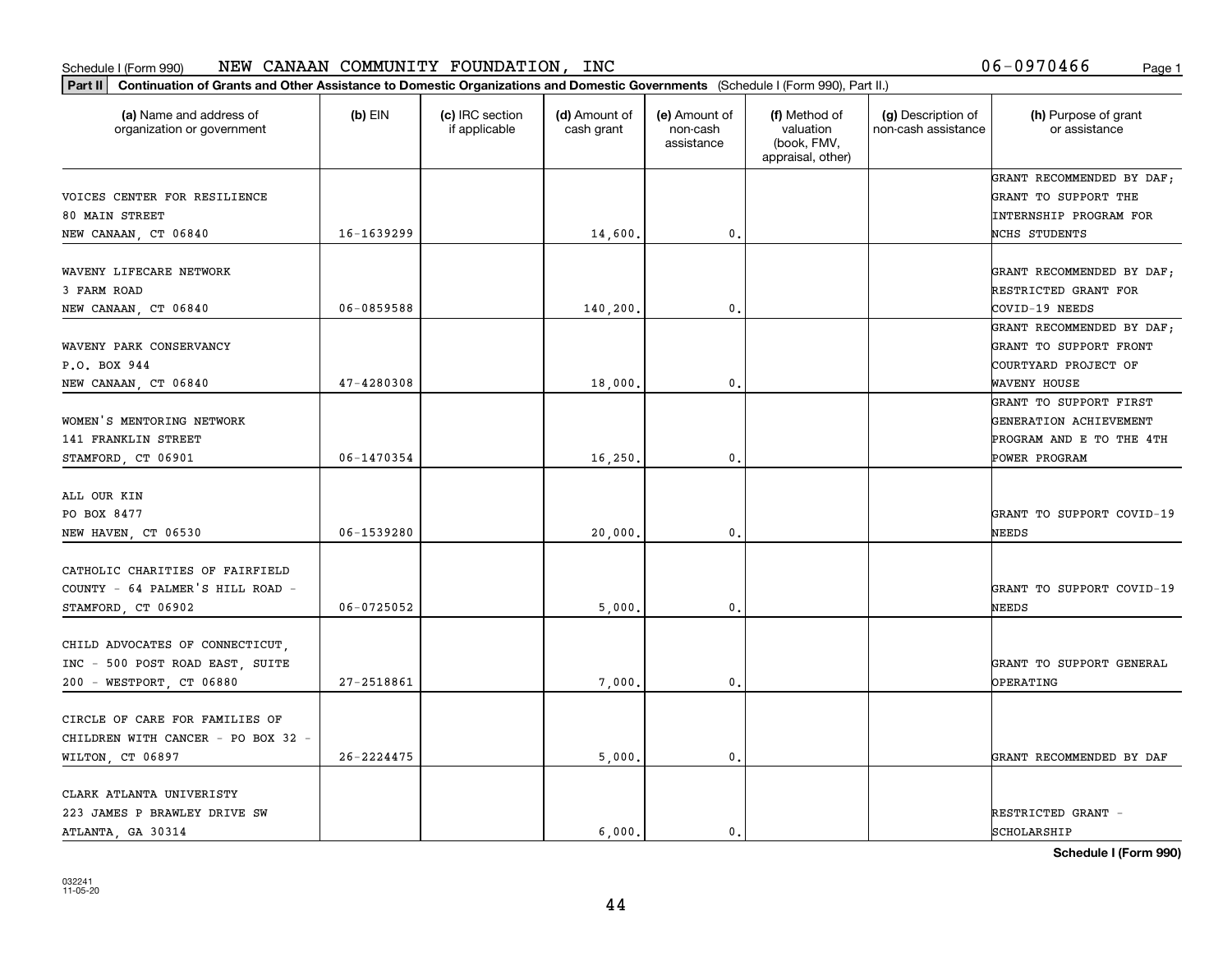#### Schedule I (Form 990) NEW CANAAN COMMUNITY FOUNDATILON, INC D D − U 9 7 U 4 b 6 Page 1 NEW CANAAN COMMUNITY FOUNDATION, INC 06-0970466

| Part II   Continuation of Grants and Other Assistance to Domestic Organizations and Domestic Governments (Schedule I (Form 990), Part II.) |                |                                  |                             |                                         |                                                                |                                           |                                       |
|--------------------------------------------------------------------------------------------------------------------------------------------|----------------|----------------------------------|-----------------------------|-----------------------------------------|----------------------------------------------------------------|-------------------------------------------|---------------------------------------|
| (a) Name and address of<br>organization or government                                                                                      | $(b)$ EIN      | (c) IRC section<br>if applicable | (d) Amount of<br>cash grant | (e) Amount of<br>non-cash<br>assistance | (f) Method of<br>valuation<br>(book, FMV,<br>appraisal, other) | (g) Description of<br>non-cash assistance | (h) Purpose of grant<br>or assistance |
| CONNECTICUT FOOD BANK                                                                                                                      |                |                                  |                             |                                         |                                                                |                                           |                                       |
| PO BOX 8686                                                                                                                                |                |                                  |                             |                                         |                                                                |                                           |                                       |
| NEW HAVEN, CT 06531                                                                                                                        | 06-1063025     |                                  | 5,000                       | 0.                                      |                                                                |                                           | GRANT RECOMMENDED BY DAF              |
|                                                                                                                                            |                |                                  |                             |                                         |                                                                |                                           |                                       |
| CONNECTICUT YANKEE COUNCIL                                                                                                                 |                |                                  |                             |                                         |                                                                |                                           |                                       |
| PO BOX 32                                                                                                                                  |                |                                  |                             |                                         |                                                                |                                           |                                       |
| MILFORD, CT 06460                                                                                                                          | 22-1576300     |                                  | 5,000                       | 0.                                      |                                                                |                                           | GRANT RECOMMENDED BY DAF              |
| EXCHANGE CLUB FOUNDATION                                                                                                                   |                |                                  |                             |                                         |                                                                |                                           |                                       |
| PO BOX 1163                                                                                                                                |                |                                  |                             |                                         |                                                                |                                           |                                       |
| NEW CANAAN, CT 06840                                                                                                                       |                |                                  | 5,000                       | $\mathbf{0}$ .                          |                                                                |                                           | GRANT RECOMMENDED BY DAF              |
|                                                                                                                                            |                |                                  |                             |                                         |                                                                |                                           |                                       |
| FIDELITY CHARITABLE GIFT FUND                                                                                                              |                |                                  |                             |                                         |                                                                |                                           |                                       |
| PO BOX 770001                                                                                                                              |                |                                  |                             |                                         |                                                                |                                           |                                       |
| CINCINNATI, OH 45277                                                                                                                       |                |                                  | 10,000                      | 0.                                      |                                                                |                                           | GRANT RECOMMENDED BY DAF              |
| GLOBAL MINISTRIES OF THE UMC                                                                                                               |                |                                  |                             |                                         |                                                                |                                           |                                       |
| ADVANCE GCFA PO BOX 9068                                                                                                                   |                |                                  |                             |                                         |                                                                |                                           |                                       |
| NEW YORK, NY 10087                                                                                                                         | 13-5565089     |                                  | 5,000                       | 0.                                      |                                                                |                                           | GRANT RECOMMENDED BY DAF              |
|                                                                                                                                            |                |                                  |                             |                                         |                                                                |                                           |                                       |
| HORIZONS AT NEW CANAAN COUNTRY                                                                                                             |                |                                  |                             |                                         |                                                                |                                           |                                       |
| SCHOOL - 635 FROGTOWN ROAD - NEW                                                                                                           |                |                                  |                             |                                         |                                                                |                                           |                                       |
| CANAAN, CT 06840                                                                                                                           |                |                                  | 9,300                       | 0.                                      |                                                                |                                           | GRANT RECOMMENDED BY DAF              |
|                                                                                                                                            |                |                                  |                             |                                         |                                                                |                                           |                                       |
| HOWARD UNIVERSITY                                                                                                                          |                |                                  |                             |                                         |                                                                |                                           |                                       |
| STUDENT ACCOUNTS 2400 SIXTH STREET                                                                                                         |                |                                  |                             |                                         |                                                                |                                           |                                       |
| WASHINGTON, DC 20059                                                                                                                       | 53-0204707     |                                  | 9,450                       | $\mathbf{0}$ .                          |                                                                |                                           | GRANT RECOMMENDED BY DAF              |
| JOURNEYCARE FOUNDATION                                                                                                                     |                |                                  |                             |                                         |                                                                |                                           |                                       |
| 2050 CLAIRE COURT                                                                                                                          |                |                                  |                             |                                         |                                                                |                                           |                                       |
| GLENVIEW, IL 60025                                                                                                                         | $36 - 3820916$ |                                  | 6,000                       | $\mathbf{0}$ .                          |                                                                |                                           | GRANT RECOMMENDED BY DAF              |
|                                                                                                                                            |                |                                  |                             |                                         |                                                                |                                           |                                       |
| LOYOLA UNIVERSITY MARYLAND                                                                                                                 |                |                                  |                             |                                         |                                                                |                                           |                                       |
| 4501 NORTH CHARLES STREET                                                                                                                  |                |                                  |                             |                                         |                                                                |                                           | RESTRICTED GRANT -                    |
| BALTIMORE, MD 21210                                                                                                                        | 52-0591623     |                                  | 5.000.                      | $\mathbf{0}$ .                          |                                                                |                                           | SCHOLARSHIP                           |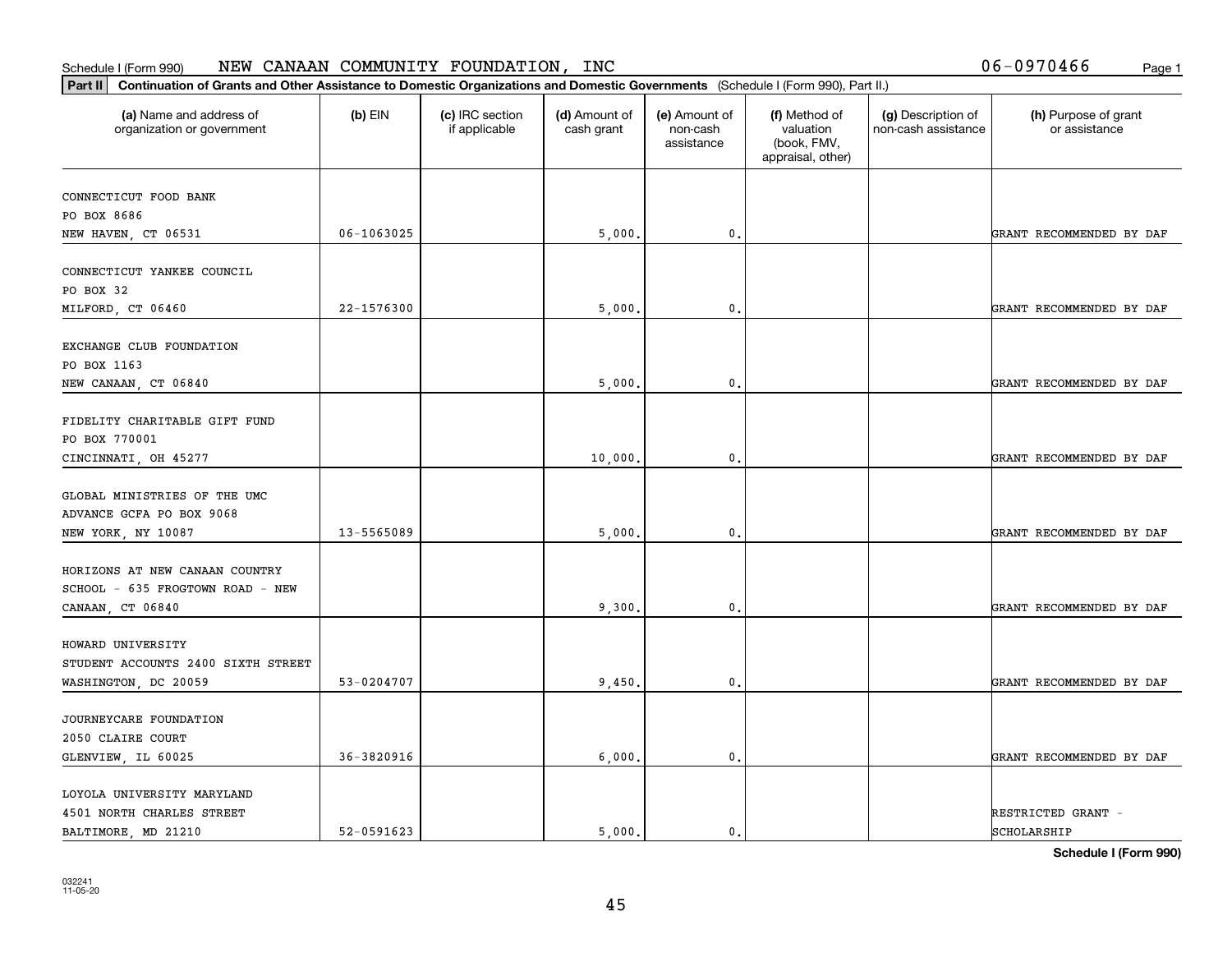| Part II   Continuation of Grants and Other Assistance to Domestic Organizations and Domestic Governments (Schedule I (Form 990), Part II.) |                |                                  |                             |                                         |                                                                |                                           |                                                                            |
|--------------------------------------------------------------------------------------------------------------------------------------------|----------------|----------------------------------|-----------------------------|-----------------------------------------|----------------------------------------------------------------|-------------------------------------------|----------------------------------------------------------------------------|
| (a) Name and address of<br>organization or government                                                                                      | $(b)$ EIN      | (c) IRC section<br>if applicable | (d) Amount of<br>cash grant | (e) Amount of<br>non-cash<br>assistance | (f) Method of<br>valuation<br>(book, FMV,<br>appraisal, other) | (g) Description of<br>non-cash assistance | (h) Purpose of grant<br>or assistance                                      |
|                                                                                                                                            |                |                                  |                             |                                         |                                                                |                                           |                                                                            |
| MALTA HOUSE<br>5 PROWITT ST                                                                                                                |                |                                  |                             |                                         |                                                                |                                           | GRANT TO SUPPORT COVID-19                                                  |
| EAST NORWALK, CT 06855                                                                                                                     | 06-1604710     |                                  | 11,500.                     | $\mathbf{0}$ .                          |                                                                |                                           | NEEDS                                                                      |
|                                                                                                                                            |                |                                  |                             |                                         |                                                                |                                           |                                                                            |
| NEW CANAAN HIGH SCHOOL SCHOLARSHIP<br>FOUNDATION - 11 FARM ROAD - NEW<br>CANAAN, CT 06840                                                  | 23-7102732     |                                  | 11,500                      | $\mathbf{0}$                            |                                                                |                                           | GRANT RECOMMENDED BY DAF                                                   |
|                                                                                                                                            |                |                                  |                             |                                         |                                                                |                                           |                                                                            |
| NEW CANAAN PUBLIC ACCESS, INC.<br>PO BOX 1711                                                                                              |                |                                  |                             |                                         |                                                                |                                           |                                                                            |
| NEW CANAAN, CT 06840                                                                                                                       |                |                                  | 33,500.                     | $\mathbf{0}$ .                          |                                                                |                                           | GRANT RECOMMENDED BY DAF                                                   |
| NEW CANAAN TOWN PLAYERS<br>PO BOX 201<br>NEW CANAAN, CT 06840                                                                              | $06 - 6074545$ |                                  | 21,600.                     | $\mathfrak{o}$ .                        |                                                                |                                           | GRANT RECOMMENDED BY DAF                                                   |
|                                                                                                                                            |                |                                  |                             |                                         |                                                                |                                           |                                                                            |
| NORWALK COMMUNITY HEALTH CENTER<br>120 CONNECTICUT AVENUE                                                                                  |                |                                  |                             |                                         |                                                                |                                           | GRANT TO SUPPORT COVID-19                                                  |
| NORWALK, CT 06854                                                                                                                          |                |                                  | 5,000                       | $\mathbf{0}$                            |                                                                |                                           | NEEDS                                                                      |
| NORWALK HOSPITAL FOUNDATION<br>34 MAPLE STREET                                                                                             |                |                                  | 10,000.                     | 0.                                      |                                                                |                                           | GRANT RECOMMENDED BY DAF                                                   |
| NORWALK, CT 06856                                                                                                                          |                |                                  |                             |                                         |                                                                |                                           |                                                                            |
| PHI DELTA THETA FOUNDATION<br>PO BOX 2187<br>COLUMBUS, GA 31902                                                                            |                |                                  | 15,000                      | $\mathbf{0}$ .                          |                                                                |                                           | GRANT RECOMMENDED BY DAF<br>RESTRICTED TO ILLINOIS<br><b>BETA CAMPAIGN</b> |
| SAINT CATHERINE CENTER FOR SPECIAL<br>NEEDS - 760 TAHMORE DRIVE -                                                                          |                |                                  |                             |                                         |                                                                |                                           |                                                                            |
| FAIRFIELD, CT 06825                                                                                                                        | 53-0196617     |                                  | 26,500.                     | $\mathbf{0}$ .                          |                                                                |                                           | GRANT RECOMMENDED BY DAF                                                   |
|                                                                                                                                            |                |                                  |                             |                                         |                                                                |                                           |                                                                            |
| SOCIAL VENTURE PARTNERS<br>CONNECTICUT - 50 CHARLES STREET -                                                                               |                |                                  |                             |                                         |                                                                |                                           |                                                                            |
| WESTPORT, CT 06880                                                                                                                         |                |                                  | 5.000.                      | $\mathbf{0}$ .                          |                                                                |                                           | GRANT RECOMMENDED BY DAF                                                   |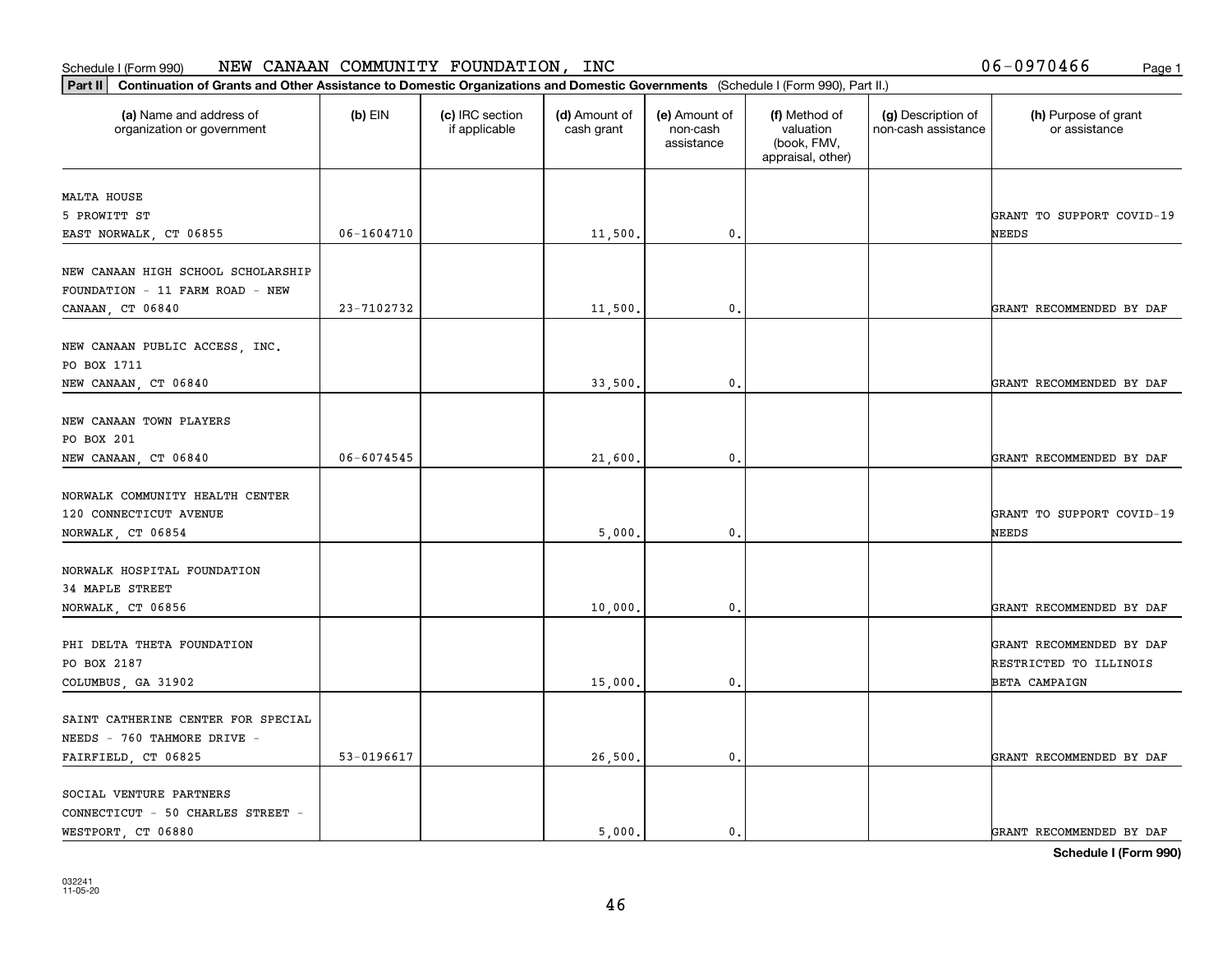06-0970466

| Part II   Continuation of Grants and Other Assistance to Domestic Organizations and Domestic Governments (Schedule I (Form 990), Part II.) |            |                                  |                             |                                         |                                                                |                                           |                                       |
|--------------------------------------------------------------------------------------------------------------------------------------------|------------|----------------------------------|-----------------------------|-----------------------------------------|----------------------------------------------------------------|-------------------------------------------|---------------------------------------|
| (a) Name and address of<br>organization or government                                                                                      | $(b)$ EIN  | (c) IRC section<br>if applicable | (d) Amount of<br>cash grant | (e) Amount of<br>non-cash<br>assistance | (f) Method of<br>valuation<br>(book, FMV,<br>appraisal, other) | (g) Description of<br>non-cash assistance | (h) Purpose of grant<br>or assistance |
|                                                                                                                                            |            |                                  |                             |                                         |                                                                |                                           |                                       |
| ST. MARK'S CHURCH<br>111 OENOKE RIDGE ROAD                                                                                                 |            |                                  |                             |                                         |                                                                |                                           |                                       |
| NEW CANAAN, CT 06840                                                                                                                       | 06-0646837 |                                  | 5,500.                      | 0.                                      |                                                                |                                           | GRANT RECOMMENDED BY DAF              |
|                                                                                                                                            |            |                                  |                             |                                         |                                                                |                                           |                                       |
| THE TINY MIRACLES FOUNDATION                                                                                                               |            |                                  |                             |                                         |                                                                |                                           |                                       |
| 381 POST ROAD, 2ND FLOOR                                                                                                                   |            |                                  |                             |                                         |                                                                |                                           | GRANT TO SUPPORT GENERAL              |
| DARIEN, CT 06820                                                                                                                           | 41-2125069 |                                  | 9,000,                      | $\mathbf{0}$                            |                                                                |                                           | OPERATING                             |
|                                                                                                                                            |            |                                  |                             |                                         |                                                                |                                           |                                       |
| THE WESLYAN FUND                                                                                                                           |            |                                  |                             |                                         |                                                                |                                           |                                       |
| <b>45 WYLLYS AVENUE</b>                                                                                                                    |            |                                  |                             |                                         |                                                                |                                           |                                       |
| MIDDLETOWN, CT 06459                                                                                                                       | 06-0646959 |                                  | 5,000.                      | $\mathbf{0}$ .                          |                                                                |                                           | GRANT RECOMMENDED BY DAF              |
|                                                                                                                                            |            |                                  |                             |                                         |                                                                |                                           |                                       |
| TOWN OF NEW CANAAN                                                                                                                         |            |                                  |                             |                                         |                                                                |                                           | GRANT RECOMMENDED BY DAF              |
| 77 MAIN STREET                                                                                                                             |            |                                  |                             |                                         |                                                                |                                           | RESTRICTED TO                         |
| NEW CANAAN, CT 06840                                                                                                                       |            |                                  | 35,000.                     | $\mathbf{0}$ .                          |                                                                |                                           | CONSERVATION COMMISSION               |
|                                                                                                                                            |            |                                  |                             |                                         |                                                                |                                           |                                       |
| TOWN OF NEW CANAAN - DHHS                                                                                                                  |            |                                  |                             |                                         |                                                                |                                           |                                       |
| 77 MAIN STREET TOWN HALL ANNEX                                                                                                             |            |                                  |                             |                                         |                                                                |                                           |                                       |
| NEW CANAAN, CT 06840                                                                                                                       |            |                                  | 39,285.                     | $\mathbf{0}$ .                          |                                                                |                                           | GRANT RECOMMENDED BY DAF              |
|                                                                                                                                            |            |                                  |                             |                                         |                                                                |                                           |                                       |
| WE STAND WITH CHRIST, INC                                                                                                                  |            |                                  |                             |                                         |                                                                |                                           |                                       |
| 238 JEWETT AVENUE                                                                                                                          |            |                                  |                             |                                         |                                                                |                                           |                                       |
| BRIDGEPORT, CT 06606                                                                                                                       |            |                                  | 25,000.                     | 0.                                      |                                                                |                                           | GRANT RECOMMENDED BY DAF              |
|                                                                                                                                            |            |                                  |                             |                                         |                                                                |                                           |                                       |
| WEST SCHOOL PTC                                                                                                                            |            |                                  |                             |                                         |                                                                |                                           | GRANT RECOMMENDED BY DAF              |
| 208 WAHACKME ROAD                                                                                                                          |            |                                  |                             |                                         |                                                                |                                           | RESTRICTED TO OUTDOOR                 |
| NEW CANAAN, CT 06840                                                                                                                       | 22-2528436 |                                  | 7,500.                      | $\mathfrak{o}$ .                        |                                                                |                                           | LEARNING CENTER                       |
|                                                                                                                                            |            |                                  |                             |                                         |                                                                |                                           |                                       |
|                                                                                                                                            |            |                                  |                             |                                         |                                                                |                                           |                                       |
|                                                                                                                                            |            |                                  |                             |                                         |                                                                |                                           |                                       |
|                                                                                                                                            |            |                                  |                             |                                         |                                                                |                                           |                                       |
|                                                                                                                                            |            |                                  |                             |                                         |                                                                |                                           |                                       |
|                                                                                                                                            |            |                                  |                             |                                         |                                                                |                                           |                                       |
|                                                                                                                                            |            |                                  |                             |                                         |                                                                |                                           |                                       |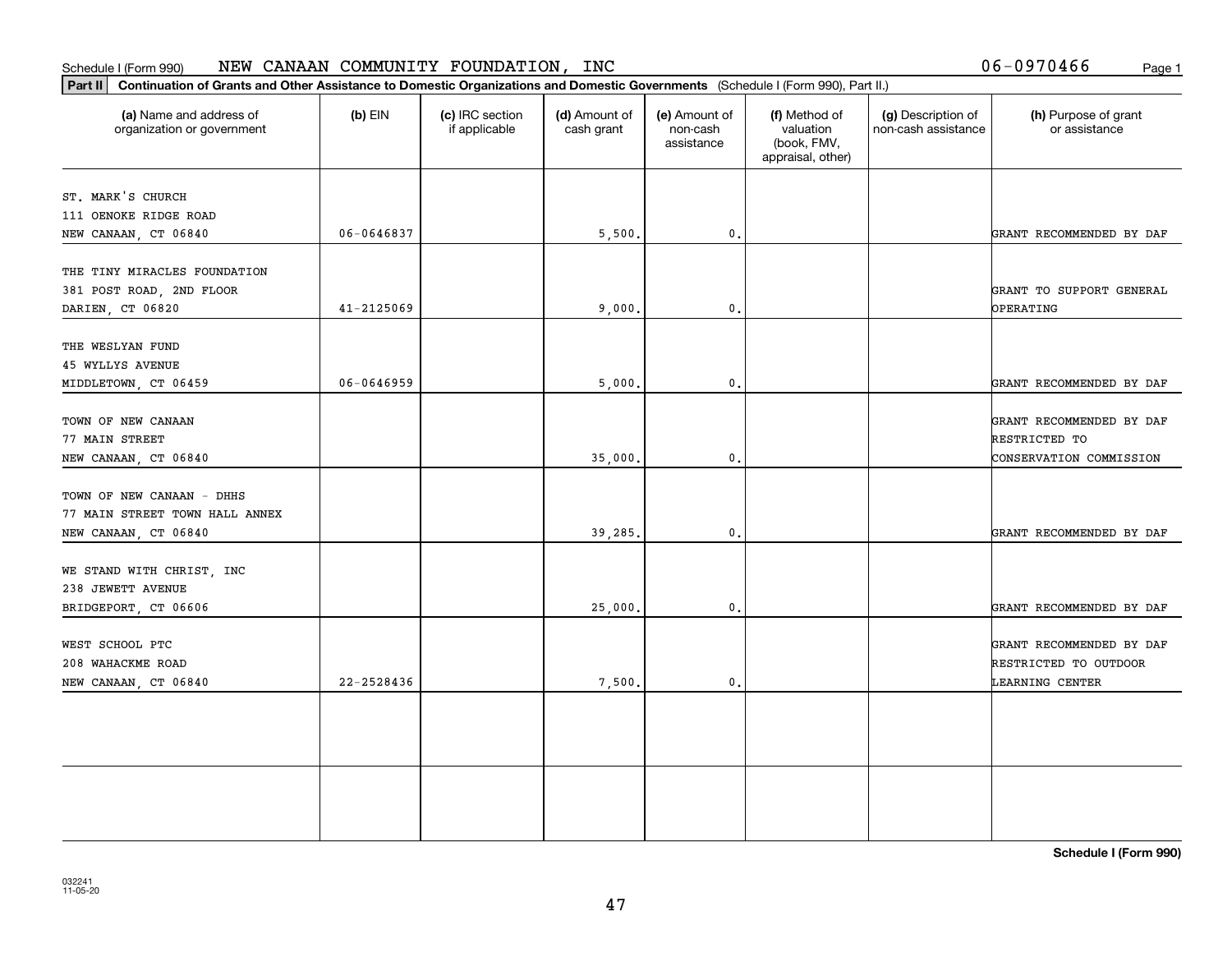#### Schedule I (Form 990) 20:

| 20 |  |  |  | NEW CANAAN COMMUNITY FOUNDATION, IN |  |
|----|--|--|--|-------------------------------------|--|
|----|--|--|--|-------------------------------------|--|

 $06 - 0970466$ 

**2**

**Part III | Grants and Other Assistance to Domestic Individuals. Complete if the organization answered "Yes" on Form 990, Part IV, line 22.** Part III can be duplicated if additional space is needed.

| (a) Type of grant or assistance       | (b) Number of<br>recipients | (c) Amount of<br>cash grant | (d) Amount of non-<br>cash assistance | (e) Method of valuation<br>(book, FMV, appraisal, other) | (f) Description of noncash assistance |
|---------------------------------------|-----------------------------|-----------------------------|---------------------------------------|----------------------------------------------------------|---------------------------------------|
|                                       |                             |                             |                                       |                                                          |                                       |
| EMERGENCY FINANCIAL ASSISTANCE        | 43                          | 37,414.                     | $\mathfrak o$ .                       |                                                          |                                       |
|                                       |                             |                             |                                       |                                                          |                                       |
|                                       |                             |                             |                                       |                                                          |                                       |
|                                       |                             |                             |                                       |                                                          |                                       |
|                                       |                             |                             |                                       |                                                          |                                       |
|                                       |                             |                             |                                       |                                                          |                                       |
|                                       |                             |                             |                                       |                                                          |                                       |
|                                       |                             |                             |                                       |                                                          |                                       |
|                                       |                             |                             |                                       |                                                          |                                       |
| $\sim$ $\sim$ $\sim$ $\sim$<br>$\sim$ |                             |                             |                                       |                                                          |                                       |

Part IV | Supplemental Information. Provide the information required in Part I, line 2; Part III, column (b); and any other additional information.

PART I, LINE 2:

ALL NOT-FOR-PROFIT ORGANIZATIONS THAT RECEIVE DISCRETIONARY GRANT FUNDS

FROM THE NEW CANAAN COMMUNITY FOUNDATION (NCCF) MUST COMPLETE A GRANT

FOLLOW-UP REPORT WHEN THE FUNDS ARE SPENT, OR WITHIN ONE YEAR OF RECEIPT OF

FUNDS, UNLESS AN EXTENSION IS OTHERWISE REQUESTED AND APPROVED. THE REPORT

INCLUDES THE FOLLOWING QUESTIONS:

CAPITAL PROJECT UPDATE

1. WAS THE PROJECT COMPLETED ON TIME AND ON BUDGET?

### 2. WHAT DIFFERENCE HAS IT MADE TO YOUR ORGANIZATION AND THE PEOPLE YOU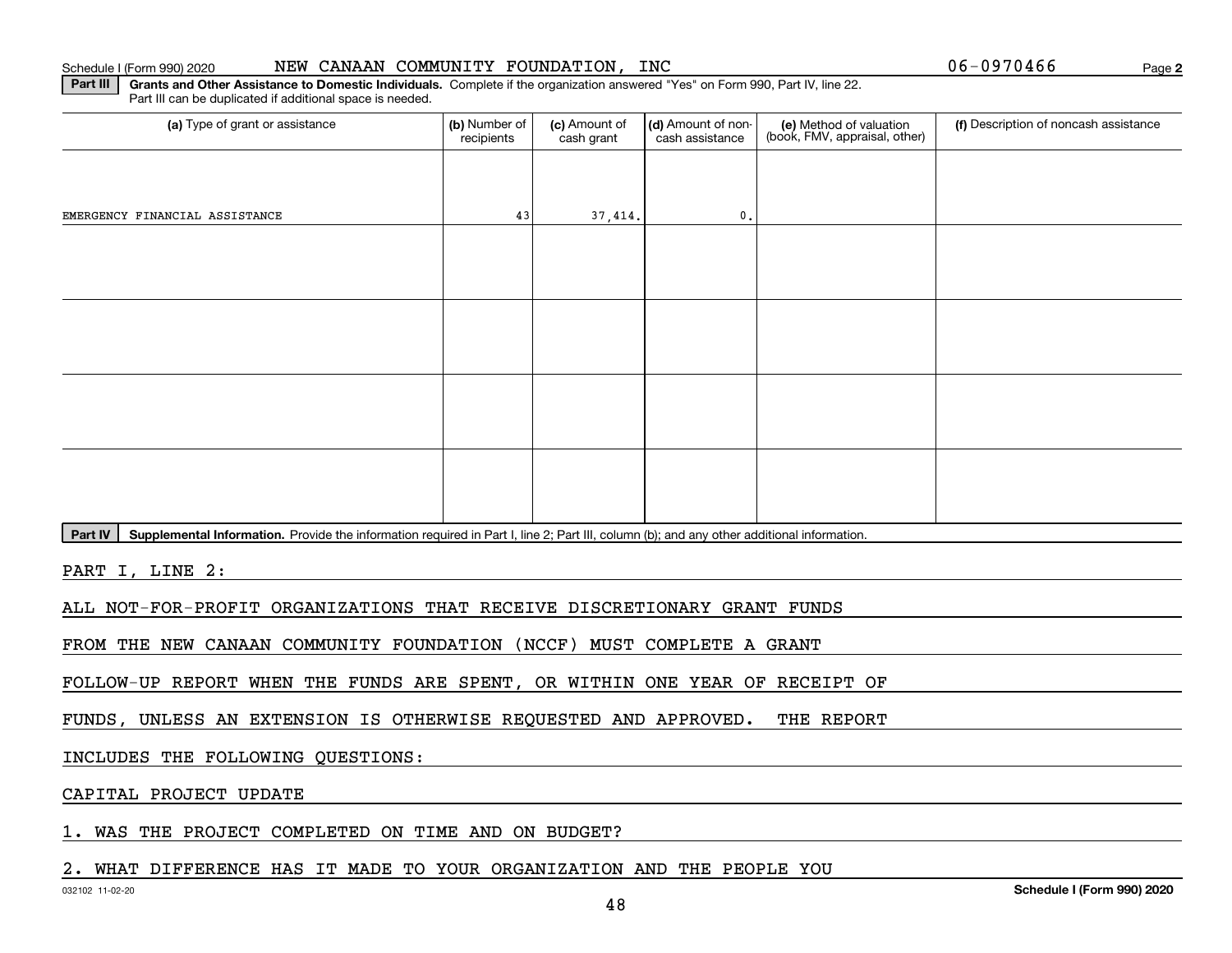SERVE?

### PROGRAM/PROJECT UPDATE

1. DESCRIBE THE TARGET POPULATION AND WHAT CHANGE THIS PROGRAM/PROJECT HAS

MADE IN THEIR LIVES.

2. PLEASE CITE NUMBER OF PEOPLE THE PROGRAM/PROJECT SERVED AND HOW

FREQUENTLY (MONTHLY, WEEKLY, DAILY).

3. HOW HAS THIS PROGRAM/PROJECT SPECIFICALLY ADDRESSED THE UNDERLYING

CONDITIONS CONTRIBUTING TO YOUR CLIENTS' NEEDS?

GENERAL OPERATING / CAPACITY BUILDING UPDATE

1. PLEASE EXPLAIN HOW YOUR ORGANIZATION BENEFITTED FROM THIS GRANT?

MEASUREMENT UPDATE

1. EXPLAIN HOW YOU MEASURED THE EFFECTIVENESS OF YOUR ACTIVITIES. DESCRIBE

THE CRITERIA YOU USED TO ASSESS THE SUCCESS OF YOUR PROGRAM. WERE THE

RESULTS WHAT YOU EXPECTED TO ACHIEVE?

2. HOW DID YOU TRACK THE RESULTS? PLEASE SHARE ANY APPLICABLE REPORTS.

3. THROUGHOUT THE COURSE OF THE YEAR WHAT STEPS DID YOU TAKE TO ASSESS THE

PROGRESS TOWARD PROGRAM GOALS AND MAKE NECESSARY ADJUSTMENTS?

THE REPORT FORM IS AVAILABLE VIA A LINK ON THE NCCF WEBSITE AND EMAILED TO GRANTEES PRIOR TO THAT YEAR'S DEADLINE. THIS REQUIREMENT IS CLEARLY DESCRIBED IN THE DETAILED NCCF GRANT GUIDELINES AS WELL AS IN AWARD LETTERS. GRANT RECIPIENT FILES ARE AUDITED FOR COMPLETENESS WHEN ANY NEW GRANT APPLICATION IS RECEIVED, AS WELL AS ON A PERIODIC BASIS, TO ENSURE COMPLIANCE WITH THIS REQUIREMENT.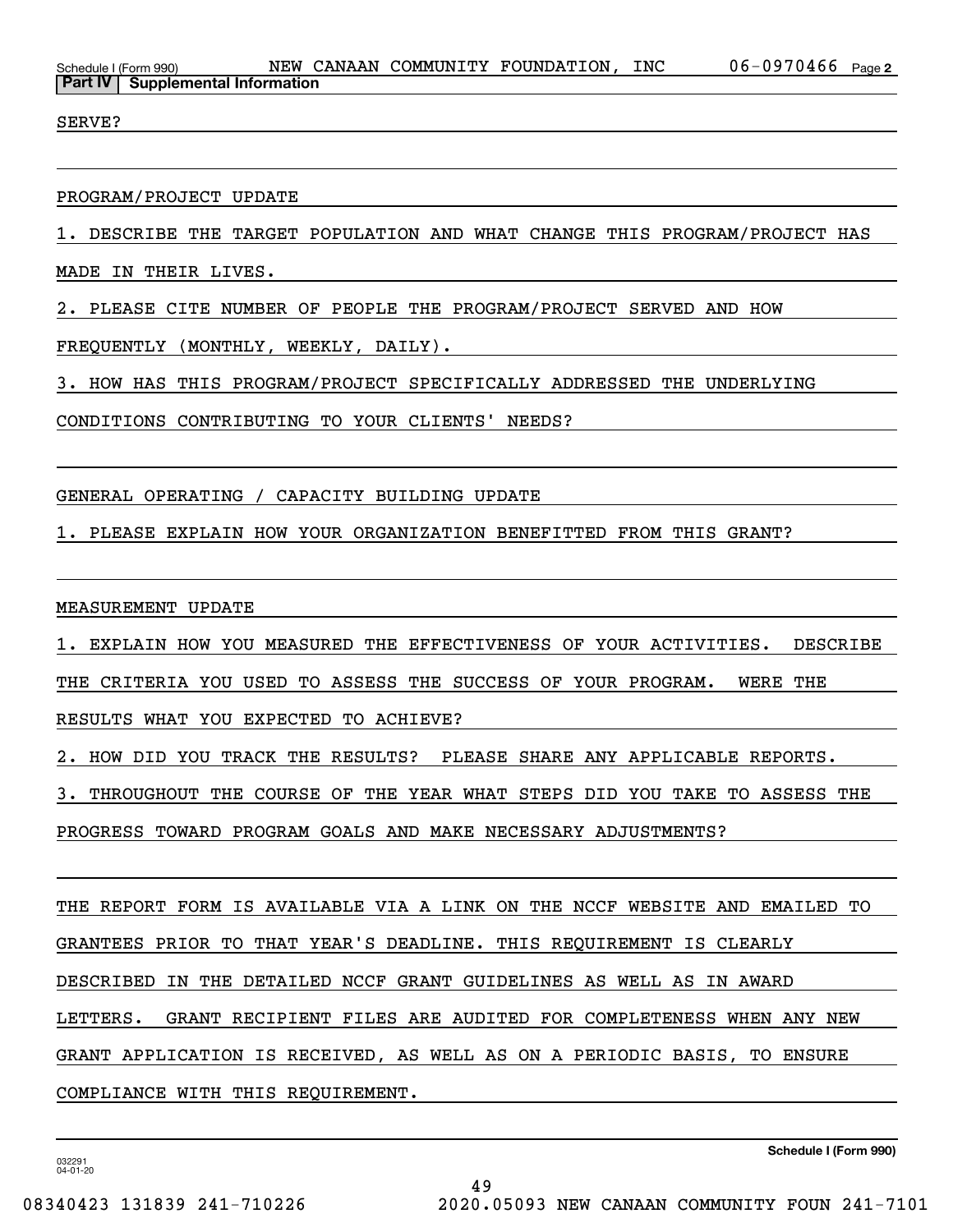| Schedule I (Form 990) |                                           |  | NEW CANAAN COMMUNITY FOUNDATION, | INC | $06 - 0970466$ Page 2 |  |
|-----------------------|-------------------------------------------|--|----------------------------------|-----|-----------------------|--|
|                       | <b>Part IV   Supplemental Information</b> |  |                                  |     |                       |  |

IN ADDITION, STAFF COMMUNICATES REGULARLY WITH FUNDED ORGANIZATIONS

THROUGHOUT THE YEAR TO ENSURE THAT GRANT DOLLARS ARE SPENT AS INTENDED. AS

NECESSARY, GRANT AMENDMENTS ARE REPORTED TO THE BOARD OF DIRECTORS.

PART II, LINE 1, COLUMN (H):

NAME OF ORGANIZATION OR GOVERNMENT: DOMESTIC VIOLENCE CRISIS CENTER

(H) PURPOSE OF GRANT OR ASSISTANCE: GRANT TO SUPPORT COURT, LEGAL, AND

SUSTAINABILITYCT SERVICES; RESTRICTED GRANT FOR COVID

NAME OF ORGANIZATION OR GOVERNMENT:

NORWALK COMMUNITY COLLEGE FOUNDATION, INC.

(H) PURPOSE OF GRANT OR ASSISTANCE: GRANT TO SUPPORT THE SUMMER BRIDGE

MATH INTENSIVE PROGRAM; GRANT TO 2020-21 NCC SCHOLARSHIP

**Schedule I (Form 990)**

032291 04-01-20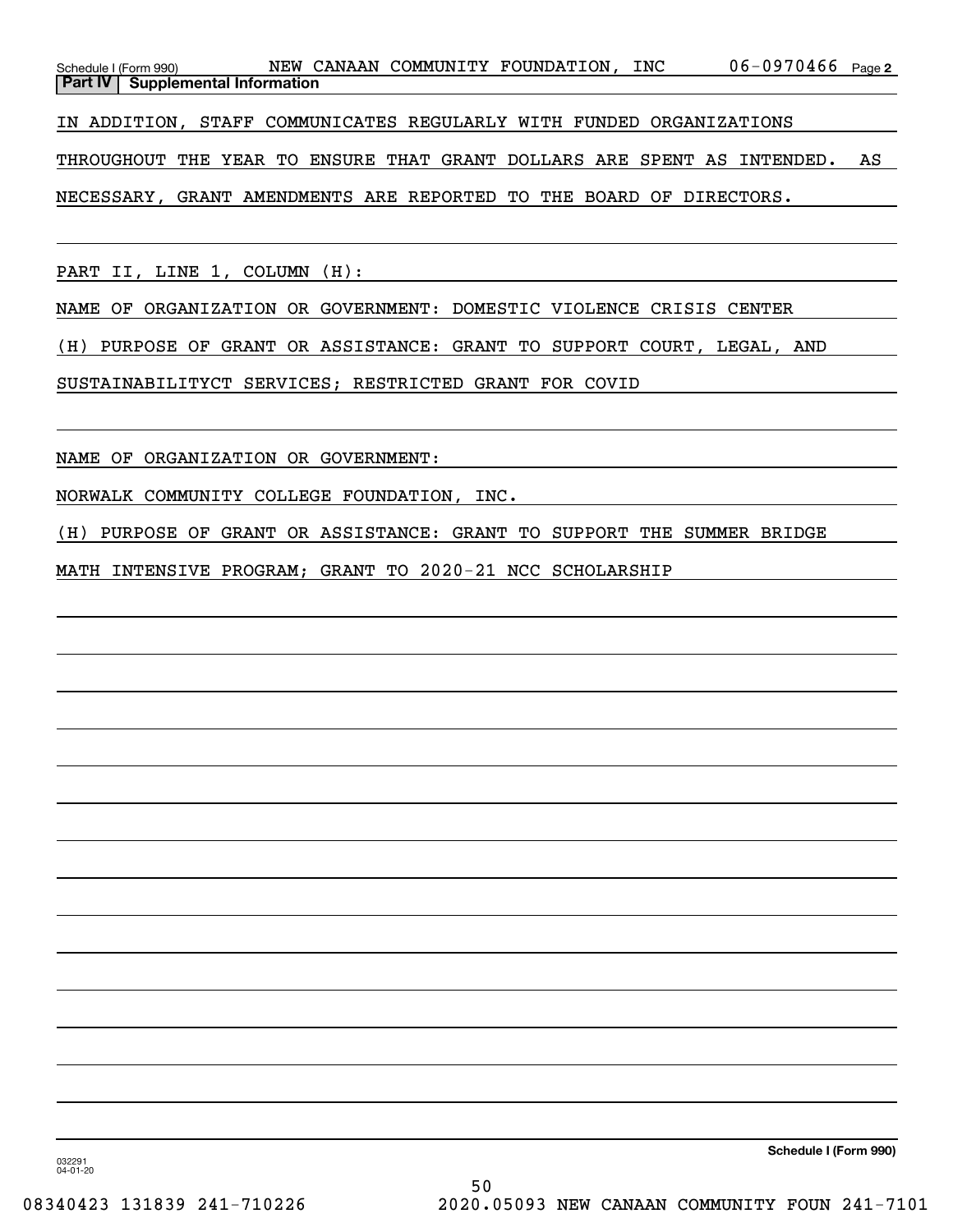**(Form 990 or 990-EZ)**

Department of the Treasury Internal Revenue Service Name of the organization

**Complete to provide information for responses to specific questions on Form 990 or 990-EZ or to provide any additional information. | Attach to Form 990 or 990-EZ. | Go to www.irs.gov/Form990 for the latest information. SCHEDULE O Supplemental Information to Form 990 or 990-EZ**



NEW CANAAN COMMUNITY FOUNDATION, INC | 06-0970466

## FORM 990, PART I, LINE 1, DESCRIPTION OF ORGANIZATION MISSION:

CHARITABLE GIVING.

FORM 990, PART VI, SECTION B, LINE 11B:

THE DRAFT 990 IS REVIEWED BY THE PRESIDENT & CEO, BOOKKEEPER, AND THE TREASURER OF THE BOARD OF DIRECTORS, PRIOR TO APPROVAL. THE FINAL 990 IS PRESENTED TO THE AUDIT COMMITTEE BY THE TREASURER. THE 990 IS SUBSEQUENTLY DISTRIBUTED TO THE ENTIRE BOARD OF DIRECTORS WITH SENSITIVE NAMES REDACTED FROM SCHEDULE B. HIGHLIGHTS OF THE 990 ARE PRESENTED BY THE PRESIDENT & CEO AND TREASURER AT A REGULAR BOARD MEETING.

FORM 990, PART VI, SECTION B, LINE 12C:

EACH YEAR, THE PRESIDENT & CEO COLLECTS INFORMATION FROM THE CURRENT BOARD OF DIRECTORS AND VOLUNTEERS ABOUT THEIR INVOLVEMENT AND LEADERSHIP IN OTHER LOCAL NOT-FOR-PROFIT ORGANIZATIONS. ANY POTENTIAL CONFLICT OF INTEREST WITH AN ORGANIZATION SEEKING GRANT FUNDS FROM NCCF IS NOTED, AND A BOARD MEMBER OR VOLUNTEER WILL BE ASKED TO EXCUSE THEMSELVES FROM DISCUSSIONS OR DECISIONS ABOUT THE APPLICANT IF THERE IS DETERMINED TO BE A CONFLICT OF INTEREST, SUCH AS SERVING ON THE BOARDS OF BOTH ORGANIZATIONS.

FORM 990, PART VI, SECTION B, LINE 15:

ANNUAL PERFORMANCE REVIEW IS CONDUCTED BY SEVERAL MEMBERS OF THE BOARD OF DIRECTORS, UNDER THE DIRECTION OF THE CHAIR OF THE BOARD; INFORMATION IS REVIEWED ABOUT COMPENSATION OF OTHER NON-PROFIT EMPLOYEES IN THE INDUSTRY AND THE REGION; THE ENTIRE BOARD APPROVES THE COMPENSATION EXPENSES IN THE

OPERATING BUDGET.